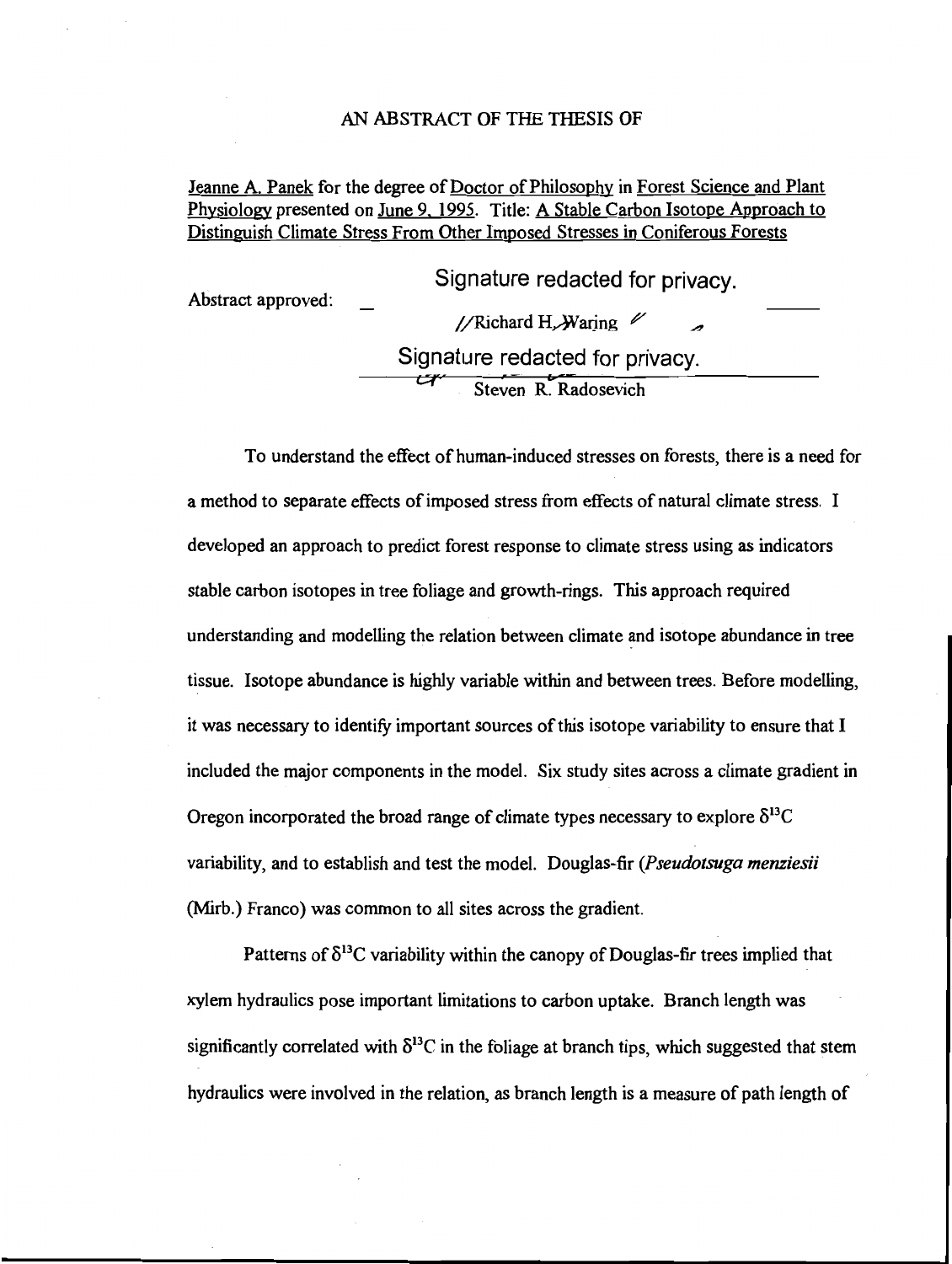water movement. The importance of hydraulic properties in  $\delta^{13}$ C variability was confirmed by measuring branch hydraulic, specific, and leaf-specific conductivity of the same branches in which  $\delta^{13}C$  was measured. A strong inverse relation between specific and leaf-specific conductivity and foliar  $\delta^{13}$ C was found, as predicted by theory, and confirmed on several age-classes of foliage.

The model which best predicted annual variability in  $\delta^{13}$ C in foliage and tree rings over a range of climate types included environmental constraints to stomata and xylem hydraulic properties. The model predicted  $\delta^{13}$ C in foliage west of the Oregon Cascade Mts. extremely well. East of the Cascades, site means were well-characterized, but annual variability was not. Annual variability in tree-ring  $\delta^{13}C$  was poorly characterized by the model, probably because annual variation in whole-canopy hydraulics was inadequately described by the hydraulic measure. Refinements for improving the tree-ring  $\delta^{13}$ C relation are suggested.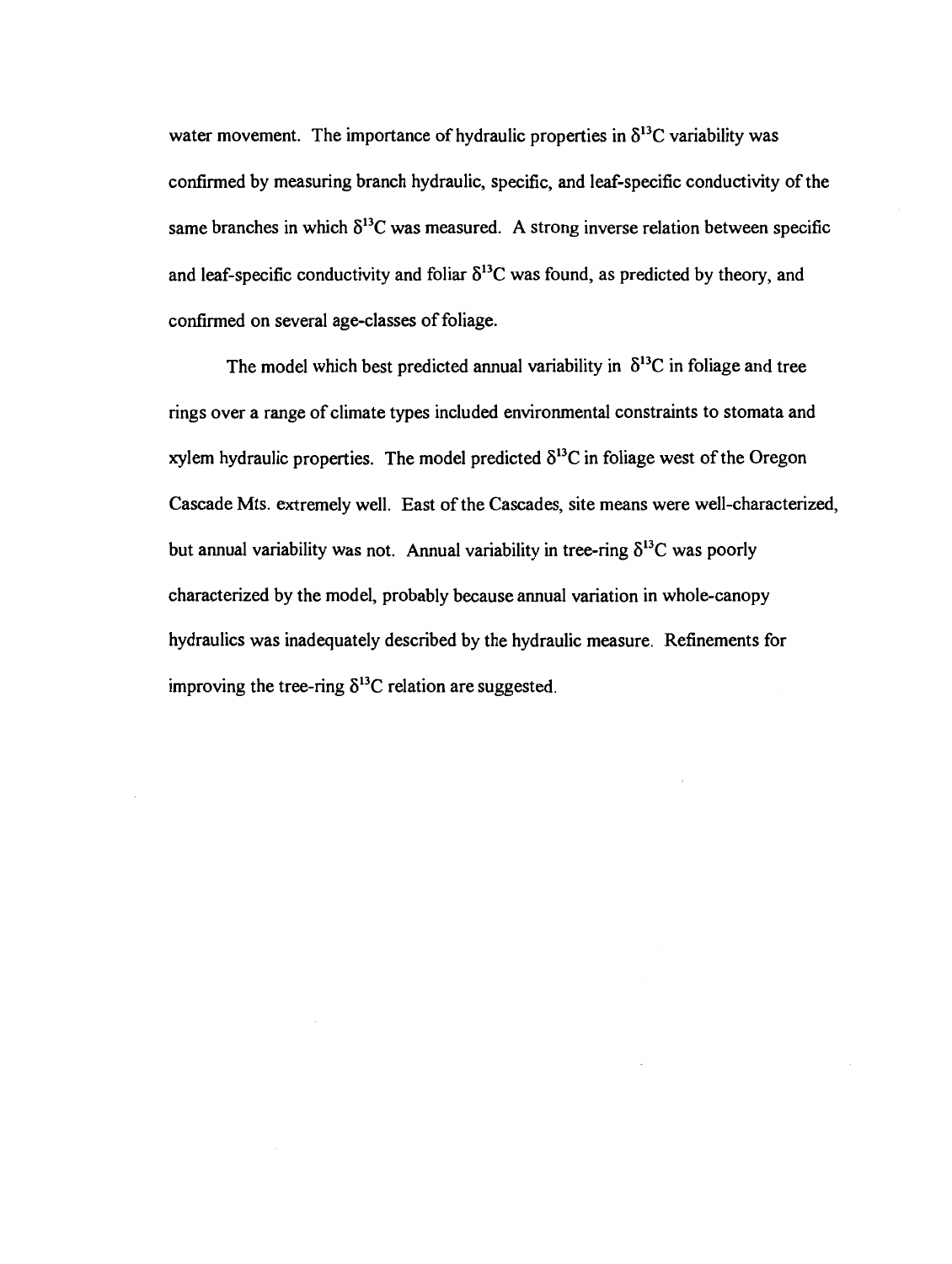©Copyright by Jeanne A. Panek

 $\mathcal{L}_{\mathcal{A}}$ 

k.

June 9, 1995

All Rights Reserved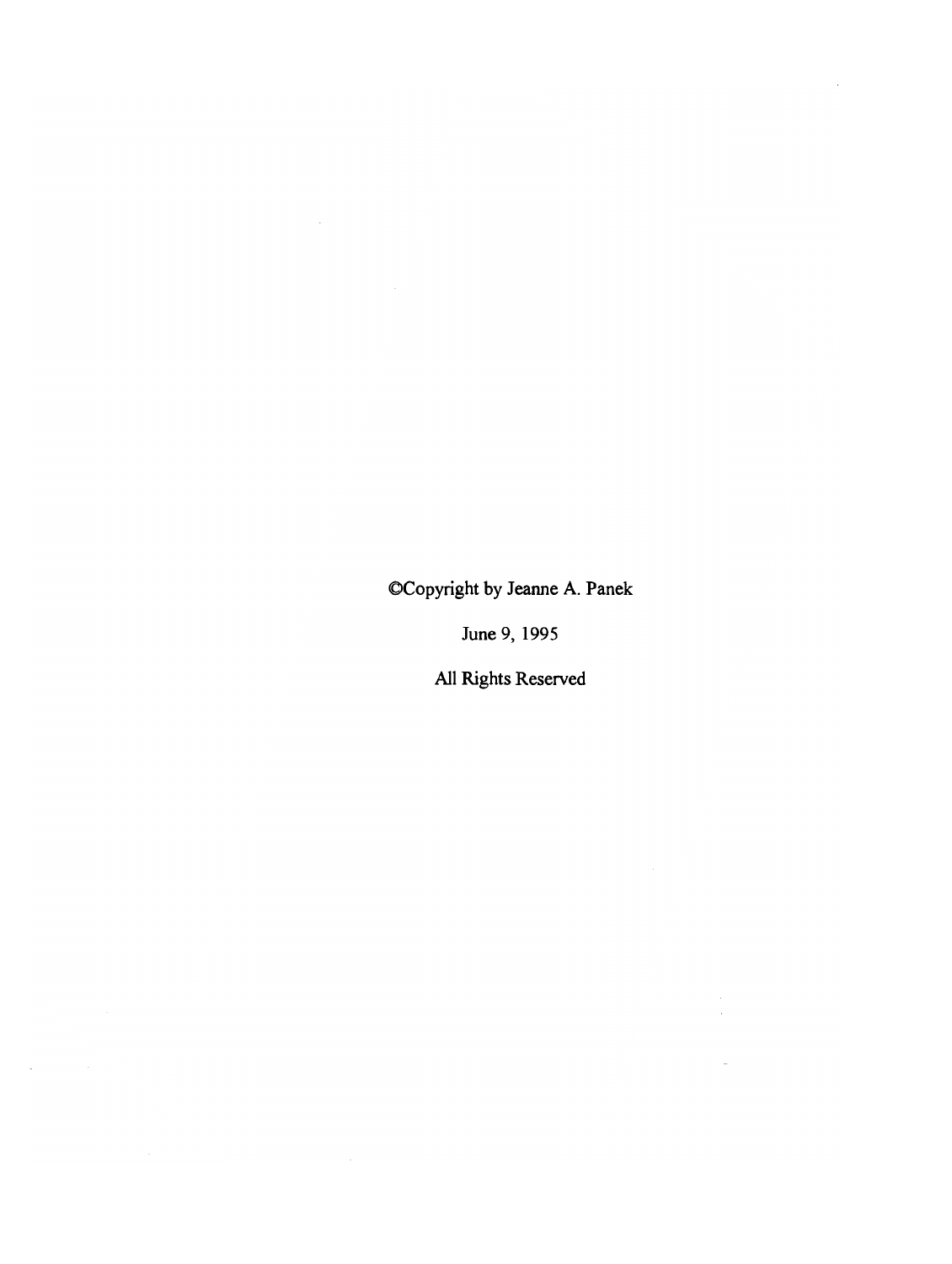Doctor of Philosophy thesis of Jeanne A. Panek presented on June 9, 1995

APPROVED:

Signature redacted for privacy.

Co-major Professor, representing Estest Science

Signature redacted for privacy.

Co-major Professor, representing Plant Physiology

Signature redacted for privacy.

Head of Department of Forest Science

Signature redacted for privacy.

Chair of Plant Physiology Program

Dean of Graduate School

I understand that my thesis will become part of the permanent collection of Oregon State University libraries. My signature below authorizes release of my thesis to any reader upon request.

Signature redacted for privacy.

1

Jeanne A(Panek. Author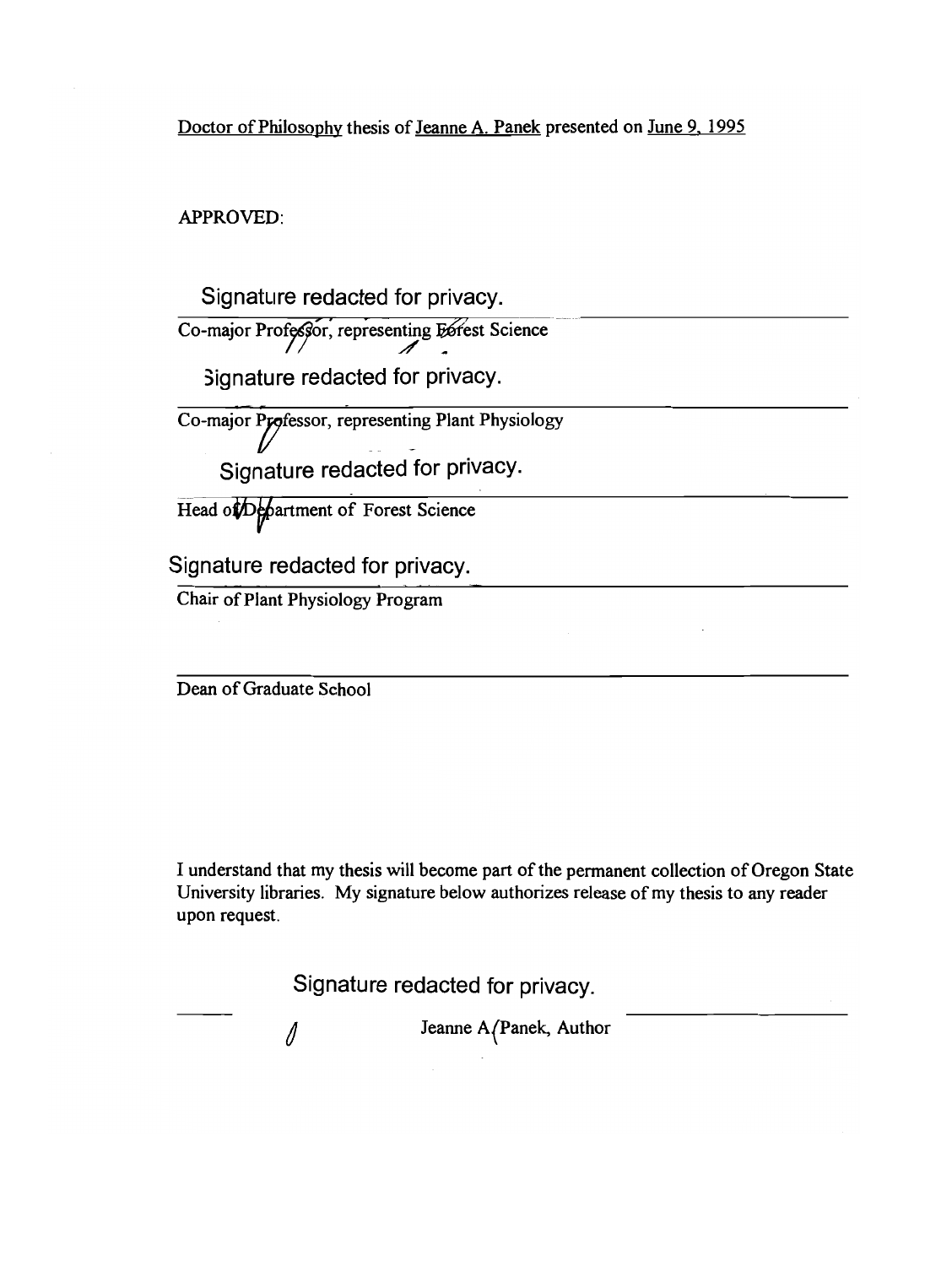# A Stable Carbon Isotope Approach to Distinguish Climate Stress From Other Imposed Stresses in Coniferous Forests

by

Jeanne A. Panek

## A THESIS

submitted to

Oregon State University

in partial fulfillment of the requirements for the degree of

Doctor of Philosophy

Completed June 9, 1995 Commencement June 1996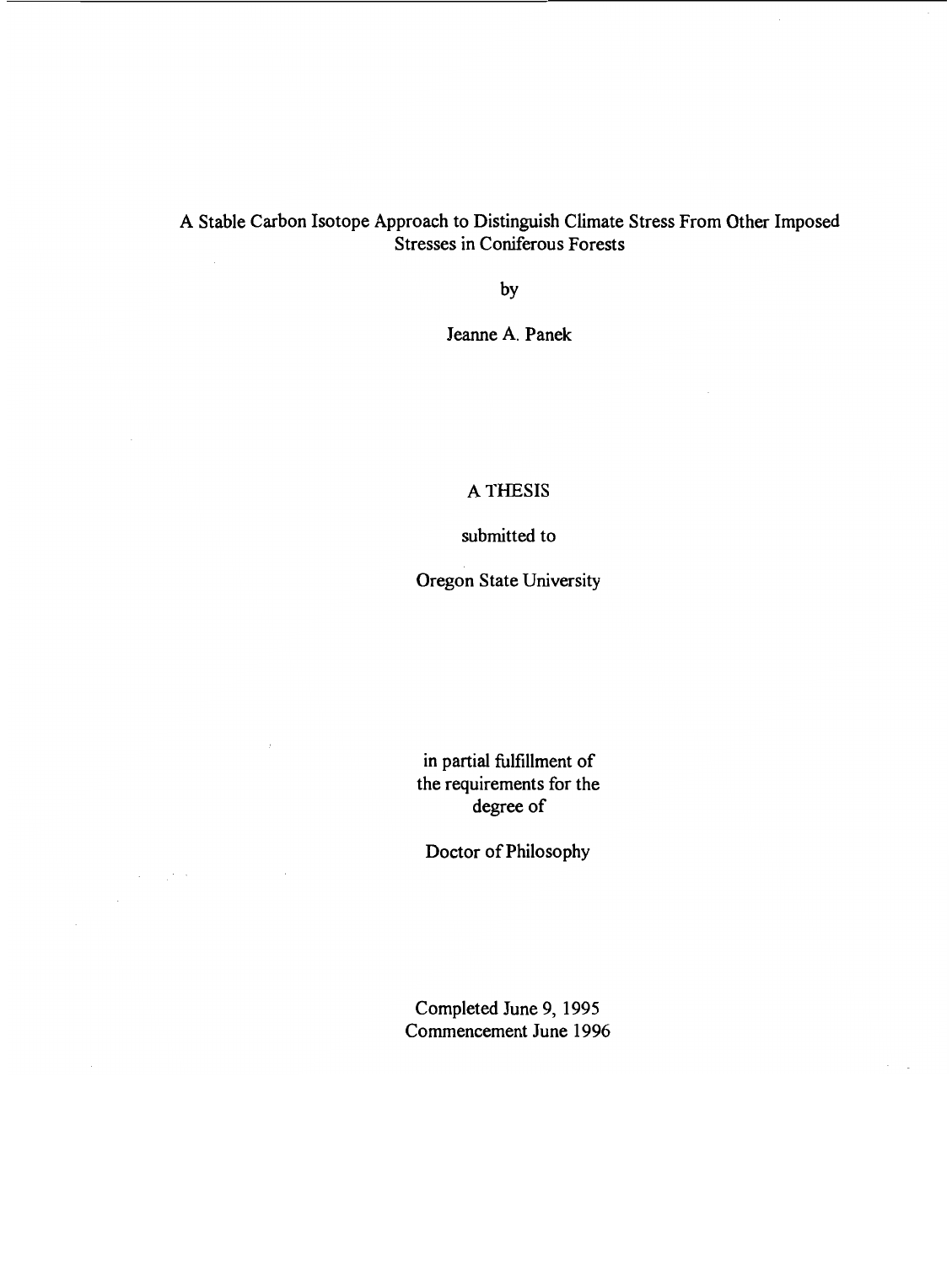#### ACKNOWLEDGEMENTS

 $\mathbf{i}$ 

If a thesis is really meant to describe what I learned in graduate school, then mine would recount facts only briefly, and would instead be a story of characters and their scientific context. This, then, would be my virtual thesis. I have spent much of my time here at OSU trying to expand the intellectual and emotional space that I inhabit. There have been be a number of people who have helped me in that endeavor, and who have shaped my slant on science. Like all scientists, my scientific approach and my conclusions exist in a context—my own personal perspective. Mine strays outside of conventional science into other disciplines. This perspective, like the people who have helped me, must be acknowledged.

My parents, by giving me an unquestioning trust which inspired freedom and creativity in me, helped me build my personal framework and the perspective that I bring to science. Their support of my goals, regardless of whether they share or understand them, has always been the hallmark of their love of me. Their strength has imbued me with the courage to push my limits. Without their confidence, my own would have been shattered long ago. Jon and Jessie Panek fueled me with their enthusiasm for my endeavors, regardless of how improbable. Tara Panek offered her support and love in every way possible and was truly *always* there for me.

Dr. William Peny, my first mentor, is the wisdom that I know exists in the world, he is my model, my encouragement, and the evidence to my belief that there is a greater whole person that I can become. Dr. Perry has an undefinable quality - more than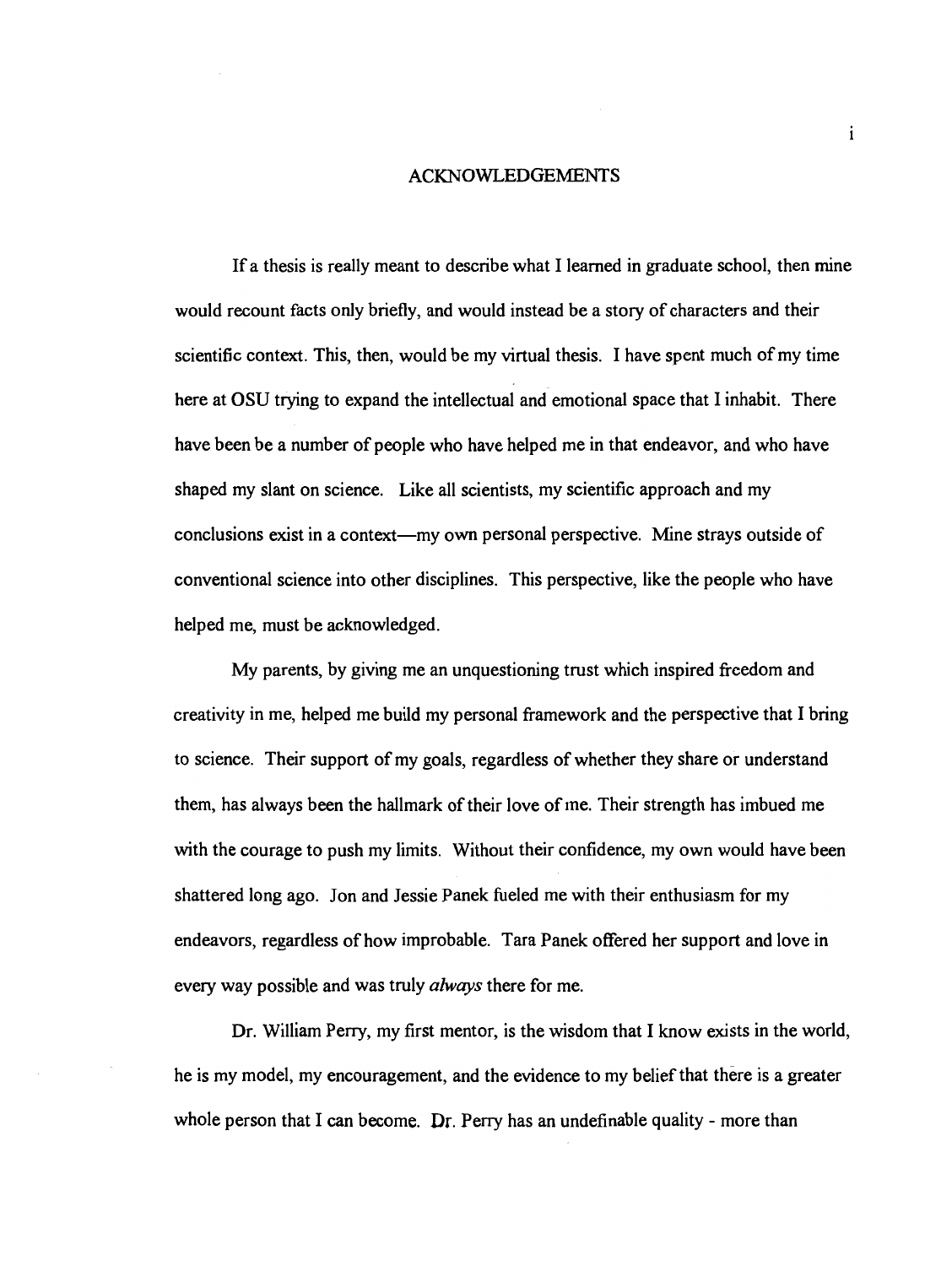wisdom, I have discovered. He is a magician with the human spirit. With a few wellchosen thoughts and actions, he transforms the mundane into the poetic and lets out the creative spirit in those he touches.

My second mentor, Dr. Robert Stallard, has encouraged the budding scientist in me since I first came into his office at Princeton and left with a heavy pile of papers and books. I didn't know then that he would continue to advise and inspire me for 14 more years. He has taught me, over the years since then, that the best path is not always the most obvious one, and that much can be learned through listening and observing.

I have come to understand that every sentence from Dr. Richard Waring is a like a door, push a little and you step over the threshold into a profound knowledge. I deeply respect Dr. Waring's ability to adjust the focal length of his intellect at will, and see clearly at many scales. He integrates—not only across disciplines, but across the rift between basic and applied science, between science and the public, and between the ivory tower and the community. He is an inspiration to me, as I seek to apply my ideas to real world problems but maintain the credibility of my scientific peers.

Dr. Barbara Yoder is a bodhisattva to whom I owe a great deal. A bodhisattva is a person who, at the threshold of personal enlightenment, turns to give a helping hand to others. She understood my enthusiasm and my frustrations, as a colleague, as a friend, as a woman, as a humanist, better than anyone else in the department. Her open door and open mind, and her unwillingness to treat me as less than a colleague, buoyed my confidence and helped me through the hardest parts of graduate school.

My committee members, Drs. Steven Radosevich, David Perry, Barbara Gartner,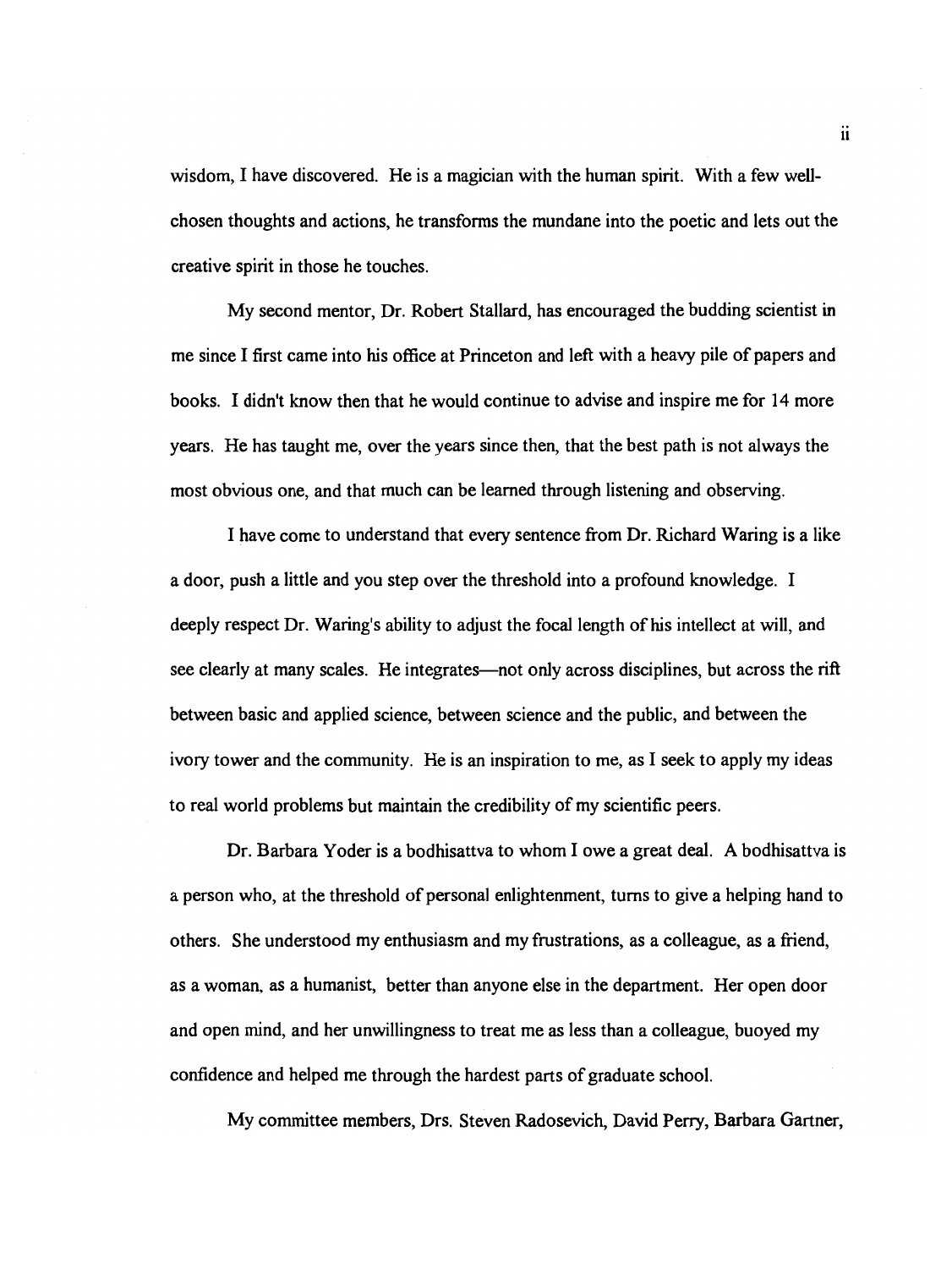Susan Stafford and Bernd Simoneit, have given me important advice, critique, and guidance throughout my tenure at OSU. I am grateful to the Department of Forest Science, which provided crucial funding in my first two years, and to the NASA Graduate Researchers Program, which supported the remainder of my research. I appreciate the generosity of Murray Layer and Joe Karchesy with laboratory space and equipment. Nellie Hanrahan's excellent lab skills were vital to the analysis of cellulose  $\delta^{13}$ C. Tom Sabin and Lisa Ganio provided critical and dependable statistical advice at all stages of the thesis. Drs. James Ehieringer and John Sperry, and the graduate students and post-docs in their labs at the University of Utah, were generous with equipment and expertise. I learned a great deal about stable isotopes and plant hydraulics while on leave amongst them.

Like Steinbeck's "Doc" of Cannery Row, Eric Berlow is not only conversant in the language and mores of science, not only does he spend time exploring the tidal pools, touching, tasting, and holding its inhabitants, but our life together "he treats as delicately as the worms of the sea, which are almost impossible to capture whole, for they break and tatter under the touch. You must let them ooze and crawl of their own will.., and then lift them gently into your bottle of seawater.° More than anyone else, Eric has encouraged me, in his gentle and compelling manner, to see graduate school as just another adventure, to preserve the sense of wonder about the world around us, and not to be afraid to ask questions. I am looking forward to our next adventure together.

Throughout graduate school, Bill Langford held the light which helped me to see beyond the border of the here and now. He shone that light into niches I never would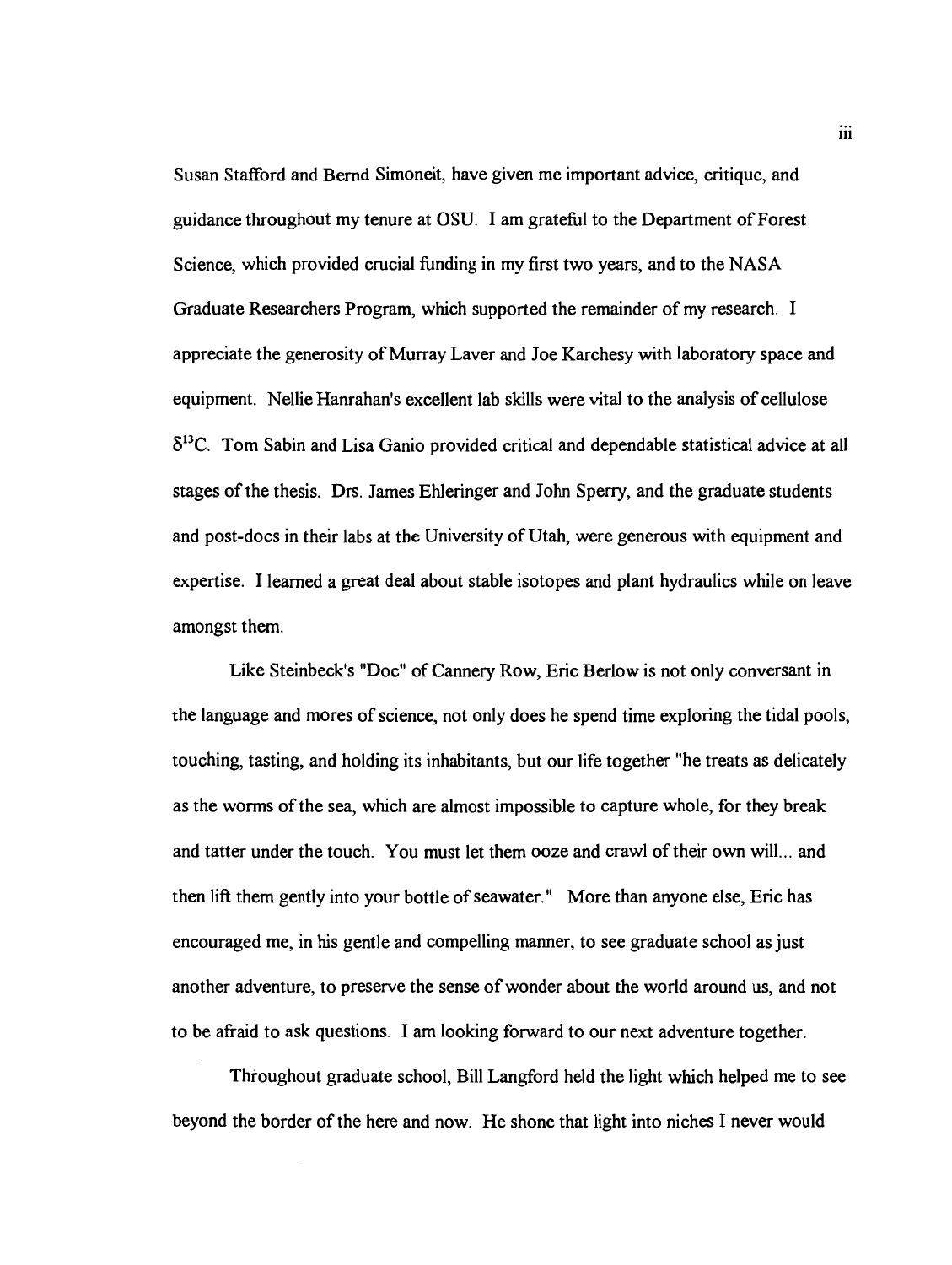have explored alone. Sometimes he shone the light on me, and helped me to see myself without judgement.

I appreciate the love and support of Martha Groom and Rachel Simons, on their own parallel journeys through graduate school. I'm immensely grateful that Maryanne Reiter is in the same multiverse with me and that she enjoys sharing the exploration of its many dimensions.

Friends, both in the department and out, have woven their personal threads into the last four and a half years, sharing emotional support, mountain summits, rock faces, snowy slopes, and an occasional kick in the shins. All of this has enriched my life enormously. I wish I could name them all here, but I think they know how important they have been to me.

No scientific paper should be read without understanding the approach of its author. There is a person behind the science, a person with a rich and varied experience. This we bring to our work. For there are no truths in science, only personal perspectives which arise from the context of our live's collective knowledge. To criticize my work is to practice science. To judge my perspective is to practice philosophy. To question my context is to exercise psychology. Science does not stand alone. The reader is welcome to critique all that I am, for

We must not only have the courage of our convictions, but have the courage to question our convictions.  $\cdot$ 

<sup>&</sup>lt;sup>1</sup> Nietzsche, Friedrich W. 1955. Beyond Good and Evil. Gateway Editions, H. Regnery Co., Chicago. 239pp.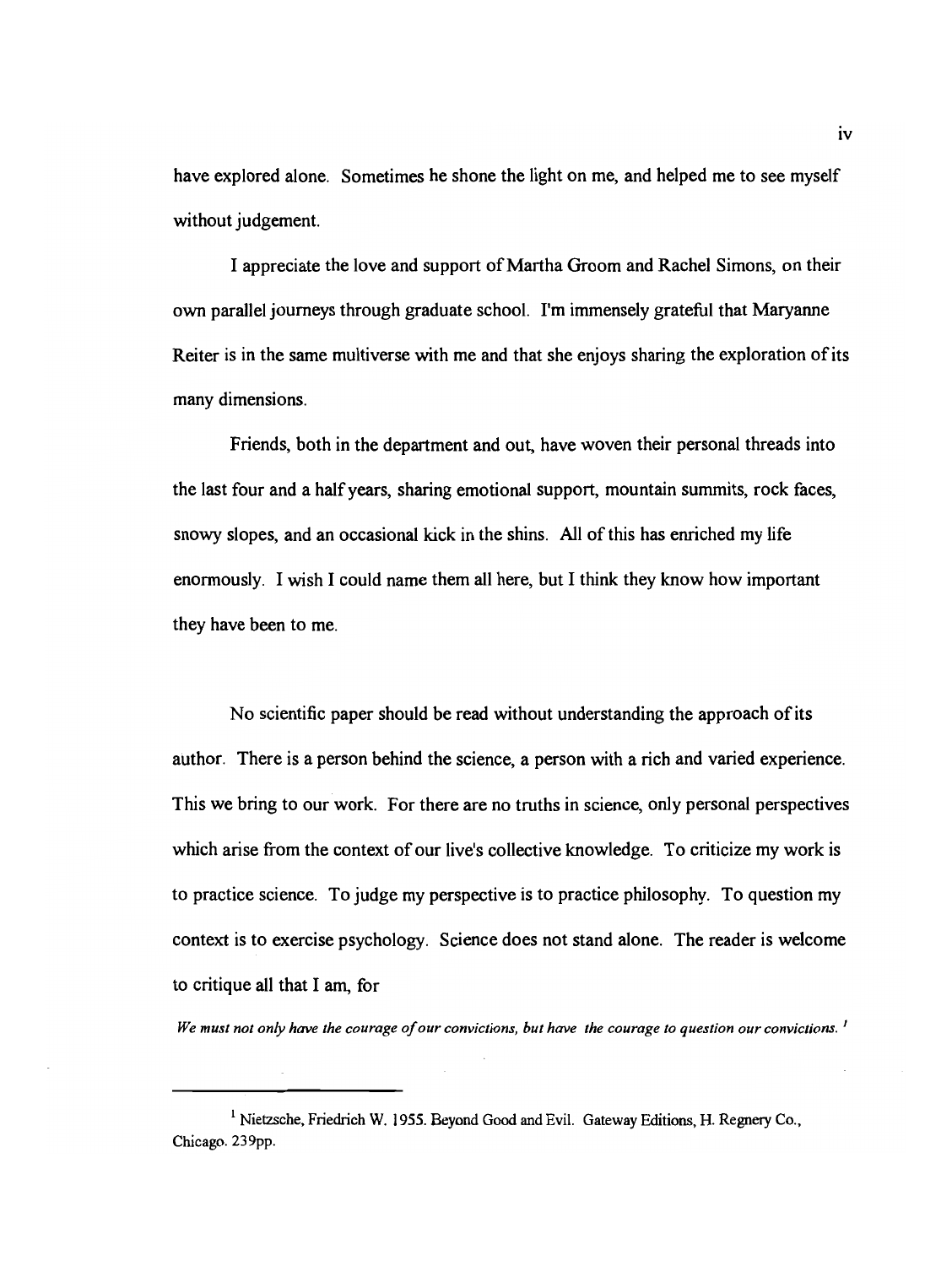Science is, at its core, creative but has become increasingly reductionist over time. The narrowness of reductionist thinking can be akin to using words alone to describe a sunset when there exists so many modes of expression, like pigment, pen, clay, stone, song, sign language... Similarly, to understand the context of humanimposed stresses on our forests I must also seek to understand the current human condition and its dependencies on natural resources. I draw from outside science, from philosophy, economics, sociology, and on the experiences of every person I can, including some I will never meet. I sit quietly in the woods and listen. I stand on mountaintops, on the cusp of earth and sky where the earth stops but the effects of people do not, and look out over a changing landscape and up into a changing sky. It is not difficult to see that

#### The trail of the human serpent is over all.  $<sup>2</sup>$ </sup>

This is a process of looking for answers. This, for me, is part of being a scientist. This context is not explicit in the chapters to come. There is no room for that there. This thesis follows convention, except for here, in this shadow of my virtual thesis.

<sup>2</sup> James, William. 1987. Pragmatism: A New Name for Some Old Ways of Thinking. In, William James Writings, 1902-1910. Literary Classics of the United States, Inc., NY.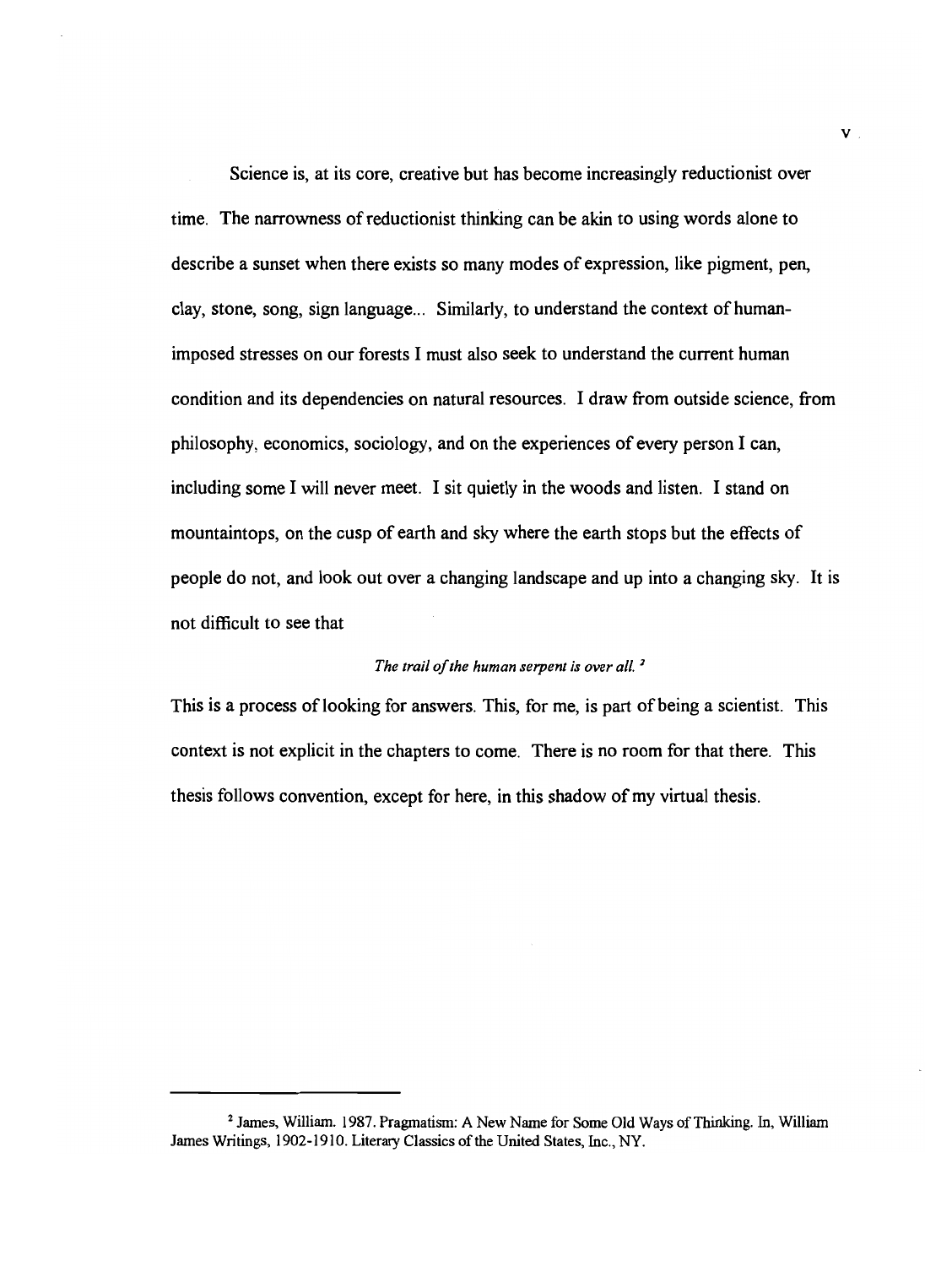## CONTRIBUTION OF AUTHORS

The research work of Dr. Richard Waring, in collaboration with Dr. Warwick Silvester, provided the framework around which I designed the study presented in Chapter 2. Dr. Waring was instrumental in the editing phase of each manuscript.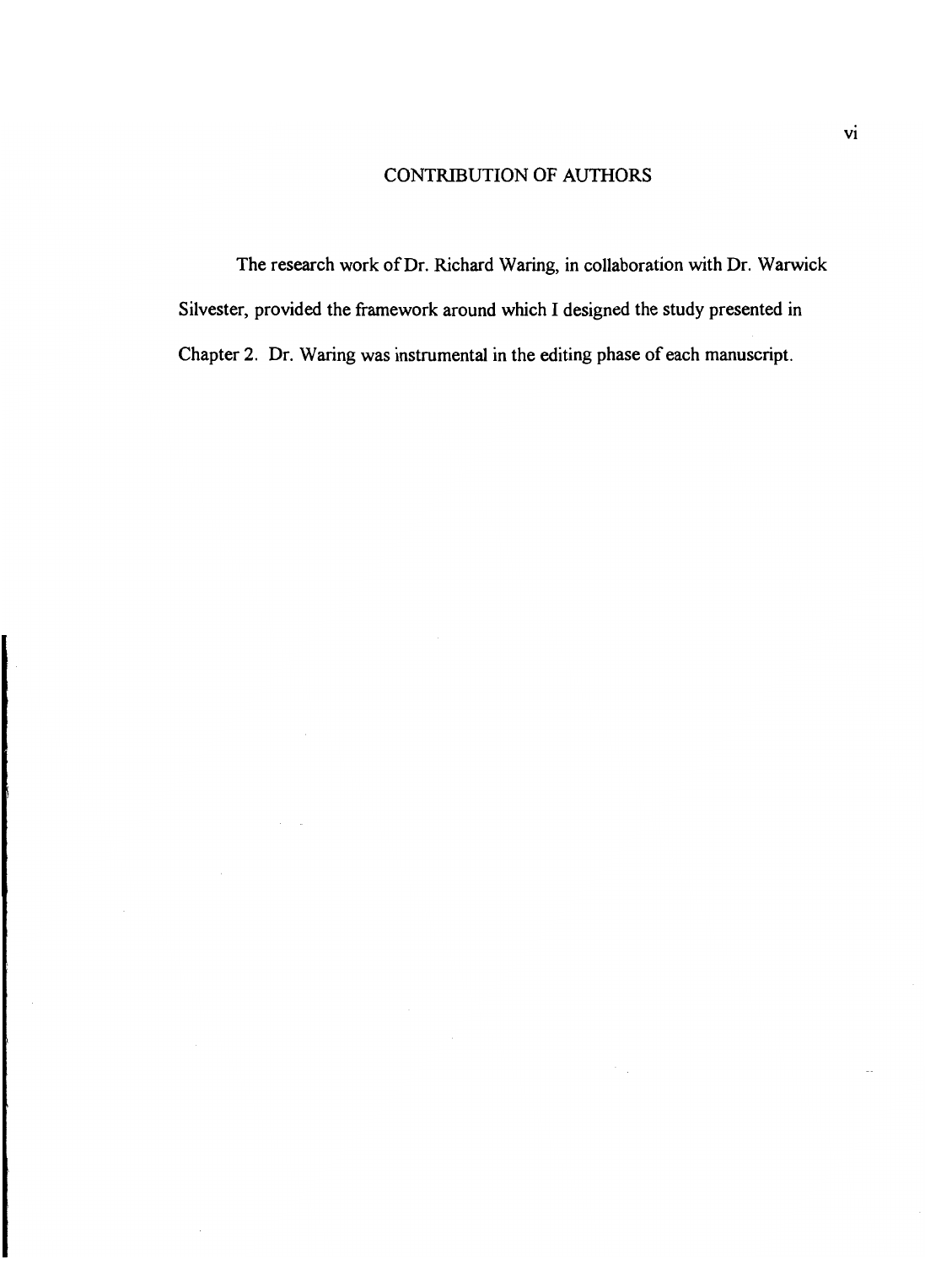# TABLE OF CONTENTS

| Chapter 1                                                                     |  |
|-------------------------------------------------------------------------------|--|
|                                                                               |  |
|                                                                               |  |
|                                                                               |  |
|                                                                               |  |
|                                                                               |  |
|                                                                               |  |
|                                                                               |  |
|                                                                               |  |
|                                                                               |  |
|                                                                               |  |
| Chapter 2: Carbon-isotope variation in Douglas-fir foliage: improving the     |  |
|                                                                               |  |
|                                                                               |  |
|                                                                               |  |
|                                                                               |  |
|                                                                               |  |
|                                                                               |  |
|                                                                               |  |
|                                                                               |  |
|                                                                               |  |
|                                                                               |  |
|                                                                               |  |
|                                                                               |  |
|                                                                               |  |
|                                                                               |  |
|                                                                               |  |
|                                                                               |  |
| 2.6 CONCLUSIONS                                                               |  |
|                                                                               |  |
|                                                                               |  |
| Chapter 3: Correlations between stable carbon-isotope abundance and hydraulic |  |
| conductivity in Douglas-fir across a climate gradient in Oregon, USA.  46     |  |
|                                                                               |  |
|                                                                               |  |
|                                                                               |  |
|                                                                               |  |
|                                                                               |  |
|                                                                               |  |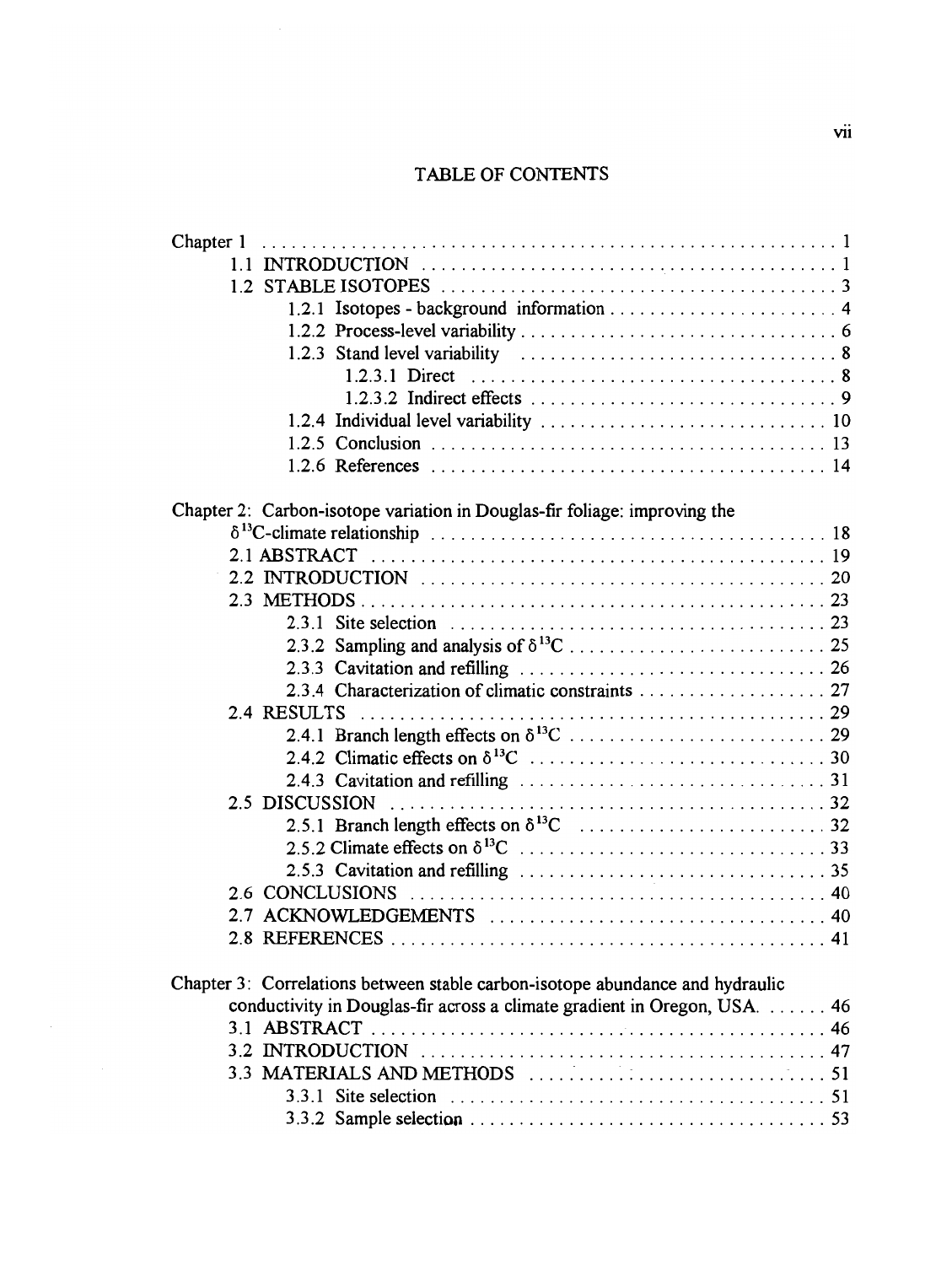|  |             | 3.3.5 Isotope analysis $\ldots \ldots \ldots \ldots \ldots \ldots \ldots \ldots \ldots \ldots \ldots \ldots 57$ |
|--|-------------|-----------------------------------------------------------------------------------------------------------------|
|  |             |                                                                                                                 |
|  |             |                                                                                                                 |
|  |             |                                                                                                                 |
|  |             | 3.4.3 Relations between climatic constraints, xylem hydraulic parameters,                                       |
|  |             |                                                                                                                 |
|  |             |                                                                                                                 |
|  |             |                                                                                                                 |
|  |             |                                                                                                                 |
|  |             | 3.5.2 Relation between climatic constraints, hydraulic parameters, and                                          |
|  |             | $\delta^{13}C$                                                                                                  |
|  |             |                                                                                                                 |
|  |             |                                                                                                                 |
|  |             |                                                                                                                 |
|  |             |                                                                                                                 |
|  |             |                                                                                                                 |
|  |             |                                                                                                                 |
|  |             | Chapter 4: A Stable Carbon Isotope Approach to Distinguish Climate Stress From                                  |
|  |             |                                                                                                                 |
|  |             |                                                                                                                 |
|  |             |                                                                                                                 |
|  |             |                                                                                                                 |
|  |             |                                                                                                                 |
|  |             |                                                                                                                 |
|  |             |                                                                                                                 |
|  |             |                                                                                                                 |
|  |             |                                                                                                                 |
|  |             | 4.3.4 Characterization of environmental constraints 83                                                          |
|  |             |                                                                                                                 |
|  | 4.4 RESULTS |                                                                                                                 |
|  |             |                                                                                                                 |
|  |             |                                                                                                                 |
|  |             | 4.4.3 Stomatal response to physical environment 88                                                              |
|  |             | 4.4.4 Effects of hydraulic properties on stomata 89                                                             |
|  |             |                                                                                                                 |
|  |             |                                                                                                                 |
|  |             |                                                                                                                 |
|  |             |                                                                                                                 |
|  |             |                                                                                                                 |
|  |             | 4.5.3 Relation between tree-ring $\delta^{13}$ C and tree-ring width  101                                       |
|  |             |                                                                                                                 |

# $viii$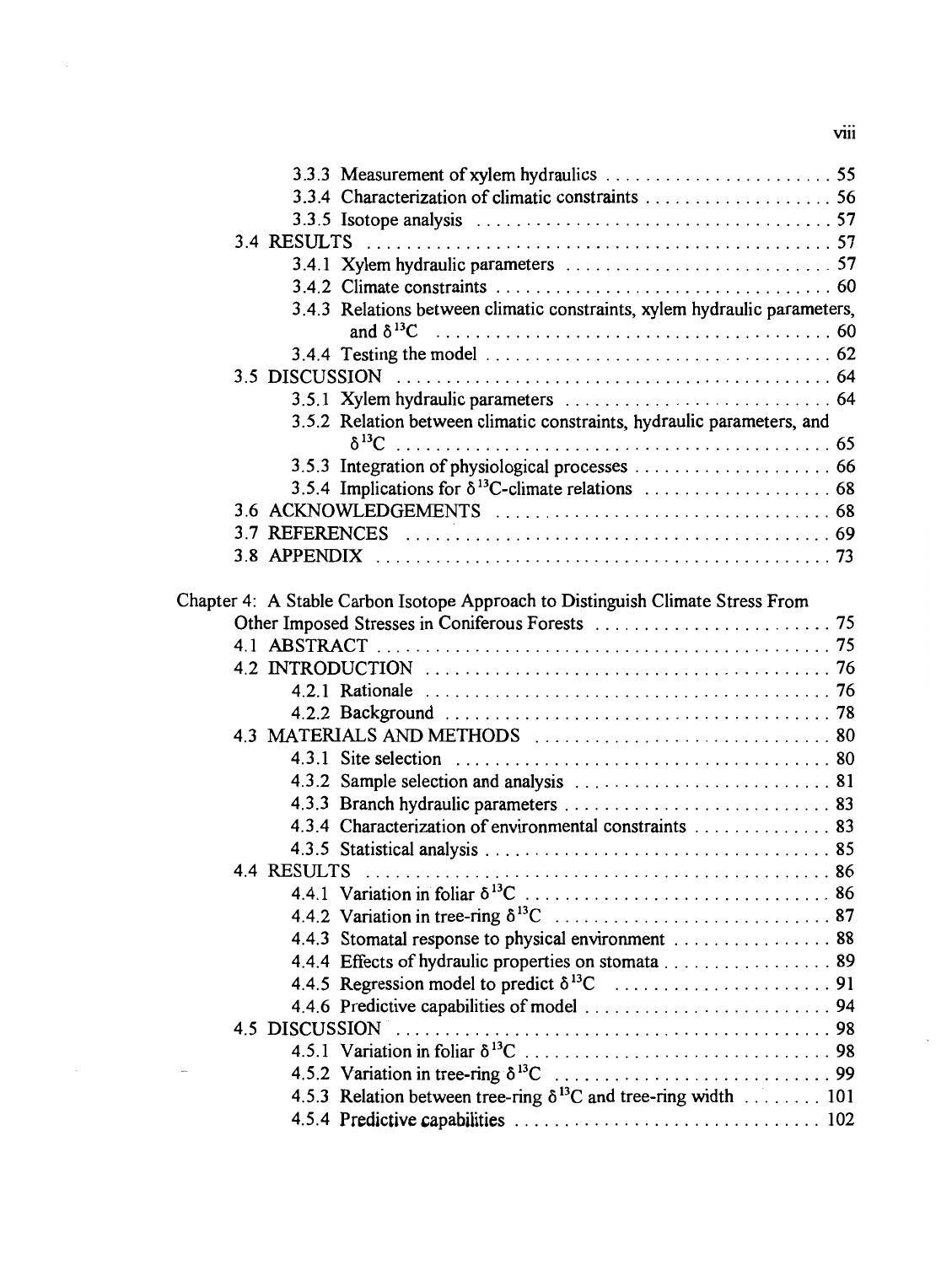$\label{eq:2} \frac{1}{\sqrt{2}}\int_{\mathbb{R}^3}\frac{1}{\sqrt{2}}\left(\frac{1}{\sqrt{2}}\right)^2\left(\frac{1}{\sqrt{2}}\right)^2\frac{1}{\sqrt{2}}\left(\frac{1}{\sqrt{2}}\right)^2.$ 

ix

 $\mathcal{A}^{\mathcal{A}}$ 

 $\label{eq:2.1} \frac{1}{\sqrt{2\pi}}\int_{0}^{\infty}\frac{1}{\sqrt{2\pi}}\left(\frac{1}{\sqrt{2\pi}}\right)^{2}d\mu\,d\mu\,.$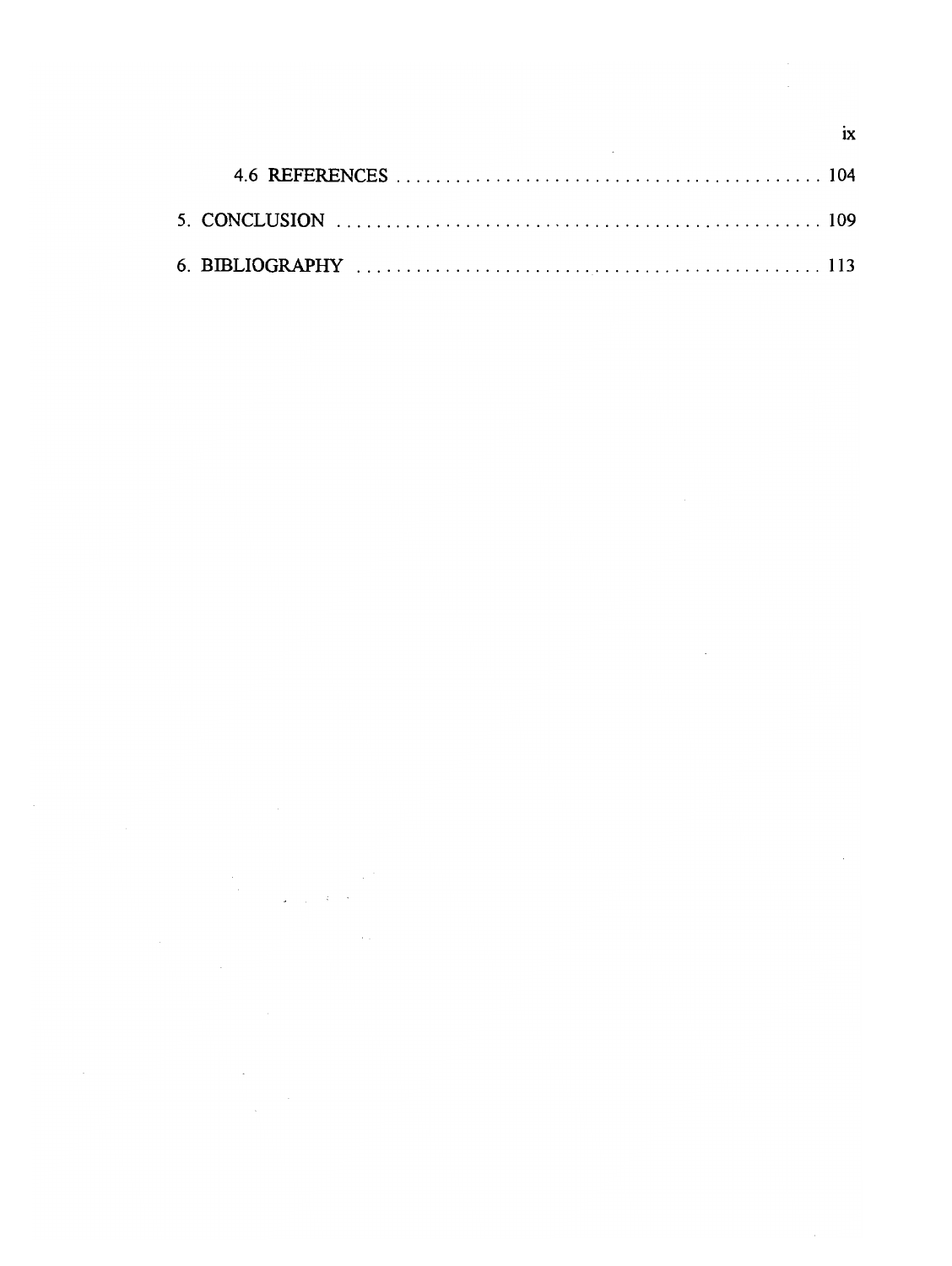# LIST OF FIGURES

| <b>Figure</b> |                                                                                                                                                                                                                       | Page |
|---------------|-----------------------------------------------------------------------------------------------------------------------------------------------------------------------------------------------------------------------|------|
| 2.1           | The sites used in this study represent a climatic gradient across Oregon 24                                                                                                                                           |      |
| 2.2           | The relationship between $\delta^{13}$ C in foliage and branch length was significantly<br>correlated within site, however the strength of the relationship declined at                                               |      |
| 2.3           | The modelled climatic constraint to stomata, defined as the proportional<br>reduction in stomatal conductance from maximum, show the degree to<br>which soil drought, temperature, and vapor pressure deficit reduced |      |
| 2.4           | The conducting cross-sectional area in $P$ . menziesii branches varied<br>both spatially and seasonally across the climatic transect35                                                                                |      |
| 2.5           | Climate effects were well correlated with $\delta^{13}$ C only when branch lengths                                                                                                                                    |      |
| 3.1           | Study sites spanned a steep climate gradient across Oregon, USA, from                                                                                                                                                 |      |
| 3.2           | Mean hydraulic parameters of 1990 internodal segments from Douglas-fir<br>branches $(n=4)$ at six sites across the study transect from west to                                                                        |      |
| 3.3           | Functional sapwood as a proportion of total sapwood was measured at                                                                                                                                                   |      |
| 3.4           | Cumulative growing season stomatal constraints at each site estimated<br>from FOREST-BGC and site climate data from years 1990 to present61                                                                           |      |
| 3.5           | Relations between foliar $\delta^{13}$ C and hydraulic parameters in branches from                                                                                                                                    |      |
| 4.1           |                                                                                                                                                                                                                       |      |
| 4.2           |                                                                                                                                                                                                                       |      |
| 4.3           | Annual variation in tree-ring $\delta^{13}$ C averaged from one increment                                                                                                                                             |      |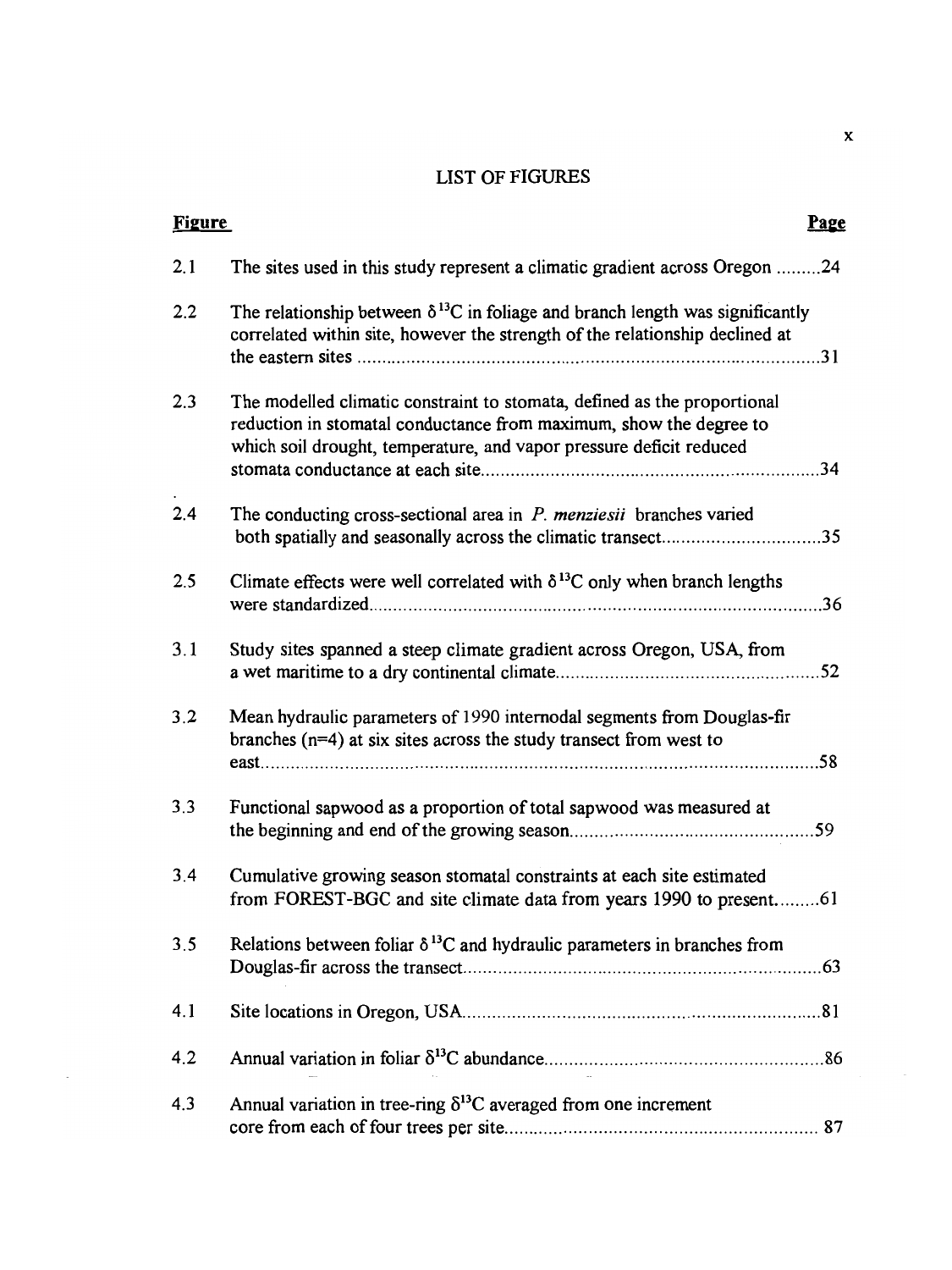# LIST OF FIGURES (Continued)

| <b>Figure</b> |                                                                                                                        | Page |
|---------------|------------------------------------------------------------------------------------------------------------------------|------|
| 4.4           | Foliar $\delta^{13}$ C and tree-ring $\delta^{13}$ C, compared by year within tree,                                    |      |
| 4.5           | The mean modelled stomatal constraint due to temperature,<br>drought, and VPD during the growing season for sites from |      |
|               |                                                                                                                        |      |
| 4.6           | Annual variation in the proportion of potential transpiration                                                          |      |
|               |                                                                                                                        |      |
| 4.7           |                                                                                                                        |      |
| 4.8           |                                                                                                                        |      |
| 4.9           |                                                                                                                        |      |
| 4.10.         | The 95% confidence intervals for model predictions from a                                                              |      |
|               |                                                                                                                        |      |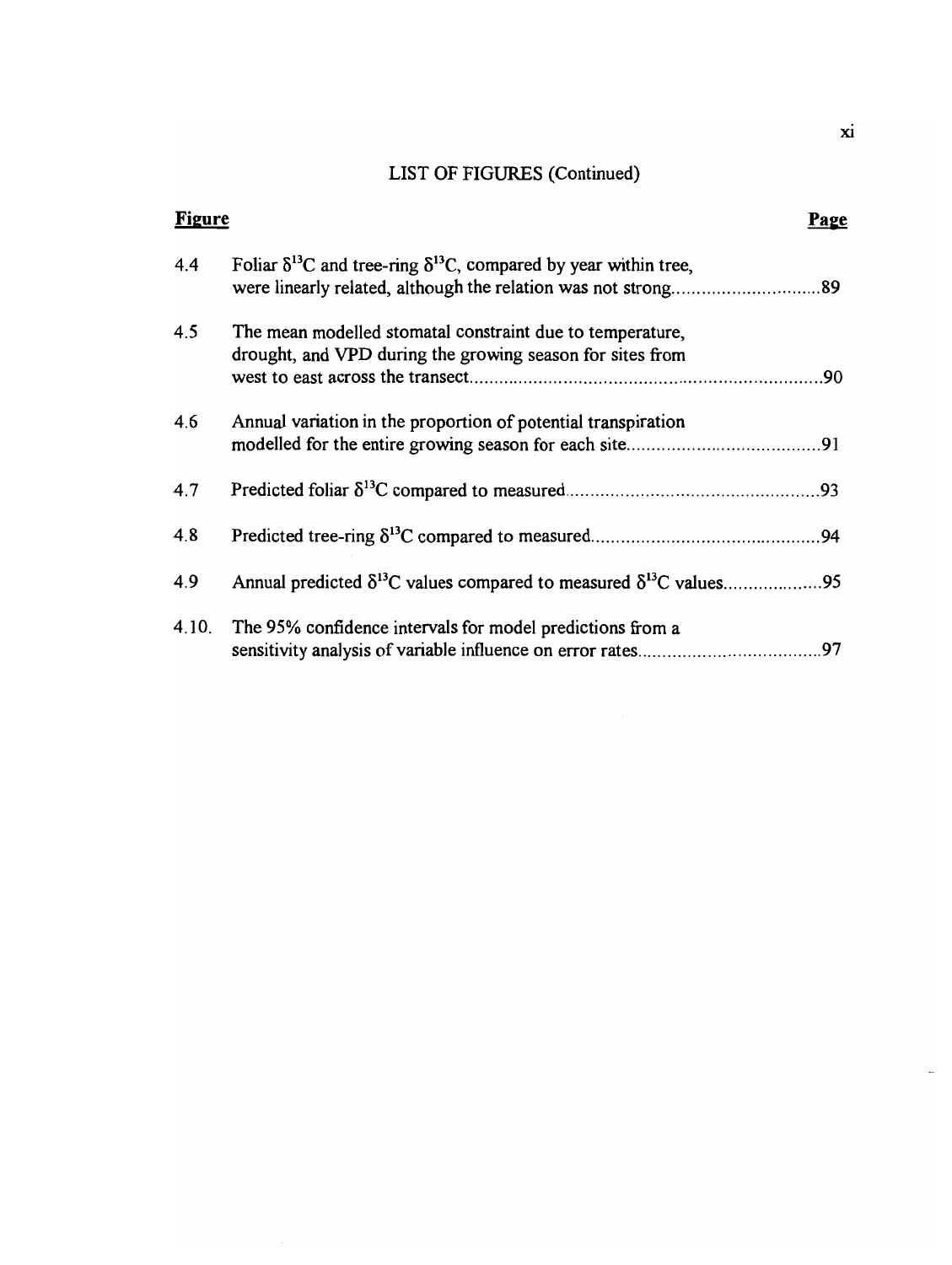# LIST OF TABLES

| Table |                                                                                          | Page |
|-------|------------------------------------------------------------------------------------------|------|
| 2.1   |                                                                                          |      |
| 3.1   |                                                                                          |      |
| 3.2   | A comparison of different models explaining $\delta^{13}$ C variability in the most      |      |
| 3.3   | Parameter estimates for the model $\delta^{13}C = 1/\text{LSC}$ over foliage age-classes |      |
| 4.1   | Parameters for regression model relating $\delta^{13}C$ to climate constraints           |      |

 $\hat{\boldsymbol{\beta}}$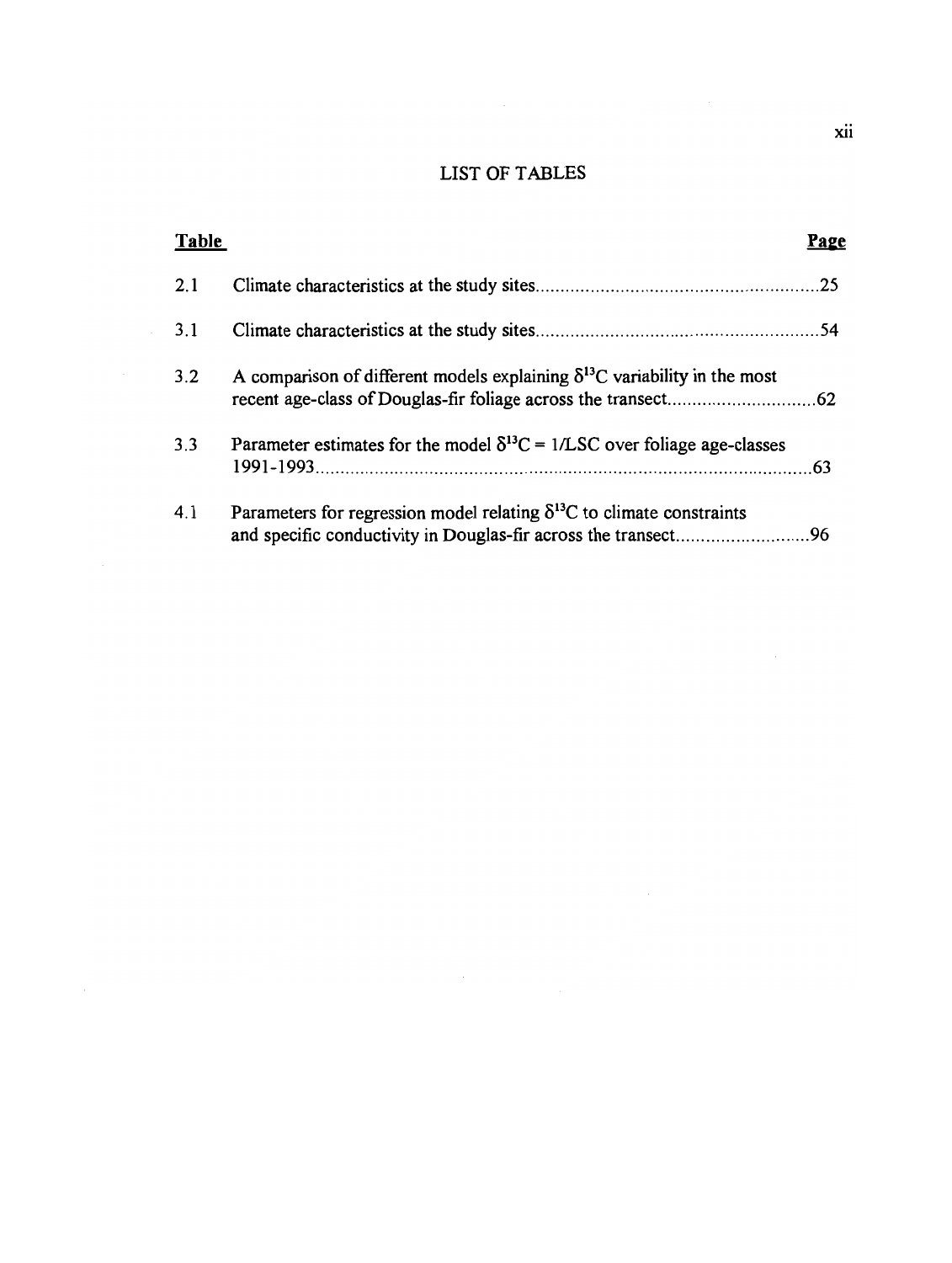## A Stable Carbon Isotope Approach to Distinguish Climate Stress From Other Imposed Stresses in Coniferous Forests

Chapter 1

#### 1.1 INTRODUCTION

Forests are a significant component of global ecosystem stability and an important part of the global carbon cycle, therefore it is important to monitor their vitality in response to increasing human-induced stresses. These stresses are not isolated, but rather fit into a context of natural stresses under which forests continually grow. To distinguish the magnitude and timing of imposed stress from that of natural stress, there is a need for a method to separate the two. Understanding forest response to imposed stress offers a unique challenge when the impact is widespread or when the impact predates existing monitoring efforts. In these situations, establishing a control against which to gauge any imposed stress response is difficult.

In this thesis, I develop an approach to establishing a baseline of forest response to climate stress as separate from other imposed stresses which 1) allows researchers to sample retroactively to a time prior to an imposed disturbance, and 2) creates a baseline which could serve as a control where no control site can be established. The approach utilized the relation between stresses which reduce stomatal conductance and stable carbon isotope abundance in trees. The approach used a forest growth model, FOREST-BGC (Running and Coughlan 1988), to model tree physiological response, particularly stomatal conductance, to climate stresses. To develop an approach that was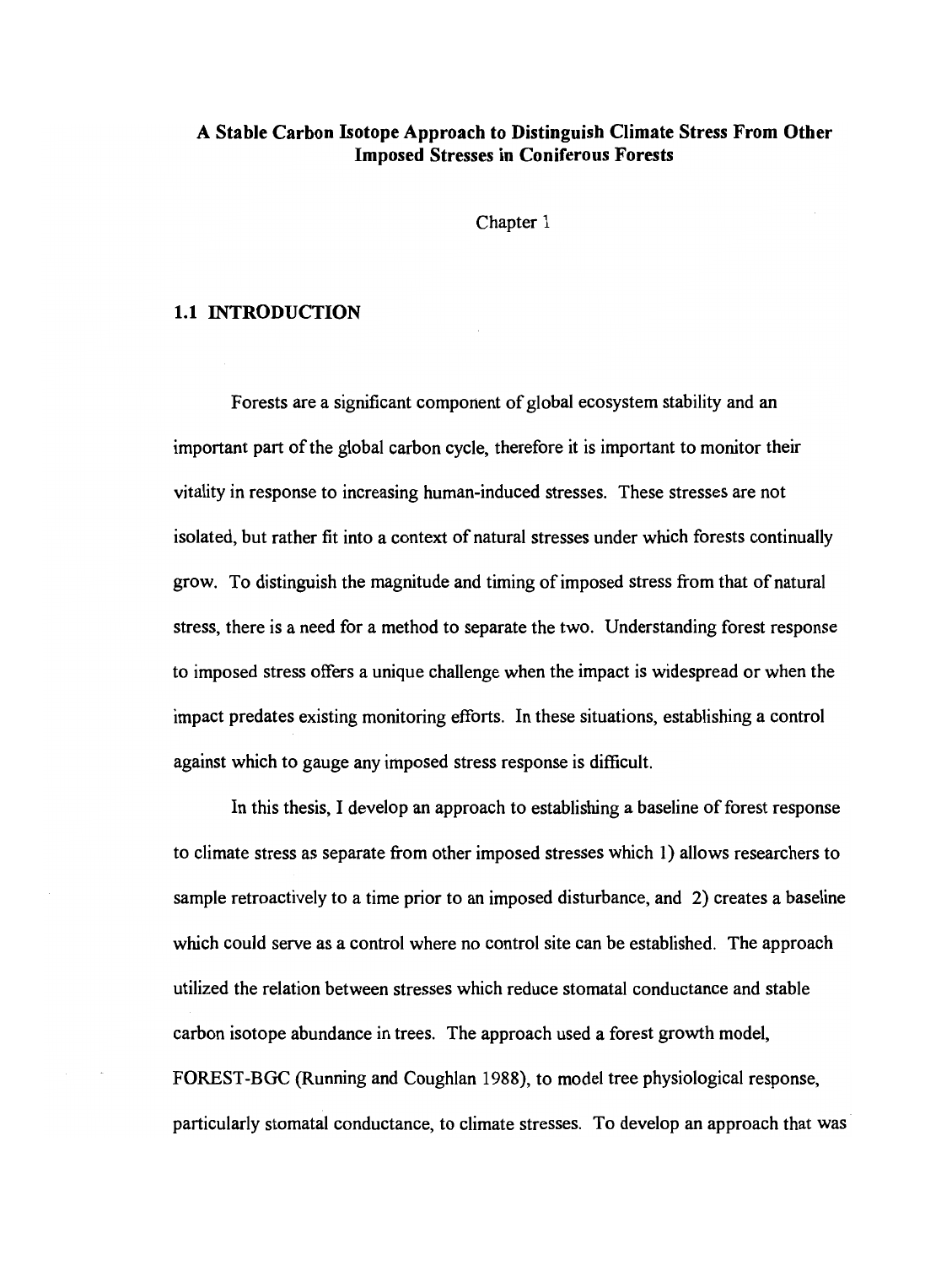effective over a range of climates, I established sites across a steep climate gradient in Oregon from the coast to the high desert. To compare sites to each other, I measured a conmon tree species across all sites. Douglas-fir (Pseudotsuga menziesii (Mirb) Franco) was ideal because it was common to all sites and because the low boundary layer resistances around the needles of conifers link them tightly to their atmospheric environment (Jarvis and McNaughton 1986). This tight coupling between leaf and atmosphere simplifies the interpretation of carbon-isotope signals.

To use stable carbon isotopes as indicators of forest climate stress required understanding and modelling the relation between tree isotope abundance and climate. Carbon isotope abundance is highly variable both within and between trees. This variability will be detailed in the remainder of this introduction. Before modelling, it was necessary to understand underlying causes for isotope variability to ensure that I included the important elements in the model. Recent evidence of a high correlation between branch length and foliar isotope abundance in a mesic climate (Waring and Silvester 1994) encouraged me to test the generality of the relationship across a range of climates. Chapter 2 reports a study which showed that branch length was significantly correlated with carbon isotope abundance in Douglas-fir foliage, but that the strength of the relation declined with increasing site aridity across the transect. This relation suggested that xylem hydraulic factors were the underlying mechanism responsible for the isotope variation found. Chapter 3 describes research which demonstrated that, indeed, specific and leaf-specific conductivity explained a high proportion of the variation in Douglas-fir across the climate gradient, which was also a gradient of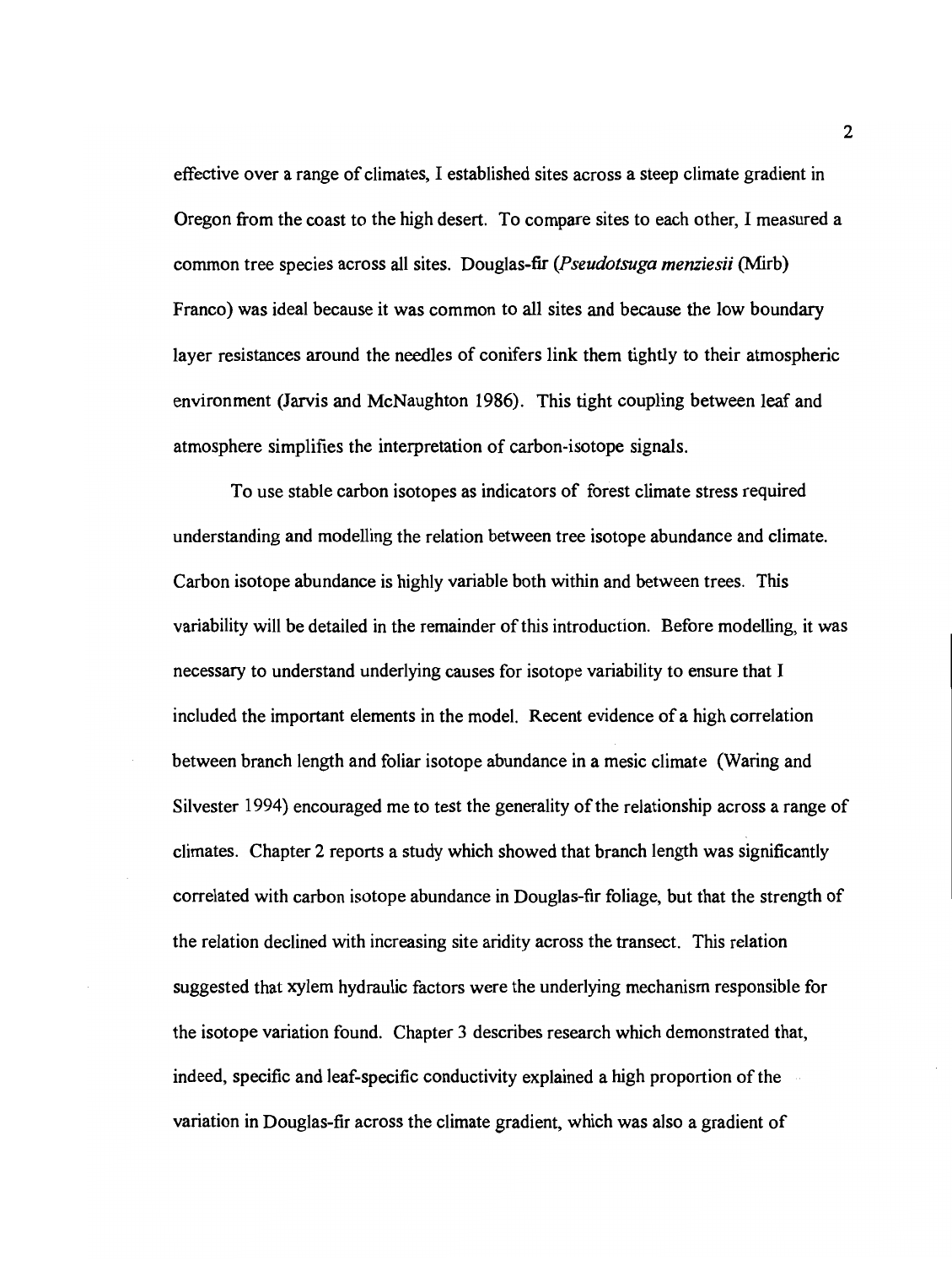hydraulic conductivity. Finally, in Chapter 4, I use the results of Chapter 3 to model isotope abundance in multiple age-classes of foliage and tree-rings using a measure of hydraulic conductivity and tree physiological response to climate factors.

This approach to establishing a baseline of forest response to climate stress addresses the need for a retroactive and independent control. Through the use of multiple age-classes of foliage and tree-rings, the approach allows for retroactive sampling to a previous time period. Isotopic abundance as a function of tree response to climate alone can be modelled at many sites and serve as a control against which to compare the actual abundance of isotope present. The difference between the two should indicate the timing and magnitude of a non-climatic, imposed stress.

#### 1.2 STABLE ISOTOPES

The use of stable carbon isotopes has brought to the field of ecophysiology a new tool with which to explore patterns and processes in the environment, and with which to understand organism-environment relationships. Stable carbon isotopes are useful in forest research to understand tree responses to environment. Trees are both long-lived organisms and organisms which lay down permanent growth every year, which allows for direct comparison between tree growth, isotope assimilation, and the environment in which the tree grew.

The abundance of carbon isotopes in foliage and tree-rings is the result of several influential factors, which operate at three distinct, but interdependent levels - the stand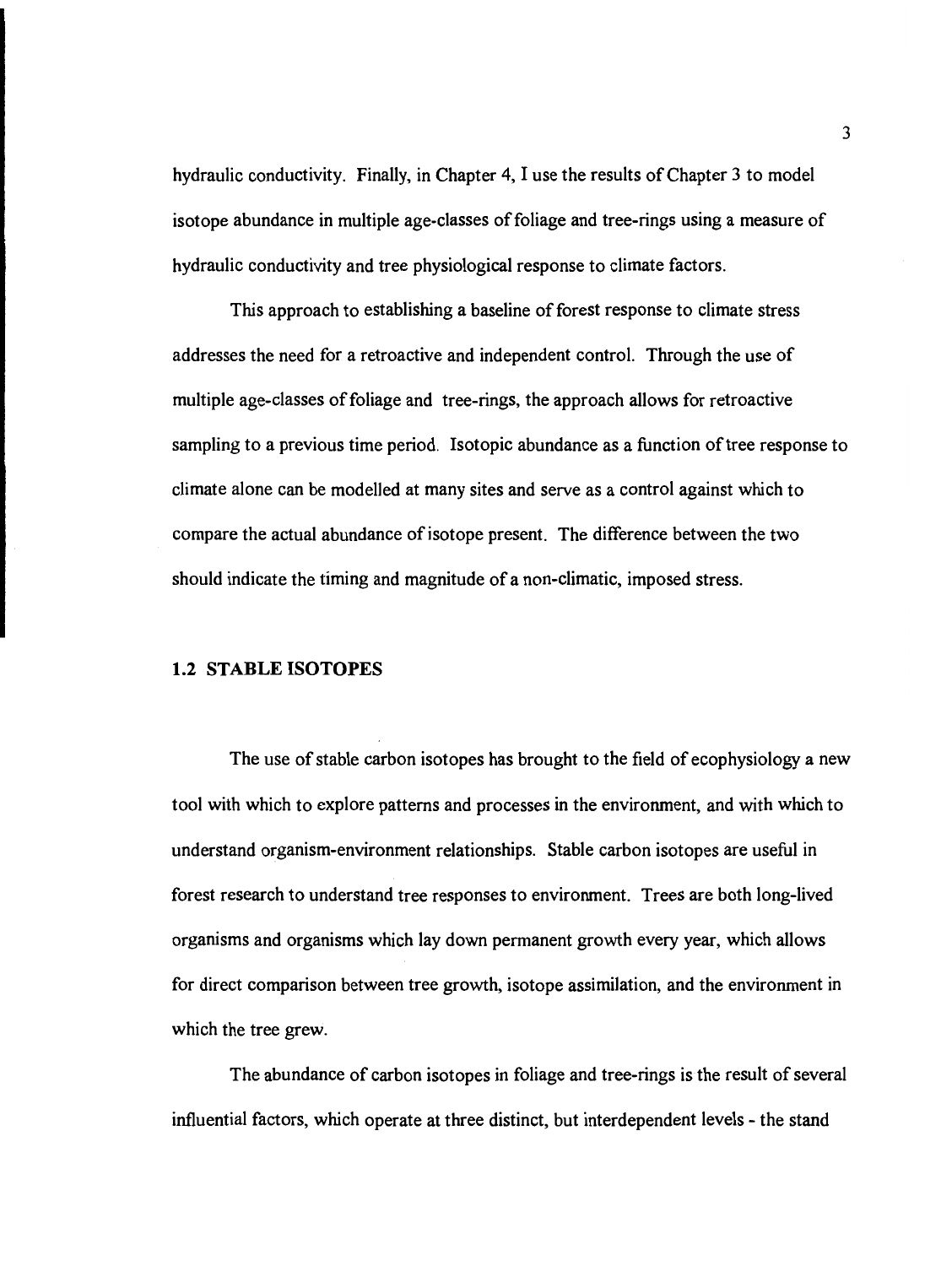level, the individual level, and the process level. In this introduction I will provide background information on how isotopes fractionate and are therefore useful in ecophysiological studies. Then I will describe the major known causes of variability in carbon isotope composition of woody plants at all three levels of variability.

#### 1.2.1 Isotopes - background information

Isotopes are elements of the same species which have different numbers of neutrons in their nuclei, therefore have different masses and vary in their chemical equilibria and reaction kinetics. These differences between isotope species are what provide the useful application to woody plant research. The chemical equilibrium between two different molecules, for example  ${}^{13}C^{16}O_2$  and  ${}^{12}CH_4$ , depends on the isotopic composition of each individual molecule. The composition determines the activities of the molecules depending on the ratio of heavy to light isotope, and can be described with the following equation:

$$
\Delta G_{total} - RT \ln \frac{\frac{\alpha_1 H(p)}{\alpha_2 L(p)}}{\frac{\alpha_3 H(r)}{\alpha_4 L(r)}}
$$
 (1)

where  $\Delta G_{\text{total}}$  is  $\Delta G_{\text{H}}$ - $\Delta G_{\text{L}}$ , the difference between the change in free energy due to the heavy isotope and the difference due to the light isotope, R is the gas constant, T is the temperature in degrees Kelvin, and  $\alpha_{1,4}$  are the activities of H, the heavy isotope or L, the light isotope, p is the product and r is the reactant. Diffusion is an example of an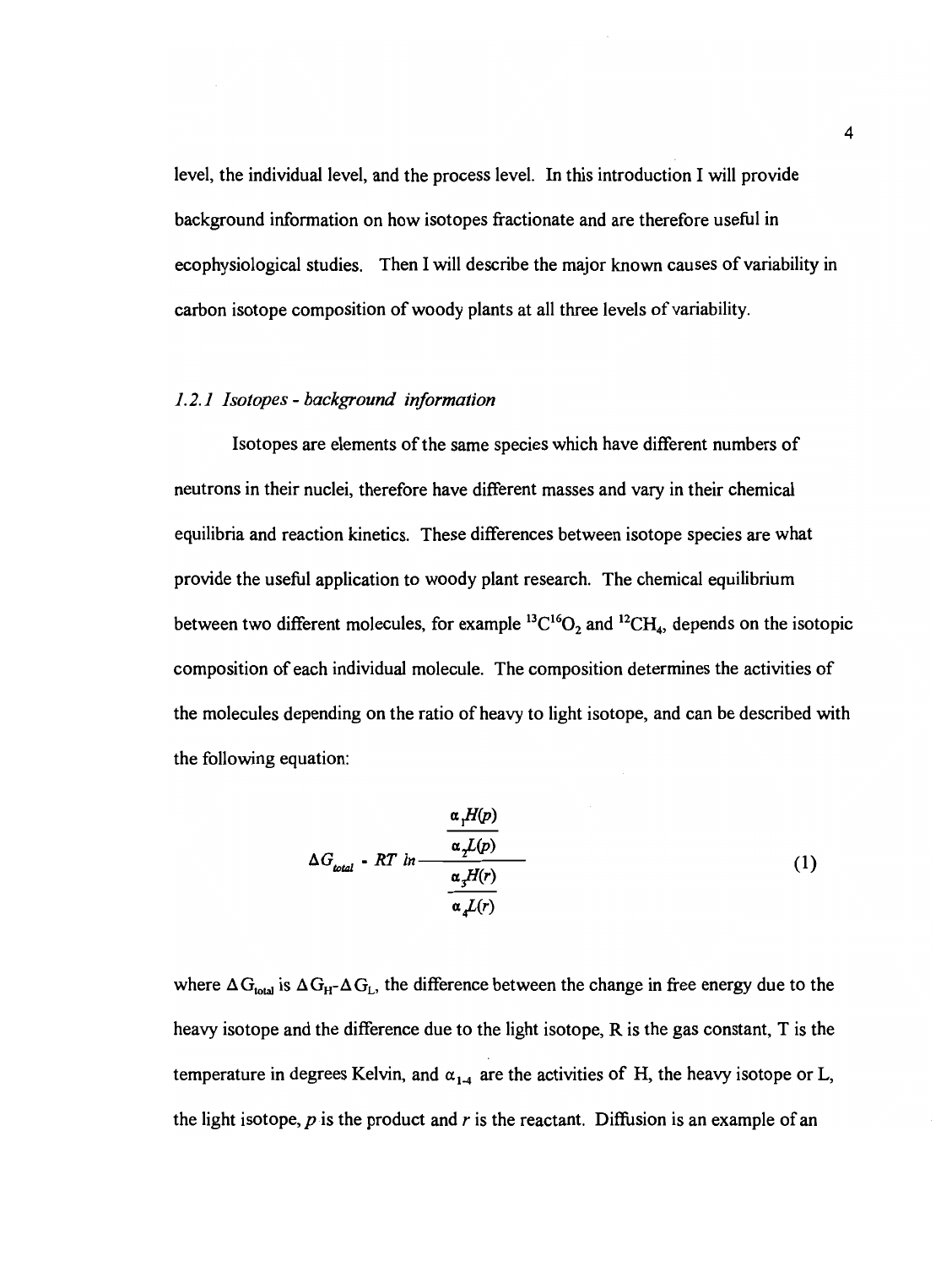equilibrium process (O'Neil 1986).

Reaction kinetics also differ between molecules, depending on their heavy to light isotope ratios, which affects their fundamental vibrational frequencies and, therefore, their dissociation energies. Lighter molecules are less stable and their bonds break more easily than heavy molecules. For example  ${}^{12}C^{-12}C$  dissociates more easily than  ${}^{12}C^{-13}C$ , which dissociates more easily than  ${}^{13}C-{}^{13}C$  (see discussion in O'Neil 1986). An example of a kinetic process which fractionates  ${}^{13}$ C from  ${}^{12}$ C is the assimilation of  ${}^{12}$ CO<sub>2</sub> and  $^{13}CO$ , by the  $C_3$  plant enzyme ribulose bisphosphate oxygenase carboxylase (rubisco).

Within the lighter isotopes—C,  $H$ ,  $O$  and  $N$ —the differences in isotopic composition between molecules are usually very small because the absolute abundances of <sup>13</sup>C, D, <sup>18</sup>O and <sup>15</sup>N are quite small. These small differences can reveal significant and important patterns, therefore instruments must be able to measure isotope abundances with great precision. Carbon isotope analysis precision is usually about  $\pm 0.1$  ‰ (Leavitt and Long 1986). Amplification of these small numbers is achieved by reporting isotope ratio values relative to some standard of known isotopic composition, and further amplified by using a %o (per thousand) scale, by this equation:

$$
\delta\left(\frac{\partial}{\partial\phi}\right) - \frac{R_{sample} - R_{standard}}{R_{standard}} \times 1000\tag{2}
$$

where R is the ratio of the heavier isotope to the lighter and the standard used for carbon isotope analysis is a fossil Belemnite from the Pee Dee formation. A  $\delta^{13}C$  value of 0 ‰, for example, has the same isotopic composition as the standard. A value of-lO %o means the sample has 10 fewer  ${}^{13}C$  atoms per thousand C atoms than the standard. The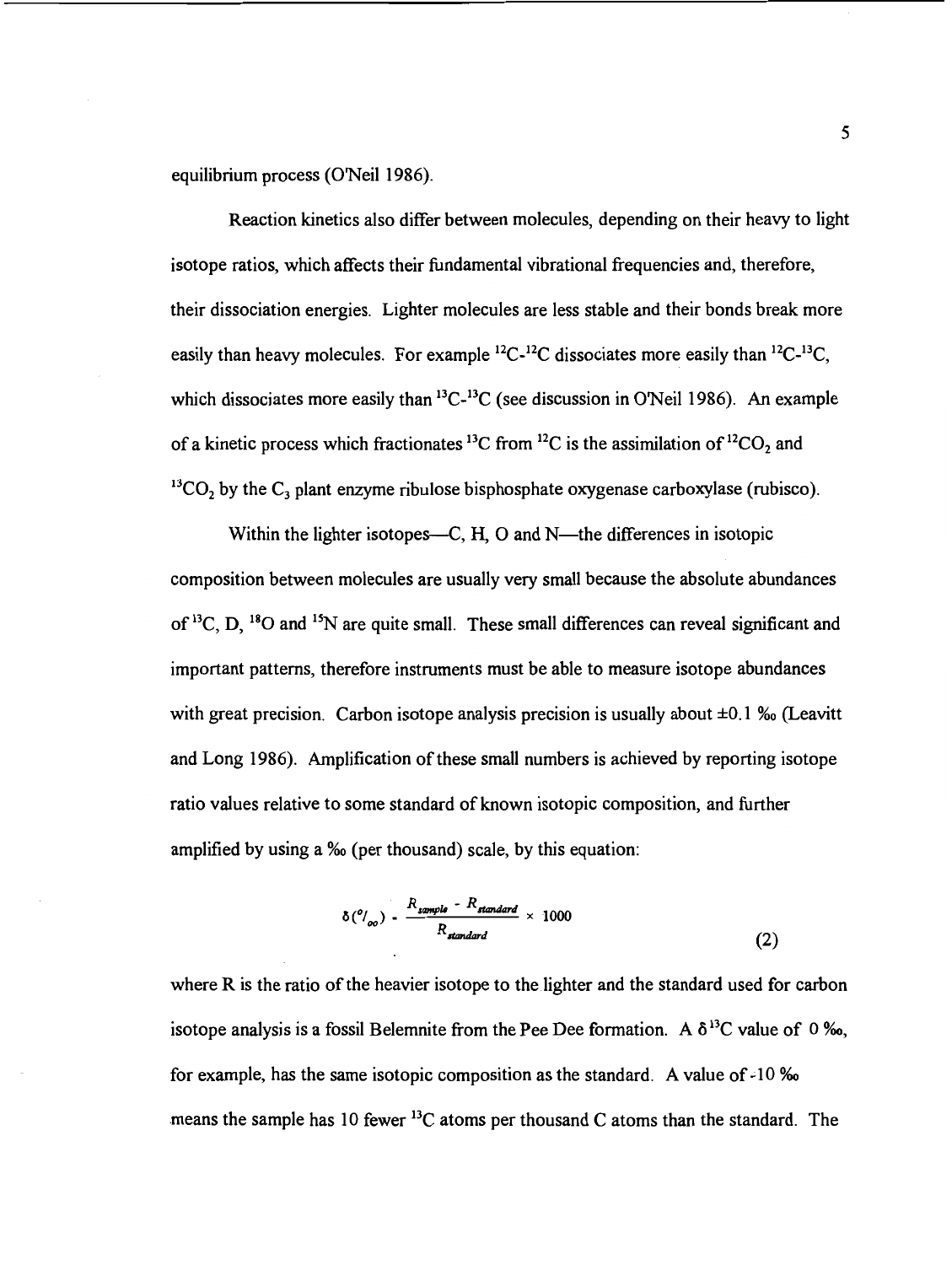average terrestrial abundance of  ${}^{13}C$  is 1% of all carbon.

Plant  $\delta^{13}$ C values are always negative and are therefore are difficult to manipulate mathematically. For this reason Farquhar (1989) suggested the use of discrimination notation,  $\Delta$ , (Eq. 3) which represents the difference in  $\delta^{13}$ C between the source (usually the atmosphere for plants) and the sink (the plant). This notation, while generating positive numbers, suffers because the reported isotopic abundance is no longer associated with the original standard. As atmospheric  $\delta^{13}$ C values drop (see below), reference to a standard becomes increasingly important. For that reason, abundances and not discrimination values will be reported in research results.

#### 1.2.2 Process-level variability

Process-level events are responsible for internal isotopic variation in plants, therefore are manifest at all scales of variation, including stand and individual scales. The fractionation processes within the plant are the key to the interpretation of all carbon isotope patterns in trees.

The fractionation of  $\delta^{13}C$  during photosynthesis was first observed by researchers interested in the carbon isotope ratios of organic materials. They noted two distinct classes of plant  $\delta^{13}$ C ratios, most at around -27 ‰, but some near -12 ‰. This difference later was recognized as resulting from the different carboxylating enzymes for  $C_3$  and  $C_4$  plants respectively. CAM plants are intermediate between  $C_3$  and  $C_4$  plants (see review by O'Leary 1981).

Carbon isotope fractionation during photosynthesis has been modelled by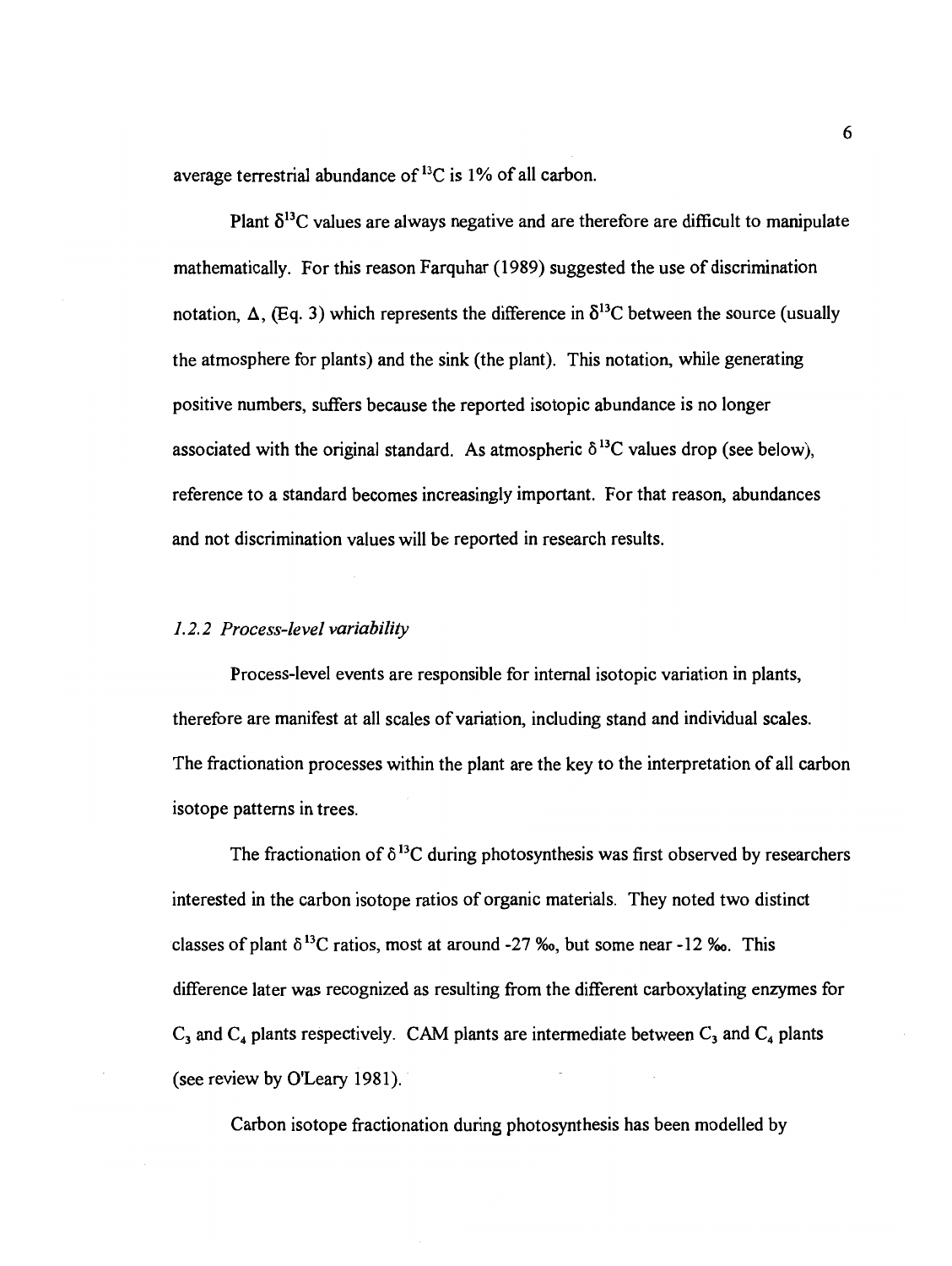Farquhar et al. (1982) using the equation:

$$
\Delta = \delta^{13} C_{\text{plant}} - \delta^{13} C_{\text{air}} = a \frac{c_a - c_i}{c_a} + b \frac{c_i}{c_a}
$$
 (3)

where  $\Delta$  is discrimination, a is the fractionation due to diffusion (-4.4 ‰), b is the fractionation due to carboxylation (-30  $\%$  for C3 plants), and  $c<sub>a</sub>$  and  $c<sub>i</sub>$  are the atmospheric and internal CO<sub>2</sub> concentrations respectively.  $\Delta$  and  $c_1/c_a$  are linearly related (Farquhar et al. 1989). When c<sub>i</sub> is small,  $\Delta$  tends toward -4.4 ‰. When c<sub>i</sub> approaches  $c_n$ ,  $\Delta$  approaches -30 ‰. This model assumes that fractionation due to carboxylation is constant, and that fractionation in photorespiration, dark respiration, and in translocation is small. The utility of this model lies in the ability to link the stomatal aperture to the assimilation of <sup>13</sup>C. Factors known to affect stomatal conductance therefore affect plant  $\delta$ <sup>13</sup>C concentrations. For example, low temperatures and nutrient deficiencies increase stomatal conductance and result in reduced  $\delta^{13}C$ , while a restricted CO<sub>2</sub> or water supply decrease conductance and increase  $\delta^{13}$ C (Tieszen and Boutton 1989). Stresses like high ozone concentrations, known to affect stomatal aperture, also result in increased plant  $\delta^{13}$ C (Greitner and Winner 1988). This model is the foundation to the use of plant isotope analysis in the study of the effects of environmental stress on plants.

The  $\delta^{13}$ C composition of various plant tissue metabolites differ, demonstrating that enzyme discrimination is not limited to rubisco. Cellulose has been found to be consistently lighter than whole plant tissue by 1-3 % (Leavitt and Long 1986; O'Leary 1981). Cellulose is the tissue most frequently used for isotope analysis. Plant lipid  $\delta^{13}C$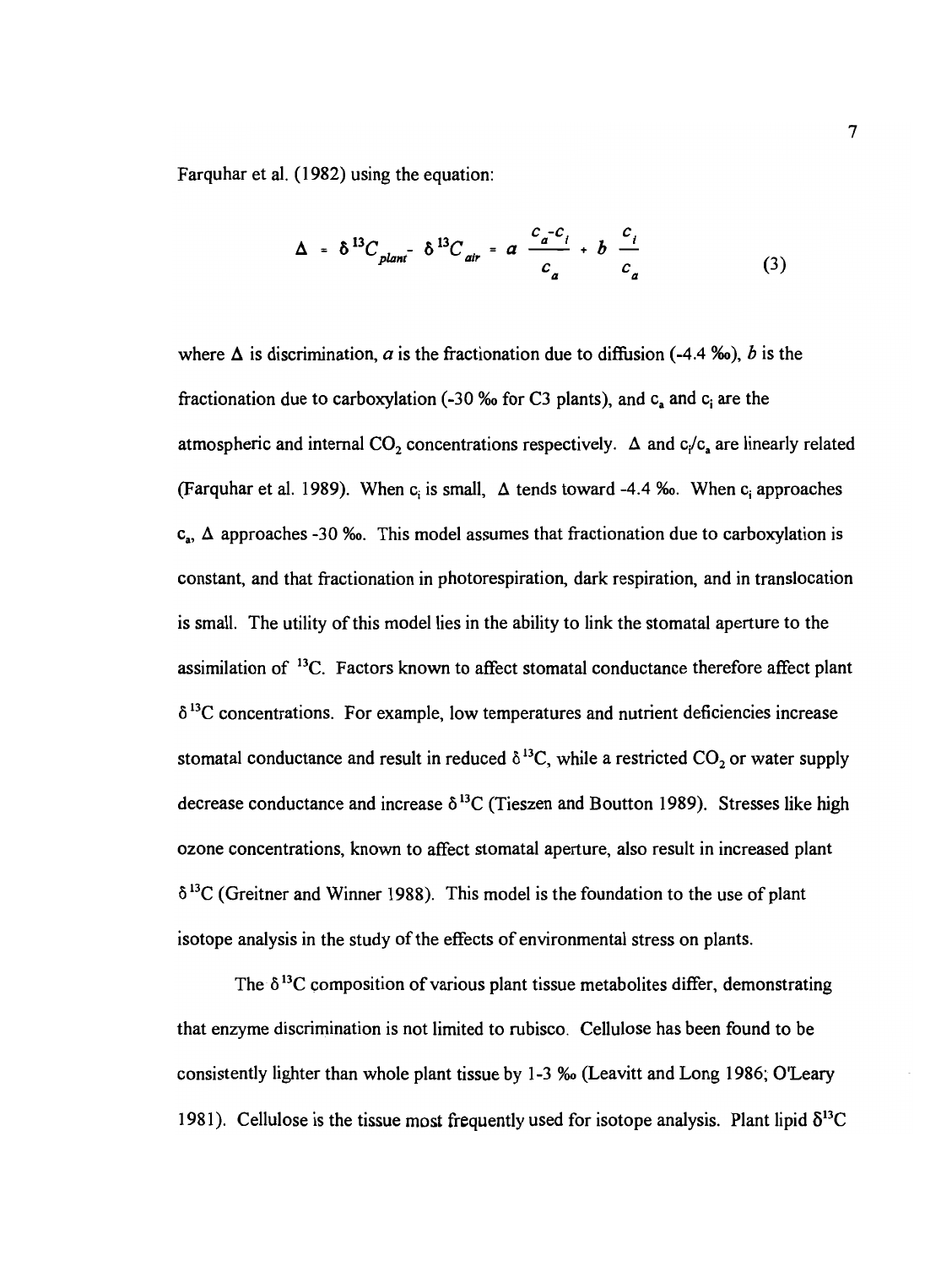is much more negative than whole plant  $\delta^{13}C$ , usually by about 5 ‰, but can exceed 9 ‰ (Park and Epstein 1961; O'Leary 1981). It is not clear what happens to the enriched  $\delta^{13}C$ fraction left behind by discrimination within plant tissue, although Park and Epstein (1961) suggest that lipid formation may be the reason that  $CO<sub>2</sub>$  in plant respiration has a greater  $\delta^{13}$ C concentration than the whole plant.

#### 1.2.3 Stand level variability

Broad climatic, topographical and geographical features cause variation in forest isotopic ratios on a large scale. Long-term temporal factors, like seasonality, also affect isotope ratios. Anthropogenic inputs have had a more recent and profound influence on isotopic ratios. These factors are manifest either directly or indirectly. Direct effects are those which alter the isotopic composition of trees by directly influencing their physiology. Indirect effects alter the isotopic composition of gases and nutrients which are then assimilated into the trees. Both direct and indirect factors affect the variability in isotopic composition at the stand level or higher.

#### 1.2.3.1 Direct effects

Many carbon isotopes studies on trees have focused on the relationship between climate factors and  $\delta^{13}$ C because of the utility of reconstructing temporal trends in climate from annual rings (Lipp et al. 1991, Leavitt and Long 1991, Tans and Mook 1980, Freyer and Belacy 1983). Because stomatal conductance is linked to external environmental conditions such as soilwater content (Livingston and Spittlehouse 1994,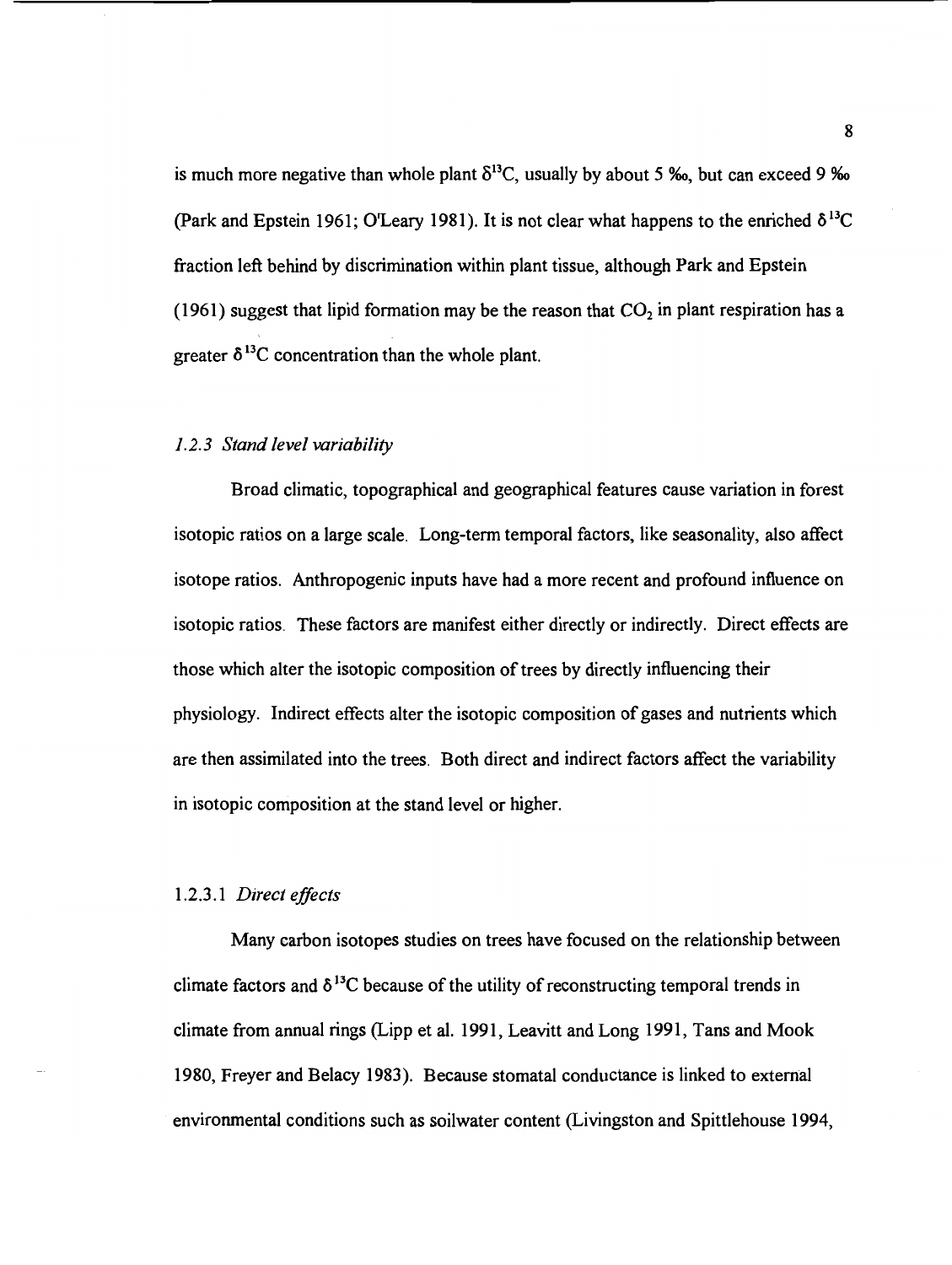Tardieu and Davies 1993), vapor pressure deficit (Lange et al. 1971, Running 1980), temperature (Hinckley et al. 1978, Kaufinann 1982), and ozone concentrations (Martin and Sutherland 1990),  $\delta^{13}$ C in tree rings varies with these factors and reflects past site conditions. Despite the attention given to these environmental factors, a significant amount of unexplained variability in  $\delta^{13}$ C still exists. In each of these studies, the reported variability confounding the  $\delta^{13}$ C signal is as great, or greater, than the signal itself.

Climatic effects on general tree growth and ring-width size, and those on isotopic composition are sometimes correlated, so that climate variability affecting tree growth also affects the assimilation of isotopes (Fritts 1982). To find an undistorted climate signal, Fritts (1982) stresses the importance of sampling from one species in one habitat type, such as a north vs. a south aspect.

#### 1.2.3.2 Indirect effects

Elevation causes changes in the isotopic composition of the atmosphere by decreasing the partial pressure of atmospheric CO<sub>2</sub>.  $\delta^{13}$ C values in forest stands of the same species rise with elevation due to the reduced ratio of  $c_i$  to  $c_a$  (Körner et al. 1988). This pattern is opposite to that expected by increased precipitation with elevation. When environment is controlled through common garden experiments the trend reverses (Marshall and Zhang 1993, Read and Farquhar 1991).

Temporal trends exist in atmospheric  $\delta^{13}$ C which contribute to stand-level variability. While it is evident that global  $CO<sub>2</sub>$  concentrations are rising (Post et al.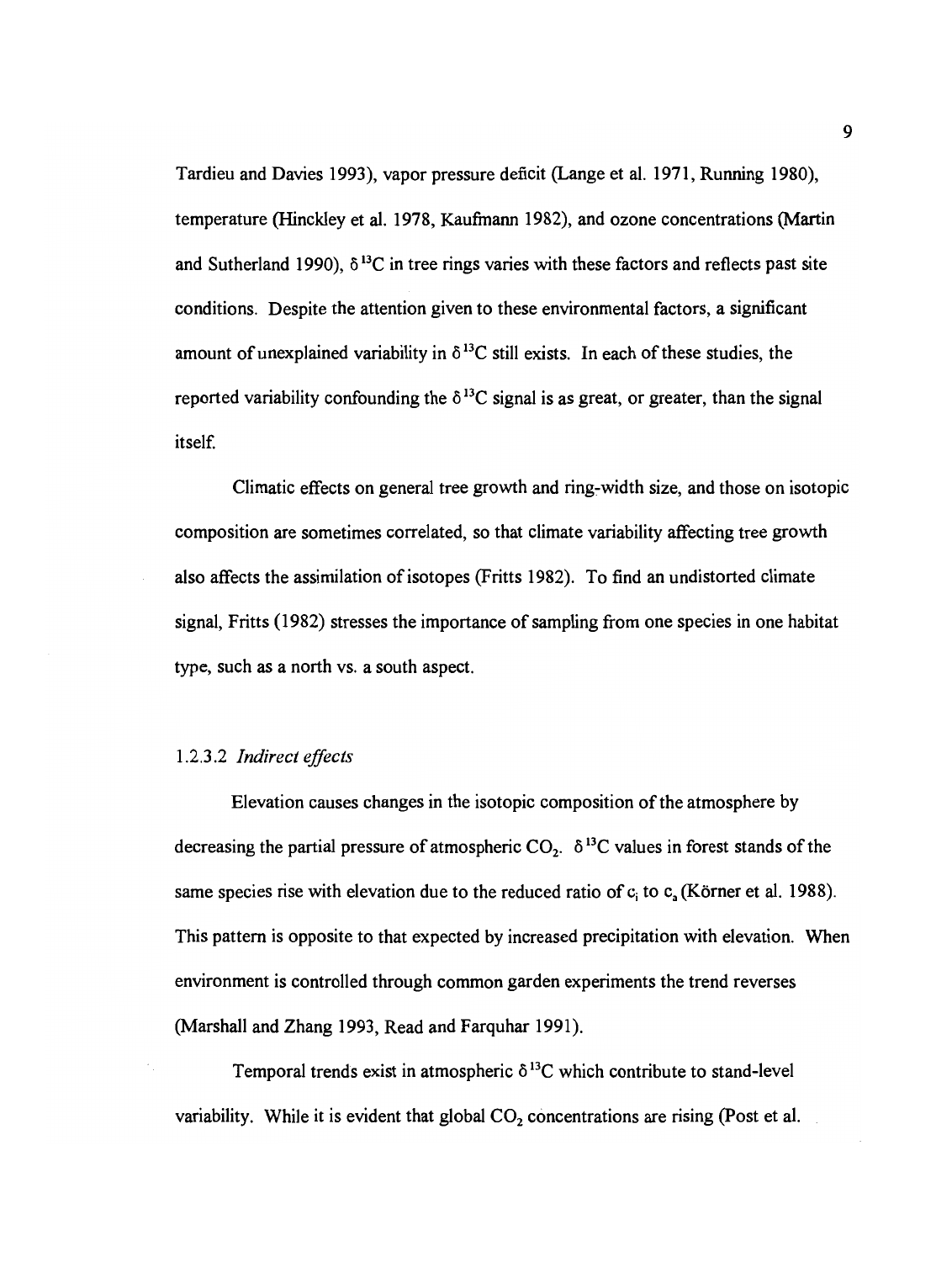1990), measured  $\delta^{13}$ C concentrations are dropping. Numerous studies using tree ring  $\delta^{13}$ C values, report declines of about 2 % since 1850. This is corroborated by independent Antarctic ice-core records dating back to 1740. Friedli et al. (1986) report pre-industrial  $\delta^{13}$ C ice concentrations of -6.5 ‰, while present values are measured at -7.8 %, a change of-1.3 %. The timing and magnitude of the change suggests it is a result of the burning of fossil fuels, whose emissions have much lower  $\delta^{13}C$ concentrations, roughly -27 %o (Fry 1989, Peterson and Fry 1987, Francey and Farquhar 1982, Wigley 1982). Farquhar et al. (1989) reported an annual cycle of 10 ppm in  $CO<sub>2</sub>$ and 0.2 %  $\delta^{13}$ C in the northern hemisphere associated with seasonality, and a 2 % daily and annual variation in the atmospheric  $\delta^{13}$ C values of metropolitan areas.

#### 1.2.4 Individual Level Variability

Variability in isotopic composition at the individual level includes factors which make single trees different from each other, as well as those factors which lead to variability within one tree, such as circumferitial variation and variation with height. These are superimposed on the variation caused by the large-scale factors discussed above. Once laid down <sup>13</sup>C remains immobile, therefore  $\delta^{13}$ C values reflect the conditions at the time of wood production.

Micro- meteorological and -topographical effects are analogous to the climate and geographical effects discussed above but they vary on a smaller scale. Such factors affect trees at the individual level. The isotopic response of the tree depends very much on the morphology of the canopy, and on the local mixing of air within the canopy. A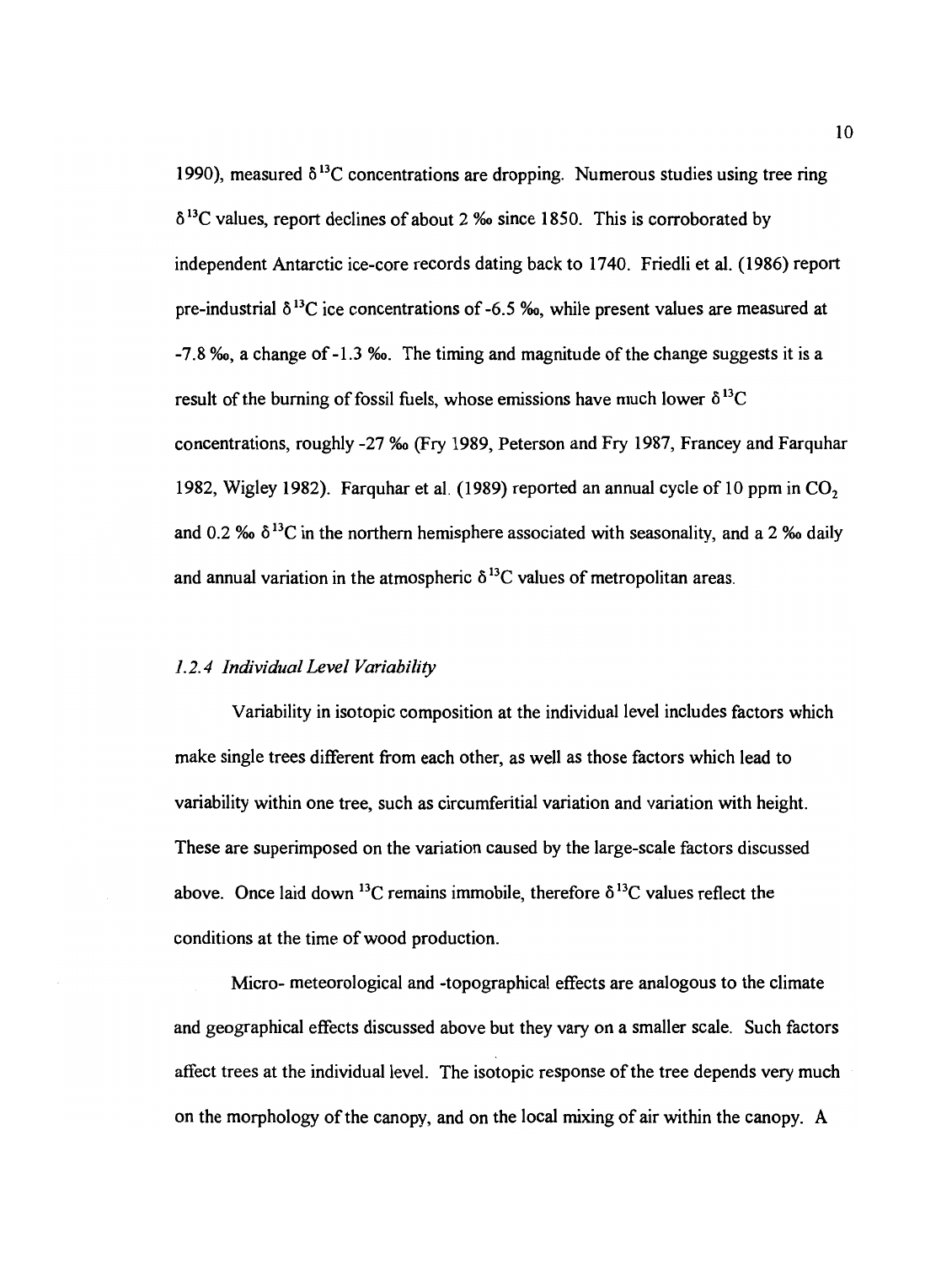field-grown tree is growing in a different microenvironment than a tree growing amidst others in the middle of a forest, and its isotopic composition will reflect this. Leavitt and Longé (1986) cite six studies in which  $\delta^{13}$ C varied from 0.5 to 3 ‰ between trees.

The choice of tree species will affect tree-ring studies. Conifers, in general, have higher  $\delta^{13}$ C than deciduous trees. Xylem hydraulic properties vary between diffuse-porous and ring-porous trees, and between conifer species (Kramer and Kozlowski 1979). In conifers, water moves through the bordered pits of many small tracheids, which confer high resistances to flow. Conifers generally exhibit a spiral pattern of water movement upward which is thought to more effectively distribute water to all parts of the crown (Vité and Rudinsky 1959). As the cambium is an outward growth from the same primordia as xylem, carbon comprising the growth ring is translocated from the many parts of the crown to the stem which should greatly influence the circumference variability of isotopes about one growth ring.

Circumference variability has been noted by several authors. Leavitt and Long (1986) reported different  $\delta^{13}$ C concentrations on the north and south aspects of the same tree ring. They suggested that the different light levels associated with those aspects were responsible, and that the direction of the change was consistent with the Farquhar et al. (1982) model. Greater sun exposure leads to a lower internal  $CO<sub>2</sub>$  concentration, thus  $\delta^{13}$ C values should be higher on the southern side, as they found. O'Leary (1981) reviewed reports of minor light intensity effects causing both small increases and decreases in fractionation. Waring and Silvester (1994) reported that  $\delta^{13}$ C in foliage varied with aspect such that sun-exposed foliage had higher  $\delta^{13}$ C values than shade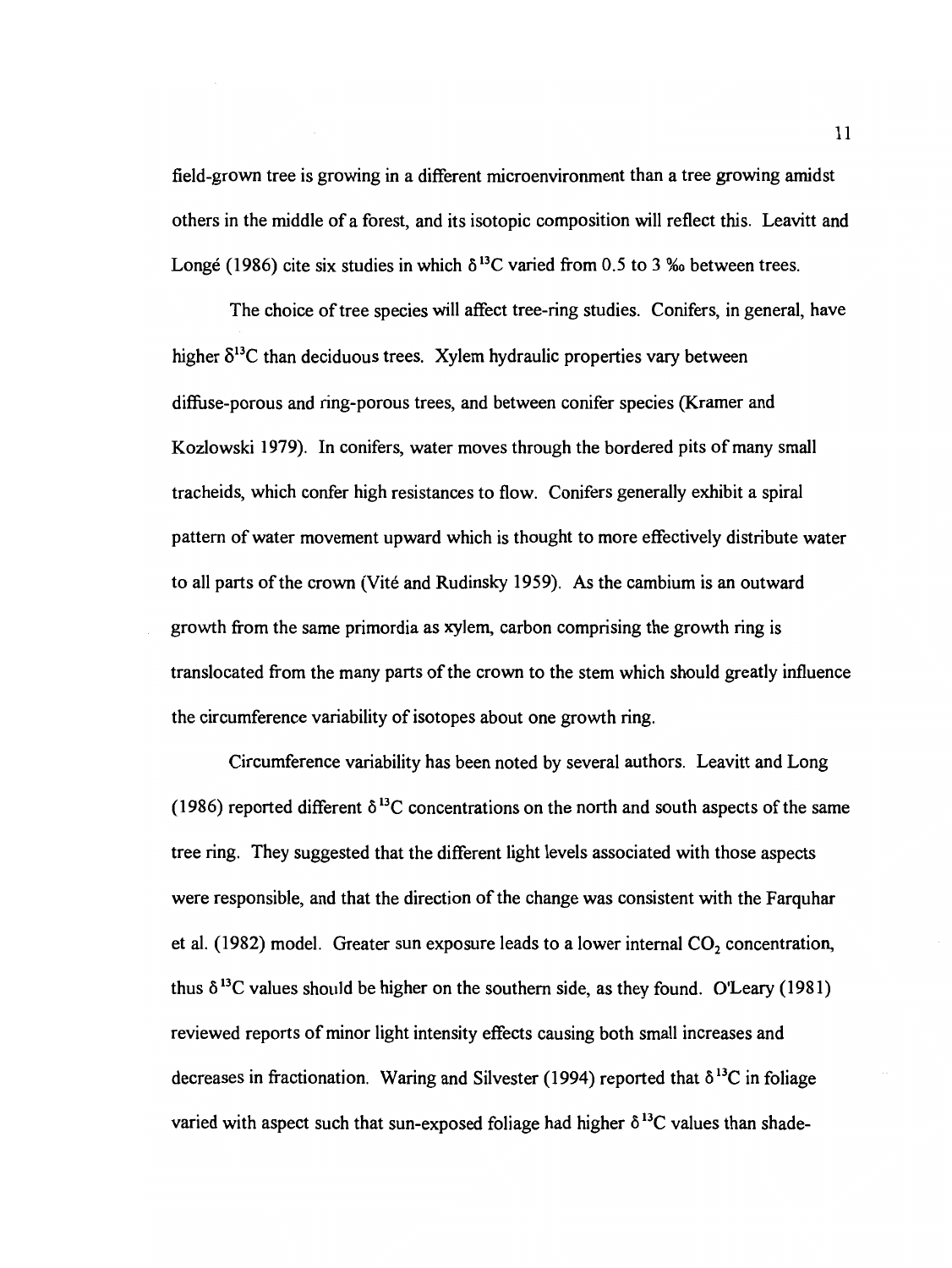exposed. Sternberg et al. (1989), however, found that shading was not responsible for lower  $\delta^{13}$ C values in woody tissue. Several researchers have noted that while  $\delta^{13}$ C varied significantly around the circumference of a group of rings, the ring-to-ring relationship of  $\delta^{13}$ C is similar for different radial transects (Tans and Mook 1980, Long 1982). Some researchers address the problem of circumference variability by sampling from several locations on a given tree ring, or by using the entire ring for analysis.

Isotopic composition varies in different parts of the tree. Leavitt and Long (1986) found that the  $\delta^{13}$ C concentration of ring-wood cellulose was 1-2 ‰ heavier than needles of the same age. Twigs were found to be lighter than needles by 2-3 %o. They did not find a consistent trend in tree-ring  $\delta^{13}$ C values with height.

One widespread pattern of isotopic variability has generated much debate. Woody tissue closer to the ground has lower (more negative)  $\delta^{13}$ C concentrations. Likewise, the inner growth rings of trees have consistently lower  $\delta^{13}$ C values than the outer growth rings, referred to as the juvenile effect' (Francey and Farquhar 1982). This effect is consistent with the Farquhar et al. (1982) model which states that the internal concentration of  $CO<sub>2</sub>$  in plants controls discrimination during photosynthesis. In the shaded and high humidity understory environment, plants open their stomata wider, increasing the internal  $CO<sub>2</sub>$  concentration, leading to greater discrimination and therefore lower  $\delta^{13}$ C values within the plant. However, the isotope trend is also consistent with the observation that  $\delta^{13}$ C respired from microorganisms and plants is much lighter than atmospheric  $\delta^{13}$ C. Sternberg et al (1989), measuring ambient  $\delta^{13}$ C concentrations concurrently with those in tree tissue, reported a gradient of increasing  $\delta^{13}C$  with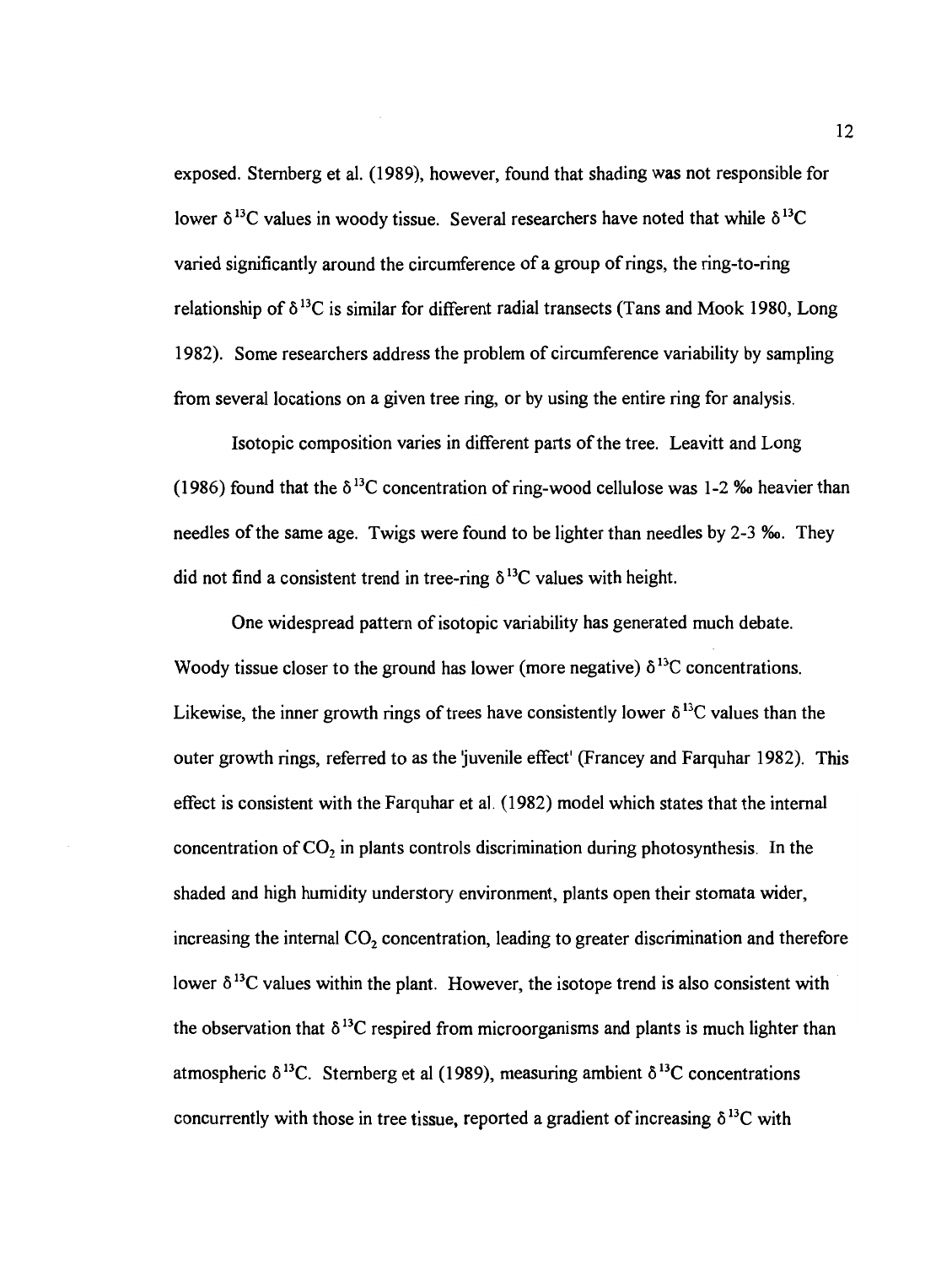distance from the ground in a tropical forest where decomposition rates are high. Ambient  $\delta^{13}$ C values near the ground were 2.5 ‰ more negative than those at 25m. This trend was also reflected in leaf tissue  $\delta^{13}$ C concentrations at the same heights. Trees grown in a well-ventilated screen-house under shade cloth did not exhibit lower  $\delta^{13}$ C values than the surrounding air.

## 1.2.5 Conclusion

Carbon isotope abundance in tree tissue is highly variable. Some of the variability can be used to follow physiological, individual and stand-level processes. Some of the variability can be avoided with proper sampling techniques. Some unexplained variation still exists, however. The relation between climate and stable carbon isotopes in trees would improve if a major source of unexplained variation in  $\delta^{13}$ C were identified.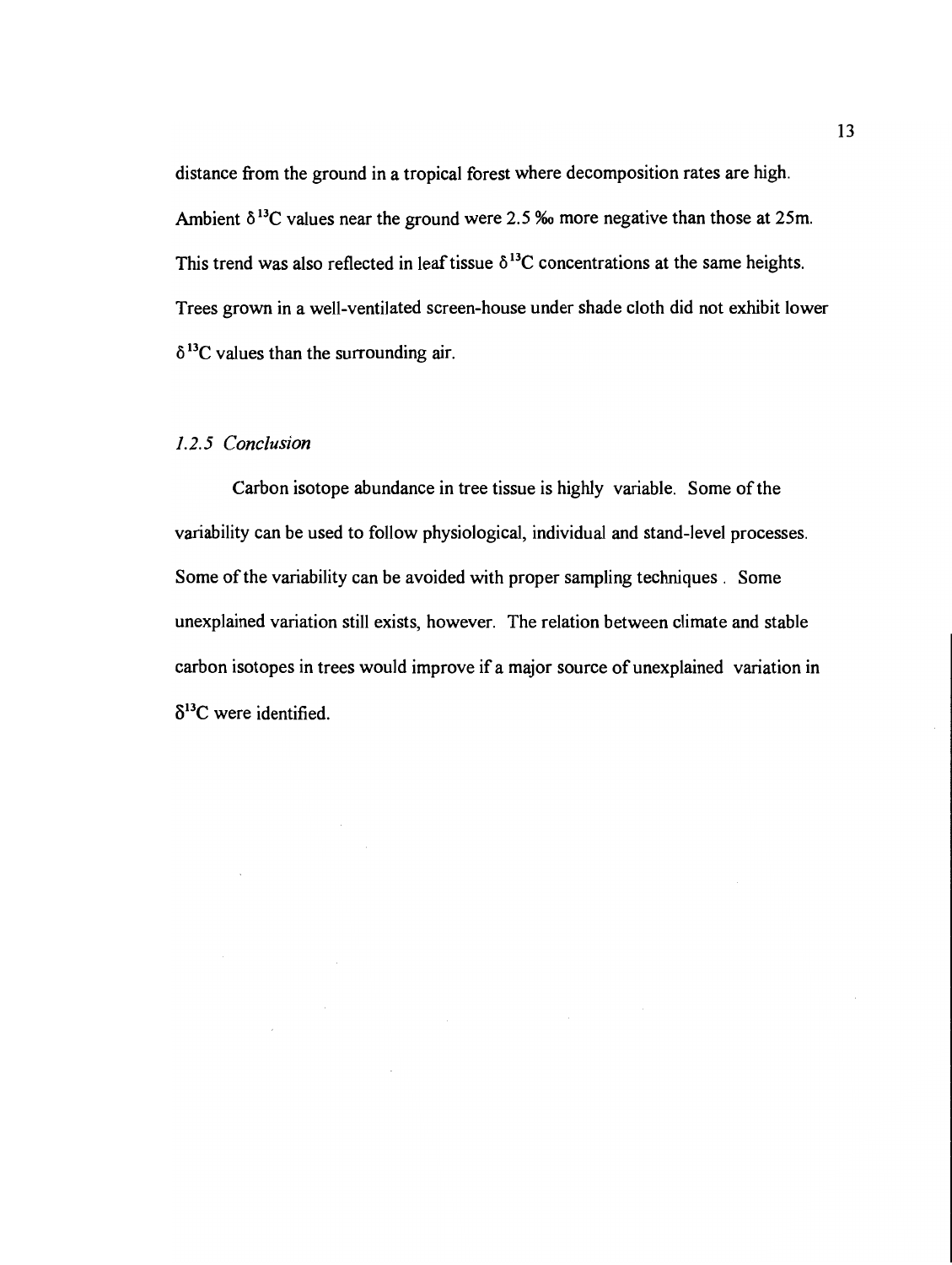#### 1.2.6 References

- Farquhar, G. D., J. R. Ehieringer and K. T. Hubick. 1989. Carbon isotope discrimination and photosynthesis. Annual Review of Plant Physiology and Plant Molecular Biology 40:503-537.
- Farquhar, G. D., M. H. O'Leary and J. A. Berry. 1982. On the relationship between carbon isotope discrimination and the intercellular carbon dioxide concentrations in leaves. Australian Journal of Plant Physiology 9:121-137.
- Francey, R. J. and G. D. Farquhar. 1982. An explanation of  ${}^{13}C/{}^{12}C$  variations in tree rings. Nature 297:28-3 1.
- Freyer, H. D. and N. Belacy. 1983.  ${}^{13}C/{}^{12}C$  records in northern hemispheric trees during the past 500 years - anthropogenic impact and climatic superpositions. Journal of Geophysical Research 88:6844-6852.
- Friedli, H., H. Loetscher, H. Oeschger, H. Siegenthaler and B. Stauffer. 1986. Ice core record of the <sup>13</sup>C/<sup>12</sup>C ratio of atmospheric  $CO<sub>2</sub>$  in the past two centuries. Nature 324:237-239.
- Fritts, H. 1982. The climate-growth response, Climate from tree rings. Editors, MK Hughes, PM Kelly, JR Pilcher and VC LaMarche.
- Fry, B. 1989. Human perturbation of C, N, and S biogeochemical cycles: historical studies with stable isotopes. Biological Markers of Air-Pollution Stress and Damage in Forests. National Academy Press, Washington, DC.
- Greitner, C. and W. Winner. 1988. Increases in d13C values of radish and soybean plants caused by ozone. New Phytologist 108: 489-494.
- Hinckley, T. M., J. P. Lassoie and S. W. Running. 1978. Temporal and spatial variations in the water status of forest trees. Forest Science Monograph 20:.
- Jarvis, P. G. and K. G. McNaughton. 1986. Stomatal control of transpiration: scaling up from leaf to region. Advances in Ecological Research 15:1-49.
- Kaufmann, M. R. 1982. Evaluation of season, temperature and water stress effects on stomata using a leaf conductance model. Plant Physiology 69:1023-1026.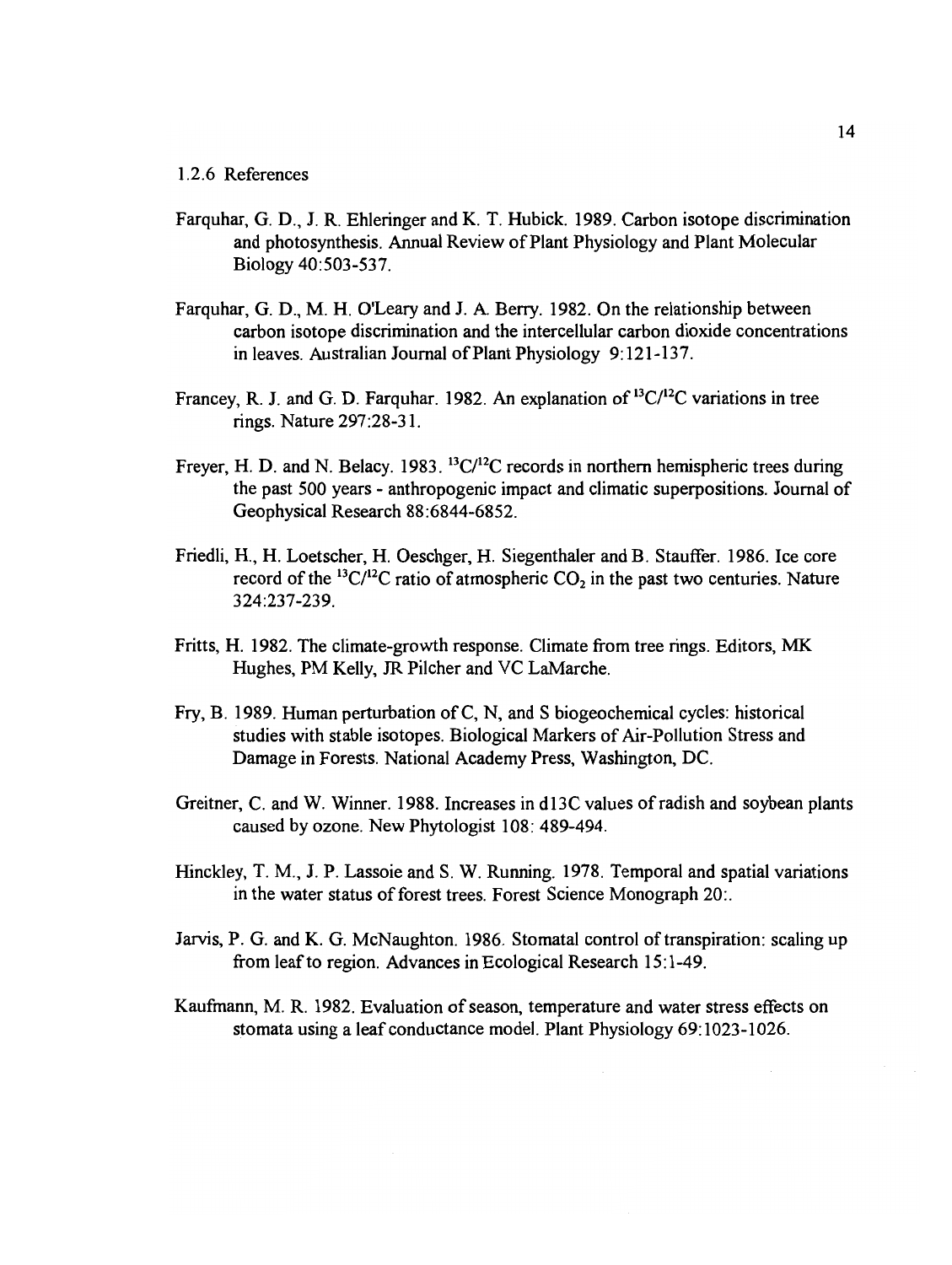- Körner, Ch., G. D. Farquhar, and S. C. Wong. 1991. Carbon isotope discrimination by plants follows latitudinal and altitudinal trends. Oecologia 88:30-40.
- Kramer, P., T. Kozlowski. 1979. Physiology of woody plants. London Academic Press.
- Lange, 0. L., R. Losch, E. D. Schulze, and L. Kappen. 1971. Responses of stomata to changes in humidity. Planta 100:76-86.
- Leavitt, S. and A. Long. 1986. Stable-carbon isotope variability in tree foliage and wood. Ecology 67:1002-1010.
- Leavitt, S. W. and A. Long. 1991. Seasonal stable-carbon isotope variability in tree rings: possible paleoenvironmental signals. Chemical Geology 87:59-70.
- Lipp, J., P. Trimborn, P. Fritz, H. Moder, B. Becker and B. Frenzel. 1991. Stable isotopes in tree ring cellulose and climatic change. Tellus 43B:322-330.
- Livingston, N. J. and D. L. Spittlehouse. 1993. Carbon isotope fractionation in tree rings in relation to the growing season water balance. Ecological Aspects of Carbon Isotope Variation, Editors James R. Ehleringer, Anthony E. Hall and Graham D. Farquhar. Academic Press, San Diego.
- Long, A. 1982. Stable isotopes in tree rings. Climate from tree rings, Editors M. K. Hughes, P. M. Kelly, J. R. Pilcher and V. C. LaMarche, Jr. Cambridge. Cambridge University Press.
- Marshall, J. D. and J. Zhang. 1993. Altitudinal variation in carbon isotope discrimination by conifers. In, Ecological Aspects of Carbon Isotope Variation, Editors James R. Ehleringer, Anthony E. Hall and Graham D. Farquhar. Academic Press, San Diego.
- Martin, B. and E. K. Sutherland. 1990. Air pollution in the past recorded in width and stable isotope composition of annual growth rings of Douglas-fir. Plant, Cell and Environment 13:839-844.
- O'Leary, M. H. 1981. Carbon isotope fractionation in plants. Phytochemistry 20:553-567.
- O'Neil, J. 1986. Theoretical and experimental aspects of isotopic fractionation. In, Reviews in minerology 16: Stable isotopes in high temperature geological processes., JW Valley, HP Taylor, Jr, and JR O'Neil.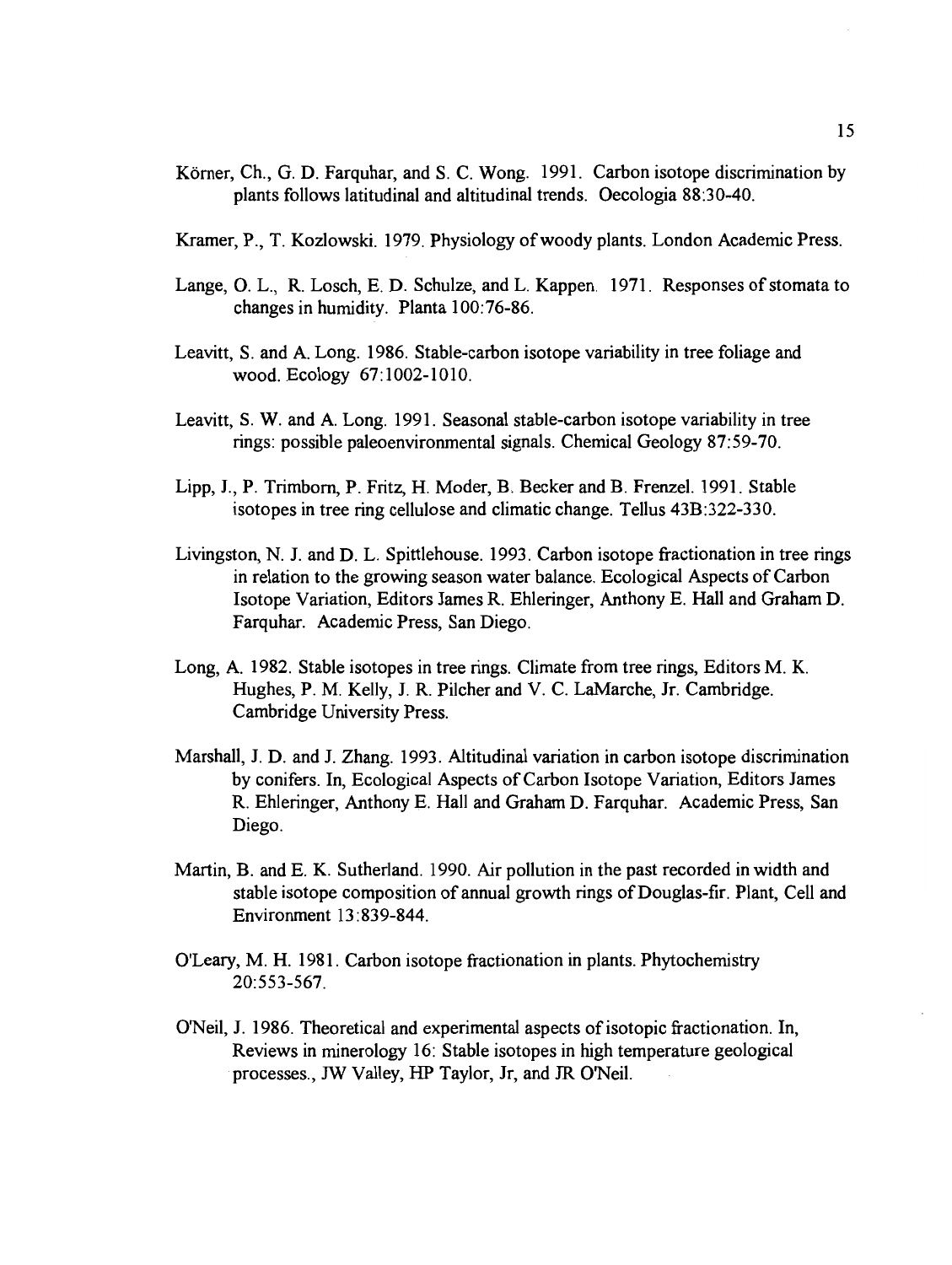- Park, R. and S. Epstein. 1961. Metabolic fractionation of <sup>13</sup>C and <sup>12</sup>C in plants. Plant Physiology 36:133-138.
- Peterson, B. J. and B. Fry. 1987. Stable isotopes in ecosystem studies. Annual Review of Ecological Systematics 18:293-320.
- Post, W., T. Peng, W. Emanuel, A. King, V. Dale and D. DeAngelis. 1990. The global carbon cycle. American Scientist 78:310-326.
- Read, J. J. and G. D. Farquhar. 1991. Comparative studies in Nothofagus (Fagaceae). I. Leaf carbon isotope discrimination. Functional Ecology 5:684-695.
- Running, S. W. 1980. Environmental and physiological control of water flux through Pinus contorta. Canadian Journal of Forest Research 10:82-91.
- Running, S. W. and J. C. Coughlan. 1988. A general model of forest ecosystem processes for regional applications I. Hydrologic balance, canopy gas exchange and primary production processes. Ecological Modelling 42:125-154.
- Sternberg, L., S. S. Mulkey and S. J. Wright. 1989. Ecological interpretation of leaf carbon isotope ratios: influence of respired carbon dioxide. Ecology 70:1317-1324.
- Tans, P. P. and W. G. Mook. 1980. Past atmospheric  $CO<sub>2</sub>$  levels and the  $^{13}C/^{12}C$  ratios in tree rings. Tellus 32:268-283.
- Tardieu, F. and W. J. Davies. 1993. Integration of hydraulic and chemical signaling in the control of stomatal conductance and water status of droughted plants. Plant, Cell and Environment 16:341-349.
- Tieszen, L. L. and T. W. Boutton. 1989. Stable carbon isotopes in terrestrial research. In, Stable isotopes in ecological research, Editors P. W. Rundel, J. R. Ehleringer and K. A. Nagy. Ecological Studies, 68. New York. Springer-Verlag.
- Vité, J. P. and J. A. Rudinsky. 1959. The water-conducting systems in conifers and their importance in the distribution of trunk injected chemicals. Contributions of the Boyce Thompson Institute 20:27-38.
- Waring, R. H. and W. B. Silvester. 1994. Interpreting variation in carbon isotopes within tree crowns. Tree Physiology 14:1203-1213.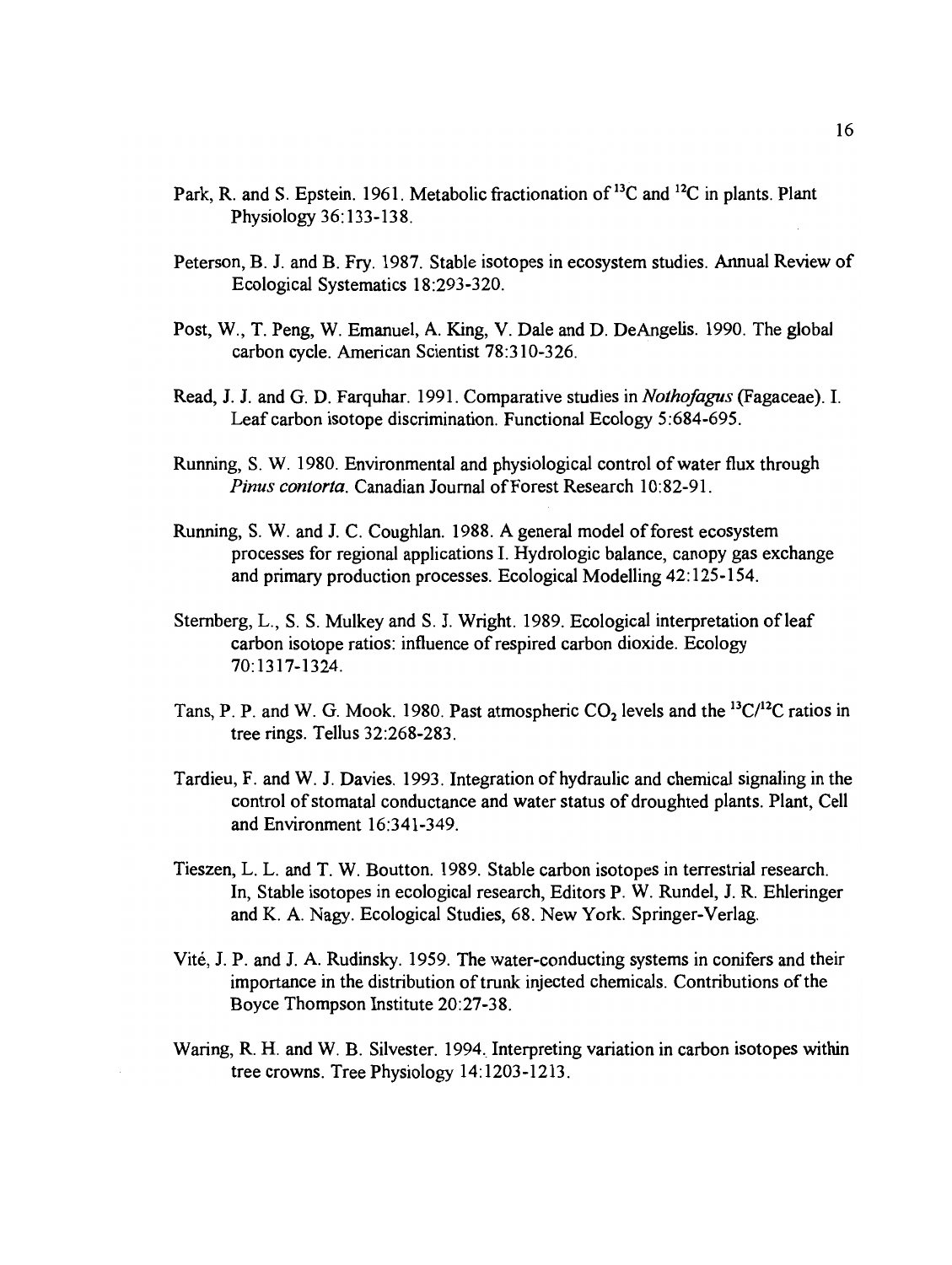Wigley, T. 1982. Oxygen-18, Carbon-13 and Carbon-14 in tree rings. Climate from tree rings, MIK Kelly,. PM, Pilcher, JR Hughes and VC LaMarche.

 $\label{eq:2} \frac{d\mathbf{r}}{d\mathbf{x}} = \frac{1}{2} \mathbf{r} \mathbf{r} \mathbf{r} \mathbf{r} \mathbf{r} \mathbf{r} \mathbf{r} \mathbf{r} \mathbf{r} \mathbf{r} \mathbf{r} \mathbf{r} \mathbf{r} \mathbf{r} \mathbf{r} \mathbf{r} \mathbf{r} \mathbf{r} \mathbf{r} \mathbf{r} \mathbf{r} \mathbf{r} \mathbf{r} \mathbf{r} \mathbf{r} \mathbf{r} \mathbf{r} \mathbf{r} \mathbf{r} \mathbf{r} \mathbf{r} \math$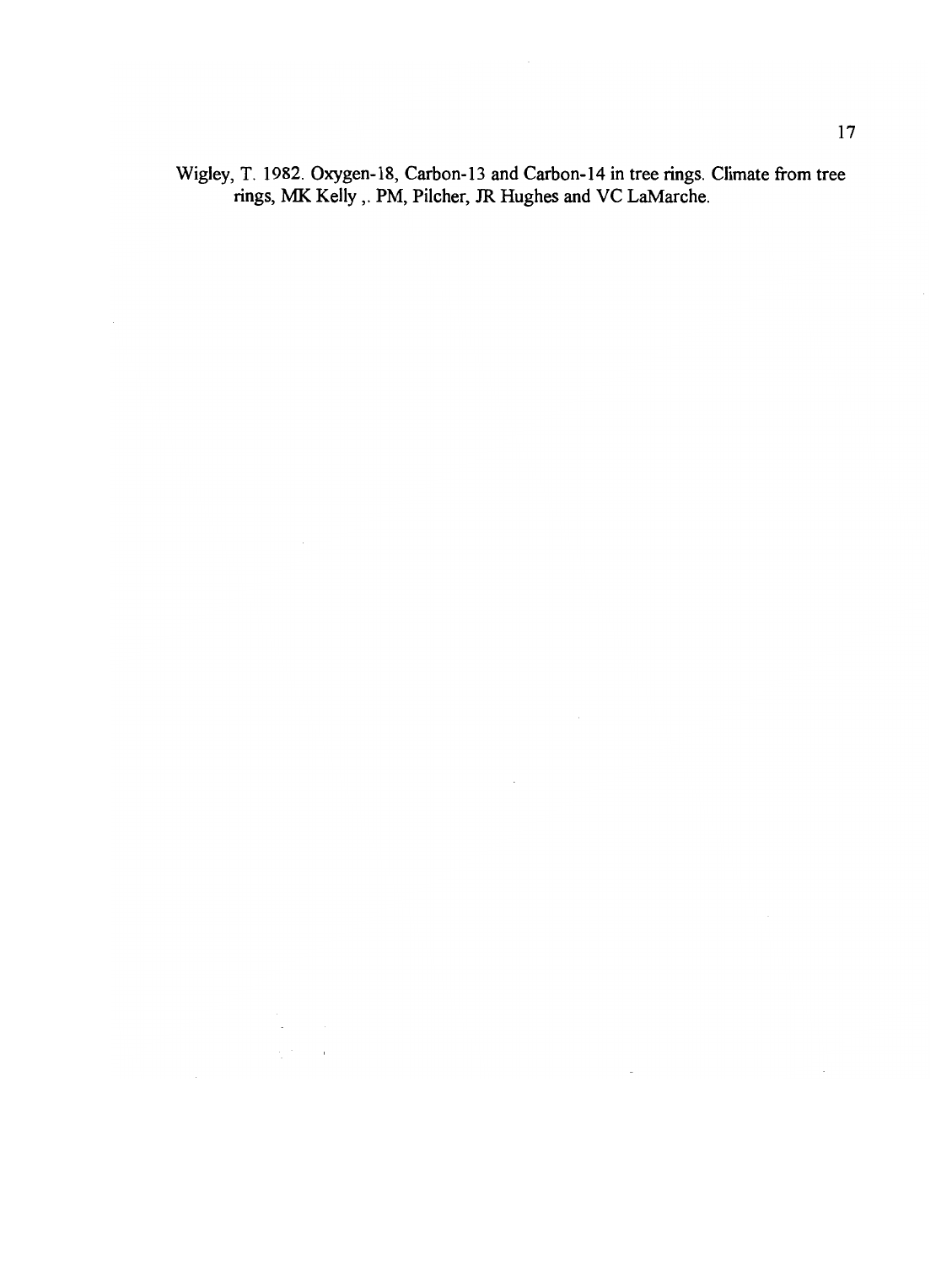# Chapter 2

## Carbon-isotope variation in Douglas-fir foliage: improving the  $\delta^{13}$ C-climate relationship

Jeanne A. Panek and Richard H. Waring

Submitted to Tree Physiology Heron Publishing, Victoria, British Columbia February 1995, in press.

 $\bar{\bar{z}}$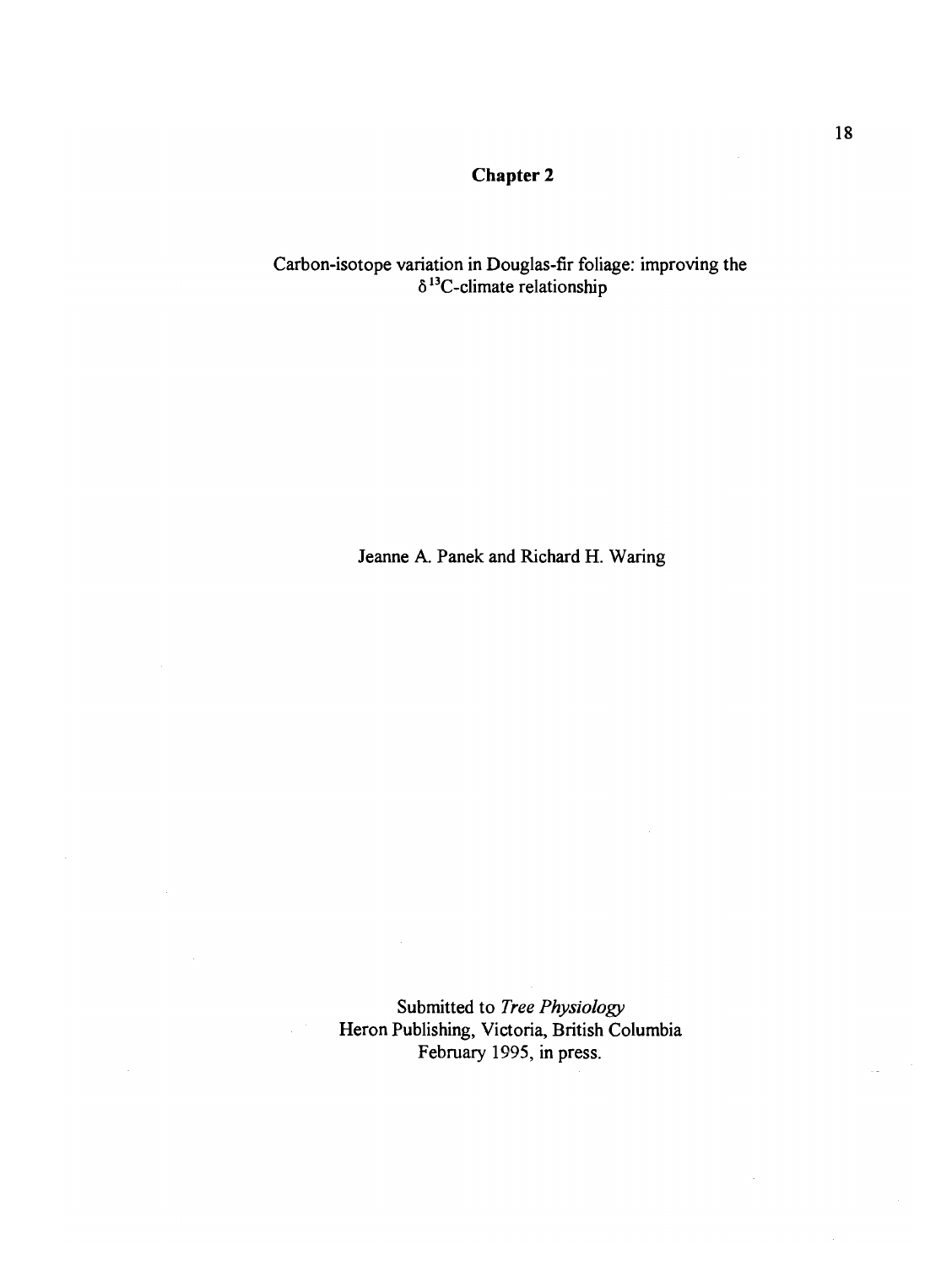#### 2.1 ABSTRACT

The natural abundance of stable carbon isotopes in the annual rings of forest trees is used as a tracer of environmental changes such as climate and atmospheric pollution. Although tree-ring  $\delta^{13}$ C varies by about 2% from year to year, variability within the foliage can be as high as 6%. Recent studies showed that branch length affected stomatal response, which influenced the integrated foliar  $\delta^{13}$ C signal. To improve the ability of  $\delta^{13}$ C to predict climate, we examined the relationship between branch length and foliar  $\delta^{13}$ C at four sites across a steep climatic gradient in Oregon, USA, using Pseudotsuga menziesii (Mirb.) Franco. The transect spanned the boundary between the ranges of the coastal variety, P. menziesii var. menziesii (three sites), and the Rocky Mt. variety, var. glauca (one site). At the most maritime site, branch length explained 76% of within-site variation of S%o, whereas at the harshest site branch length accounted for only 15%.

We considered the possibility that cavitation in the water-conducting xylem obscures the branch length effect in the harsher climates. Cavitation, as measured by dye perfusion, was most extensive at sites where the branch length effect in the coastal variety was weakest. Trees at the site with the most substantial cavitation displayed seasonal xylem refilling.

Branch length standardization significantly improved the relationship between  $\delta^{13}$ C and climate. With standardization to constant length,  $\delta^{13}$ C values were significantly related to the degree that climatic variables, as modelled with a forest growth simulation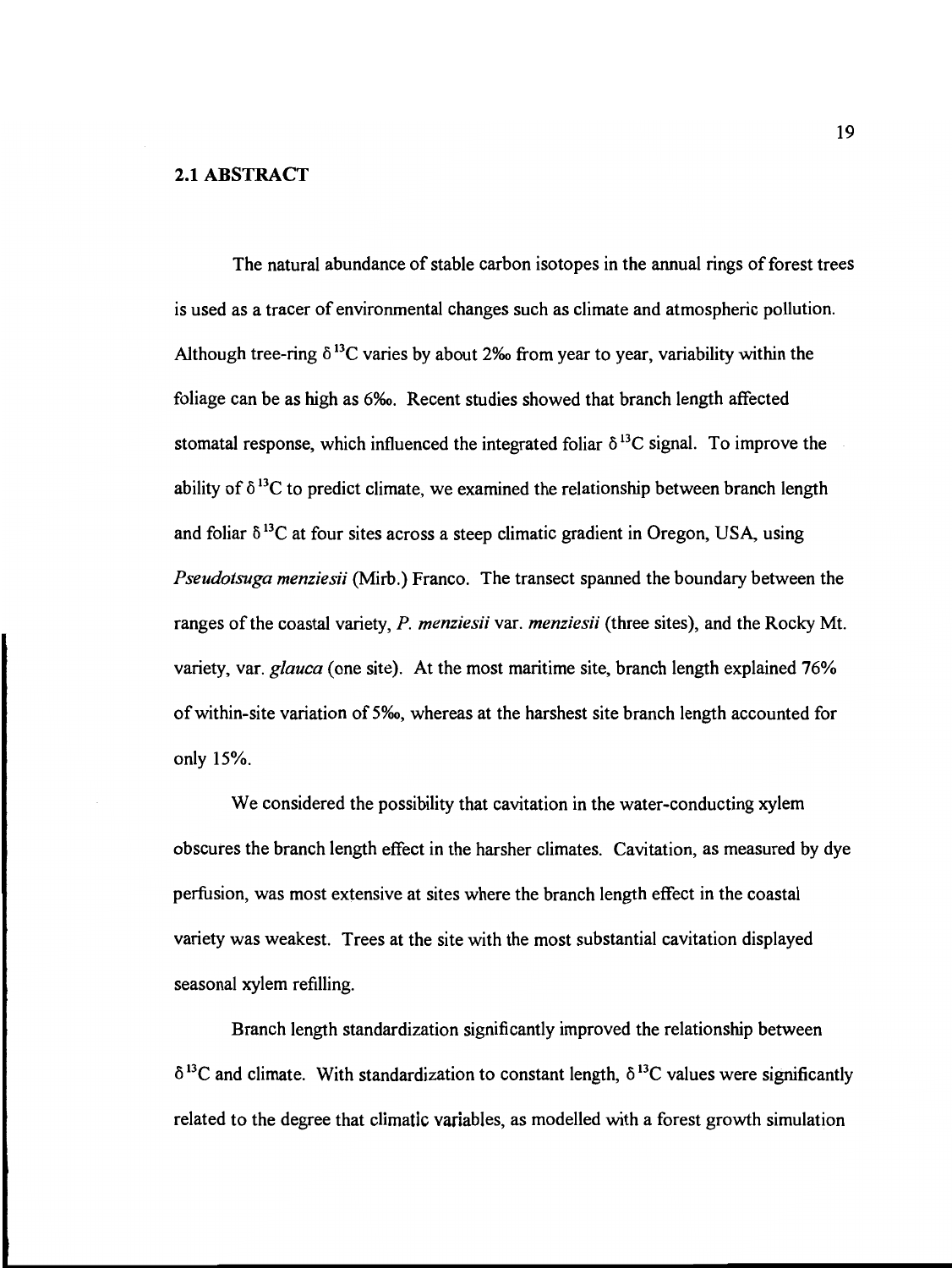model, constrain transpiration ( $R^2$ =0.69, P<0.0001). Without standardization, the  $R^2$  was 0.27. We conclude that sampling standard-length branches, or tree-rings from trees of similar shape and size, is desirable when seeking correlations between isotopic composition and climate.

## 2.2 INTRODUCTION

Stable carbon isotopes in the annual rings of forest trees have the potential to contribute to our understanding of historic patterns of climate and pollution stress. A major difficulty in interpreting the stable carbon isotope composition of trees, however, is the large amount of variation within individuals. Foliar  $\delta^{13}C^3$  can vary by as much as 6‰ (Leavitt and Long 1986, Waring and Silvester 1994). Annual ring  $\delta^{13}C$  varies around a tree's circumference by as much as 1 .5% (Pinus edulis, Leavitt and Long 1986) to 4%o (Quercus rubra, Tans and Mook 1980). Nevertheless considerable research effort has focused on correlating the isotopic composition of annual rings to climate and other environmental factors (Tans and Mook 1980, Freyer and Belacy 1983, Lipp et al. 1991, Leavitt and Long 1991). In particular, variation in  $\delta^{13}$ C has been linked to changes in soil water content (Livingston and Spittlehouse 1993), precipitation, temperature (Tans and Mook 1980, Freyer and Belacy 1983), and pollution (Martin and

$$
\delta^{13}C\,\left(^o/_{oo}\right)\cdot\frac{R_{sample} - R_{standard}}{R_{standard}} \times 1000
$$

<sup>&</sup>lt;sup>3</sup>  $\delta$ <sup>13</sup>C is an index of the ratio (R) of <sup>13</sup>C to <sup>12</sup>C in relation to the standard, Pee Dee Belemnite, such that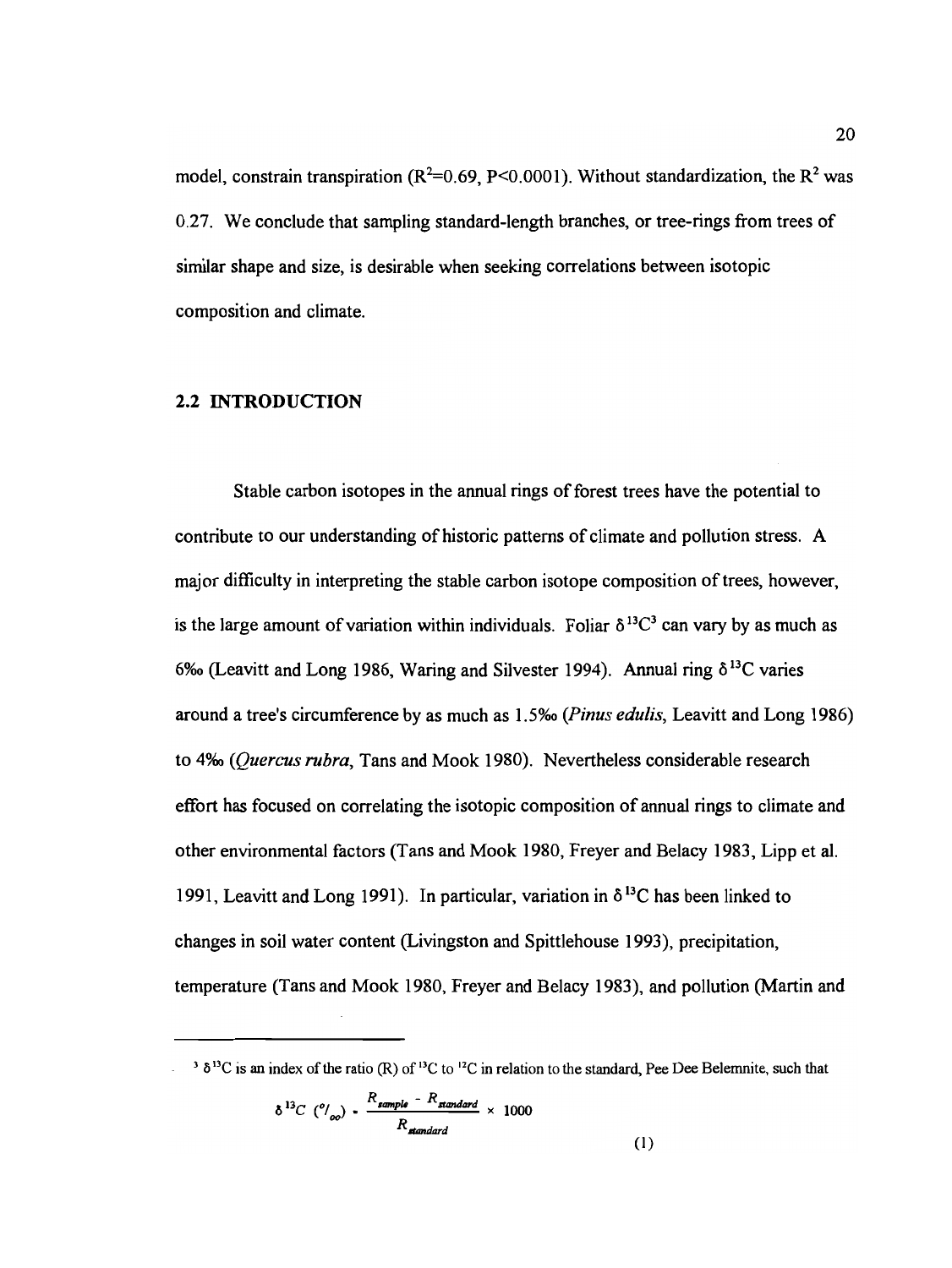Sutherland 1990). In each of these studies, the reported variability in the  $\delta^{13}$ C signal was as great, or greater, than the difference of around 2% attributed to the environment. The large variation within individuals makes it difficult to assign small differences in tree ring  $\delta^{13}$ C to changes in climate or pollution.

We hypothesized that much of the within-tree  $\delta^{13}$ C variation may be attributed to hydraulic properties of the water-conducting system of stem and branches. Reductions in a tree's hydraulic conducting properties would tend to increase stomatal sensitivity to the evaporative demand of the atmosphere and to soil drought. If hydraulic factors in the stem and branches contribute to more rapid stomatal closure without a concomitant decline in photosynthesis, the concentrations of  $CO<sub>2</sub>$  within the mesophyll decline, discrimination decreases, and photosynthetic products become enriched in '3C (Farquhar etal. 1982).

A highly variable feature within forest trees is the pathlength of water movement from soil to foliage. Although trunks may represent a large portion of the pathlength, branches contribute a greater resistance to water conduction per unit length than trunks because they are composed of denser wood (Ewers and Zimmermann 1984a,b). For a given evaporative demand and hydraulic conductivity, increasing pathlength (branch length) increases xylem tension, in accordance with an Ohm's Law analogy of water movement, because  $\Delta P$ /pathlength must remain constant:

$$
F = k_h \times \frac{\Delta P}{pathlength}
$$
 (2)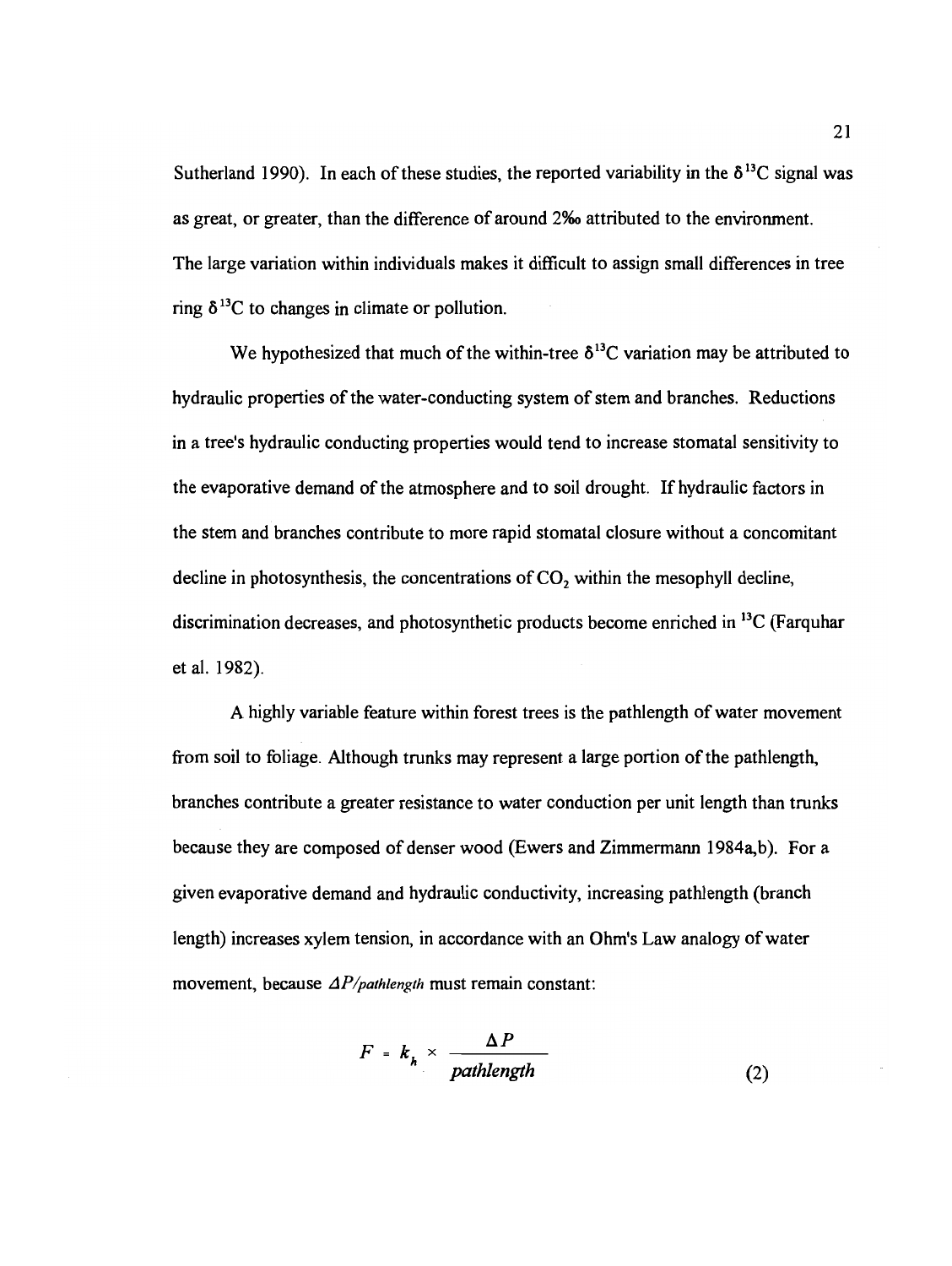where F is flux of water,  $k<sub>h</sub>$  is the hydraulic conductivity and  $\Delta P$  is the pressure difference between the soil and the evaporative surface of the leaf. Predawn xylem tension is inversely proportional to maximum stomatal conductance (Running 1976, Grieu et al. 1988, Cienciala et al. 1994). Thus, because stomatal constraint decreases discrimination, the foliage at the tips of longer branches should be enriched in  $^{13}$ C compared with shorter branches.

The higher resistances in branches render them more susceptible to cavitation, because branches experience greater tensions than trunks at the same transpiration rate (Zimmermann 1978, Tyree and Sperry 1989). Cavitation occurs (1) when water in the vascular system cannot be supplied at rates to match transpiration, or  $(2)$  when the column freezes, creating air bubbles that disrupt water transport after thawing. Cavitation reduces the functional cross-sectional area available for water conduction, causing increased resistance to water flow. This leads to stomatal constraint and therefore should increase enrichment of <sup>13</sup>C.

Recent measurements on sun-exposed foliage from Pinus radiata trees showed that branch length correlated linearly with  $\delta^{13}$ C over lengths of 0.5 to 10 m (Waring and Silvester 1994). The pine plantations were located on the North Island of New Zealand where frost and drought are rare. Under such favorable growth conditions, xylem water tensions reflect primarily pathlength resistances to water movement through a nearly saturated conducting system. In harsher climates, cavitation, not pathlength, may be the major source of resistance in the hydraulic system.

To further our understanding of the natural variation in  $\delta^{13}C$ , we designed a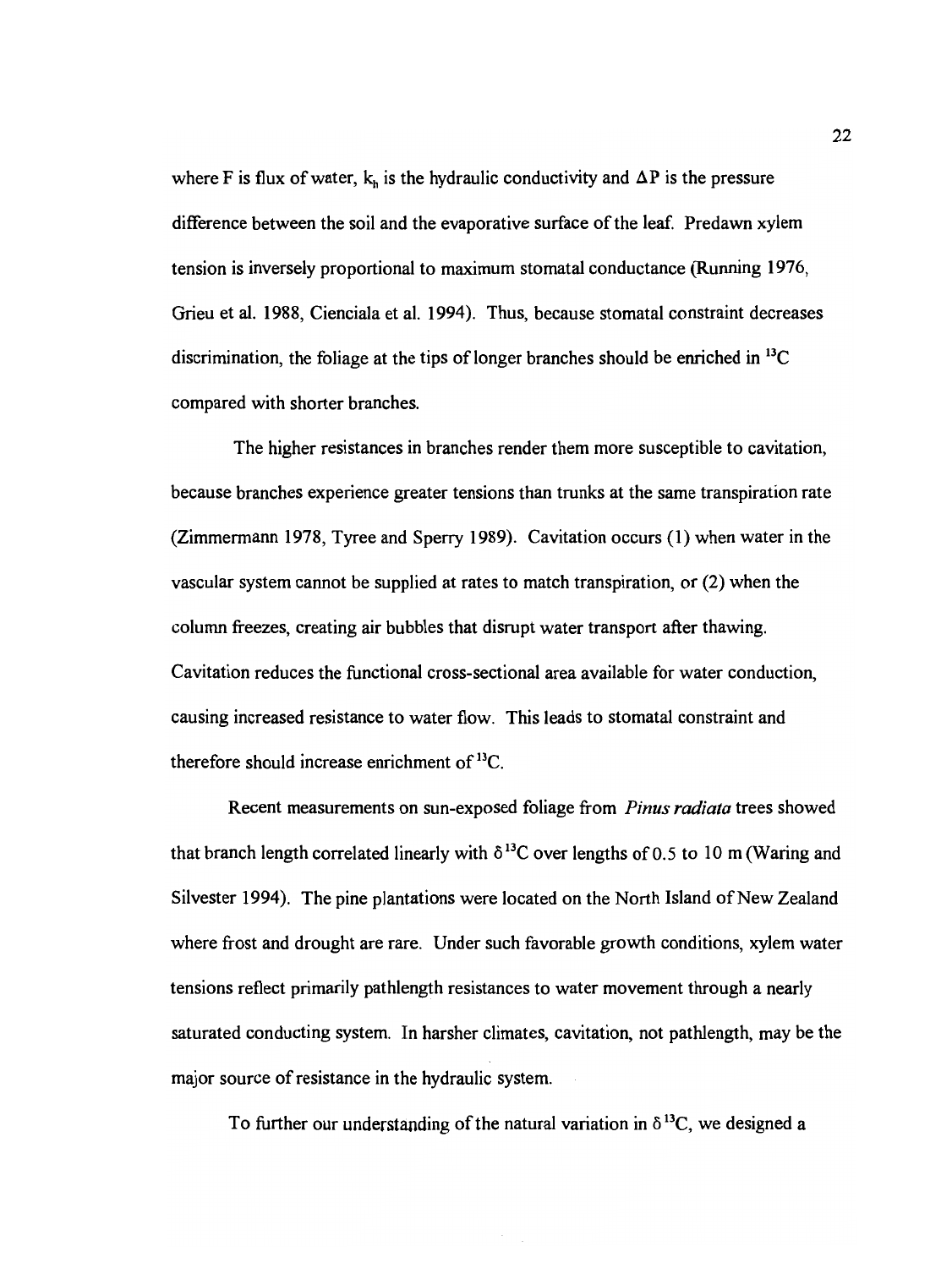study across a steep climate gradient in Oregon, USA, extending from coastal rainforest to continental woodlands in the rain shadow of the Cascade Mts. We sampled branches from a single species of conifer common to all sites  $-$  *Pseudotsuga menziesii* (Mirb.) Franco. A conifer species was selected because of the high resistance to flow conferred by tracheids in series and because the low boundary layer around needles links the tree more tightly to its environment (Jarvis and McNaughton 1986). We used P. menziesii because it has a range that extends over a broad array of climate types and because growth does not tap starch reserves stored the previous year. Only current-year photosynthate is utilized (Webb and Kilpatrick 1993).

We hypothesized that, across the transect, branch length would be an important source of variation in foliar  $\delta^{13}C$ , but that cavitation at the more xeric sites might mask the effect of branch length. The objective of testing this hypothesis was to develop a means of standardizing sampling procedures to tighten the relationship between  $\delta^{13}C$  and environment. Based on differences in climate along the gradient, as quantified by a forest growth model (Running and Coughlan 1988), we analyzed the ability of branch length standardization to improve the utility of  $\delta^{13}$ C in predicting climate differences.

## 2.3 METHODS

#### 2.3.1 Site selection

Four sites (A–D) were selected along a steep climatic gradient in Oregon (Figure 2.1) to span a range of climates. Air mass trajectories at these sites come from the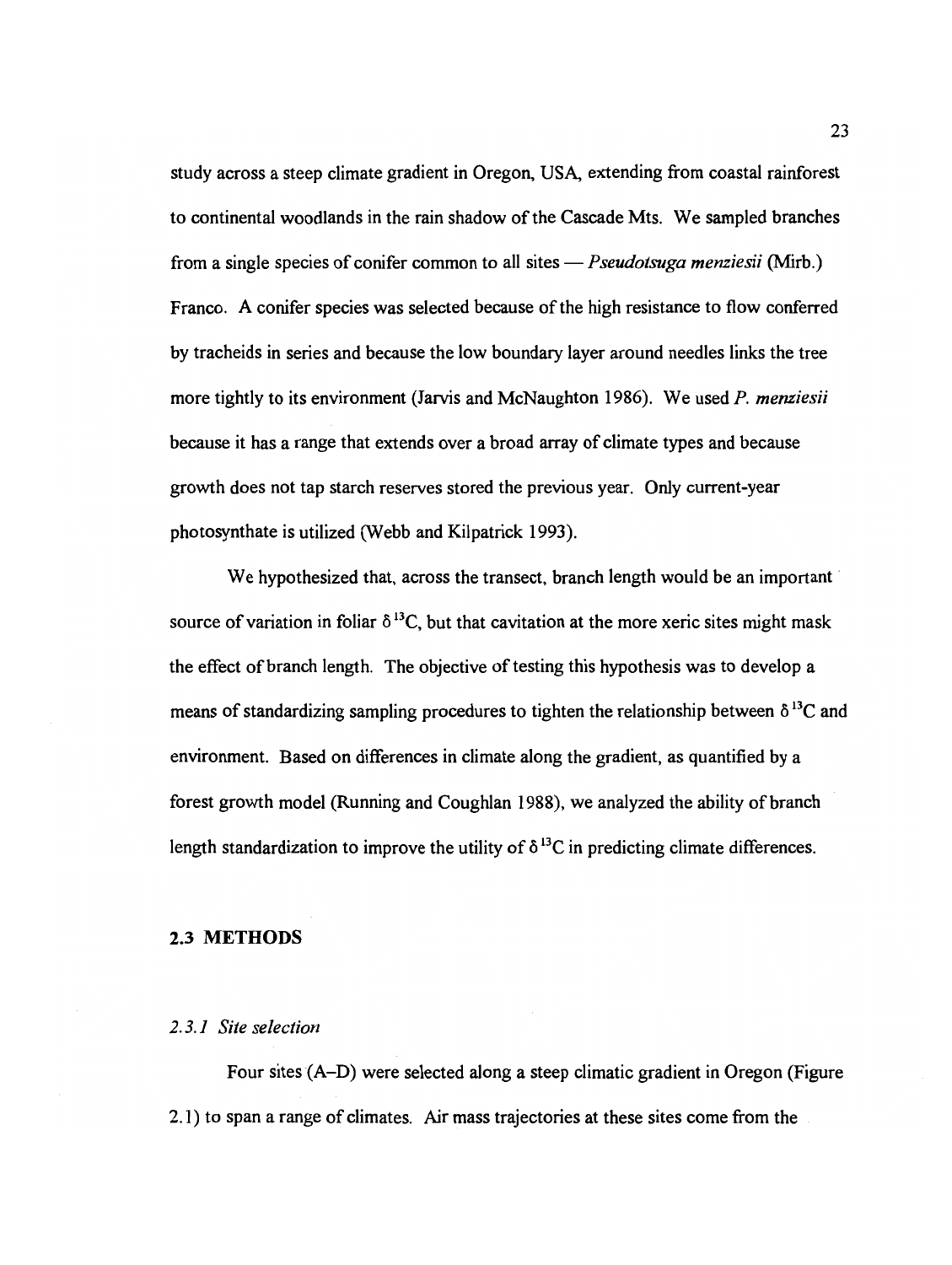Pacific Ocean and thus they are relatively free of pollutants. Three of the four sites along this transect were first described by Gholz (1982) and later used by the NASA Oregon



Figure 2.1. The sites used in this study represent a climatic gradient across Oregon (see Table 1). Douglas-fir (Pseudotsuga menziesii) is common to all sites.

Terrestrial Ecosystem Research project (Peterson and Waring 1994, Runyon et al.

1994). Table 2.1 describes salient features of the study sites. Further detail is provided by Runyon et al (1994). The coastal site at Cascade Head (A), like the New Zealand site studied by Waring and Silvester (1994), rarely experiences freezing temperatures or drought. Recent random amplified polymorphic DNA (RAPD) analysis has revealed that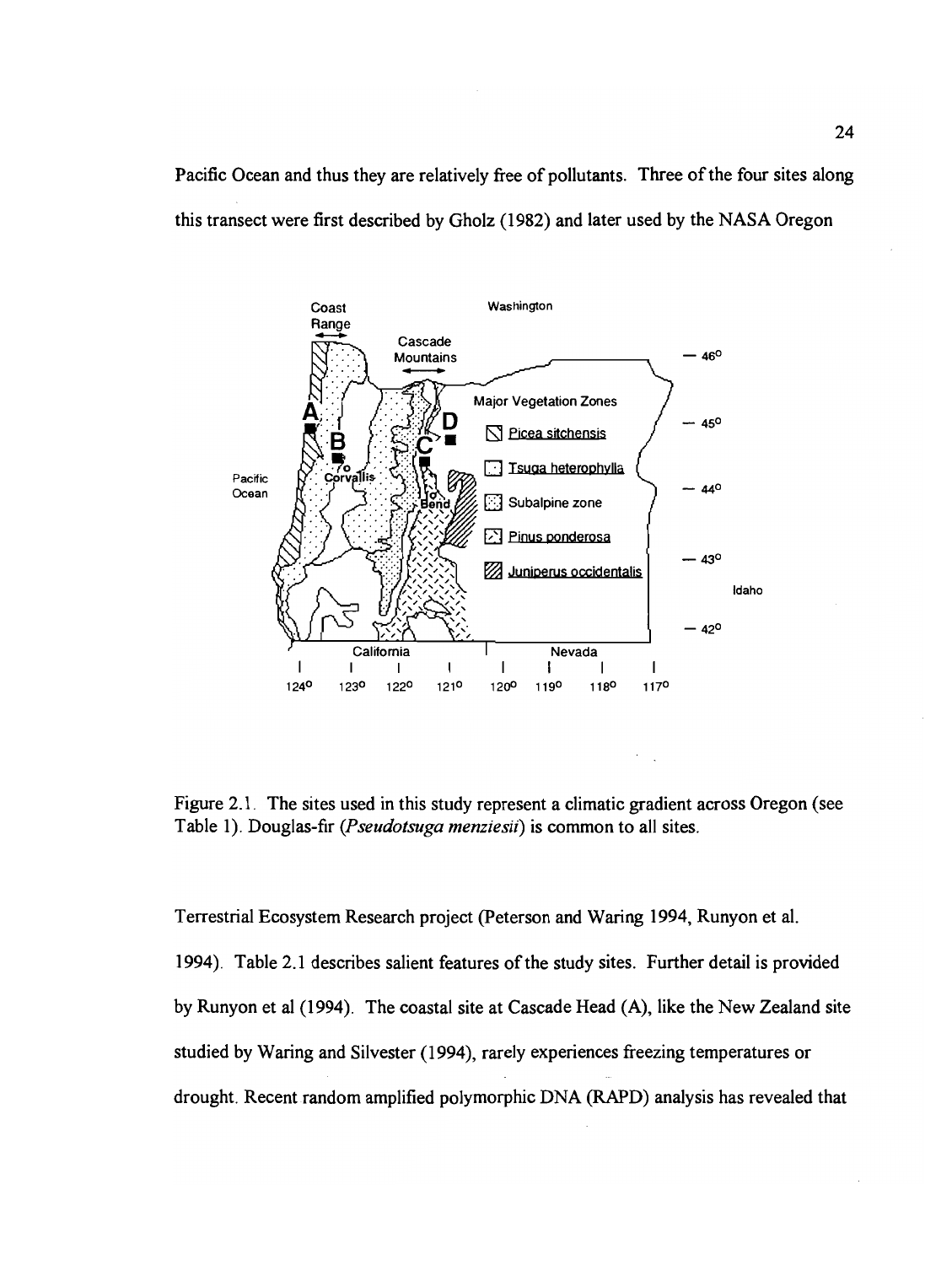the stand of Douglas-fir at site D is a western relic of the Rocky Mt. variety,

Pseudotsuga menziesii var. glauca (Aagaard 1995, in press).

| Site | Location             | PPT <sup>1</sup> | Climate features                                                   |
|------|----------------------|------------------|--------------------------------------------------------------------|
| A    | Cascade Head         | 244              | summer rain common, frequent fog,<br>freezes rare                  |
| В    | Willamette Valley    | 107              | summers hot and dry, occasional mid-<br>winter freezes             |
|      | Jefferson Wilderness | 36               | rainshadow of Cascade Mts.,<br>summers hot and dry, winters frozen |
|      | Grizzly Mt.          | 34               | rainshadow of Cascade Mts., summers hot<br>and dry, winters frozen |

Table 2.1. Climate characteristics at the study sites

1. Annual average precipitation 1971-1992 in cm. (Oregon Climate Service, Corvallis, OR).

# 2.3.2 Sampling and analysis of  $\delta^{13}C$

Four mature trees were selected at each site. Each tree was open-grown, with full southern sun exposure. Fully mature 1992 foliage (1993 at site D) was sampled from the tips of south-facing branches within 4 m of the ground to minimize trunk resistance and hydrostatic effects on water movement. Two to six branches were sampled per tree, depending on the number available with a southern aspect. Branch sizes ranged from 1 to 11 m. Four to five needles from the top of the terminal shoot were sampled and dried to constant weight at 70°C. Needles were ground by hand to pass a 40-mesh screen, and analyzed for whole tissue  $\delta^{13}C$  with a continuous flow elemental analyzer (Carlo Erba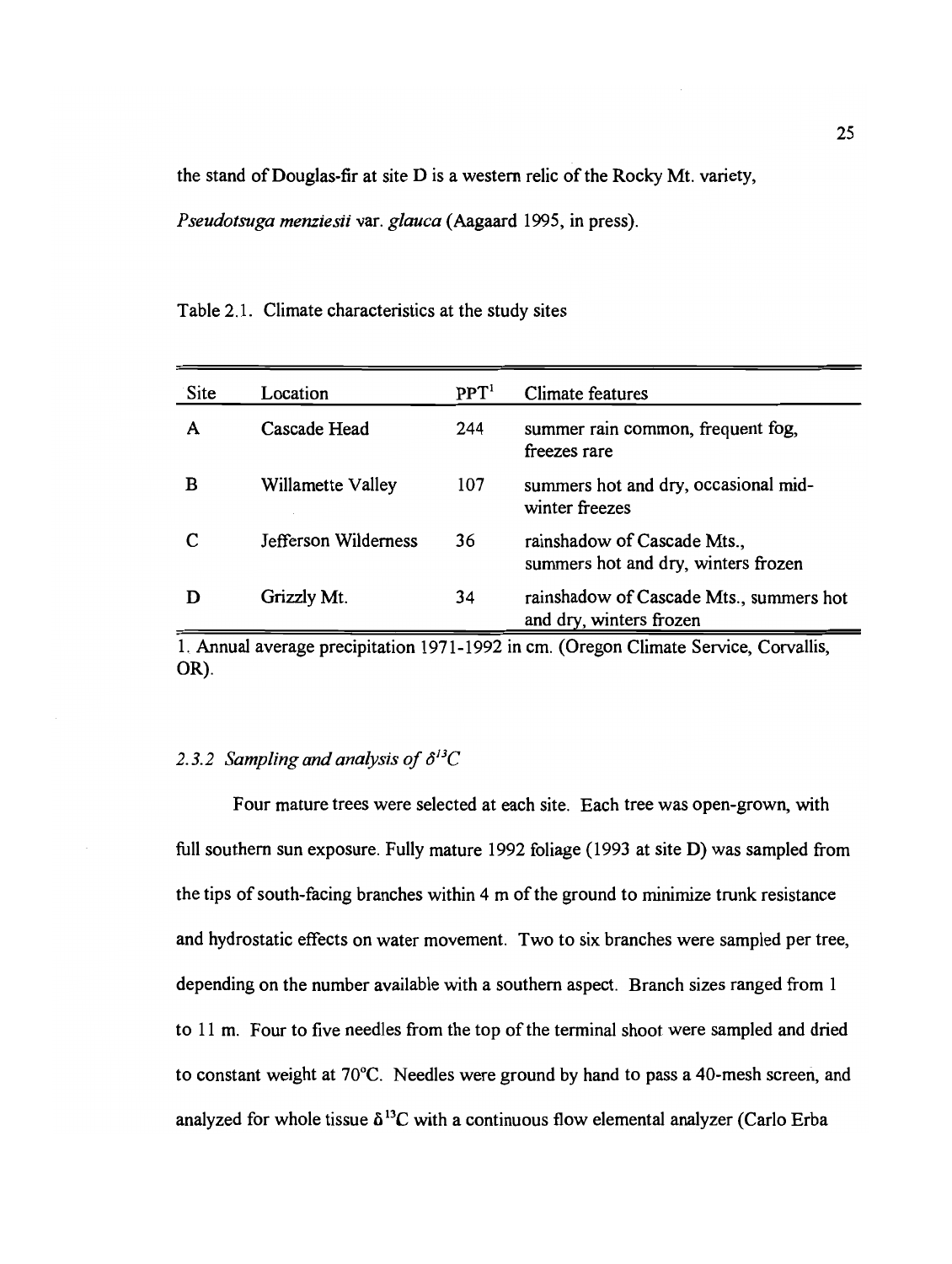Analyser-NA1 500) interfaced to an isotope mass spectrometer (Europa Scientific Tracermass). Analysis required 3-4 mg of sample to be encapsulated in tin foil, and introduced singly into the combustion reactor, which is kept at 1020°C and enriched with oxygen. The resulting combustion gases are swept through a reduction reactor, a water filter, and on to a gas chromatograph (GC) column by the carrier gas helium. The  $CO<sub>2</sub>$  gas is separated from the other gases in the GC column. A subsample of the  $CO<sub>2</sub>$  is transferred into the mass spectrometer for the measurement of '3C abundance. All analyses were run against the CSIRO sucrose standard and calculated in relation to the Pee Dee Belemnite standard, with variation of analysis less than O.2%o.

### 2.3.3 Cavitation and refilling

To determine the extent of cavitation in the branches at each site, a single branch 3.5-4.5 m long was cut from the south-facing side of each of the same four trees described above at the time of seasonal extremes (1) in the fall of 1993 at the end of the drought period and (2) in the spring of 1994, when the soil water supply was near maximum (Runyon et al. 1994). The cut end of the branch was sealed with silicone and the branch transported to the laboratory in a dark plastic bag. The end was recut under water and placed in  $0.05\%$  safranin dye filtered to  $0.22\mu$ m. The branch was allowed to draw safranin until the dye had fully saturated the functional conducting area 10 cm above the cut base. The percent conducting cross-sectional area was measured 5 cm above the branch end by cutting the branch again. The exposed surface was leveled with a razor blade. The conducting area was measured with an image processor (NIH Image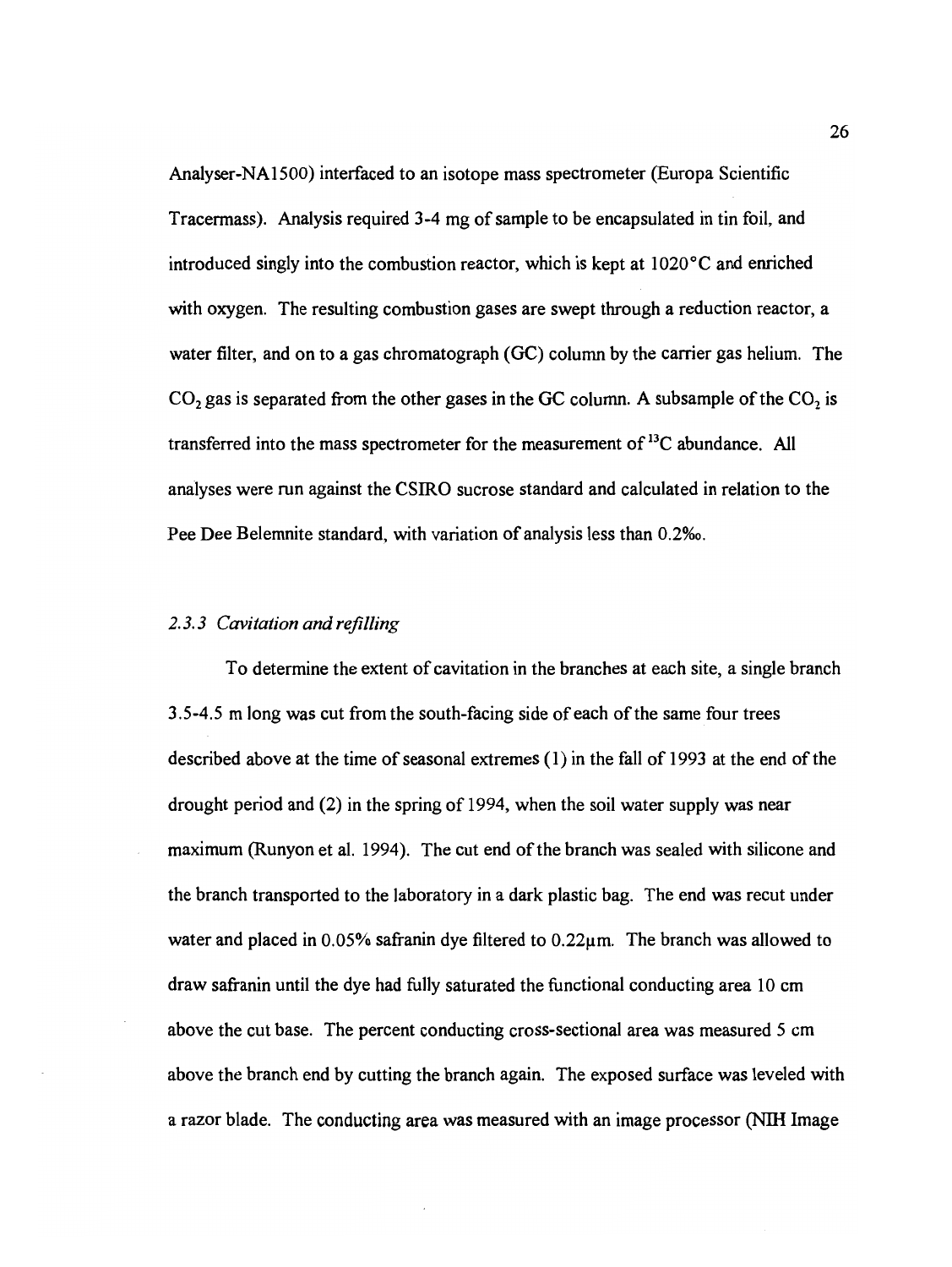1.52 software), with a Motion Analysis Video Imaging System, Pulnix Video Control Unit and lens attached to a Macintosh computer. Heartwood areas, dyed area and total cross-sectional area of branches were identified in the images. Potential conducting area was defined as total area minus heartwood area.

#### 2.3.4 Characterization of climatic constraints

We assessed stomatal limitations on gas exchange  $(CO<sub>2</sub>$  and water vapor) during the growing season at each site using a forest growth model, FOREST-

BIOGEOCHEMISTRY (Running and Coughlan 1988). We define stomatal limitation as the percent reduction from maximum stomatal conductance at any given irradiance. Reduction in potential transpiration was then determined as the cumulative consequence of these constraints. FOREST-BGC models a water balance for a forest stand based on climate inputs (temperature, precipitation, relative humidity, solar radiation) on a daily time-step, and state variables characteristic to each site such as leaf area index and soil water capacity. FOREST-BGC constrains stomatal conductance in a hierarchy, first taking into account limitation due to soil drought, then vapor pressure deficit and finally air temperature (detailed in Running 1984). To quantify the difference in stomatal constraints at each site during a defined growing season due to each of these factors, the sum of reductions in conductance attributed to each factor were computed and compared to maximum stomatal conductance at the same irradiance.

We used FOREST-BGC to model the sum of daily transpiration during a growing season and to compare that value against potential transpiration when stomata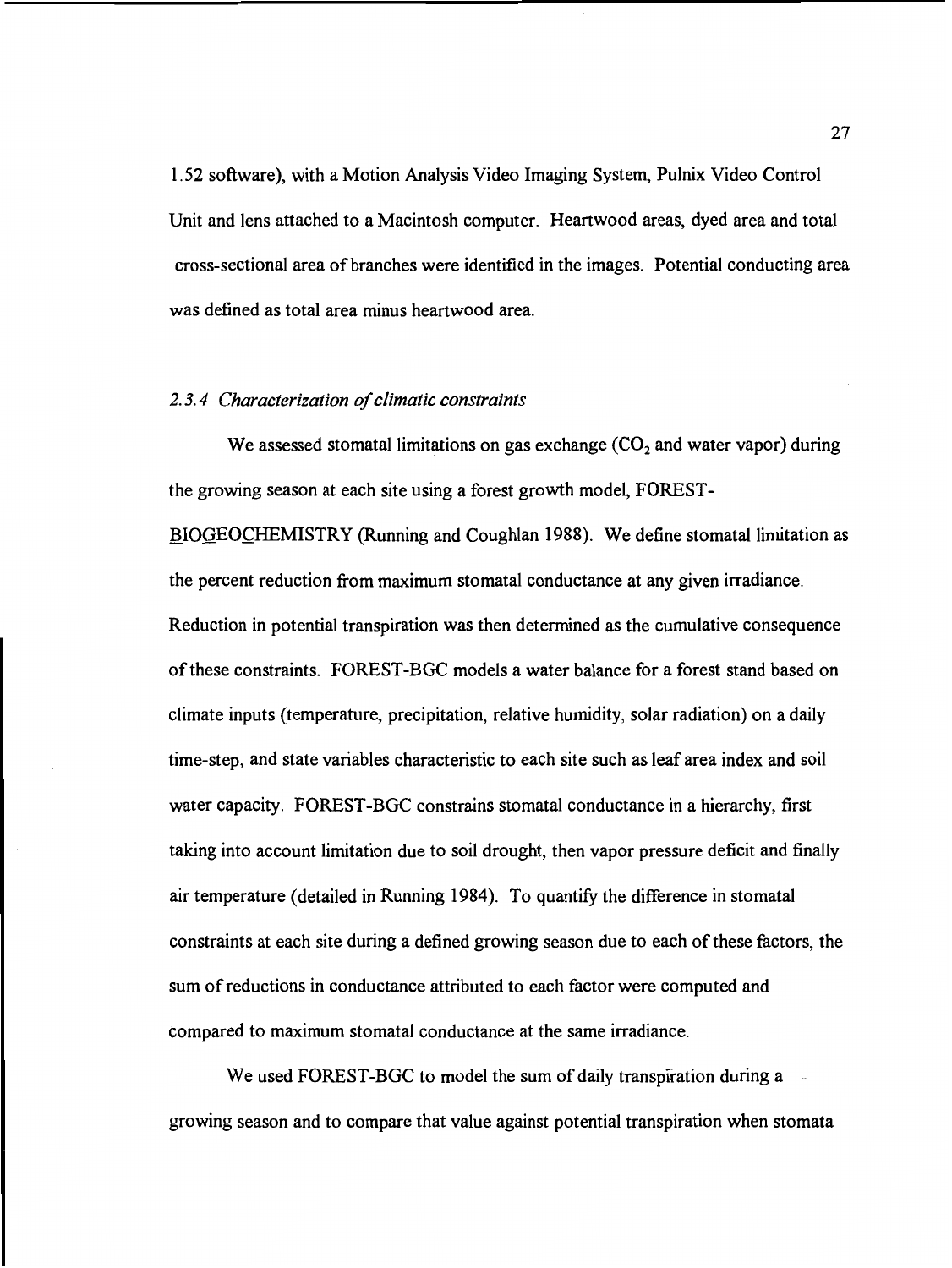were not constrained. These calculations provided a seasonally integrated ratio of actual to potential transpiration that served as an index of limitations to gas exchange. We recognized that stomatal response differs slightly for the two varieties of P. menziesii, however we made no accommodations for these differences in modelling. The model has previously provided good agreement with seasonal predictions of predawn plant water potentials and with observed growth in forests near sites A–C (Running 1994).

Twenty-three years of climate data served to evaluate annual variation in the climatic constraints to stomata at each site. Because we sampled 1992 foliage, we used 1992 climate data for estimates of potential transpiration where available. These data did not exist for sites C and D, so the 23-year average was substituted. Temperature and precipitation data for all sites were available from the Oregon State Climate Center (G. Taylor, Oregon Climate Service, Corvallis, OR, USA). Relative humidity (RH) and solar radiation (SR) were modelled from temperature and precipitation data with a climate model, MT-CLIM (Glassy and Running 1994). We compared measured to modelled RH and SR for 365 days in 1990 to validate MT-CLIM. Both RH and SR were significantly correlated with modelled (For RH: Site A,  $R^2=0.97$ ; site B,  $R^2=0.96$ ; For SR: Site A,  $R^2=0.91$ ; site B,  $R^2=0.90$ ; For all, P<0.0001). Measured and modelled values were not significantly different from each other  $(P<0.05)$ .

In some tree species, starch reserves from the previous year contribute to the construction of current-year leaves, complicating the relationship between foliar  $\delta^{13}C$ and climate. In *. menziesii, however, current-year growth is derived exclusively from* current–year photosynthate, although this includes starch reserves temporarily deposited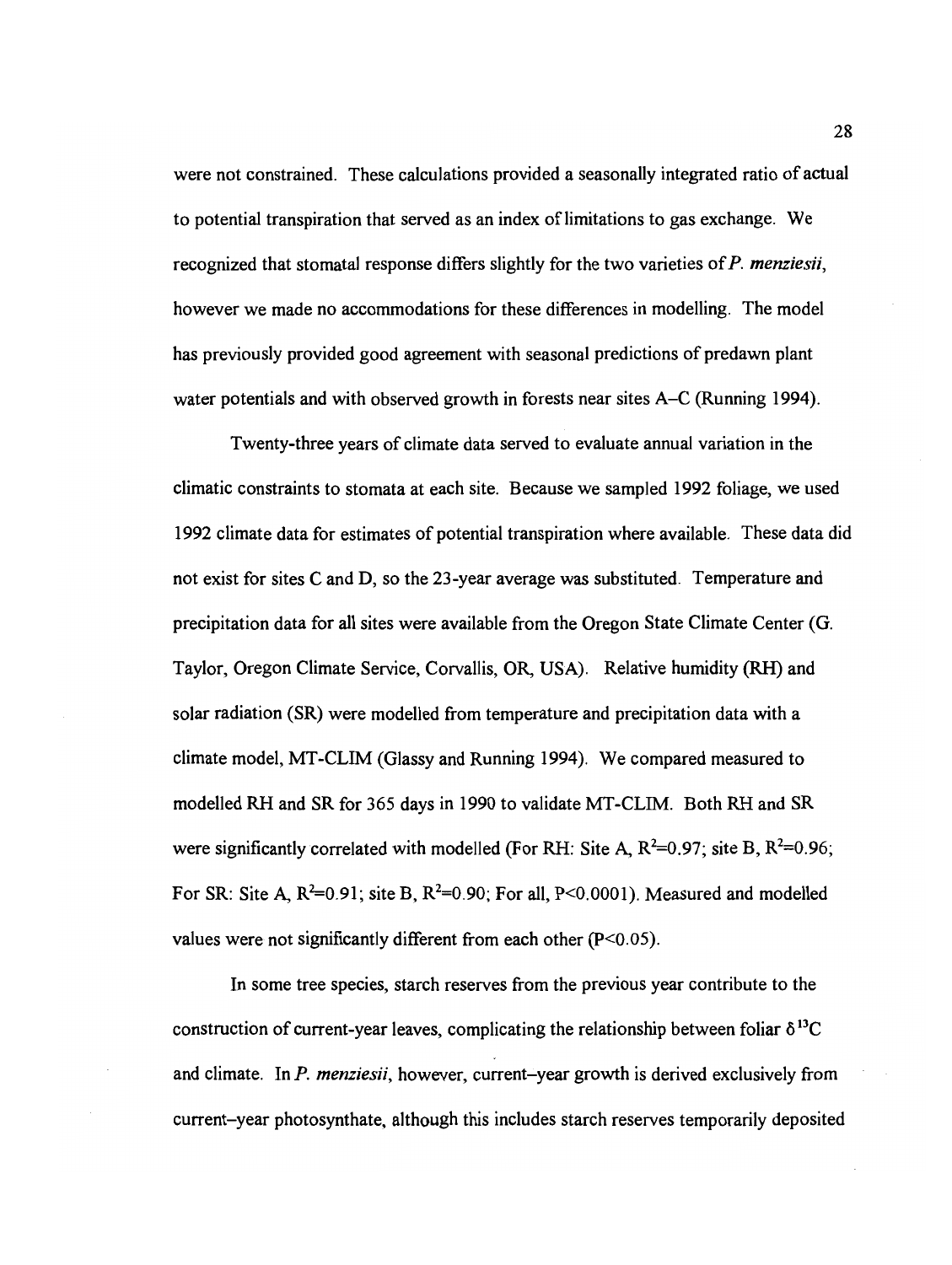in twigs and older needles (Webb and Kilpatrick 1993). For the purposes of determining which climatic conditions constraining stomata were relevant to the foliar  $\delta^{13}C$  value, we defined the start of the growing season as the time when current-year starch reserves began to accumulate, i.e., when modelled photosynthesis exceeded modelled respiration. The growing season terminated August 20, which corresponds to the cessation of shoot elongation and the onset of budset.

#### 2.4 RESULTS

# 2.4.1 Branch length effects on  $\delta^{13}C$

At a given site,  $\delta^{13}$ C varied with branch length (Figure 2.2). At site A, branch length explained 76% of the site  $\delta^{13}$ C variation (P<0.0001). Branch length resolved 32% and 41% of  $\delta^{13}$ C variation at sites B and C respectively (P<0.05, P<0.005). There was no correlation at site D ( $R^2=0.15$ ,  $P=0.21$ ). Regression lines at each site were compared by analysis of covariance. The slopes of the regression lines were not significantly different at any of the sites (P<0.0001) and the residuals were randomly distributed about the regression line. The mean minimum  $\delta^{13}$ C expected at each site was estimated from the intercept of the regression line, when branch length=0. Intercepts were similar at sites A and B. At sites C and D, the intercepts were significantly higher (less discrimination) than at the western sites and the intercept at site C was more negative than at site D (P<0.05). The range of  $\delta^{13}$ C variation explained by branch length at site A was 5.2%. The range of isotopic values at the other sites was smaller than at site A,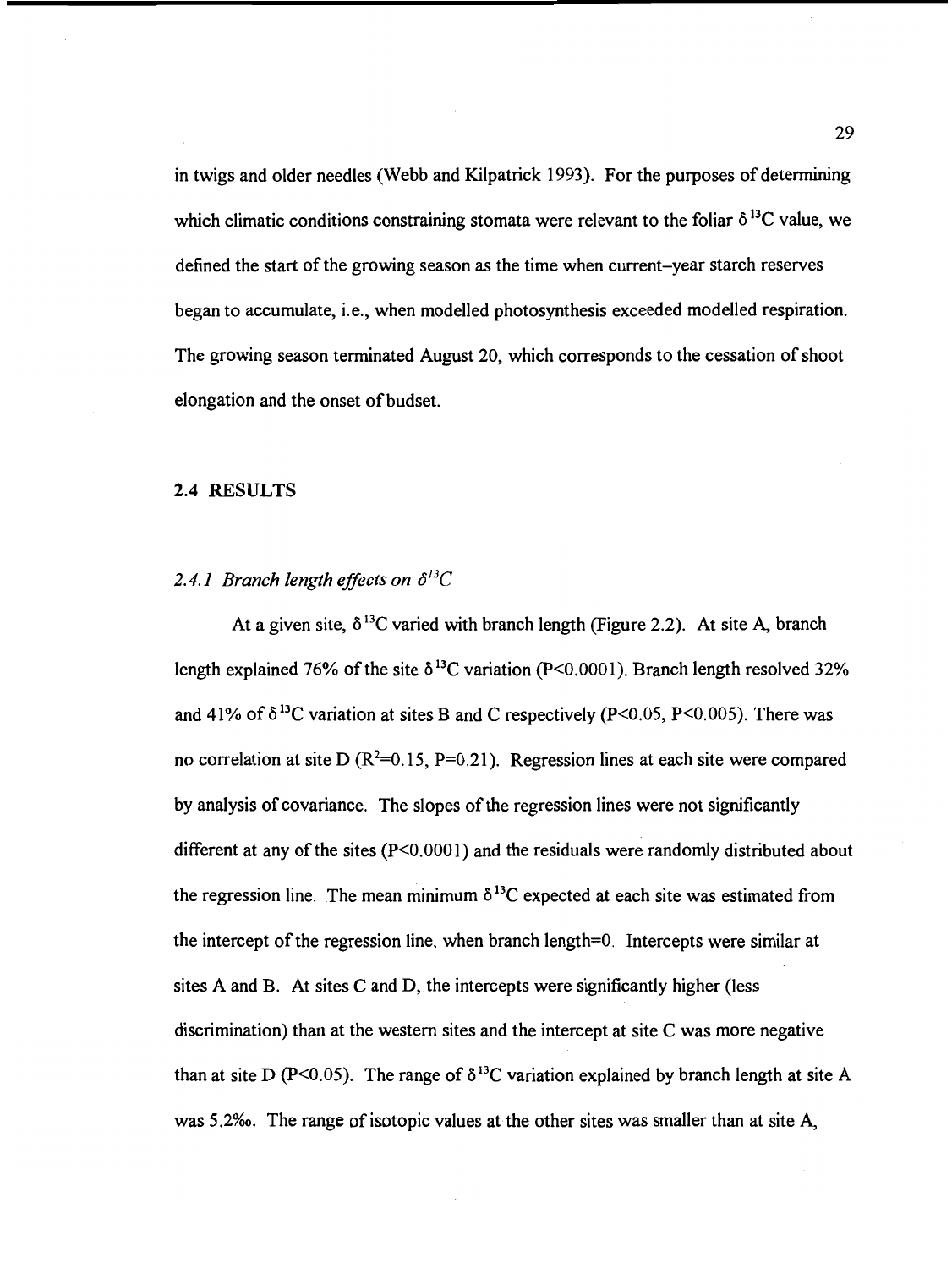primarily because maximum branch length decreased across the gradient from wet to dry sites.

#### 2.4.2 Climatic effects on  $\delta^{13}C$

The modelled constraints to stomata, defined as the percent reduction in stomata! conductance from maximum, differed significantly among the three sites  $(P<0.05$ ; Figure 2.3). At site A, stomata were constrained less than 7% from maximum due to temperature, vapor pressure deficit (\TPD) or soil water. At site C, the most climatically stressful site for P. menziesii var. menziesii along the transect, stomata were constrained 57% from maximum, primarily by freezing temperatures and protracted soil drought. Site D, representing the westernmost edge of the range of  $P$ . menziesii var. glauca, was similar to site C except that the soil drought was twice as severe. As a result, total constraint to stomata predicted from the model approached 70%. Site climatic constraints were compared using a Fisher's Protected LSD. At the 0.05 significance level, all sites were significantly different relative to their temperature and VPD constraints except C and D, whereas soil drought constraints differed at all sites except A and B. This analysis of the climatic constraints to stomata at each of the sites in partquantifies the sources of constraint to stomata that reduce potential transpiration. Isotope values were standardized to a common branch length of 4.0 m by regressing  $\delta^{13}$ C on branch length (Figure 2.2) and adding the predicted value from the regression to the residual. This method was possible because the residuals were randomly distributed with respect to branch length. The adjusted values, now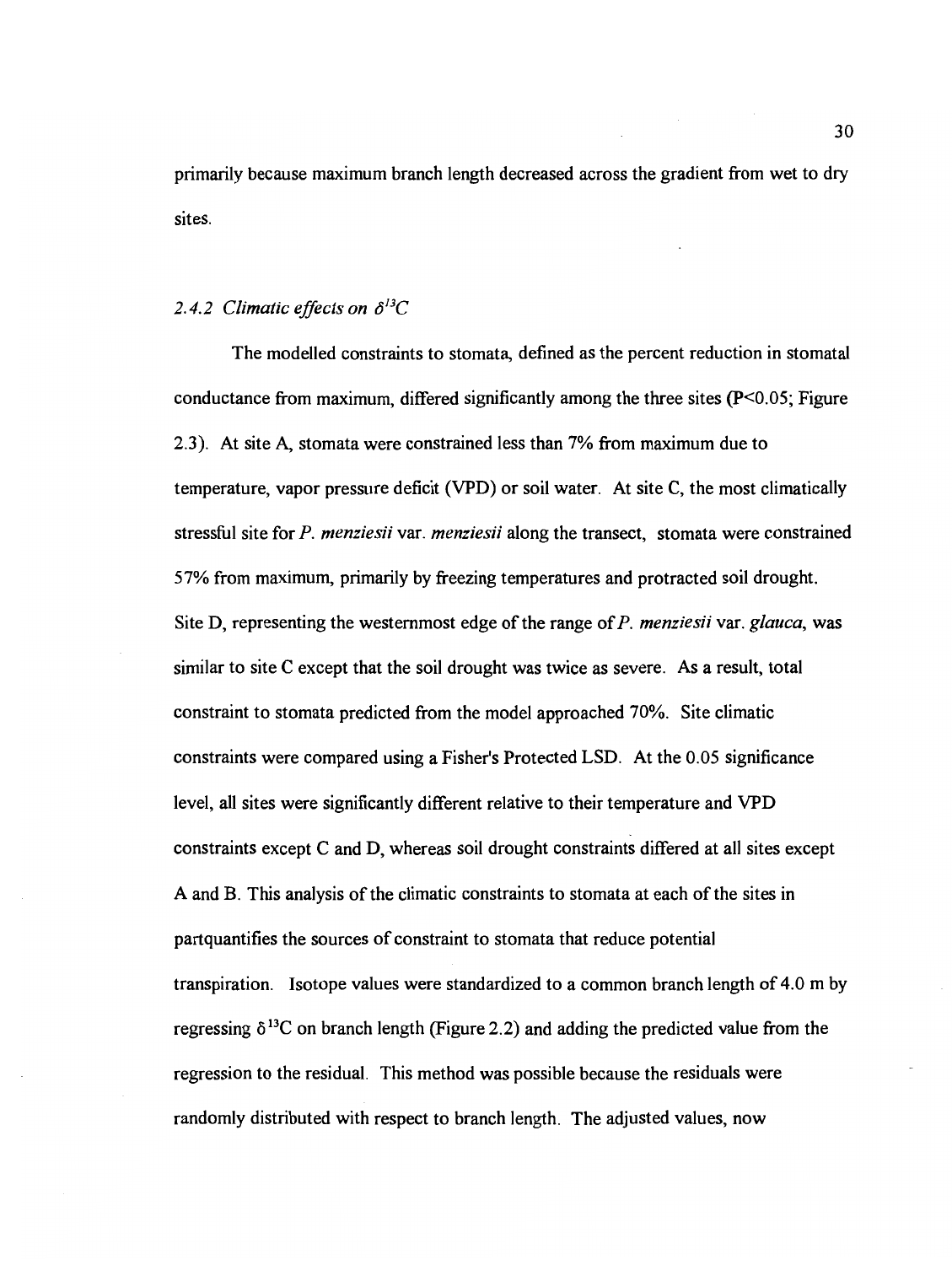independent of branch length, were highly correlated with the index of limitation to gas exchange, the ratio of actual to potential transpiration  $(R^2=0.69, P<0.0001)$ . The more constrained the stomata, measured as a proportion of potential transpiration, the higher the  $\delta^{13}$ C in the foliage at the end of the branches of identical length (Figure 2.5b). Standardized mean  $\delta^{13}$ C values were significantly different between all sites except A and B (Fisher's Protected LSD,  $\alpha$ =0.05).



Figure 2.2. The relationship between  $\delta^{13}$ C in foliage and branch length was significantly correlated within site, however the strength of the relationship decreased at the driest site (site D). The slope of the regression lines were not significantly different at any of the sites  $(P<0.0001)$ . Intercepts were similar at sites A and B, but the C and D sites were significantly less negative  $(P<0.05)$ .

#### 2.4.3 Cavitation and refilling

Maximum functional sapwood in south-facing branches differed across the four sites and by season (Figure 2.4). Site A branches at full saturation utilized 97% of their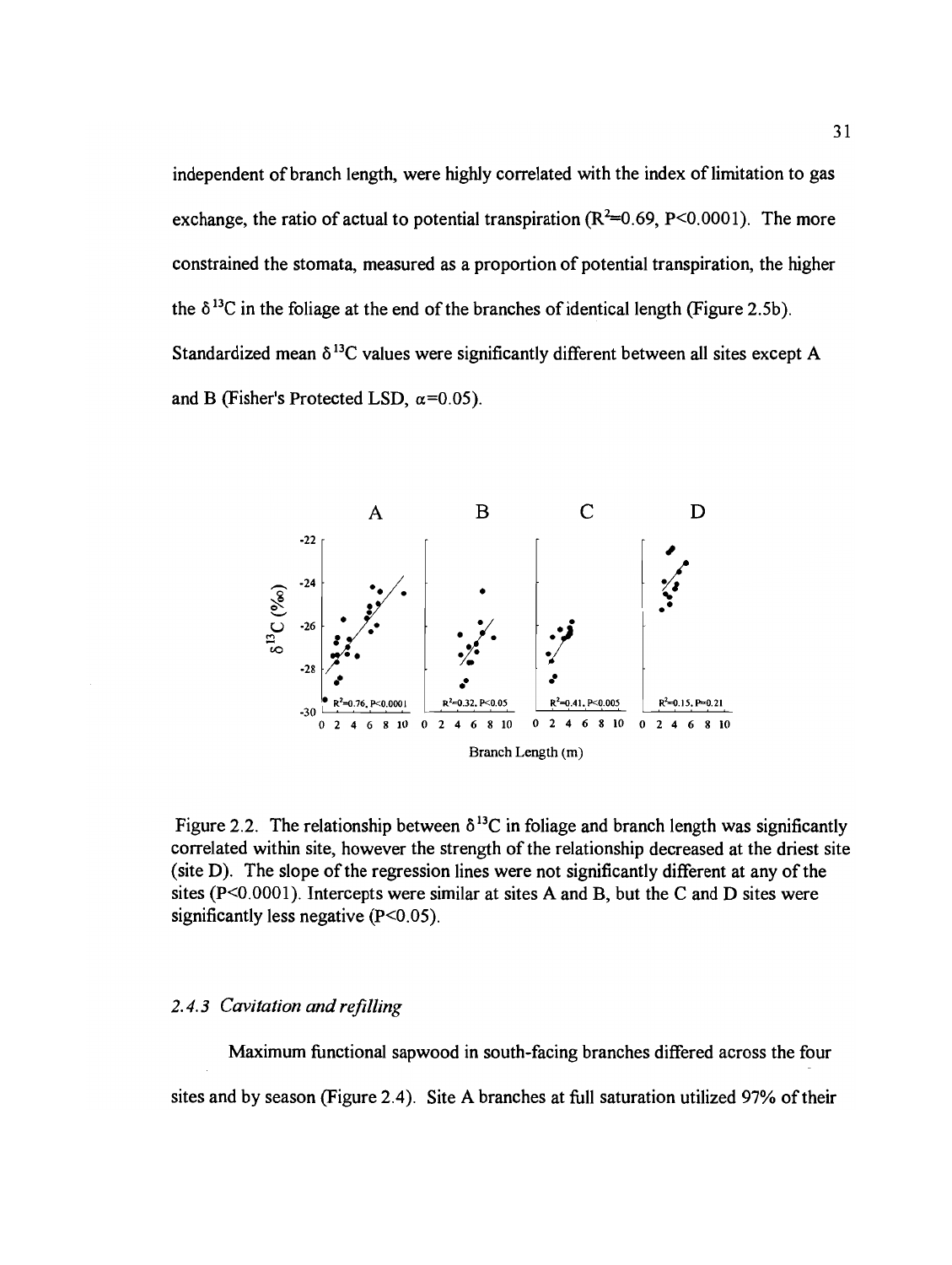potential cross-sectional area for water conduction. Potential conducting area is the full branch cross-sectional area minus the heartwood area. In the fall, when predawn water potential values were most negative, the branches at sites B, C, and D utilized 91, 53, and 77% of their cross-sectional area for conduction, respectively. Spring refilling of embolized tracheids occurred only at site C, where the loss of conducting area after the protracted summer drought was greatest. Refilling brought these branches up to 88% capacity, similar to the value at site B. Fall and spring flinctional conducting crosssectional areas differed significantly only at site C ( $|T|$ =6.9, P<0.0001). The ratio of leaf area to the area of spring, saturated functional sapwood was constant across all sites, 42.9  $\pm$ 3.0SE, R<sup>2</sup>=0.91, P<0.0001 (Chapter 3), but the cavitation-reduced functional sapwood areas at site C were outliers to this relationship with leaf area.

### 2.5 DISCUSSION

#### 2.5.1 Branch length effects on  $\delta^{13}C$

Across the environmental gradient, where modelled climatic constraints to stomata differed by as much as  $63\%$ , the mean isotopic composition of P. menziesii foliage varied by 4.0% (Figure 2.5). This is roughly twice the magnitude of climatic effects on  $\delta^{13}$ C reported elsewhere (Tans and Mook 1980, Freyer and Belacy 1983, Leavitt and Long 1991); however, if only sites with P. menziesii var. menziesii are considered, the range is 2%, which is consistent with literature values.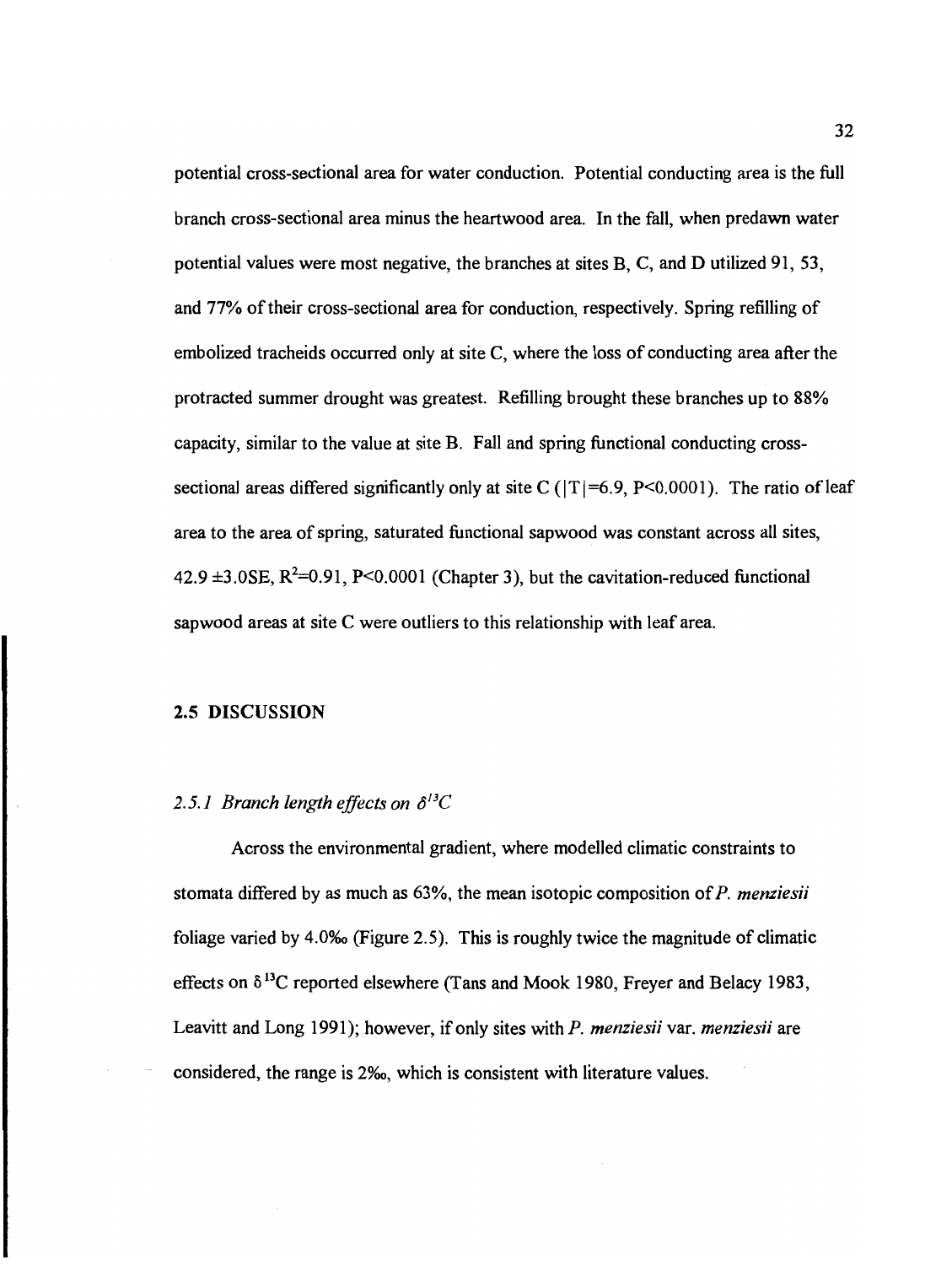Within-site variation was larger than between-site variation. Branch length explained 76% of foliar  $\delta^{13}$ C variability at the climatically favorable site A. The range of  $\delta^{13}$ C at this site-5.2\%-approached the 6\% value reported by Waring and Silvester (1994) for Pinus radiata growing at a moist, maritime site in New Zealand. The relationship between branch length and  $\delta^{13}$ C within a site diminished at harsher sites.

These results suggested that it is important to standardize branch lengths when comparing  $\delta^{13}$ C within and between sites. This is demonstrated by comparing the relationship between  $\delta^{13}$ C and proportion potential transpiration across sites with and without standardization. Variation about the mean isotope value at each site decreased with standardization. The ability to detect differences between climates increased in part because of decreases in variation and in part due to shifts in the mean  $\delta^{13}C$  value. Without standardization, the relationship between climate and  $\delta^{13}$ C had an R<sup>2</sup> of 0.27  $(P<0.0001)$ . After standardization, the  $R<sup>2</sup>$  was 0.69 (P $< 0.0001$ ). Without standardization, only site D mean  $\delta^{13}$ C was significantly different from the other sites. With standardization, all sites but A and B were significantly different. Thus  $\delta^{13}C$  is a better predictor of climate effects on trees when branch lengths are standardized, that is when  $\delta^{13}$ C is corrected for pathlength (Figure 2.5).

### 2.5.2 Climate effects on  $\delta^{13}$ C

Not all stomatal constraints influence foliar  $\delta^{13}C$  similarly. FOREST-BGC predicted constraints based on VPD, soil drought and temperature (Figure 2.3), but VPD and soil drought only partially limit stomatal conductance, whereas sub-freezing night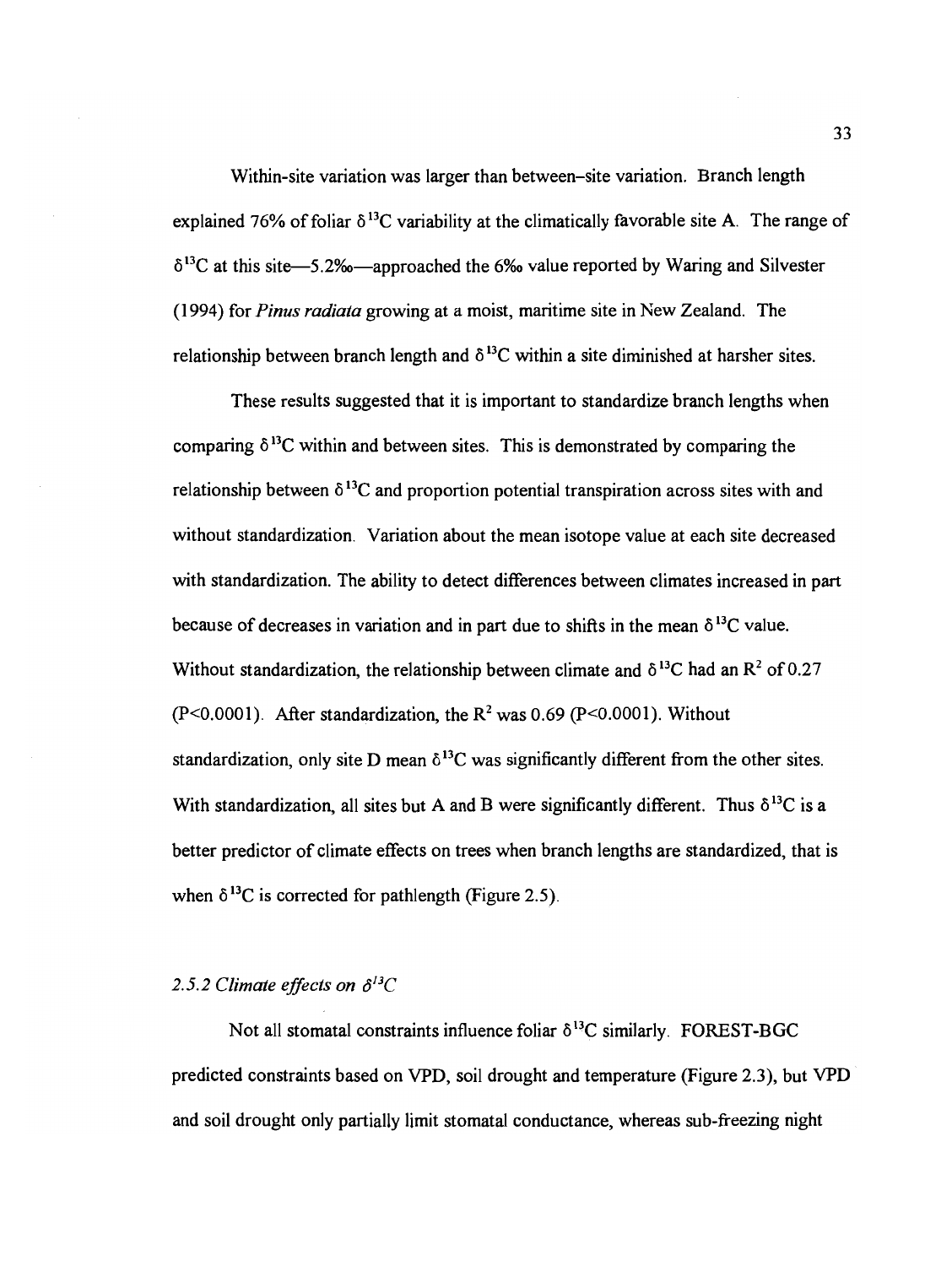temperatures close stomata for an extended period after temperature recovery (Running 1984). Without gas exchange, discrimination cannot occur, thus freezing temperatures shouldn't influence isotope abundance as much as VPD and soil drought. Stepwise regression (for maximum adjusted  $\mathbb{R}^2$ ) of each stomatal constraint on  $\delta^{13}$ C values standardized to branch length showed that temperature was not significant to the relationship, whereas both VPD and soil drought were.



Figure 2.3. The modelled climatic constraint to stomata, defined as the proportional reduction in stomatal conductance from maximum, show the degree to which soil drought, temperature, and vapor pressure deficit reduced stomata conductance at each site.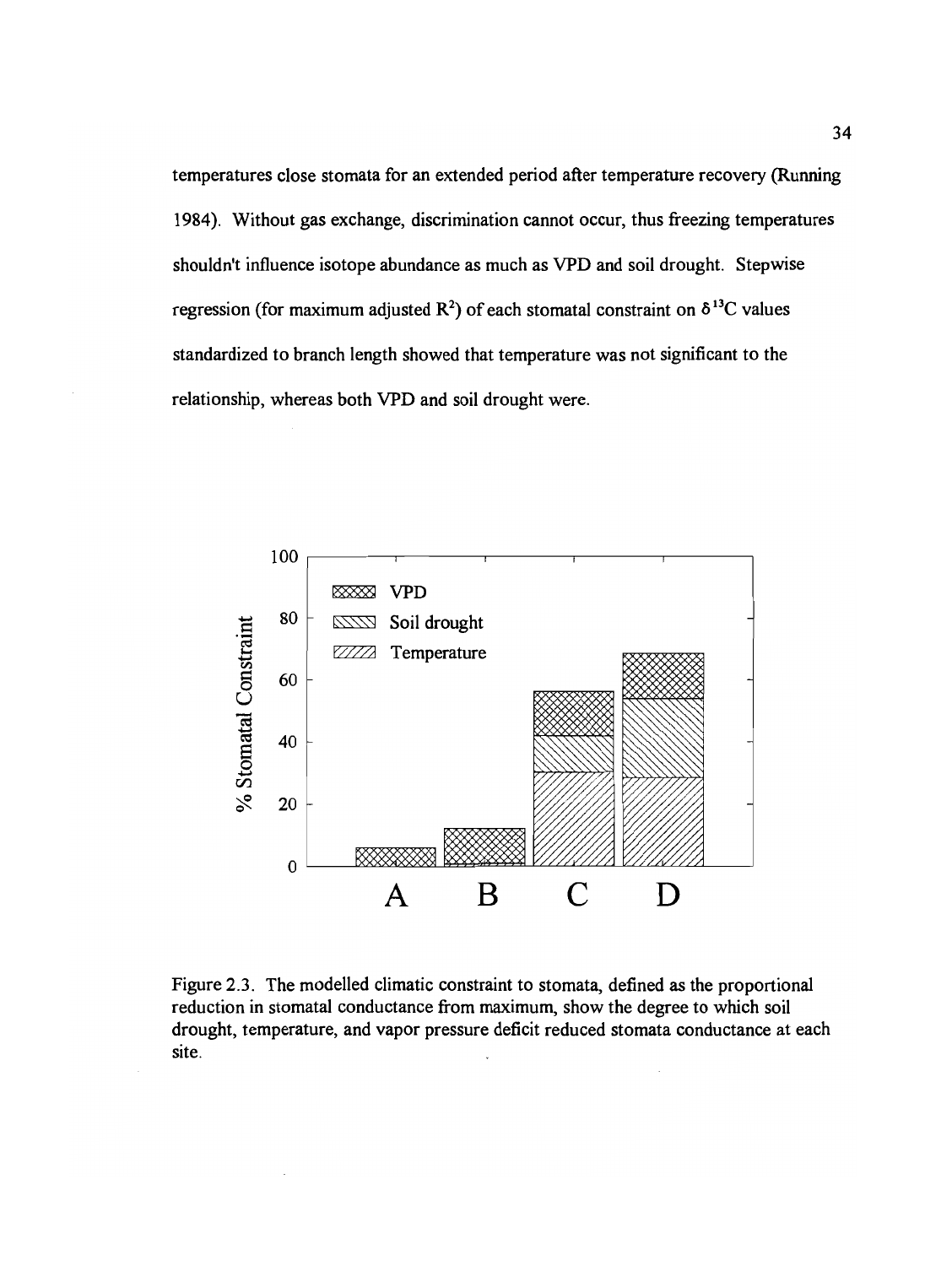#### 2.5.3 Cavitation and refilling

Most sites experienced some permanent cavitation. The degree of cavitation increased with increasing climate stress across the transect (Figure 2.4). Functional sapwood area is a component of hydraulic conductivity. Data from a subsequent study with an expanded transect showed that, independent of branch length, branch hydraulic conductivity normalized by distal leaf area was correlated with  $\delta^{13}$ C in terminal foliage



Figure 2.4 The conducting cross-sectional area in P. menziesii branches varied both spatially and seasonally across the climatic transect. Proportion of conducting crosssection was measured as a fraction of total cross-sectional area. Site A was saturated in the fall, so was not remeasured in the spring. Spring is significantly different from fall at site C (T-test,  $P \le 0.0001$ ). Error bars represent  $\pm 1$  SD.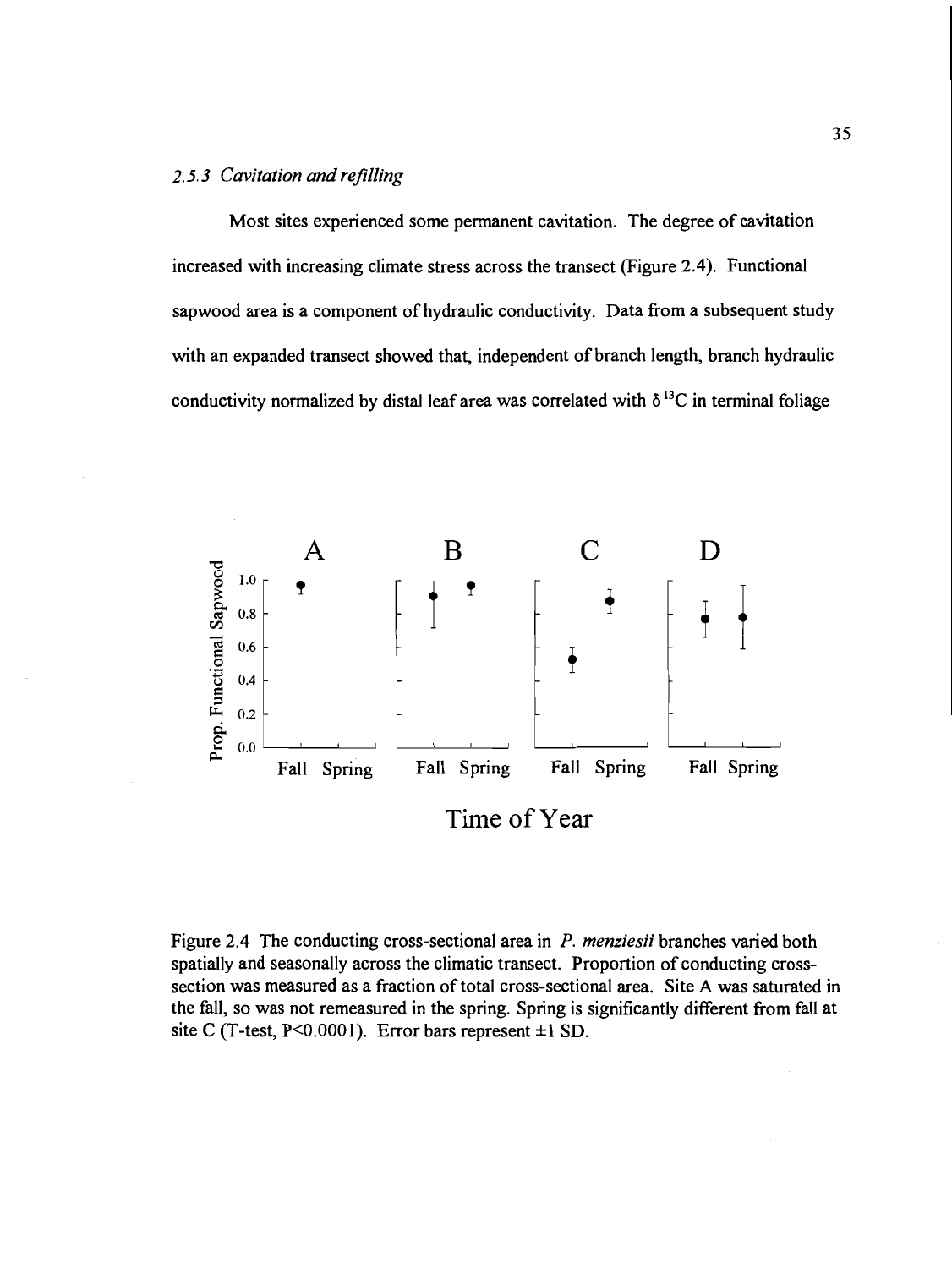

Figure 2.5. Climate effects were well correlated with  $\delta^{13}$ C only when branch lengths were standardized. Hollow circles show the relationship between proportion of potential transpiration in 1992 at each site and  $\delta^{13}$ C of all branches of various lengths from 1-11 m. Filled circles show the same relationship after branch lengths have been standardized to 4 m. Symbols represent the mean of all branches at a site. Error bars represent  $\pm 1$ SD. Regression lines are calculated through all values, not the means. Symbols are offset for ease of interpretation.

across the transect (Chapter 3). Damage to the conducting xylem corresponds to the degradation of the relationship between  $\delta^{13}$ C and branch length. We speculate that as branches grow longer in the harsher climates, given the same evaporative demands and soil drought status, xylem tension will increase to a critical threshold at which point limited cavitation occurs, reducing  $k<sub>h</sub>$  (see Eqn. 2), and causing the relationship between branch length and  $\delta^{13}C$  to degrade. Values of  $\delta^{13}C$ , in this case, would be less negative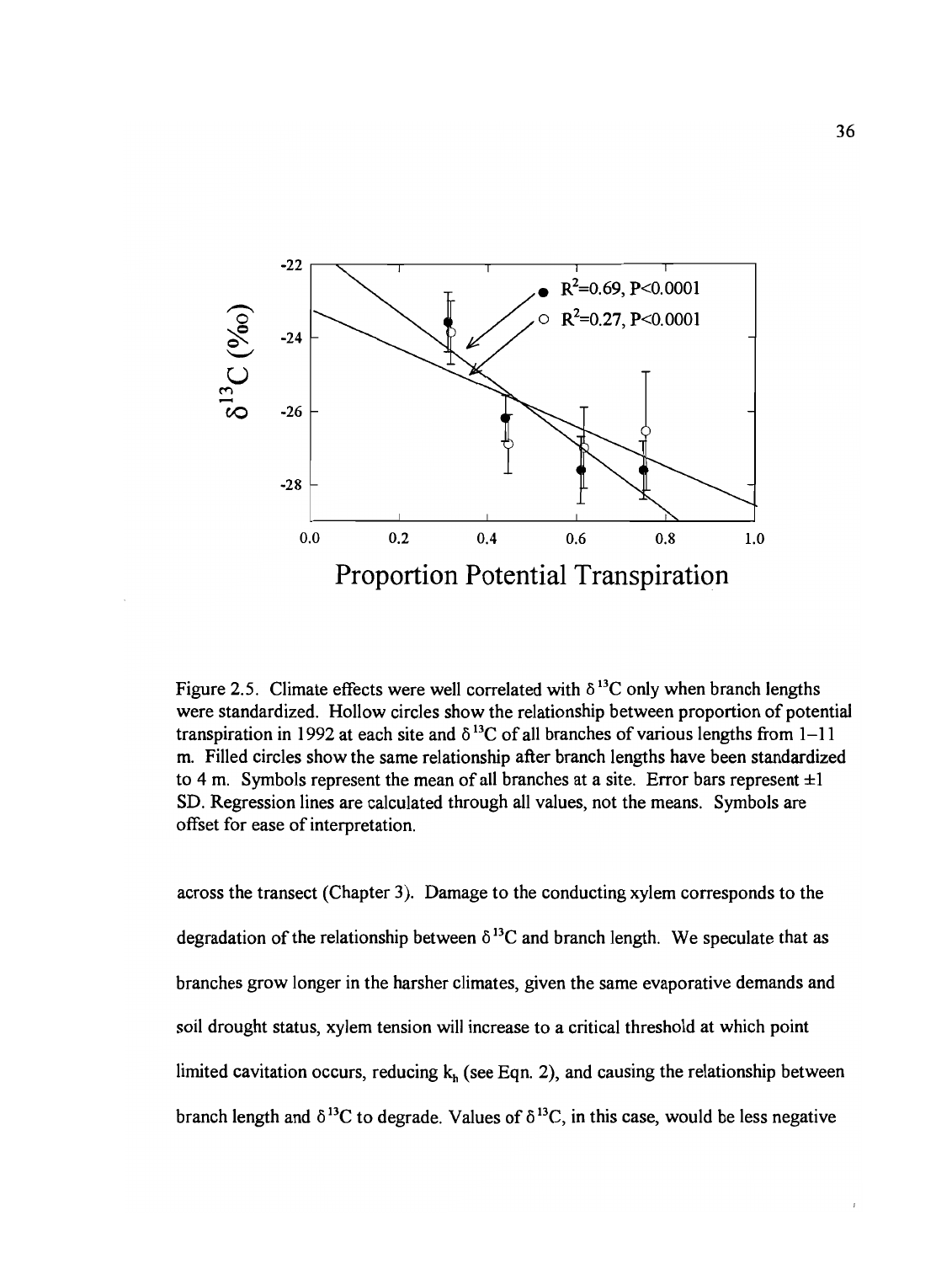than predicted by branch length. This is consistent with the observation that the intercept of the regression line became less negative at the most cavitated site. Trees can protect themselves from reaching critical xylem tensions through stomatal regulation. Sperry (1995) suggested, however, that some trees might utilize limited cavitation at drought prone sites as a mechanism to conserve soil water and to insure against severe loss of soil conductance around the root zone, which is critical to the uptake of water.

At site C, where P. menziesii var. menziesii reaches its eastern distributional limits, the functional cross-sectional area was reduced by 34% at the end of the drought period (Figure 2.4). Trees at site C were the only trees to experience seasonal refilling. We would expect this degree of cavitation to render trees more sensitive to atmospheric humidity deficits and soil drought, and to result in transpiration rates more limited than those predicted by the model. By the spring, however, when most photosynthesis occurs, functional sapwood area at site C had recovered so that the sapwood area: leaf area ratios were similar at all sites. Thus  $\delta^{13}$ C values in foliage and new wood at site C are unlikely to be affected by seasonal cavitation.

The general ability of trees to refill cavitated elements remains an open question. Evidence to support the ability of xylem elements to refill after cavitation has been found in the field for species known to have positive root pressure, such as sugar maple (Sperry et al. 1988) and wild grapevines (Sperry et al. 1987). Indirect evidence for refilling in other trees comes from fluctuations in relative water content (Chalk and Bigg 1957, Waring and Running 1978). In the laboratory, recovery has been observed, but only at very low xylem tensions (Dixon et al. 1984, Sobrado et al. 1992, Edwards et al. 1994).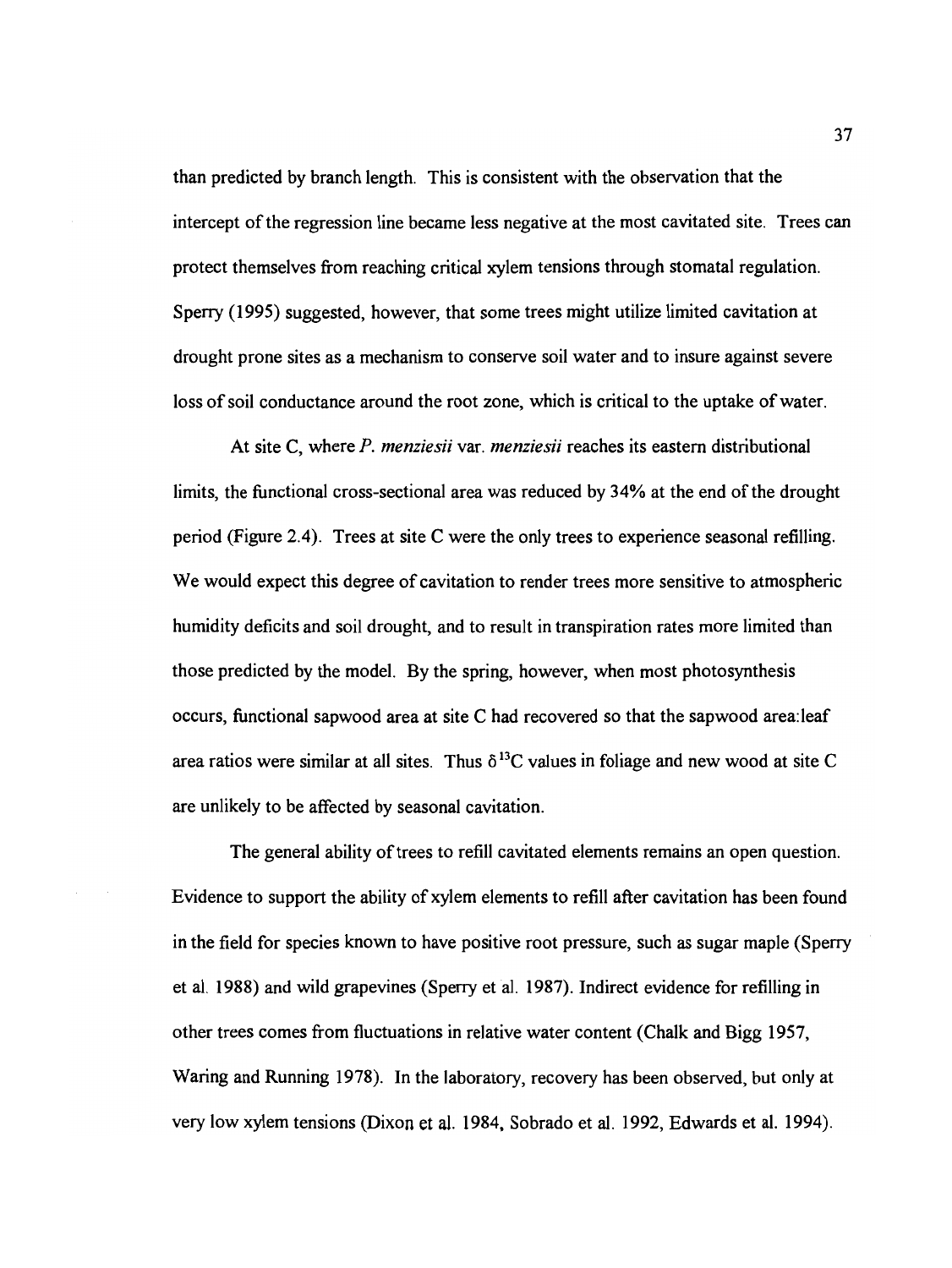Holbrook (1995) suggests that seasonal refilling may be a feature that conifers have but other trees do not.

Widely recognized patterns of  $\delta^{13}$ C variation in trees are consistent with branch length and cavitation effects. The juvenile effect, a pattern of more negative  $\delta^{13}$ C values in the inner growth rings of trees than in the outer rings, has been attributed to both shading (Francey and Farquhar 1982) and to an understory environment containing high concentrations of respired and thus isotopically lighter  $CO<sub>2</sub>$  (Sternberg et al. 1989, Jackson et al. 1993). Growth ring carbon represents an integration of photosynthate from a large portion of the canopy. Younger trees tend to have shorter branches overall, thus we expect them to have more negative tree-ring  $\delta^{13}$ C values than older trees. The eventual loss of the juvenile effect through time may represent the cessation of height growth and the extension of branches as well as the loss of functional sapwood to cavitation in more mature trees.

*Pseudotsuga menziesii var. glauca* exhibited very different patterns of  $\delta^{13}C$  and cavitation than P. menziesii var. menziesii. The  $\delta^{13}$ C values of the population of var. glauca at site D were less negative than those of var. menziesii, but were comparable to those reported elsewhere for the variety (Martin and Sutherland 1990, Marshall and Zhang 1993). The sapwood in this population did not exhibit extensive cavitation. Sorensen (1979) studied the transition zone of these two Douglas-fir varieties along the eastern end of this transect in detail. He noted that the species as a whole is sensitive to water stress and that drought has been an important selection pressure in defining its range. Vulnerability to cavitation may be a critical factor that limits the range of var.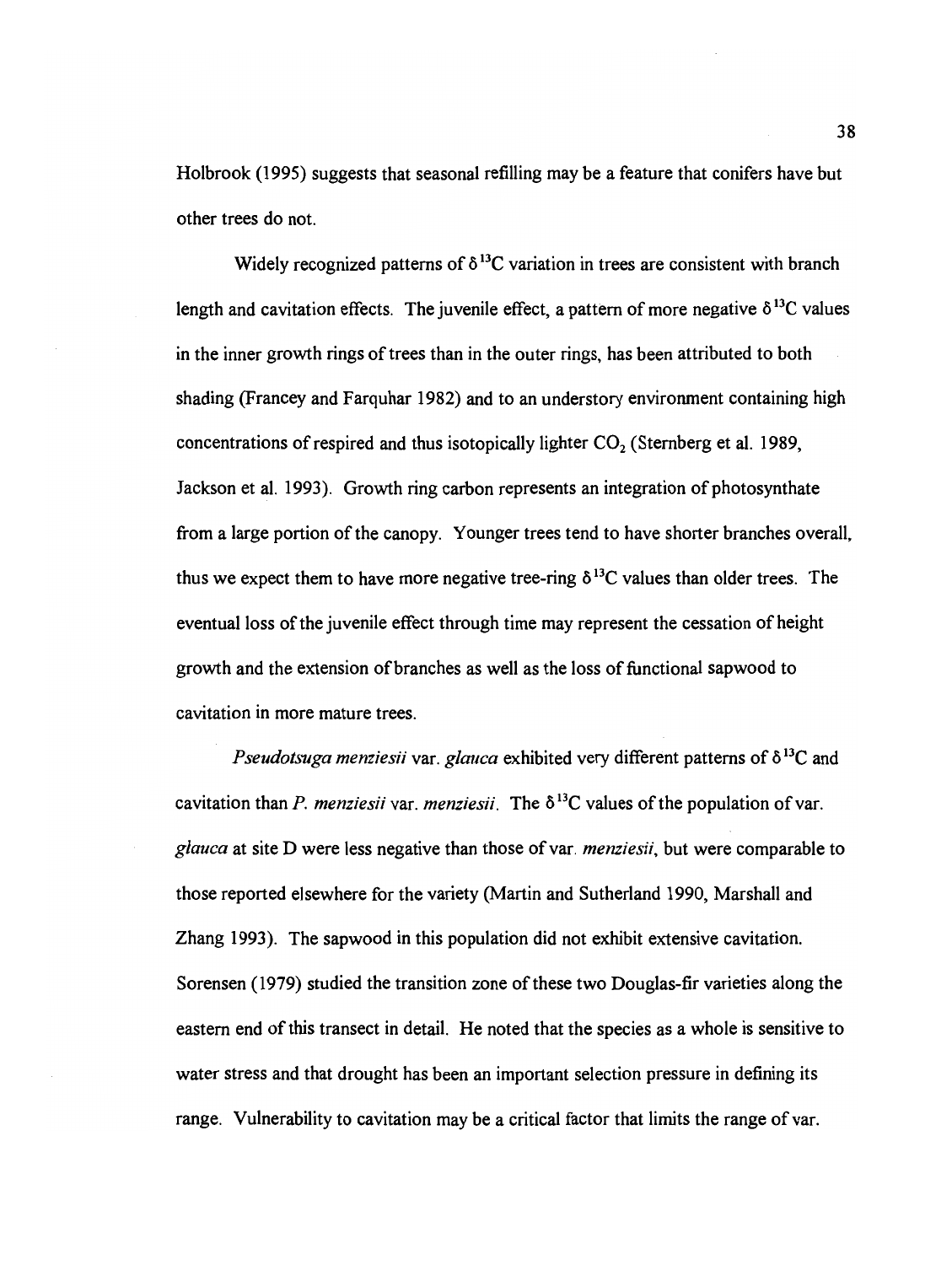menziesii (Yoder, pers. comm.). Krahmer (1961) reported that var. menziesii has larger tracheid lumens than var. *glauca* and a higher permeability to creosote during lumber preservation treatments. In general, plants adapted to arid zones tend to have smaller–diameter conducting elements and are thus less vulnerable to cavitation (Tyree) and Sperry 1989). This may explain the different patterns observed between var. glauca and var. menziesii.

The  $\delta^{13}$ C patterns observed are relevant to the overall physiology of P. menziesii, but may also apply in general to conifers and diffuse-porous trees because of high resistance to flow through the stem. The  $\delta^{13}$ C patterns indicate that leaves of shorter branches maintain higher internal  $CO<sub>2</sub>$  concentrations on average (Farquhar et al. 1982) and that these leaves are less water-use efficient than leaves on longer branches of the same tree. Waring and Silvester (1994), in a pruning experiment on  $P$ . radiata, showed that photosynthetic rates, stomatal conductance and carbon-isotope discrimination were substantially increased in 0.5 m versus 3.0 m long branches. Yoder et al. (1994) have shown that large, mature conifers maintain 30% lower photosynthetic rates than younger individuals in the same stands. These older trees support longer branches. Thus, accumulating evidence indicates that the length of the branches that form a tree's crown play a role in carbon uptake by the tree.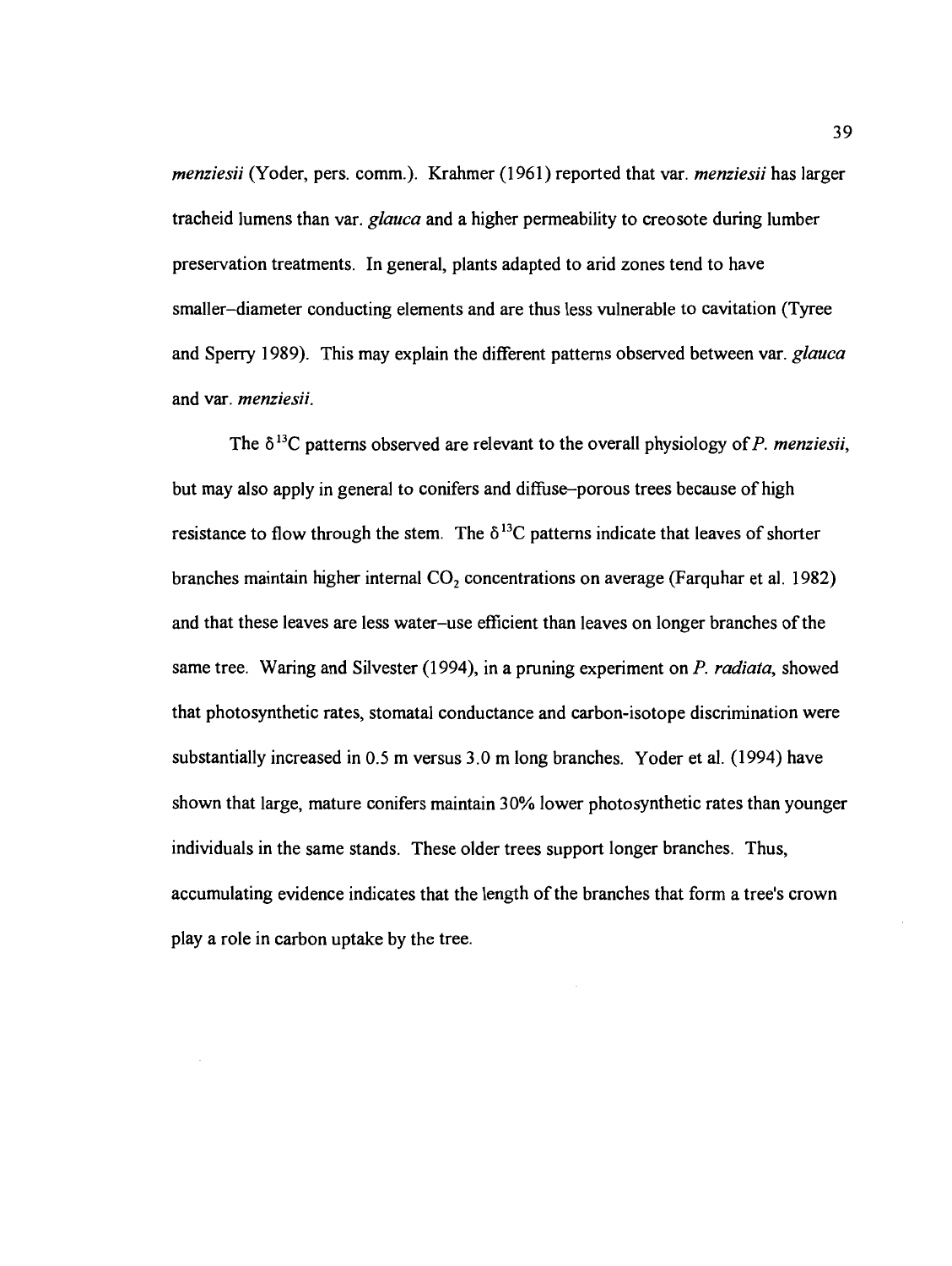#### 2.6 CONCLUSIONS

Although standard sampling protocols attempt to minimize variability associated with tree age, they have ignored the effects of branch length on carbon isotope discrimination. In this study, branch length accounted for up to 76% of within-site  $\delta^{13}C$ variability and normalizing for branch length improved the  $\delta^{13}$ C-climate relationship by 42% across sites. The importance of branch length on foliar  $\delta^{13}$ C decreased as cavitation in the sapwood increased. Because tree ring carbon represents an integration of carbohydrates derived from parts of the entire tree crown, we suggest that trees of similar shape and size be sampled when seeking relations between carbon isotopes and environment. A daily analysis of carbon uptake patterns with a simple water balance model proved valuable in identifying the relative integrated constraints of soil drought, atmospheric humidity deficits and unfavorable temperatures.

## 2.7 ACKNOWLEDGEMENTS

This research was made possible by a grant to the senior author from the NASA Graduate Student Researchers Program. We appreciate the equipment and expertise shared with us by Barbara Yoder, Warwick Silvester, Katy Kavanagh, and Barbara Gartner. Thanks to Tom Sabin, who provided critical statistical advice. We are grateful to James Ehieringer, Barbara Yoder, Barbara Gartner and Eric Berlow, who provided invaluable comments on an earlier draft of this manuscript.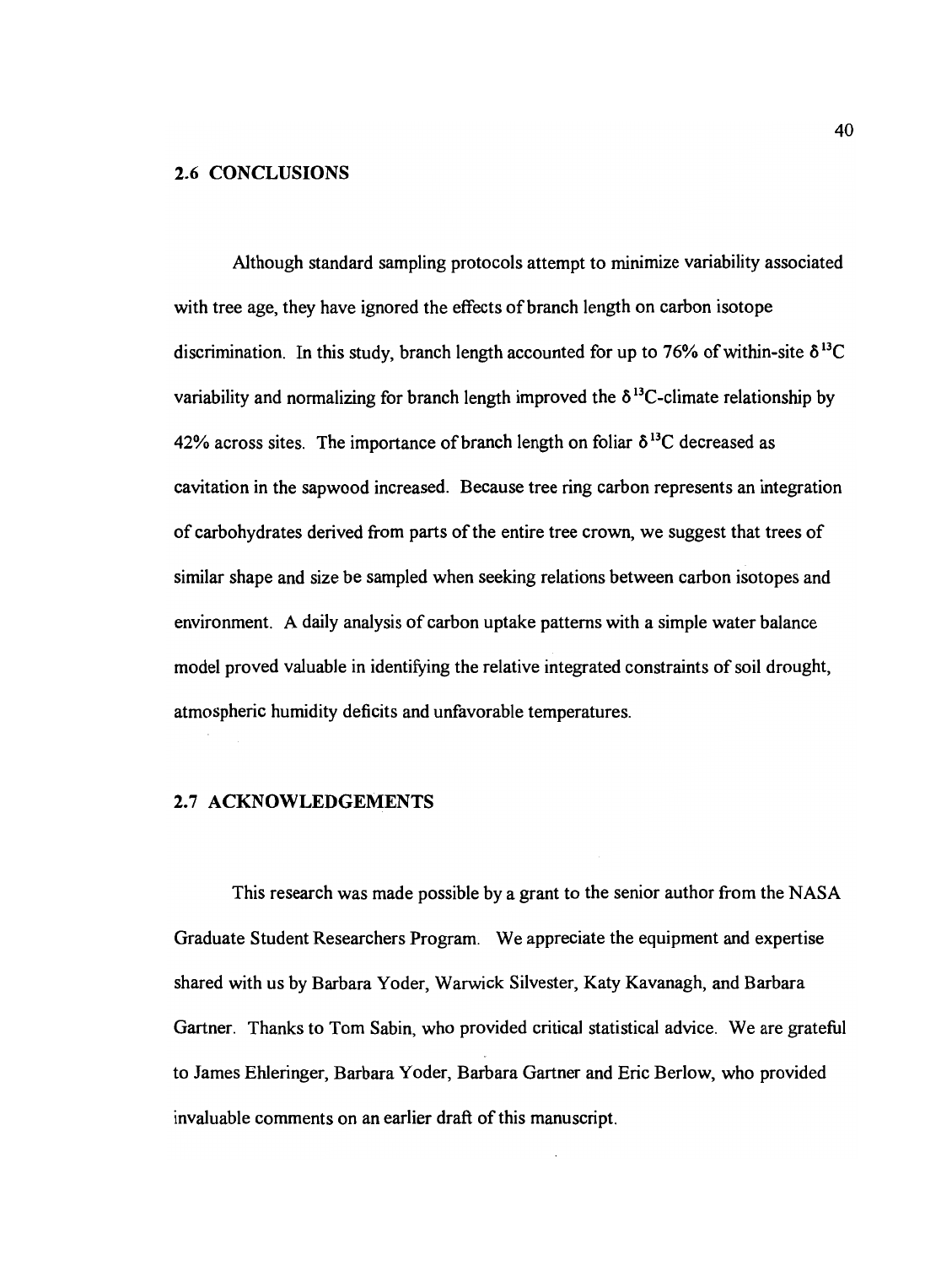- Aagaard, J. E., S. S. Volimer, F. C. Sorensen and S. H. Strauss. In press. Mitochondrial DNA products among RAPD profiles are frequent and strongly differentiated among races of Douglas-fir. Molecular Ecology.
- Chalk, L. and J. M. Bigg. 1957. The distribution of moisture in the living stem of Sitka spruce and Douglas-fir. Forestry 29:5-21.
- Cienciala, E., A. Lindroth, J. Cermak, J. Hallgren and J. Kucera. 1994, The effects of water availability on transpiration, water potential and growth of *Picea abies* during a growing season. J. Hydrology 155:57-71.
- Dixon, M. A., J. Grace and M. T. Tyree. 1984. Concurrent measurements of stem density, leaf and stem water potential, stomatal conductance and cavitation on the sapling Thuja occidentalis L. Plant, Cell Environ. 7:615-618.
- Edwards, W. R. N., P. G. Jarvis, J. Grace and J. B. Moncrieff. 1994. Reversing cavitation in tracheids of *Pinus sylvestris* L. under negative water potentials. Plant, Cell Environ. 17:389-397.
- Ewers, F. W. and M. H. Zimmermann. 1 984a. The hydraulic architecture of eastern hemlock (*Tsuga canadensis*). Can. J. of Bot. 62:940-946.

1984b. The hydraulic architecture of balsam fir  $(A \text{bies } b \text{alsame } a)$ . Physiol. Plant. 60:453-458.

- Farquhar, G. D., M. H. O'Leary and J. A. Berry. 1982. On the relationship between carbon isotope discrimination and the intercellular carbon dioxide concentrations in leaves. Austr. J. of Plant Phys. 9:12 1-137.
- Francey, R. J. and G. D. Farquhar. 1982. An explanation of  ${}^{13}C/{}^{12}C$  variations in tree rings. Nature 297:28-3 1.
- Freyer, H. D. and N. Belacy. 1983.  ${}^{13}C/{}^{12}C$  records in northern hemispheric trees during the past 500 years - anthropogenic impact and climatic superpositions. J. of Geophys. Res. 88:6844-6852.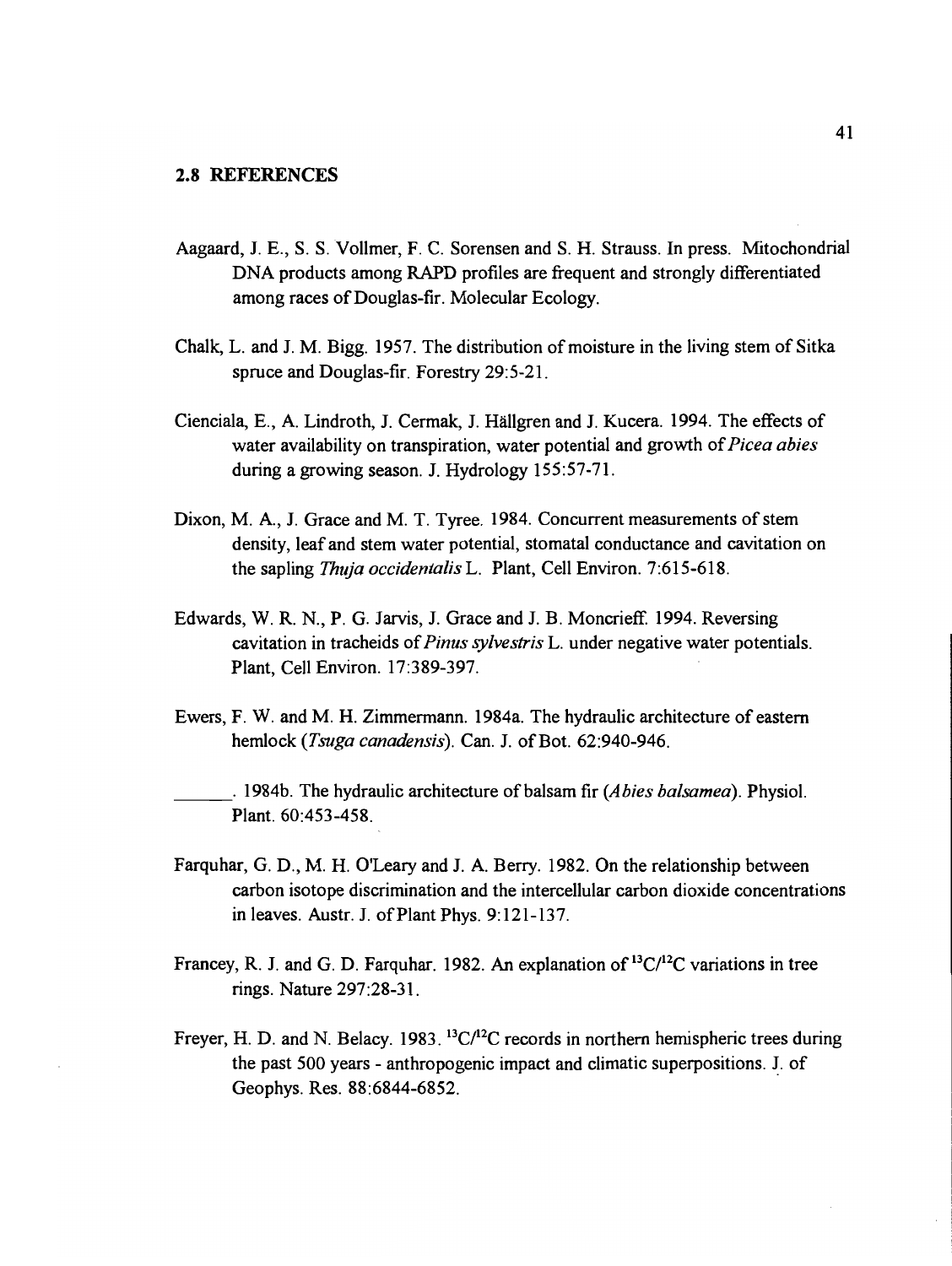- Gholz, H. L. 1982. Environmental limits on aboveground net primary production, leaf area, and biomass in vegetation zones of the Pacific Northwest. Ecology 63 :469-481.
- Glassy, J. M. and S. W. Running. 1994. Validating diurnal climatology logic of the MT-CLIM model across a climatic gradient in Oregon. Ecol. Appl. 4:248-257.
- Grieu, P., J. M. Guehi and G. Aussenac. 1988. The effects of soil and atmospheric drought on photosynthesis and stomatal control of gas exchange in three coniferous species. Physiol. Plant. 73:97-104.
- Holbrook, N. M. 1995. Stem water storage. Pp. 15 1-174. In, Plant Stems: Physiology and Functional Morphology. B. L. Gartner, ed. Academic Press, San Diego.
- Jackson, P. C., F. C. Meinzer, G. Goldstein, N. M. Holbrook, J. Cavelier and F. Rada. 1993. Environmental and physiological influences on carbon isotope composition of gap and understory plants in a lowland tropical forest. In Ecological Aspects of Carbon Isotope Variation. Eds. James R. Ehieringer, Anthony E. Hall and Graham D. Farquhar. Academic Press, San Diego.
- Jarvis, P. G. and K. G. McNaughton. 1986. Stomatal control of transpiration: scaling up from leaf to region. Adv. Ecol. Res. 15:1-49
- Körner, C., G. D. Farquhar and S. C. Wong. 1991. Carbon isotope discrimination by plants follows latitudinal and altitudinal trends. Oecologia 88:30-40.
- Krahmer, R. L. 1961. Anatomical features of permeable and refractory Douglas-fir. For. Prod. J. Sept. :439-441.
- Leavitt, S. and A. Long. 1986. Stable-carbon isotope variability in tree foliage and wood. Ecology 67:1002-1010.

1991. Seasonal stable-carbon isotope variability in tree rings: possible paleoenvironmental signals. Chemical Geology 87:59-70.

Lipp, J., P. Trimborn, P. Fritz, H. Moder, B. Becker and B. Frenzel. 1991. Stable isotopes in tree ring cellulose and climatic change. Tellus 43B:322-330.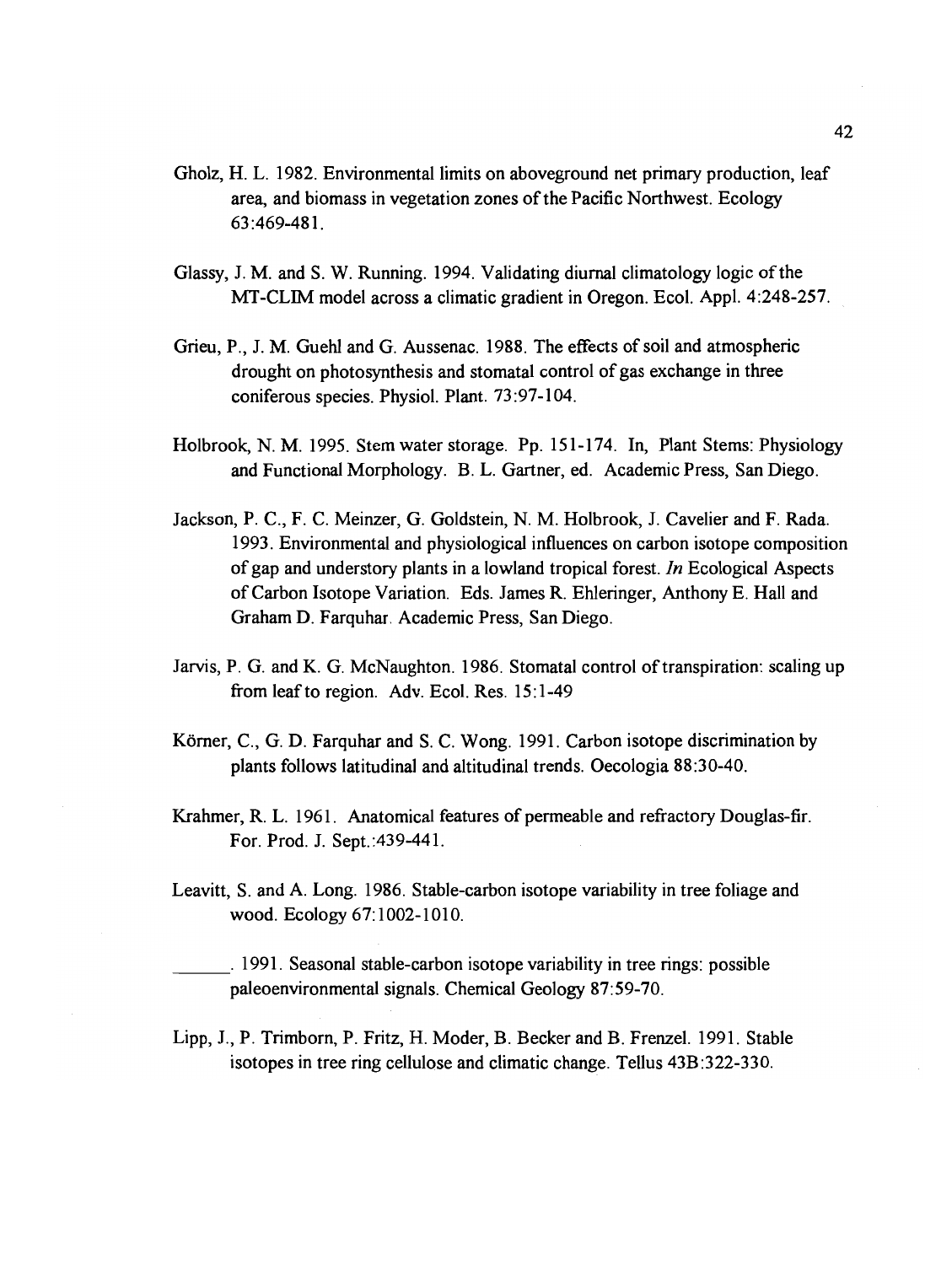- Livingston, N. J. and D. L. Spittlehouse. 1993. Carbon isotope fractionation in tree rings in relation to the growing season water balance. In Ecological Aspects of Carbon Isotope Variation. Eds. James R. Ehleringer, Anthony E. Hall and Graham D. Farquhar. Academic Press, San Diego.
- Marshall, J. D. and J. Zhang. 1993. Altitudinal variation in carbon isotope discrimination by conifers. In Ecological Aspects of Carbon Isotope Variation. Eds. James R. Ehieringer, Anthony E. Hall and Graham D. Farquhar. Academic Press, San Diego.
- Martin, B. and E. K. Sutherland. 1990. Air pollution in the past recorded in width and stable isotope composition of annual growth rings of Douglas-fir. Plant, Cell Environ. 13:839-844.
- Peterson, D. L. and R. H. Waring. 1994. Overview of the Oregon Transect Ecosystem Research project. Ecol. Appl. 4:211-225.
- Read, J. J. and G. D. Farquhar. 1991. Comparative studies in *Nothofagus* (Fagaceae). I. Leaf carbon isotope discrimination. Funct. Ecol. 5:684-695.
- Reed, K. L. and R. H. Waring. 1974. Coupling of environment to plant response: A simulation model of transpiration. Ecology 55:62-72.
- Running, S. W. 1976. Environmental control of leaf water conductance in conifers. Can. J. of For. Res. 6:104-112.
	- 1984. Documentation and preliminary validation of H2OTRANS and DAYTRANS, two models for predicting transpiration and water stress in western coniferous forests. RM-252. Rocky Mt. Forest and Range Experiment Station, Fort Collins, Colorado: USDA-Forest Service.

1994. Testing FOREST-BGC ecosystem process simulations across a climatic gradient in Oregon. Ecol. Appl. 4:23 8-247.

Running, S. W. and J. C. Coughlan. 1988. A general model of forest ecosystem processes for regional applications I. hydrologic balance, canopy gas exchange and primary production processes. Ecol. Modelling 42:125-154.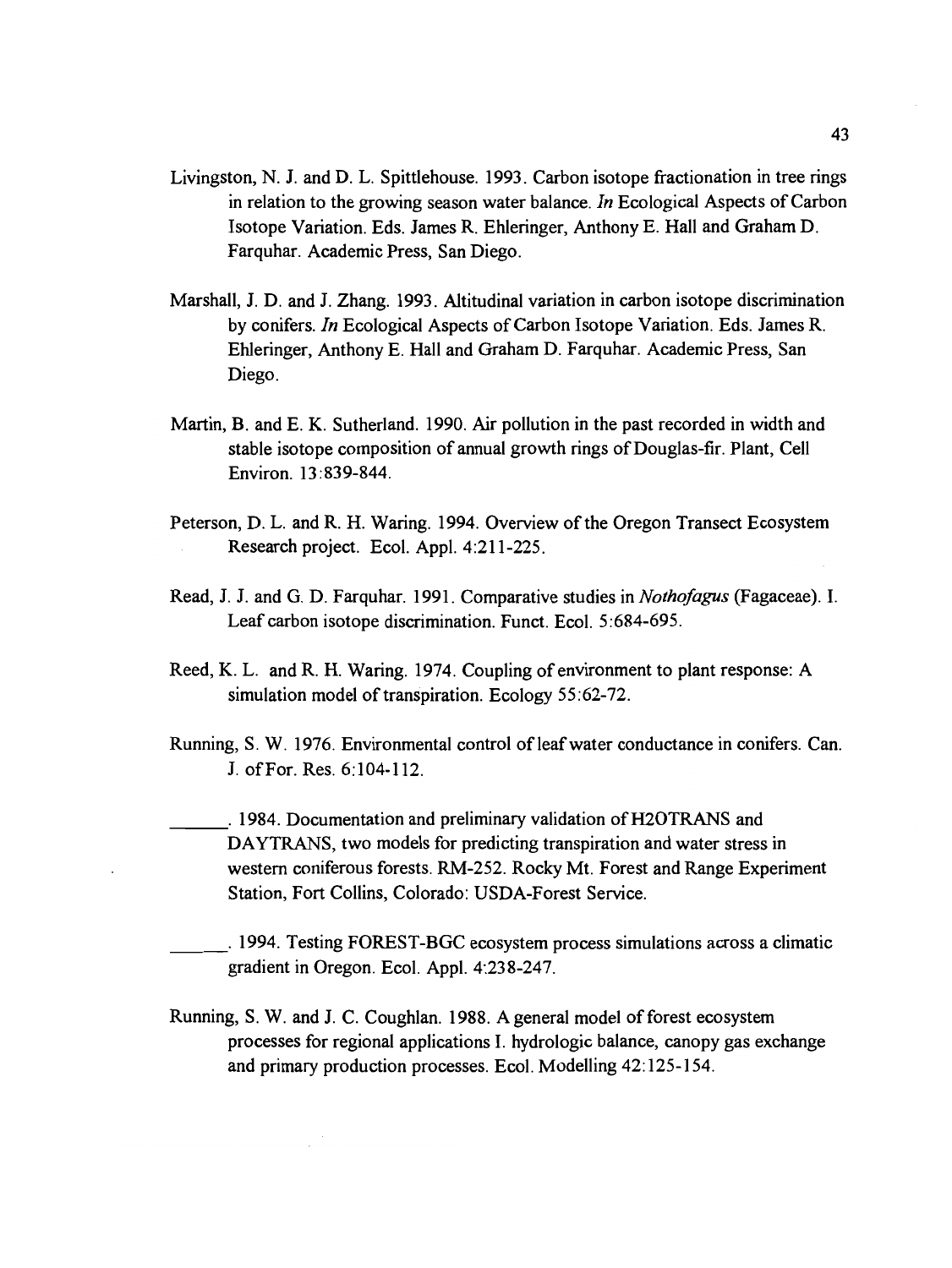- Runyon, J., R. H. Waring, S. N. Goward and J. M. Welles. 1994. Environmental limits on net primary production and light-use efficiency across the Oregon Transect. Ecol. Appl. 4:226-237.
- Sobrado, M. A., J. Grace and P. G. Jarvis. 1992. The limits to xylem embolism recovery in Pinus sylvestris L. J. of Exp. Bot. 43:831-836.
- Sorensen, F. C. 1979. Provenance variation in *Psuedotsuga menziesii* seedlings from the var. menziesii - var. glauca transition zone in Oregon. Silvae Genetica 28:37-119.
- Sperry, J.S. 1995. Limitations on stem water transport and their consequences. Pp. 105-124. In, Plant Stems: Physiology and Functional Morphology. B. L. Gartner, ed. Academic Press, San Diego.
- Sperry, J. S., J. R. Donnelly and M. T. Tyree. 1988. Seasonal occurence of xylem embolism in sugar maple *(Acer saccharum)*. Am. J. of Bot. 75:1212-1218.
- Sperry, J. S., N. M. Holbrook, M. H. Zimmermann and M. T. Tyree. 1987. Spring refilling of xylem vessels in wild grapevine. Plant Phys. 83 :414-417.
- Sternberg, L., S. S. Mulkey and S. J. Wright. 1989. Ecological interpretation of leaf carbon isotope ratios: influence of respired carbon dioxide. Ecology 70:1317-1324.
- Tans, P. P. and W. G. Mook. 1980. Past atmospheric  $CO_2$  levels and the <sup>13</sup>C/<sup>12</sup>C ratios in tree rings. Tellus 32:268-283.
- Tyree, M. T. and J. S. Sperry. 1989. Vulnerability of xylem to cavitation and embolism. Ann. Rev. of Plant Phys. Mol. Bio. 40:19-38.
- Waring, R. H. and S. W. Running. 1978. Sapwood water storage: its contribution to transpiration and effect upon water conductance through the stems of old-growth Douglas-fir. Plant, Cell Environ. 1:131-140.
- Waring, R. H. and W. B. Silvester. 1994. Interpreting variation in carbon isotopes within tree crowns. Tree Phys. 14:1203-1213.
- Webb, W. L. and K. J. Kilpatrick. 1993. Starch content in Douglas-fir: diurnal and seasonal dynamics. For. Sci. 39:359-367.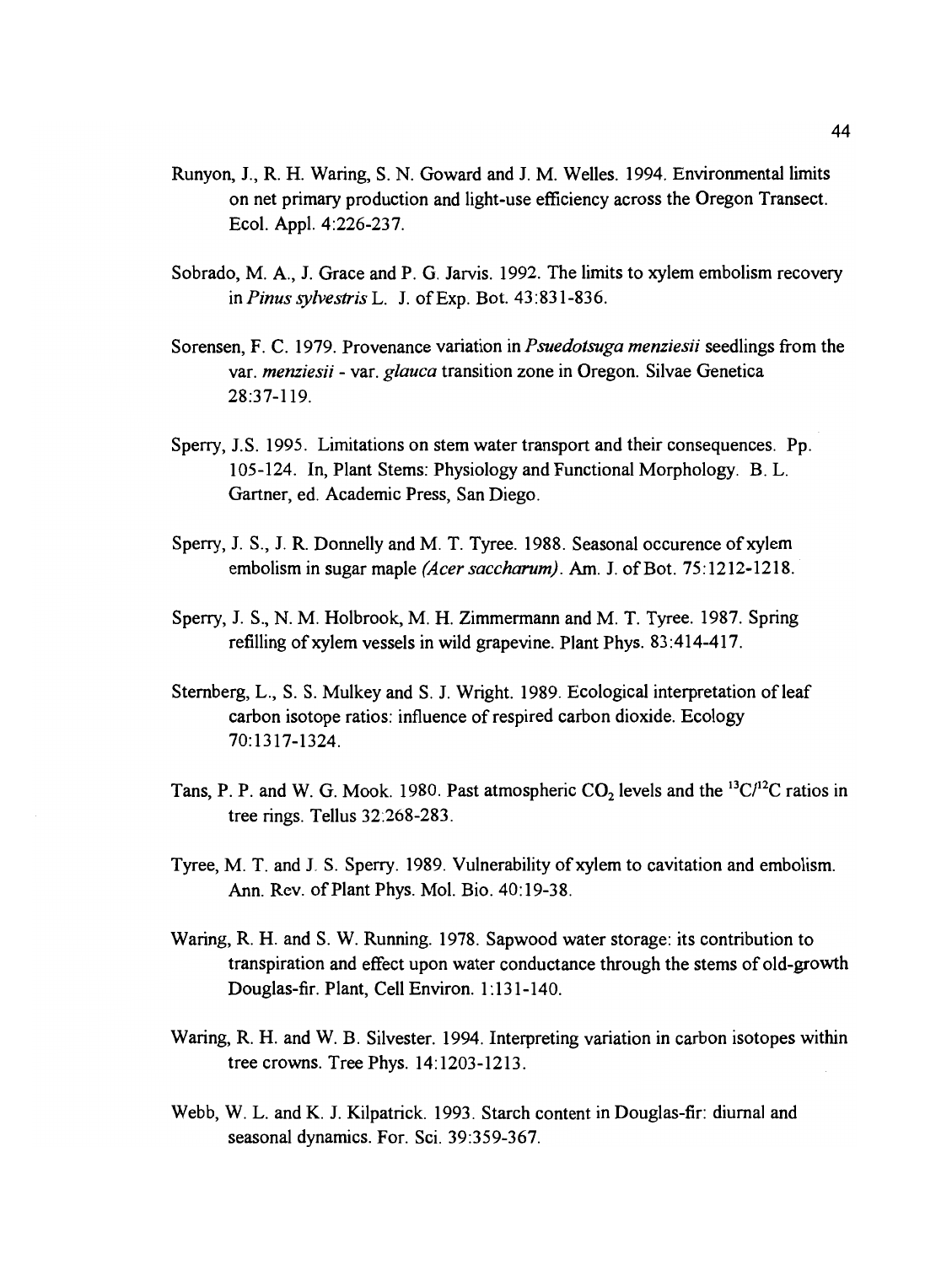- Yoder, B. J., M. G. Ryan, R. H. Waring, A. W. Schoettle and M. R. Kaufmann. 1994. Evidence of reduced photosynthetic rates in old trees. For. Sci. 40:513-527.
- Zimmermann, M. H. 1978. Hydraulic architecture of some diffuse-porous trees. Can. J. ofBot. 56:286-2295.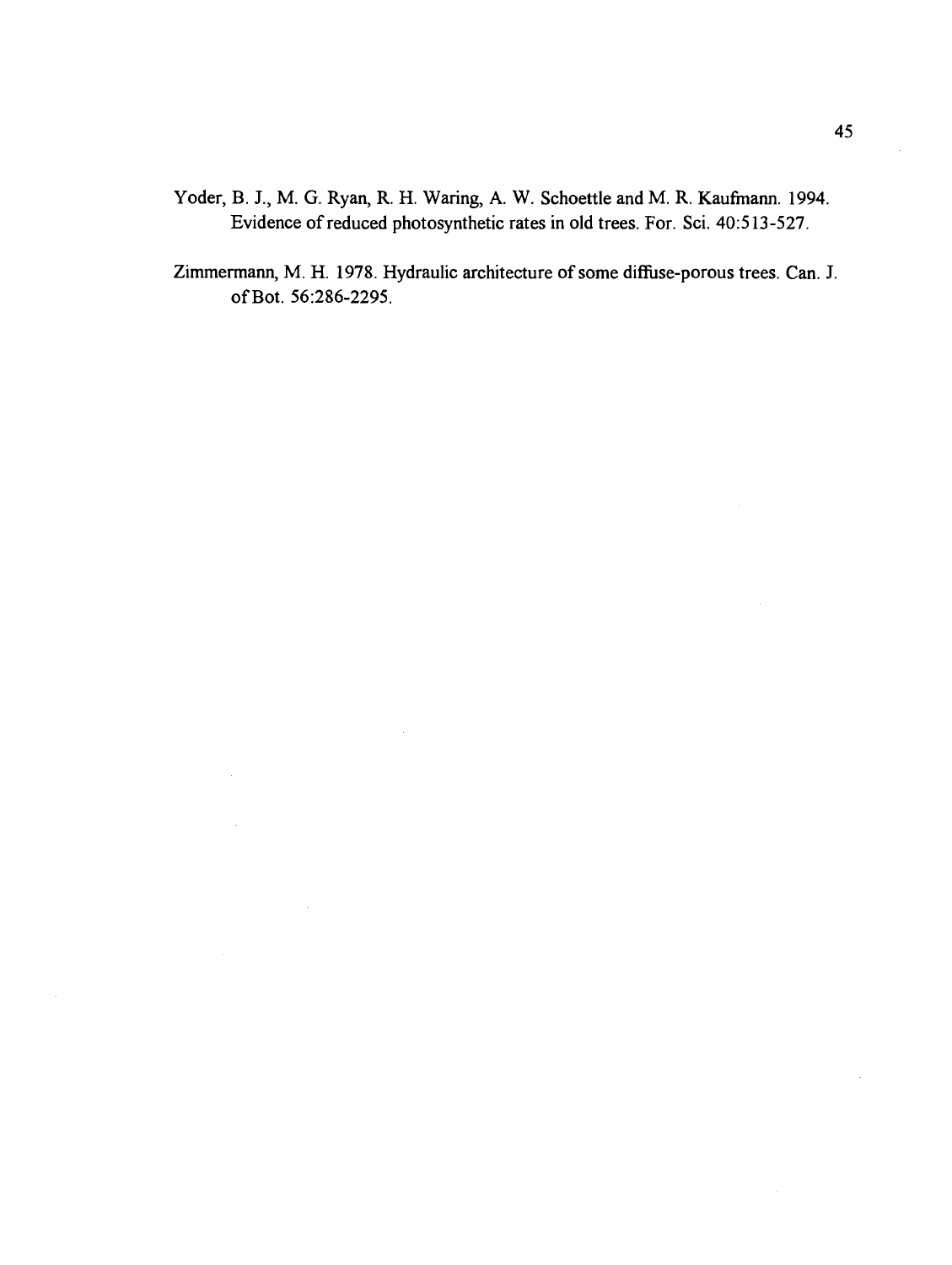#### Chapter 3

# Correlations between stable carbon-isotope abundance and hydraulic conductivity in Douglas-fir across a climate gradient in Oregon, USA.

### 3.1 ABSTRACT

Stomatal conductance in trees is related separately to both foliar carbon-isotope abundance and stem hydraulic properties. I hypothesized, by combining these relations, that carbon-isotope abundance in foliage should vary with limitations to water movement through supporting branches. To obtain natural differences in hydraulic properties within one species, I sampled Douglas-fir branches (*Pseudotsuga menziesii* (Mirb.) Franco) from six sites across a climate gradient in Oregon, USA, for foliar carbon isotope abundance and stem hydraulic attributes. I quantified climate-induced stomatal limitations, expressed as reduced potential transpiration, across the gradient using a forest growth model. Foliar stable carbon-isotope abundance showed a strong inverse relationship with branch specific conductivity (hydraulic conductivity per unit functional sapwood area) and leaf-specific conductivity (hydraulic conductivity per unit leaf area) across the climate gradient. Foliar stable carbon-isotope abundance was correlated with modelled reductions in potential transpiration, however the addition of leaf-specific conductivity improved the correlation by more than 30%. Combined, leaf-specific conductivity and climate-induced stomatal constraints explained 84% of the variation in foliar isotope abundance in 1994 foliage. This model was then confirmed on foliage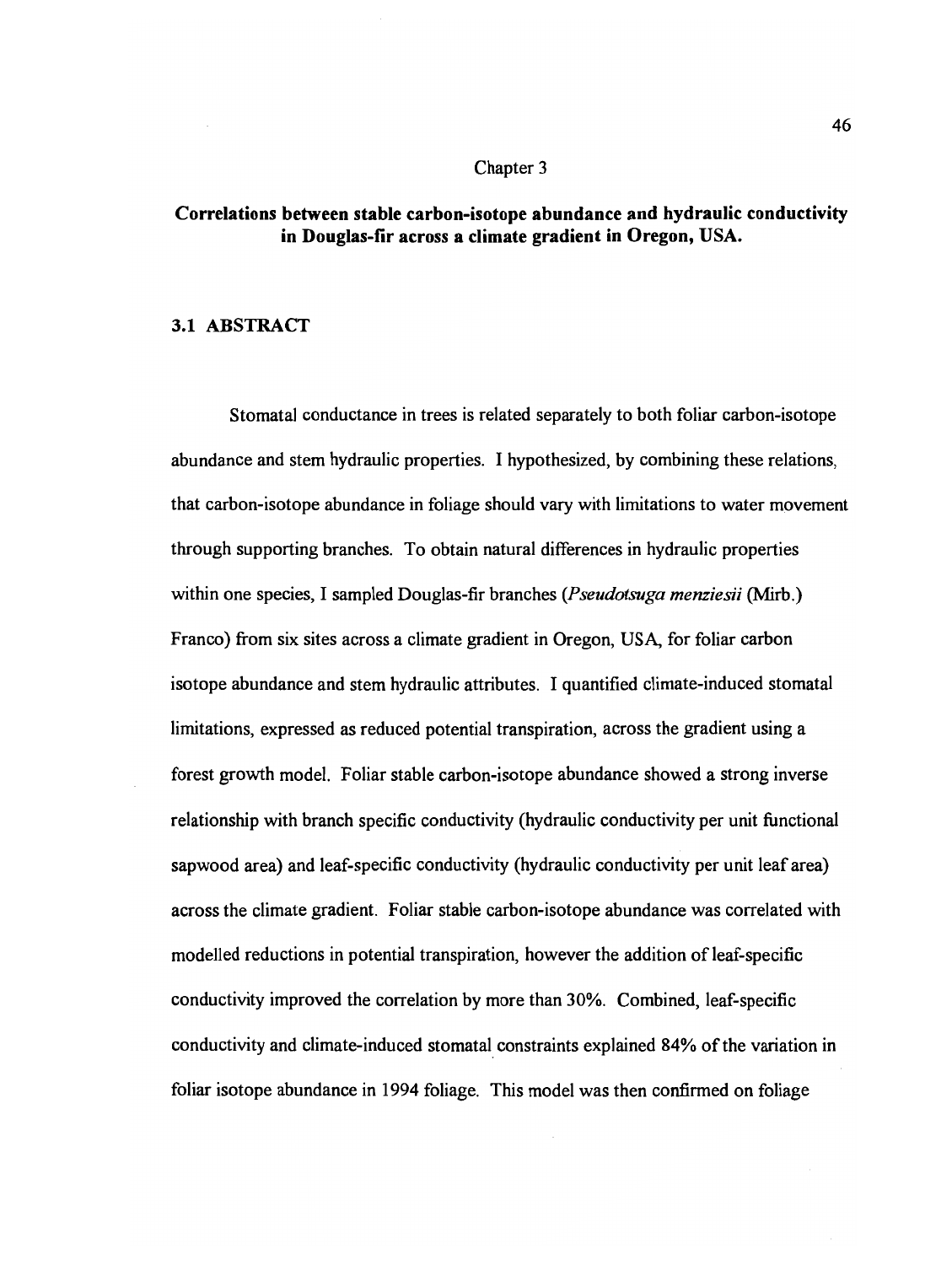classes 1990-1993. These correlations between stable isotope abundance and hydraulic properties have two important implications. First, foliar carbon isotope abundance may serve as a marker of long-term constraints to water movement within individual trees. Second, climate-isotope models, widely employed to reconstruct past climates, can be improved by taking into account sources of variation caused by hydraulic constraints on carbon uptake.

# 3.2 INTRODUCTION

Stomata! conductance in trees is related to foliar carbon-isotope abundance and to stem hydraulic properties through separate mechanisms. The combination of these separate relations indicates that stem hydraulic properties should influence carbonisotope uptake. Stomatal conductance is related to stable carbon-isotope abundance because stomatal aperature controls the diffusion of  $CO<sub>2</sub>$  into the leaf, and thus influences the internal  $CO_2$  concentration (c<sub>i</sub>). At high  $c_i$ , the carboxylating enzyme ribulose-1,5-bisphosphate carboxylase/oxygenase (rubisco) discriminates against '3C in favor of the lighter and more abundant  $^{12}C$ . Rubisco discrimination declines with  $c_i$ , thus as c<sub>i</sub> decreases higher concentrations of <sup>13</sup>C are assimilated into tissue and  $\delta^{13}C$ increases (Farquhar et al. 1982, O'Leary 1993):

$$
\delta^{13}C_{plan\ell} \, \left(^o/_{oo}\right) = \delta^{13}C_{atm} - a - (b-a)\frac{c_i}{c_a} \tag{1}
$$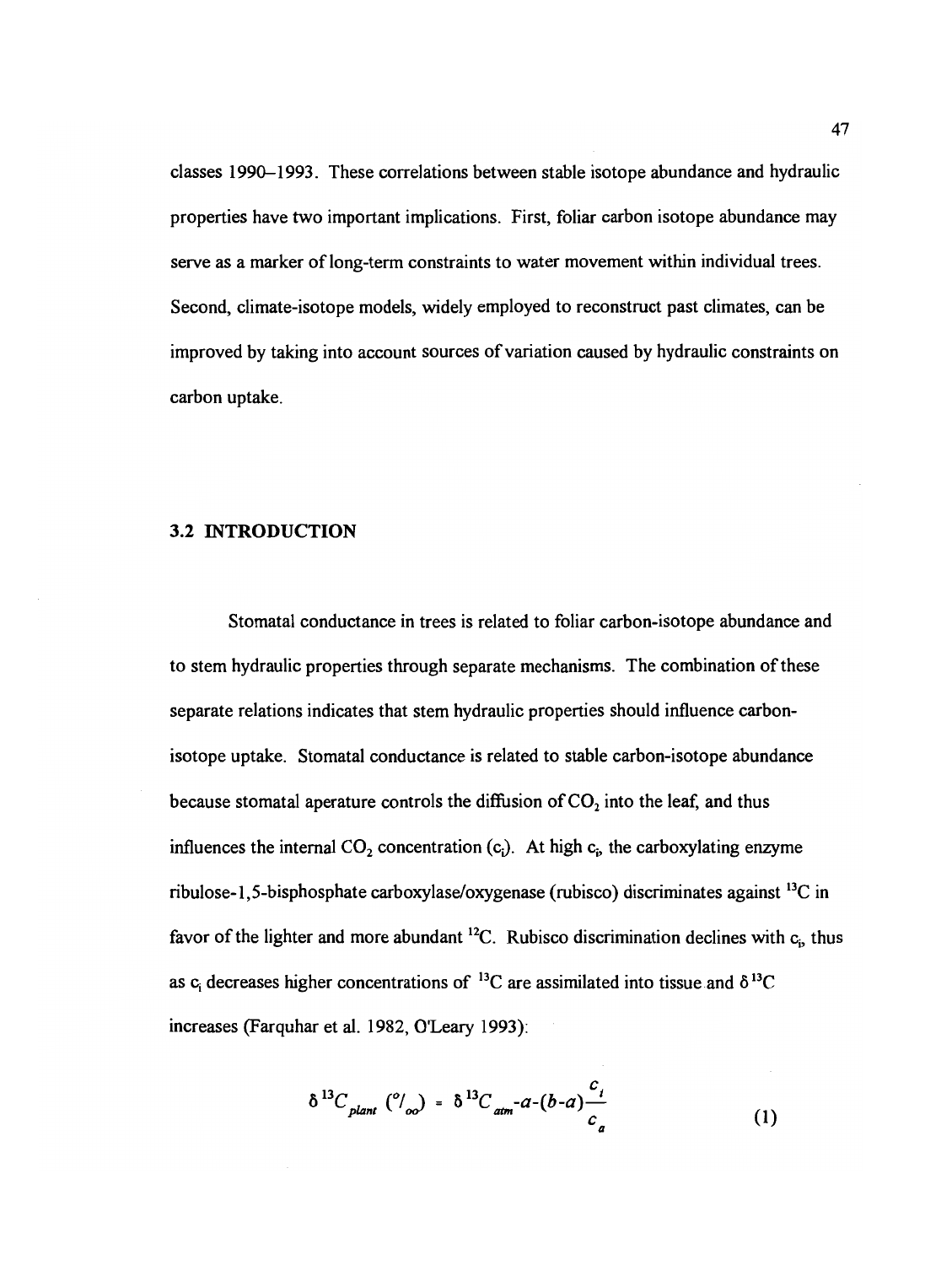where  $\delta^{13}$ C is expressed in units of parts per thousand (%o),  $\alpha$  is the discrimination against <sup>13</sup>C from diffusion,  $\approx 4.4\%$ , *b* is the discrimination caused by rubisco,  $\approx 30\%$ , and  $c<sub>a</sub>$  is the atmospheric  $CO<sub>2</sub>$  concentration.

Stomatal conductance in trees is related to stem hydraulic conductivity because stomata respond to tension in the xylem. The upper limit to daily stomatal conductance is negatively correlated with predawn xylem tension (Running 1976, Grieu et al. 1988, Angell and Miller 1994). Stomatal conductance declines below that limit in response to a critical threshold of xylem tension (Sperry et al. 1993, Sperry and Pockman 1993) or to decreased hydraulic conductivity (Saliendra et al. 1995). Xylem tension results from the combined effects of evaporation, the availability of soil water, and from the conductivity of the pathway through which water moves. Assuming steady-state conditions with no influence of capacitance, an Ohm's Law analogy quantifies the relationship between hydraulic conductivity  $(\kappa_h, kg \text{ m s}^{-1} \text{ MPa}^{-1})$  of the xylem and the tension of the water in the xylem,

$$
\kappa_h = \frac{F}{\left(\frac{\Psi_{leaf} \Psi_{sol}}{\Delta x}\right)}
$$
(3)

where F is the flux of water (kg s<sup>-1</sup>), ( $\Psi_{\text{leaf}}\Psi_{\text{soil}} / \Delta x$ ) is the water potential gradient between the leaf and the soil (MPa) per unit distance the water travels (m).  $\kappa_h$  is independent of cross-sectional area and represents the amount of water that passes a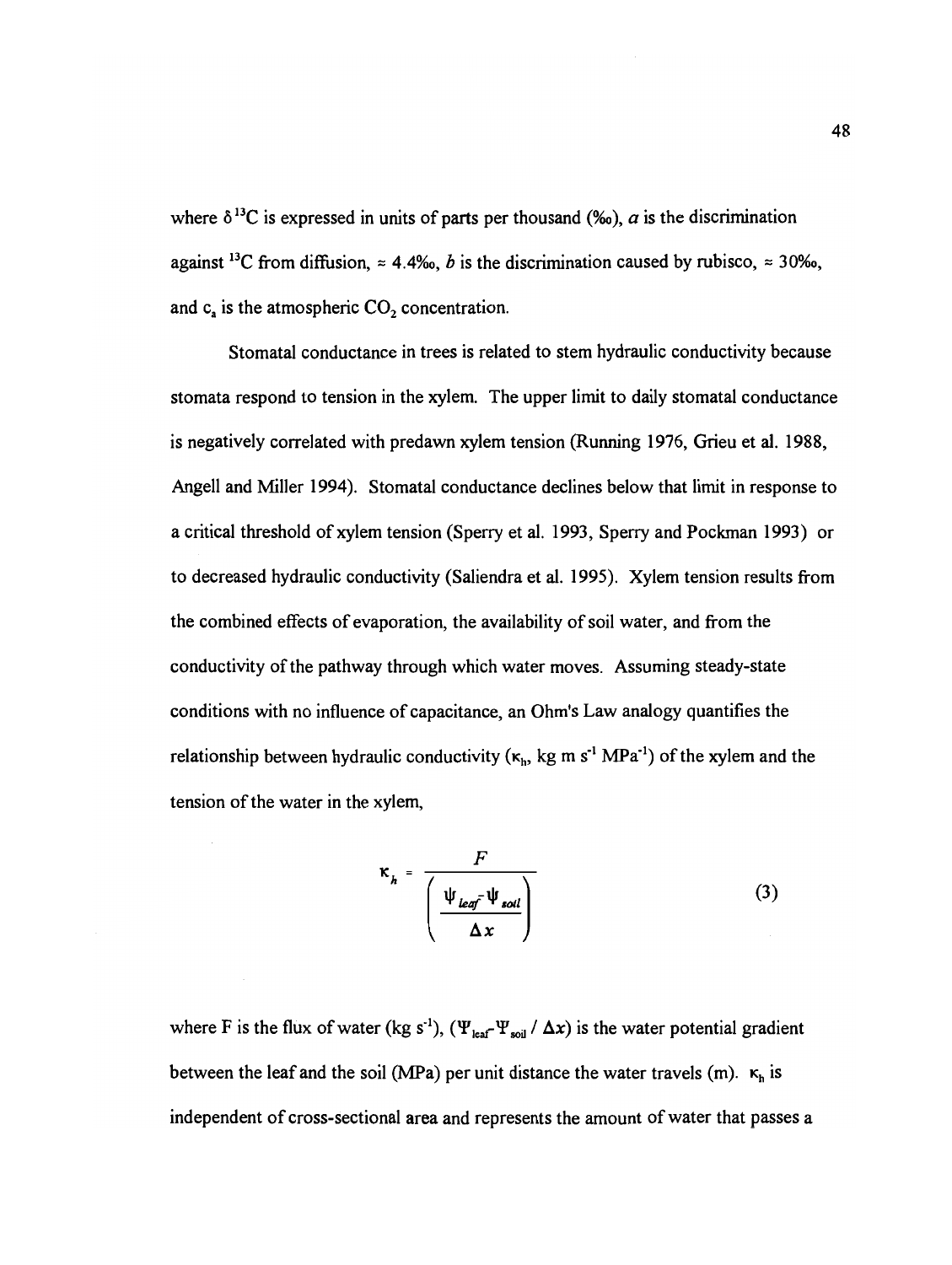point regardless of the diameter of the stem at that point. Specific conductivity of a stem  $(\kappa_n$ , kg s<sup>-1</sup> MPa<sup>-1</sup> m<sup>-1</sup>) is  $\kappa_h$  normalized by the area of conducting tissue in the stem crosssection, and is a measure of stem porosity. It is a function of the number and diameter of functional conduits and thus is highly dependent on stem cross-sectional area. Leafspecific conductivity (LSC, kg s<sup>-1</sup> MPa<sup>-1</sup> m<sup>-1</sup>) is stem  $\kappa_h$  normalized by the leaf area distal to the stem, and is a measure of the efficiency of water movement to evaporative surfaces (Tyree and Ewers 1991).

Assuming that photosynthetic capacity does not vary with hydraulic parameters, and that atmospheric  $\delta^{13}C$  is similar for all sampled foliage,  $\delta^{13}C$  in foliage should be an inverse function of specific and leaf-specific conductivity in trees (see Appendix for rationale and equations). Foliar  $\delta^{13}C$  should increase with smaller LSCs because decreased stem conductivity results in greater stomatal closure, which increases  $\delta^{13}C$ . It is important to note that no isotopic discrimination occurs when stomata are closed because all internal carbon of both isotopic species is taken up (Eq. 1).

Circumstantial evidence exists for a relationship between hydraulic parameters and  $\delta^{13}$ C in trees. Water availability and air humidity have long been known to effect tree  $\delta^{13}$ C abundance (Tans and Mook 1980, Freyer and Belacy 1983). A simple site water balance model explained up to 68% of tree-ring  $\delta^{13}$ C variability in Douglas-fir (Livingston and Spittlehouse 1993). Recent studies showed strong correlations between stable carbon-isotope abundance in foliage and the length of branches carrying water to that foliage (Waring and Silvester 1994, Panek and Waring, in press). These studies suggested that increased pathlength, represented by branch length, contributed to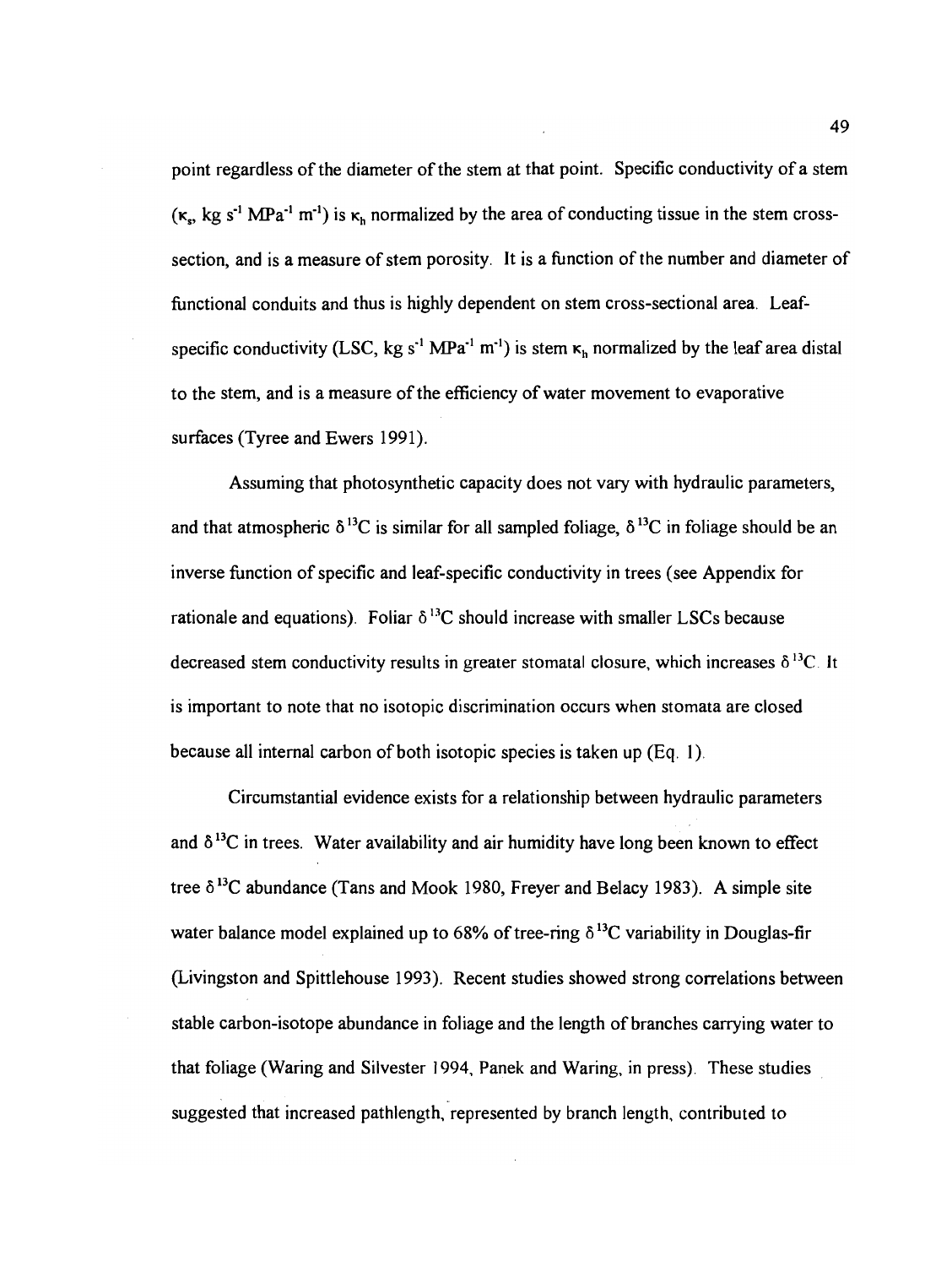lowering hydraulic conductivity, thereby decreasing stomatal conductance and increasing  $<sup>13</sup>C$  uptake. In these studies, branches were close to the ground to minimize the effect of</sup> tree bole length on water movement. In large trees, the pathlength represented by the bole figured substantially in total pathway resistance, and isotope abundance in foliage was linearly related to bole+branch length (Yoder and Panek, in review).

Several patterns of isotope variability in trees suggest underlying hydraulic mechanisms. The aspect effect, where foliage on the sun-exposed side of the tree is more enriched in '3C (Leavitt and Long 1986, Waring and Silvester 1994) can be explained by an increased evaporative demand on the sun-exposed side, which causes loss of water and therefore stomatal constraint sooner than on the shaded side. That conifers tend to have higher  $\delta^{13}$ C than deciduous trees can be explained by the less conductive elements of the hydraulic pathway leading to greater stomatal constraint. The juvenile effect (Francey and Farquhar 1982, Leavitt and Long 1988), can be explained by an increase in branch length and thus a decrease in root-shoot conductances as trees age.

To investigate the relations between hydraulic conductivity and foliar  $\delta^{13}C$ , I sampled from six sites across an established climate gradient in Oregon where I had previously determined that hydraulic conductivity varied naturally. Douglas-fir foliage (Pseudotsuga menziesii (Mirb.) Franco) was sampled because it was common to all sites and because the low boundary layer resistances around needles of conifers link them tightly to their atmospheric environment (Jarvis and McNaughton 1986). This tight coupling between leaf and atmosphere simplifies the interpretation of carbon-isotope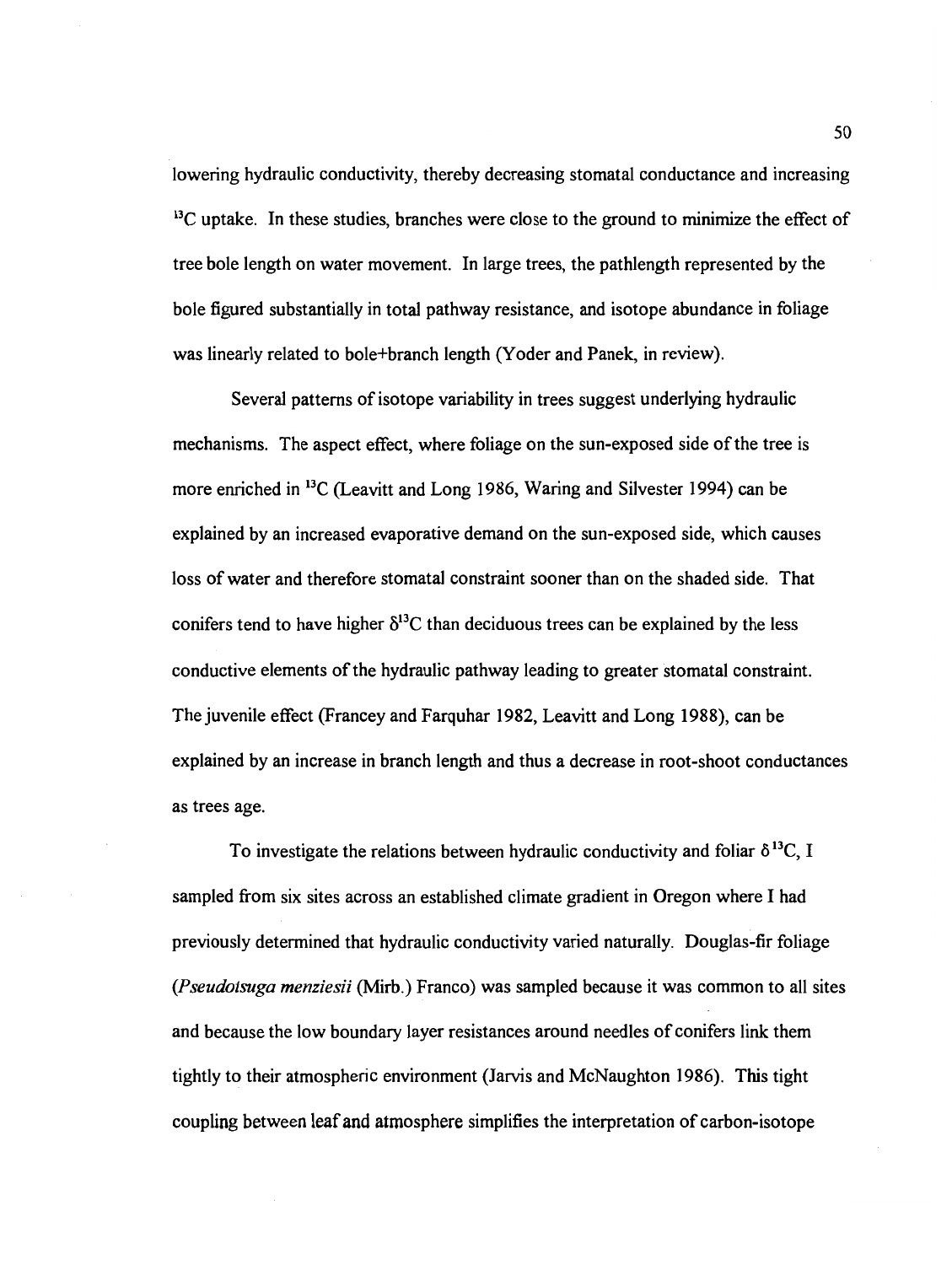signals. I determined hydraulic conductivity, specific conductivity, leaf-specific conductivity, and stem cavitation in one internodal segment of the lowest branches on the tree as a surrogate for the entire hydraulic pathway. Although stomatal response is influenced by the cumulative conductance of the entire pathway, I reasoned that branches represent the major resistance to water movement as long as branches are close to the ground (Zimmermann 1978, Tyree et al. 1994). Furthermore, branches serve as sensitive indicators of losses of conductance due to cavitation because, according to the segmentation theory of tree hydraulics, trees appear to preserve the conductivity of their more vital trunks at the expense of their branches (Zimmermann 1978, Sperry 1995). Finally, I quantified stomatal constraints due to soil drought, vapor pressure deficit, and freezing at each site using a forest growth model (Running and Coughlan 1988).

### 3.3 MATERIALS AND METHODS

#### 3.3.1 Site selection

Six sites were chosen along a transect in Oregon which was established by Gholz (1982) and recently served as the primary focus of a NASA project involving modelling forest growth from satellite (Goward et al. 1994, Peterson and Waring 1994). This study expands on the four sites used in Panek and Waring (in press)—sites  $A, B, C$ , and D—to include sites  $A/B$  and  $B/C$  (Figure 3.1).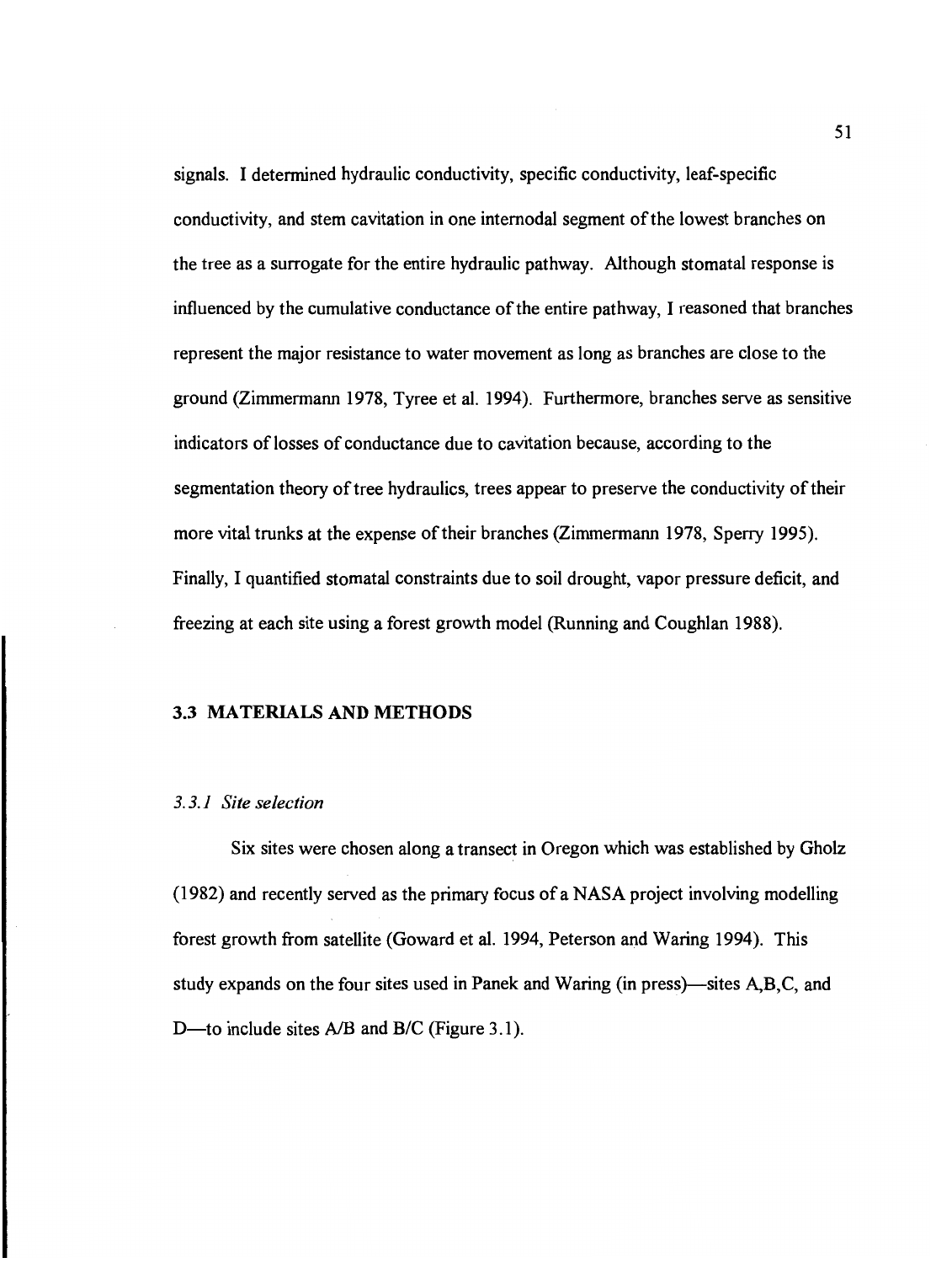

Figure 3.1. Study sites spanned a steep climate gradient across Oregon, USA, from a wet maritime to a dry continental climate.

These new sites represent zones of climate transition identified by Panek and Waring (in press), which were chosen to clarify the nature of the relation between  $\delta^{13}C$  and plant hydraulics. Site A/B is in the Oregon Coast Range on a flank of Marys Peak and was not part of the original Oregon Transect. Site B/C is in the foothills of the Oregon Cascade Range, referred to as the Scio site elsewhere (Runyon et al. 1994, Yoder and Panek, in review). All site characteristics are documented in Runyon et al. (1994) and Panek and Waring (in press) except site A/B (Table 3.1). Site A/B is at 274 m elevation, and receives an average annual rainfall of 165 cm and experiences occasional mid-winter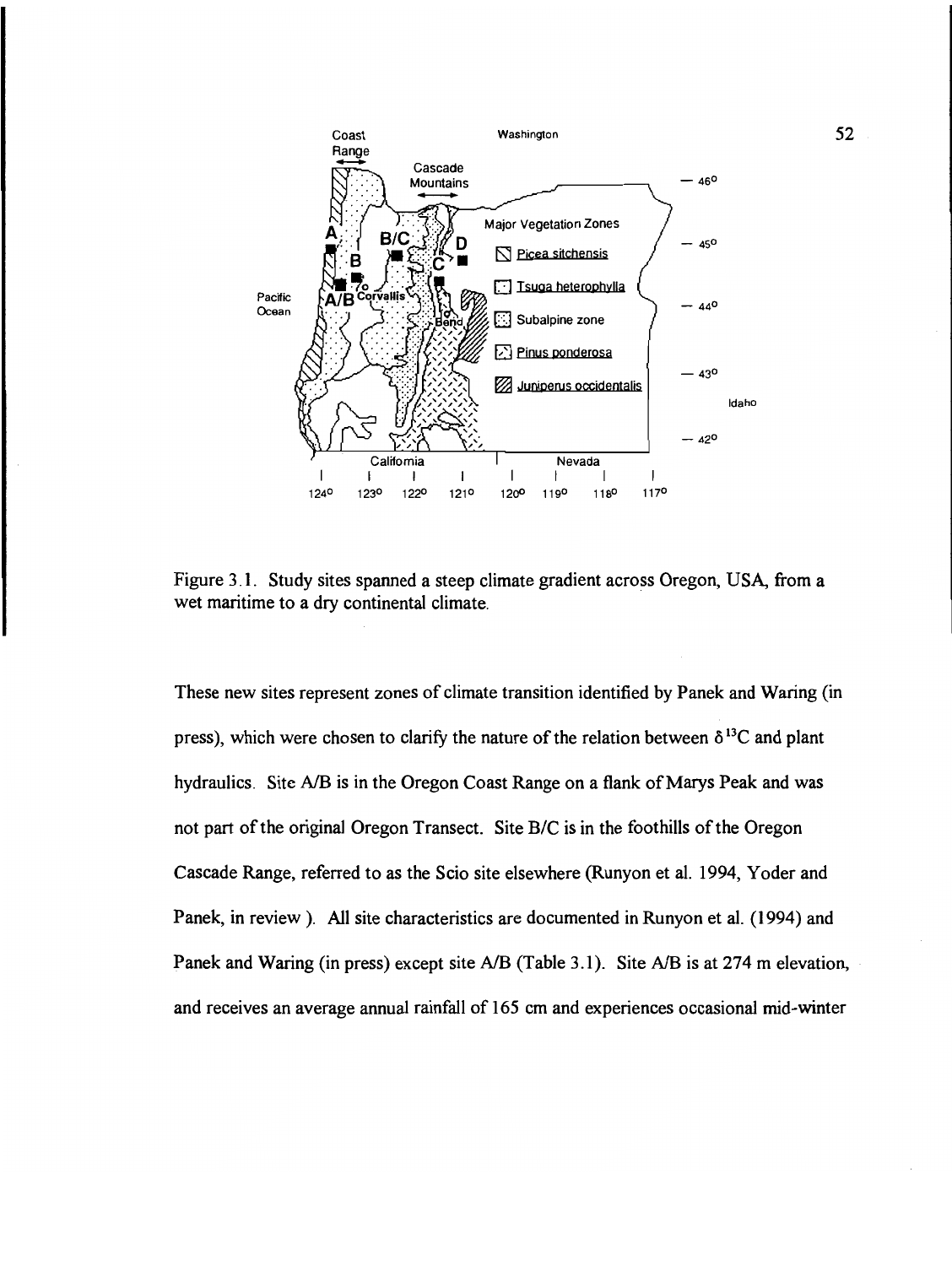freezes. The Douglas-fir stand was planted in 1963 (R. Worthean, pers. comm., Rock Creek Water Plant, Philomath, OR).

#### 3.3.2 Sample selection

Four Douglas-fir with fully sun-exposed, south-facing branches were selected at each site. One branch of standard length 3.5-4.5 m long was excised from the south side of each tree in early August 1994 after the terminal shoot had fully elongated. Hydraulic conductivity and functional sapwood area were measured immediately in the field at sites B/C, C, and D, because these sites were far from the laboratory (details follow). Branch ends were sealed with silicone and branches were transported back to the laboratory in opaque plastic bags from the other sites and measured the same day. Most branches had some degree of cavitation, so sites were remeasured after winter and spring rains had fully resaturated soils and stems to determine whether cavitated elements had refilled. A comparison of fall and spring 1993 sapwood areas had previously been made at sites C and D (Panek and Waring, in press), so sites A/B, B, and B/C were remeasured in the spring of 1994. Carbon-isotope abundance was measured on cellulose from the current year's foliage at the terminus of the same branch (described below).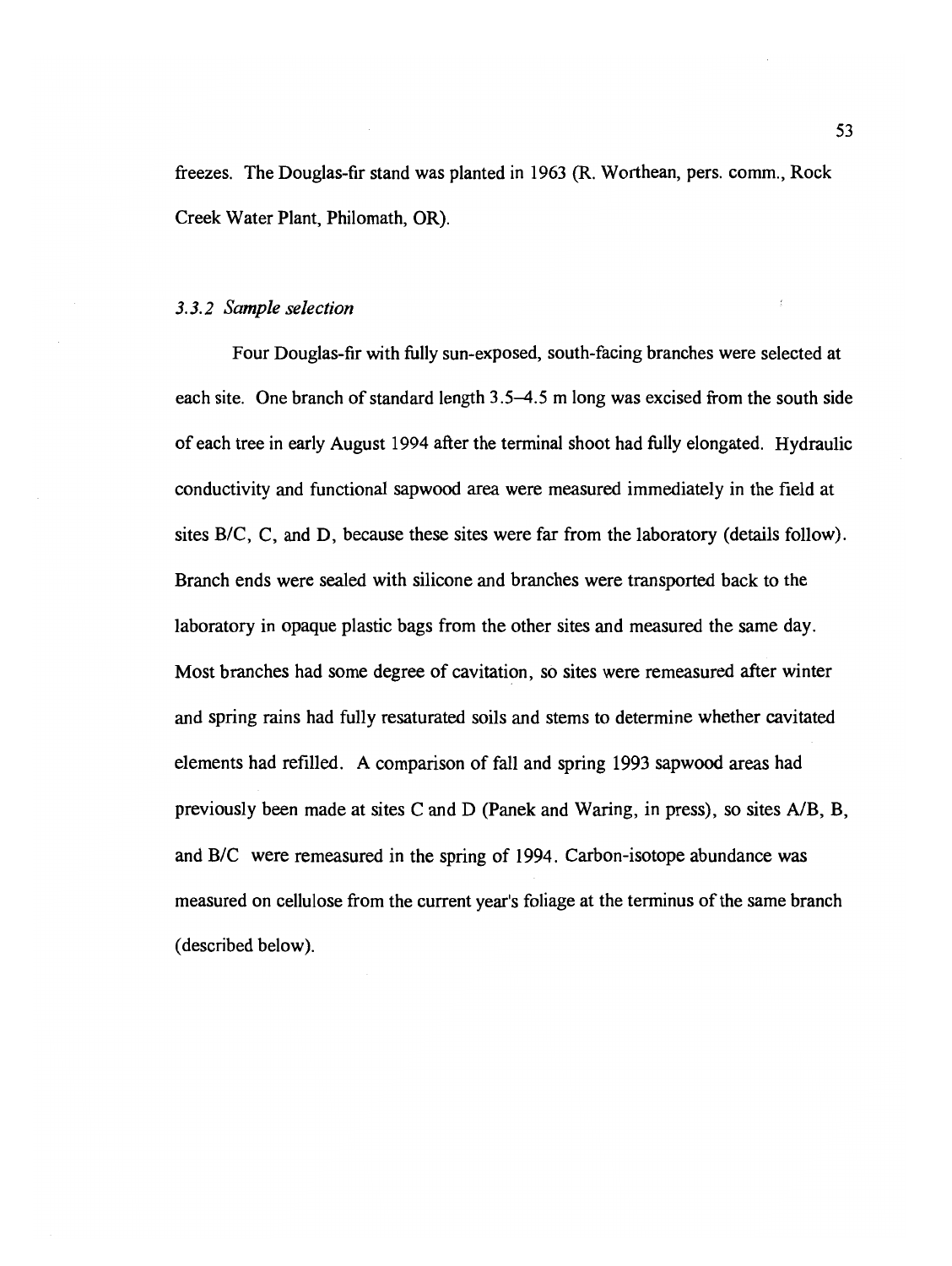| Site | Location                | PPT <sup>1</sup> | <b>Climate features</b>                                            |
|------|-------------------------|------------------|--------------------------------------------------------------------|
| A    | Cascade Head            | 243              | summer rain common, frequent fog, freezes<br>rare                  |
| A/B  | Marys Peak              | 164              | summers hot and dry, occasional mid-winter<br>freezes              |
| B    | Willamette<br>Valley    | 106              | summers hot and dry, occasional mid-winter<br>freezes              |
| B/C  | Scio                    | 136              | summers hot and dry, frequent mid-winter<br>freezes                |
|      | Jefferson<br>Wilderness | 37               | rainshadow of Cascade Mts.,<br>summers hot and dry, winters frozen |
| D    | Grizzly Mt.             | 30               | rainshadow of Cascade Mts., summers hot<br>and dry, winters frozen |

1. Climate data summarized from 1970-1994 records courtesy of the Oregon Climate Service, Corvallis, OR. Annual average precipitation is in cm.

Branches at site B were not excised in the summer because they were needed for a concurrent experiment. The terminal shoots were stripped of foliage immediately, however, for carbon isotope analysis. Branches were harvested the following spring for hydraulic measurements. Summer functional sapwood values were back-calculated by subtracting from the spring values the mean differences between spring and summer values at the adjacent sites.  $\kappa$ , values were similarly back-calculated. LSC and  $\kappa_h$  values were then determined from  $\kappa_s$ , functional sapwood areas, and leaf areas.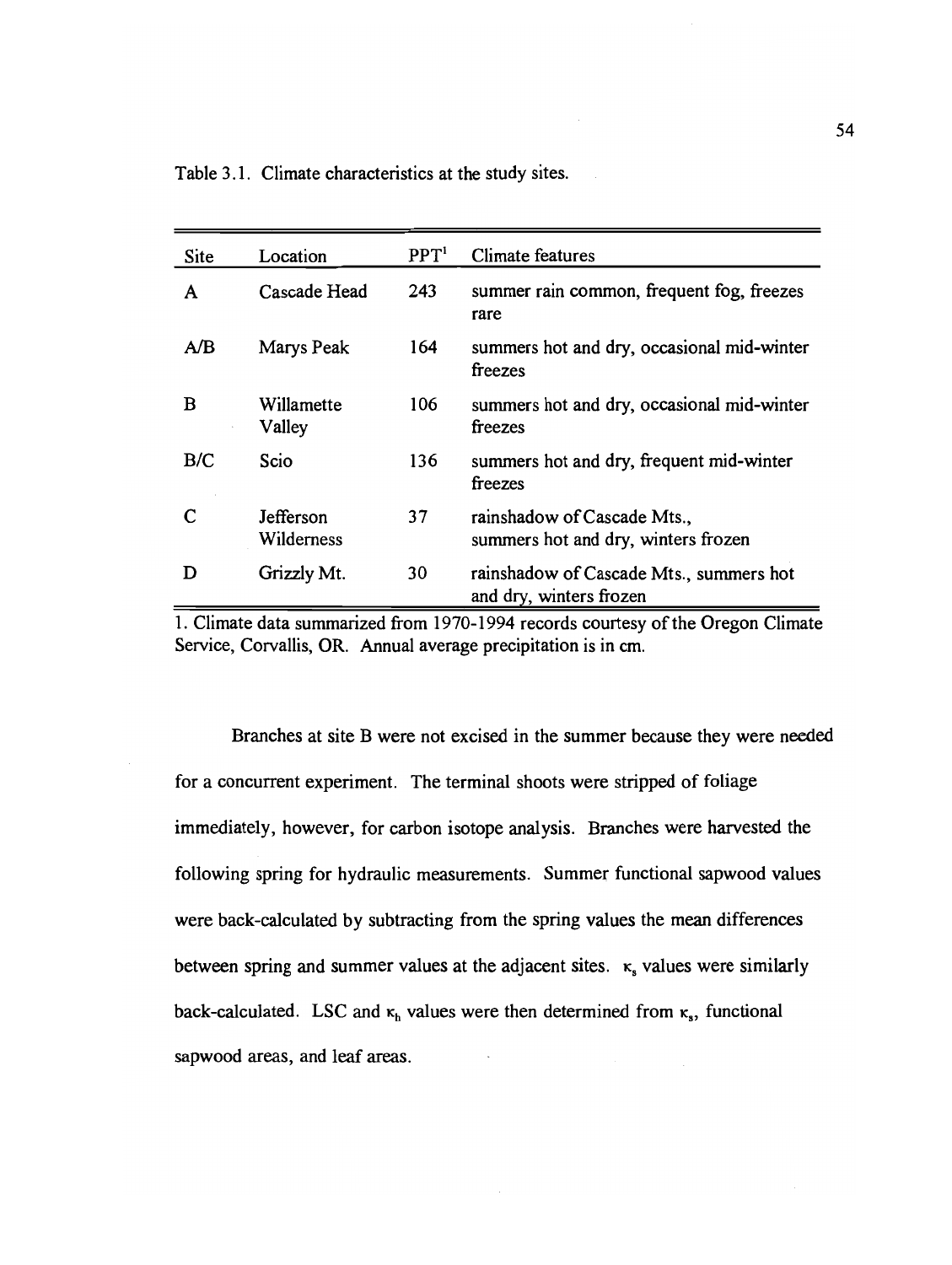# 3.3.3 Measurement of xylem hydraulics

Hydraulic conductivity was determined on 5 cm segments cut from the 1990 internode of the excised branch, by perfusing the stem with degassed 0.07% hydrochloric acid filtered to 0.22  $\mu$ m (W. Pockman, pers. comm., protocol from J. Sperry laboratory, Univ. Utah, Salt Lake City). A pressure gradient of 0.01 MPa m' was applied and flow rate measured by 1) in the laboratory, collecting solution with a pre-weighed vial filled with absorbent paper, or 2) in the field, timing solution flux through a graduated pipette.

After  $\kappa_h$  was determined, the HCl solution was replaced with a 0.05% solution of safranin stain filtered to 0.22  $\mu$ m, to identify the functional sapwood. Stained cross-sectional area, heartwood area, and total cross-sectional area were measured with an image analyzer (NIH Image 1.52 software) with a Motion Analysis Video Imaging System, Pulnix Video Control Unit and lens. Functional sapwood area was defined as total stained cross-sectional area minus heartwood area. To calculate  $\kappa_s$ ,  $\kappa_h$ was divided by the functional sapwood area.

To determine leaf areas, needles were stripped from the branch distal to the segment measured. The leaf area of subsamples was determined with an AgVision image processing system (Decagon Devices, Inc., Pullman, WA, USA). All foliage was dried to constant weight at 70°C. Ratios of leaf area to dry weight were established on leaf-area subsamples. Total branch leaf areas were calculated by multiplying total leaf dry weights by the relation of leaf area to dry weight. LSC was calculated by dividing  $\kappa_b$  by total leaf area above the node where  $\kappa_b$  was measured.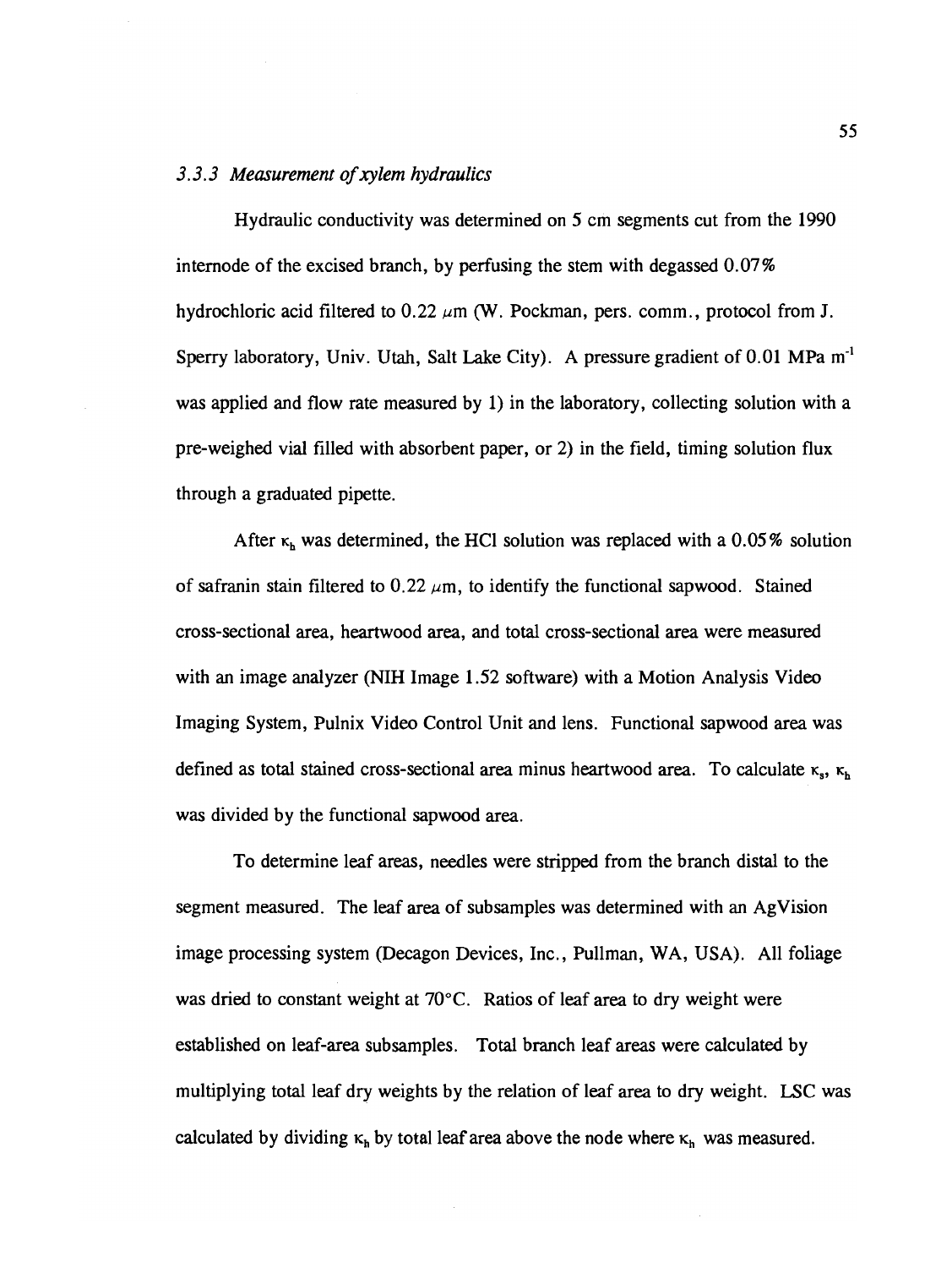#### 3.3.4 Characterization of climatic constraints

I modelled growing season stomatal constraints due to climate at each site with a forest growth model, FOREST-BIOGEOCHEMISTRY (Running and Coughlan 1988). I defined stomatal constraint as the percent reduction from maximum stomatal conductance at the recorded irradiance due to vapor pressure deficit (VPD), soi! drought, and freezing temperatures (Panek and Waring, in press). Transpiration was modelled, and the ratio of transpiration with the collective stomatal constraint to potential transpiration without stomatal constraint (T/PT) was calculated. FOREST-BGC models water balance in a forest stand by using climate inputs (temperature, precipitation, relative humidity, solar radiation), species characteristics, and site characteristics. Twenty-five years of meteorological data were available to characterize the reduction in stomatal conductance at each site on a daily time-step over the growing season (1970-1994, G. Taylor, Oregon Climate Center, Oregon State Univ., Corvallis). The cumulative growing season constraints from 1990-1994 were averaged to represent the constraints important to the hydraulic conductivity of branches from internode 1990 to present.

The growing season was defined as beginning when current year's starch reserves began to accumulate, i.e. when modelled photosynthesis exceeded modelled respiration. In some species of tree, starch reserves from the previous year contribute to the construction of current year's leaves, which complicates the relationship between foliar  $\delta^{13}$ C and climate. In Douglas-fir, however, the current year's growth comes exclusively from the current year's photosynthate (Webb and Kilpatrick 1993). The end of the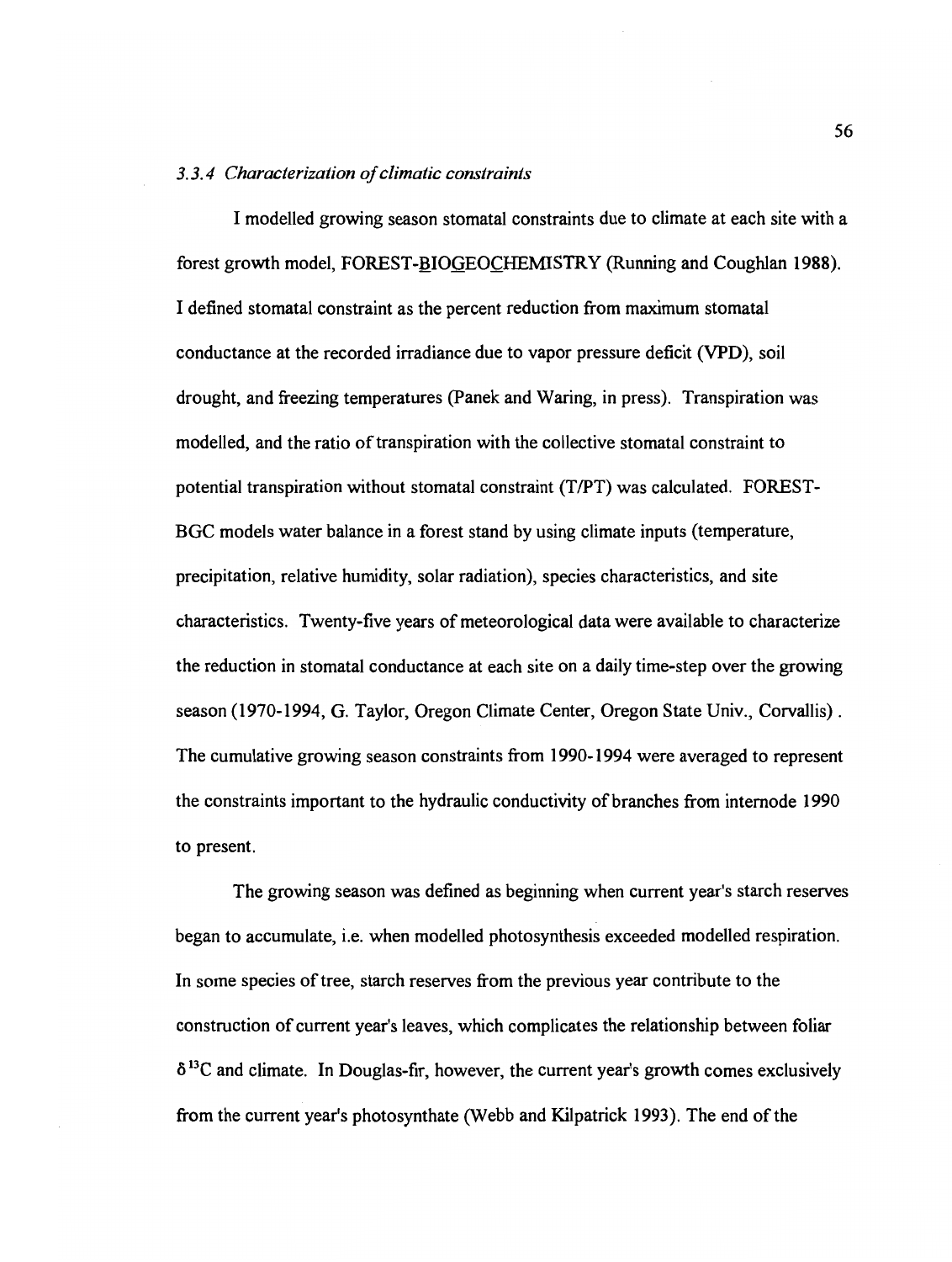growing season was defined as August 20, which corresponds to a conservative estimate of budset.

#### 3.3.5 Isotope analysis

The terminal shoot was stripped of foliage for isotope analysis. Internodal segments representing past terminal shoots for the years 1993 through 1990 were also stripped of foliage, except at site A where trees retained foliage only as far back as 1991. Age-classes within trees were processed and analyzed individually. Needles were ground with a Wiley mill to pass a 40-mesh screen. The cellulose fraction was isolated by using the protocol from the University of Utah Stable Isotope Research Facility (S. Phillips, pers. comm., Univ. Utah, Salt Lake City), a method modified from Wise et al. (1946). Stable carbon-isotope abundance was measured at the University of Waikato Stable Isotope Facility, New Zealand, by using a continuous flow analyzer connected to a GC/MS (Europa Tracermass). For details, see Chapter 2. All analyses were run against the CSIRO sucrose standard and calculated in relation to the Pee Dee Belemnite standard, with variation of analysis less than O.2%o.

#### 3.4 RESULTS

## 3.4.1 Xylem hydraulic parameters

The sites across the transect spanned a range of values of specific and leafspecific conductivities. Spring site  $\kappa_s$  and LSC decreased with increasing distance from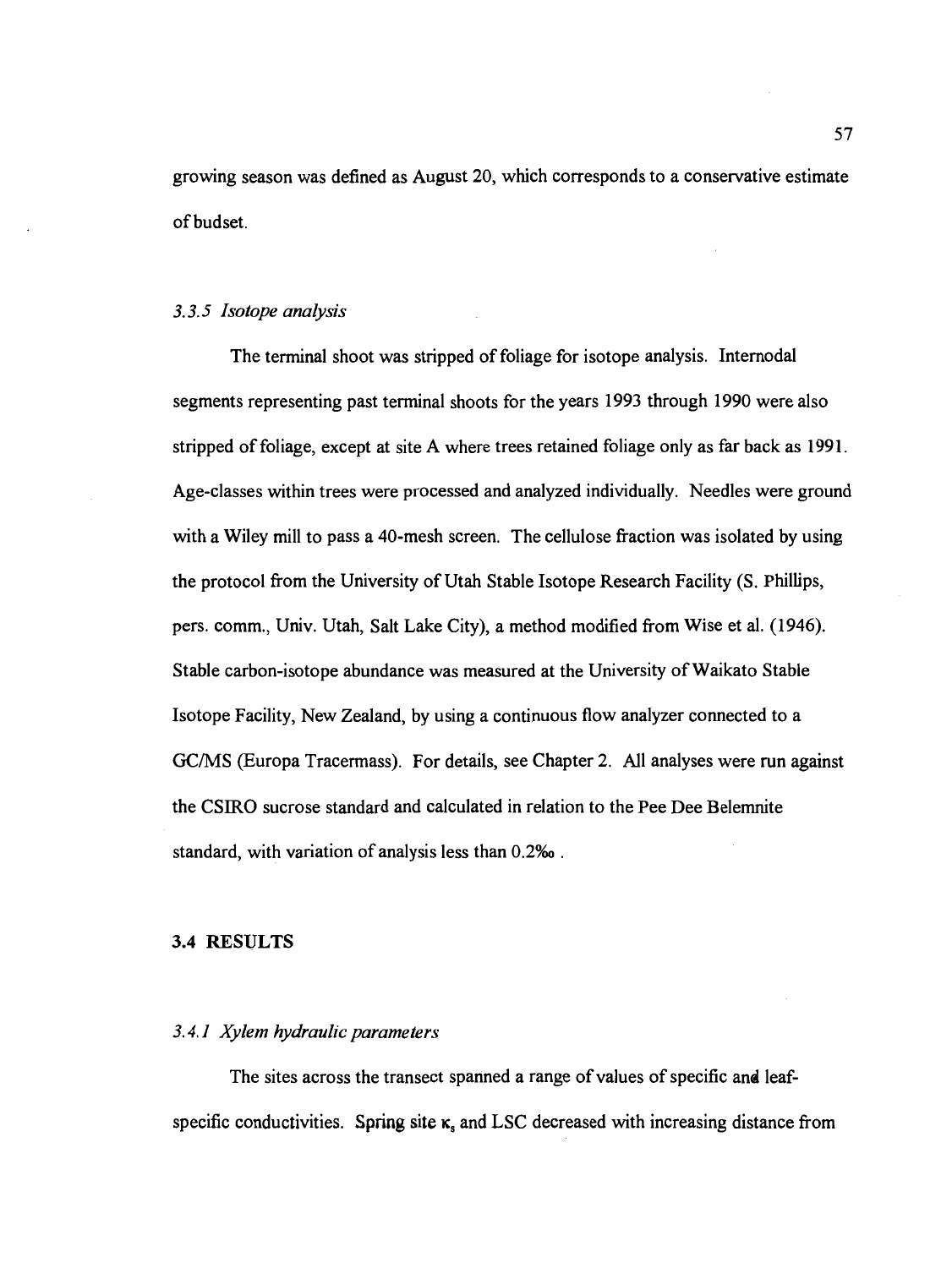the coast (Figure 3.2), corresponding to a general increase in site aridity. A trend of increasing seasonal cavitation was observed from west to east across the transect in var.



Figure 3.2. Mean hydraulic parameters of 1990 internodal segments from Douglas-fir branches (n=4) at six sites across the study transect from west to east. Error bars represent  $\pm$  1 SE.

menziesii, which was not correlated with temperature, VPD, or drought constraints on stomata (Figure 3.3). Differences between dry-season values and spring values were significant at sites B/C and C only (T-test,  $\alpha$ =0.05, P=0.05 and 0.0002, respectively). The relation between stem functional sapwood area to leaf area distal to the stem, across all sites, was highly significant (slope=42.9 $\pm$ 3.0 SE, R<sup>2</sup>=0.91, P<0.0001). Dry season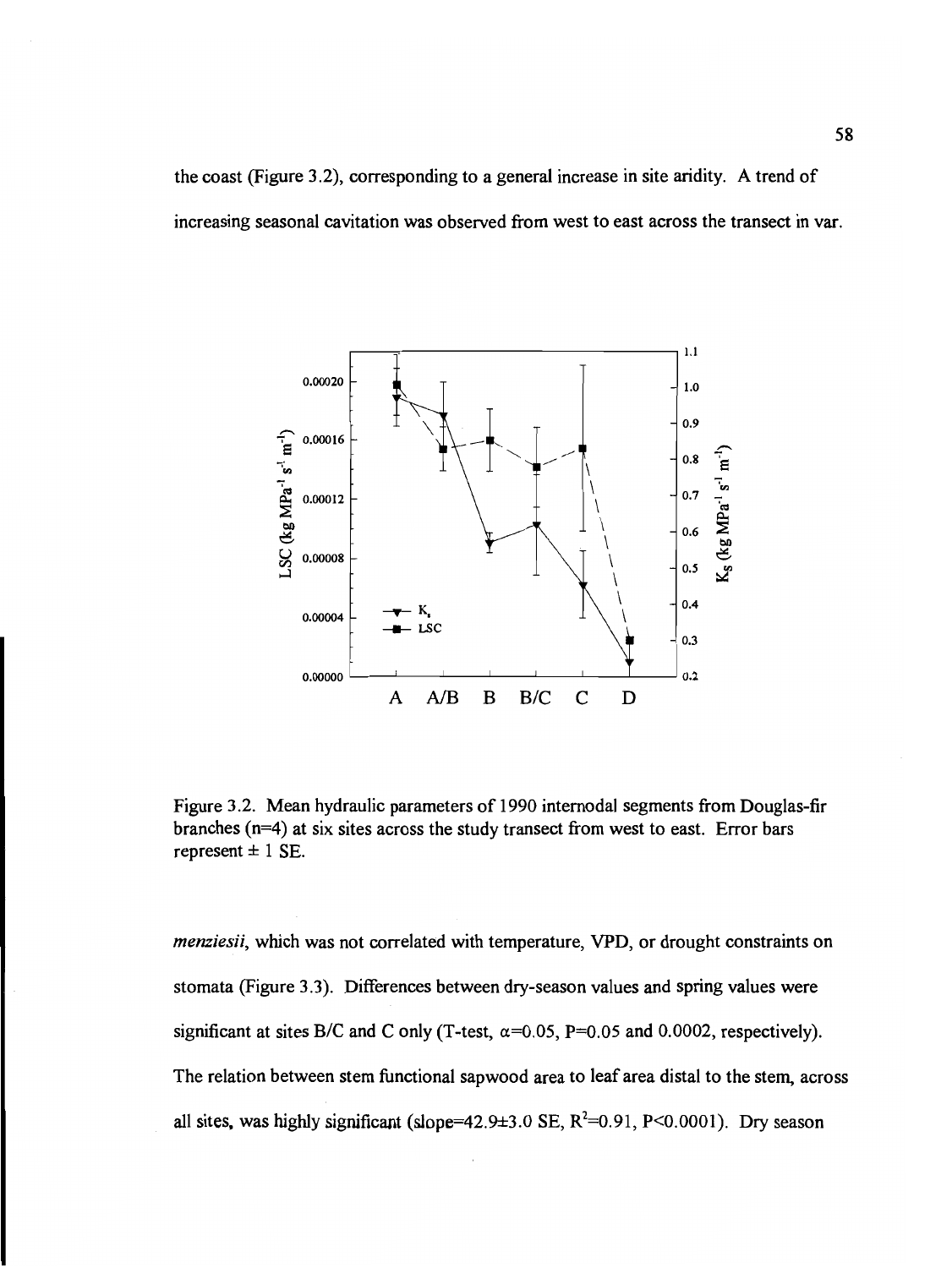

Figure 3.3. Functional sapwood as a proportion of total sapwood was measured at the beginning and end of the growing season. Seasonal reversible cavitation in branches increased toward the eastern extent of the range of P. menziesii var. menziesii. Site D was an isolated western population of var. glauca. Symbols represent the means of four branches. The open symbol at site B represents mid-summer values which were backcalculated (see text). Error bars represent  $\pm$  1 SE.

sapwood areas, however, were not related to leaf area. The number of foliage age classes retained by var. menziesii increased from four years at the coast to eight at site C. The trees at site D retained seven years of foliage.

Site D represents an isolated, western extension of the range of  $P$ . menziesii var. glauca (Aagaard et al., in press), which is common to the drier climate of the arid west. Plants adapted to arid zones tend to have water-conducting elements with smaller diameters than plants from more mesic areas and would therefore be expected to have lower conductivities (Tyree and Sperry 1989). A lumber preservation study showed the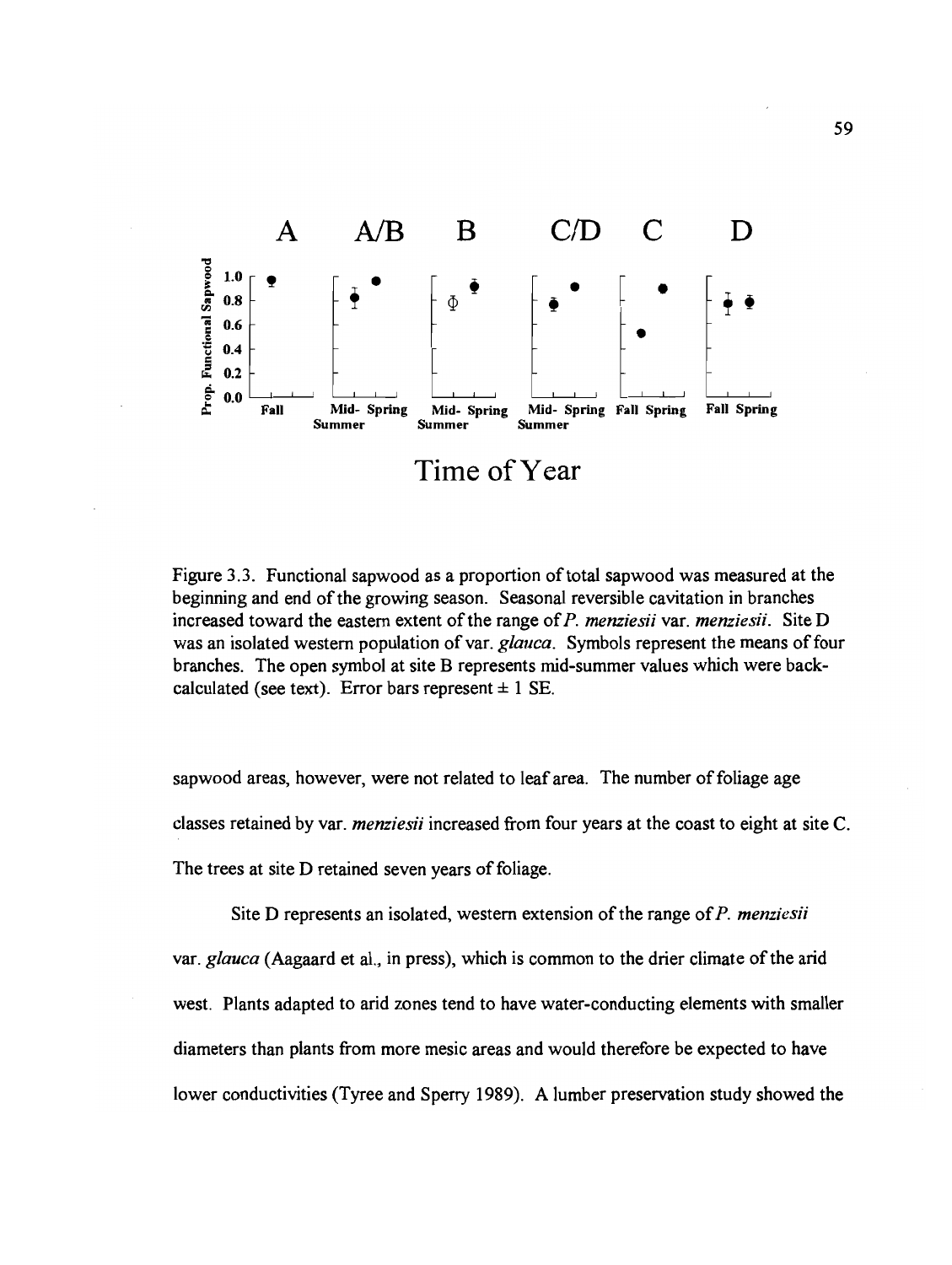permeability of var. *glauca* to creosote impregnation was lower than var. *menziesii* because of smaller tracheid lumens (Krahmer 1961). I found that the mean  $\kappa$ , and LSC of branches at site D was significantly lower in each year from 1990 to 1994, and the  $\delta^{13}$ C was significantly less negative, than the means of branches at any of the other sites (Fishers Protected LSD,  $\alpha=0.05$ ).

## 3.4.2 Climate constraints

Stomatal constraints during the growing season caused by freezing, drought, and vapor pressure deficit (VPD) increased across the transect from the coast inland. VPD constraints were similar at all the sites, but drought-induced stomatal closure was only important from site B/C eastward (Figure 3.4). Freezing temperature contributed to stomatal constraint east of the Cascades only. Unless freezing induces xylem embolism its effects on stomata can be largely ignored. Freezing temperatures close stomata (Running 1994) and, because there can be no isotopic discrimination when stomata are closed, freezing constraint contributes little to foliar  $\delta^{13}C$  values.

### 3.4.3 Relations between climatic constraints, xylem hydraulic parameters, and  $\delta^{13}C$

Foliar  $\delta^{13}$ C from the 1994 age class spanned from -19.56 to -26.53 ‰ across the transect, a range of 7 %o. Results from forest growth simulations showed that climate factors in 1994 reduced stomatal conductance, and thus potential transpiration, to varying degrees below maximum at each site. The proportion of actual to potential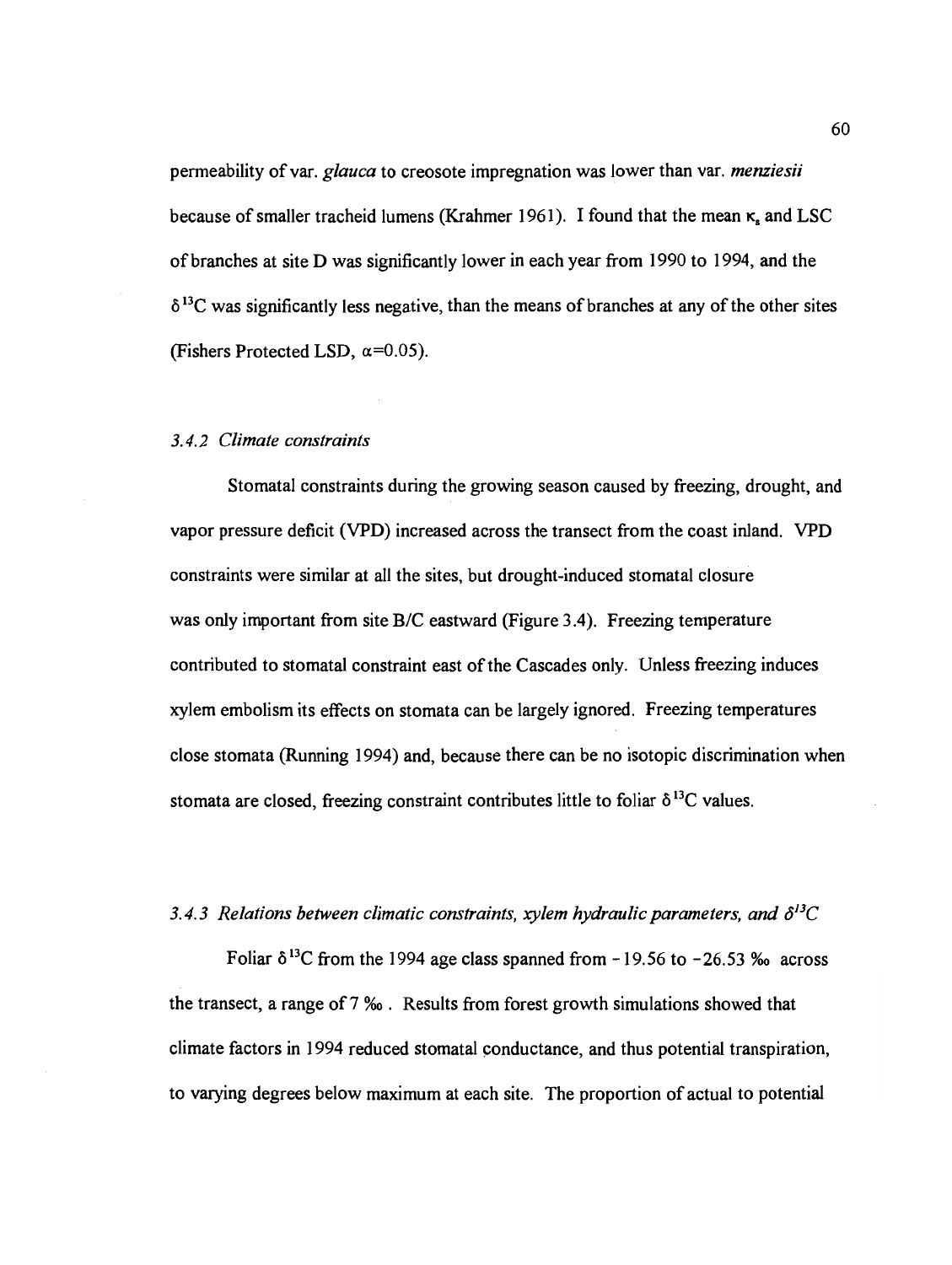

Figure 3.4. Cumulative growing season stomatal constraints at each site estimated from FOREST-BGC and site climate data from years 1990 to present. Constraints were measured as a proportion of maximum stomatal conductance at the recorded irradiance.

transpiration was linearly correlated with  $\delta^{13}$ C across the transect (R<sup>2</sup> = 0.50, P <  $0.0001$ ).

 $\kappa$  and LSC were inversely correlated with  $\delta^{13}$ C, and highly significant (Figure 3.5,  $R^2 = 0.73$ ,  $P < 0.0001$ ;  $R^2 = 0.84$ ,  $P < 0.0001$ , respectively). Cavitation alone, measured as proportional reduction from maximum conducting cross-sectional area, was poorly correlated with  $\delta^{13}C (R^2 = 0.03, P = 0.42, \text{ data not shown}).$ 

A model including a combination of climatic constraints and xylem hydraulics did not explain more  $\delta^{13}$ C variability than the hydraulic model alone. Using a stepwise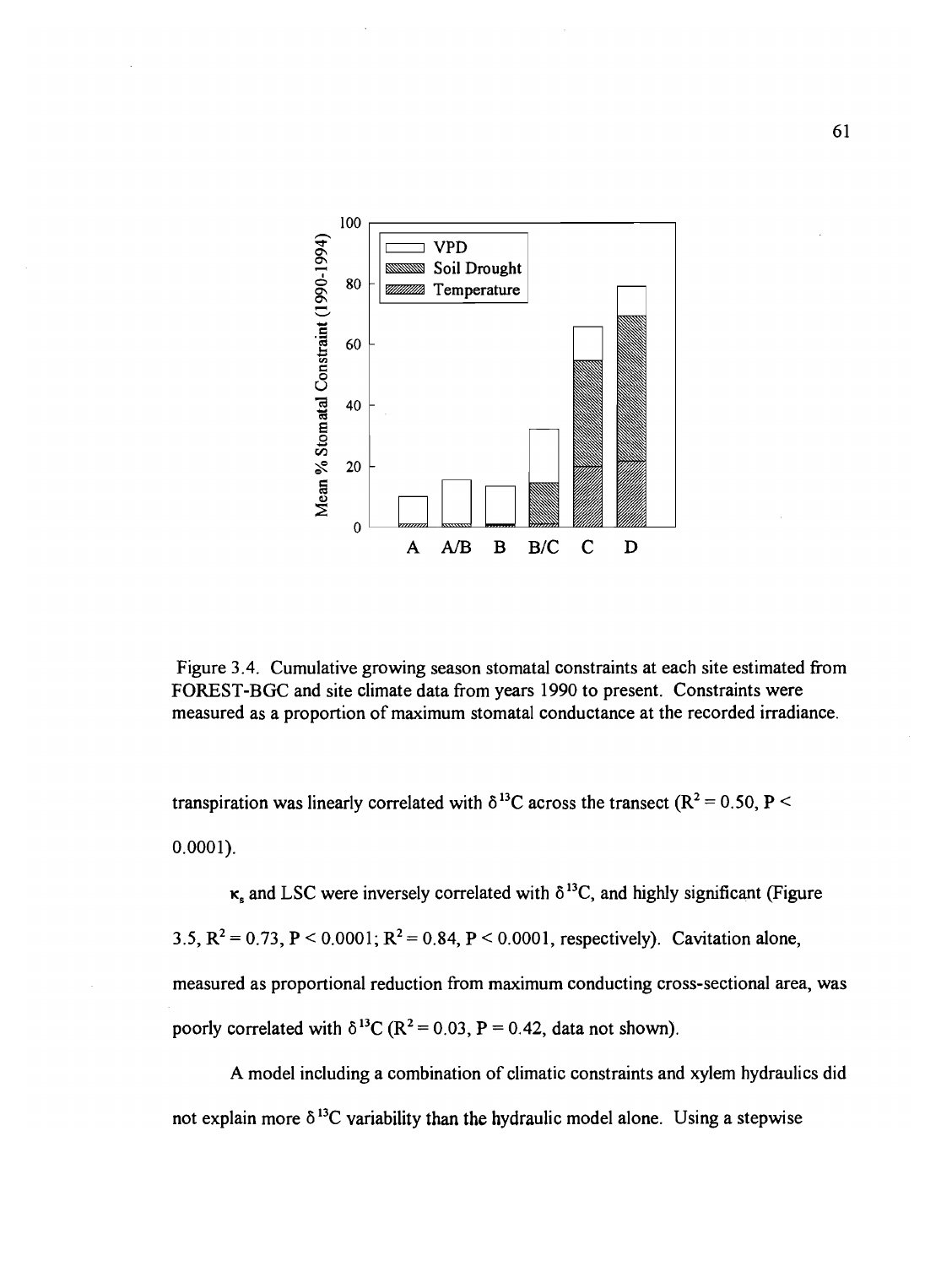model selection technique (SAS Institute Inc. 1990) on all hydraulic and climate

variables, the model which best fits the 1994  $\delta^{13}$ C data was 1/LSC or 1/ $\kappa_{\rm s}$ .

Model parameters are in Table 3.3.

Table 3.2. A comparison of different models explaining  $\delta^{13}$ C variability in the most recent age-class (1994) of Douglas-fir foliage across the transect.

| Model $\delta^{13}C=$                                                    |       | $R^2$ | Coefficient |          | Intercept $Prob >  T $ |
|--------------------------------------------------------------------------|-------|-------|-------------|----------|------------------------|
| $1/\text{LSC}$ (1/kg s <sup>-1</sup> MPa <sup>-1</sup> m <sup>-1</sup> ) |       | 0.84  | 0.0001      | $-26.16$ | 0.0001                 |
| $T/PT1$ (dimensionless)                                                  |       | 0.50  | $-4.9$      | $-21.82$ | 0.0001                 |
| $1/LSC+T/PT$ :                                                           | 1/LSC | 0.84  | 0.0001      | $-25.08$ | 0.0001                 |
|                                                                          | T/PT  |       | $-1.22$     |          | 0.7                    |

1. T/PT is the ratio of actual to potential transpiration.

## 3.4.4 Testing the model

To test the validity of the regression model, as well as to assess improvement in prediction with the LSC model over the model using only stomatal constraints to transpiration, both models were applied to the age classes of foliage from 1990—the age-class of stem in which LSC was measured—through 1993. The 1/LSC model fits the years 1990 and 1991 very well, 1992 poorly, and 1993 well, but not as well as T/PT alone (Table 3.2).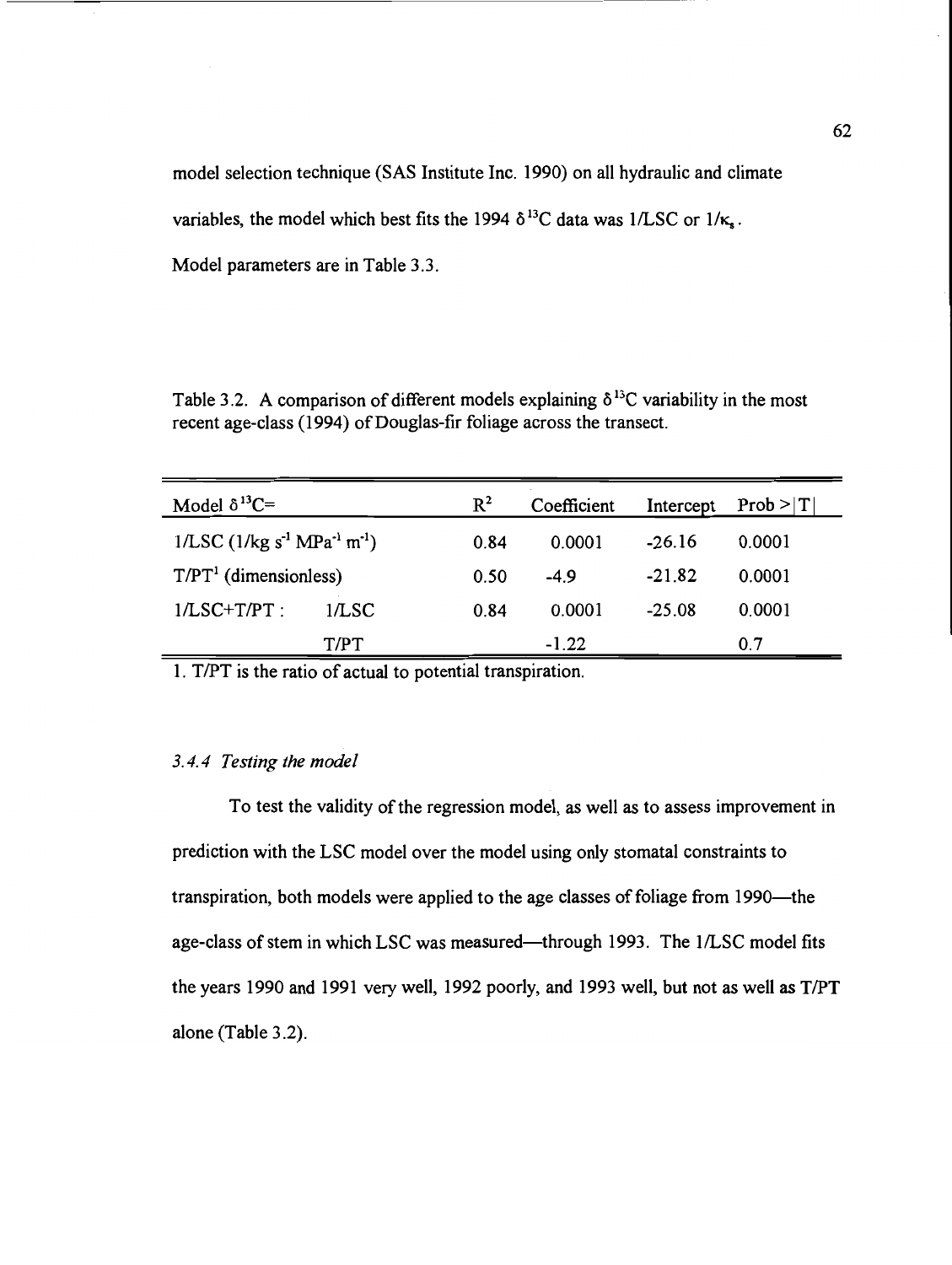| Year | $R^2$ | Coefficient | Intercept | Prob >  T |
|------|-------|-------------|-----------|-----------|
| 1990 | 0.80  | 0.00011     | $-26.43$  | 0.0001    |
| 1991 | 0.79  | 0.00010     | $-26.14$  | 0.0001    |
| 1992 | 0.44  | 0.00005     | $-24.43$  | 0.0007    |
| 1993 | 0.69  | 0.00008     | $-26.16$  | 0.0001    |

Table 3.3. Parameter estimates for the model  $\delta^{13}C = 1/LSC$  over foliage age-classes 199 1-1993.



Figure 3.5. Relations between foliar  $\delta^{13}$ C and hydraulic parameters in branches from Douglas-fir across the transect. Error bars represent  $\pm 1$  SE.  $\kappa_h$  is in units of kg m s<sup>-1</sup> MPa<sup>-1</sup>,  $\kappa_s$  and LSC are in units of kg s<sup>-1</sup> MPa<sup>-1</sup> m<sup>-1</sup>.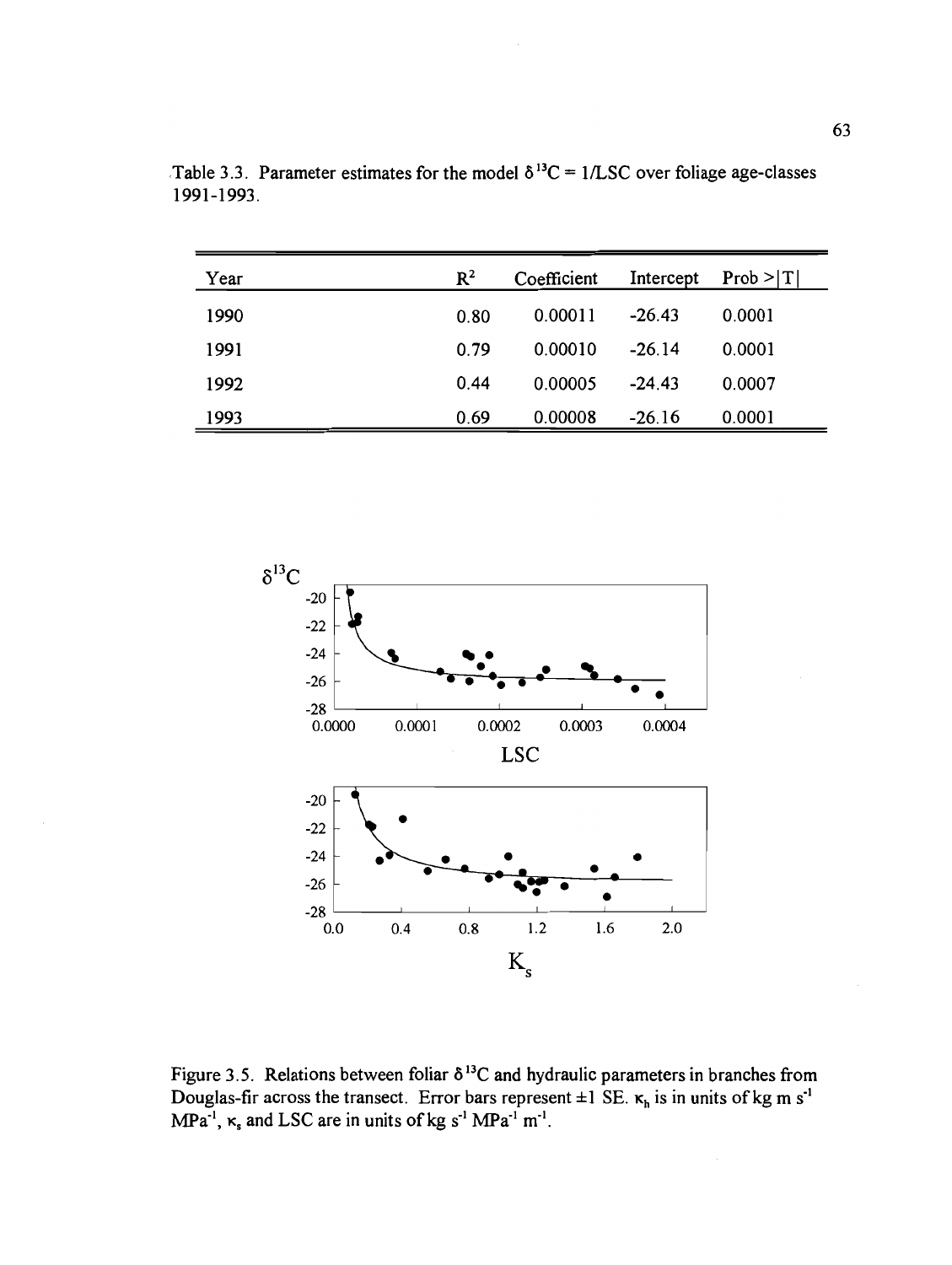#### 3.5 DISCUSSION

#### 3.5.1 Xylem hydraulic parameters

The mean  $\kappa$ , and LSC of Douglas-fir found across the transect were similar to values found in other conifers. Sperry and Tyree (1990) reported  $\kappa$ , values around 0.8 to 1.6 kg s<sup>-1</sup> MPa<sup>-1</sup> m<sup>-1</sup> in *Abies balsamea* and 0.4 to 0.8 kg s<sup>-1</sup> MPa<sup>-1</sup> m<sup>-1</sup> in *Picea rubens*. Tyree and Ewers (1991) reported LSC values of 5.7 to  $27 \times 10^{-5}$  kg s<sup>-1</sup> MPa<sup>-1</sup> m<sup>-1</sup> in the branches of Tsuga canadensis.

The mean  $\kappa_b$ ,  $\kappa_s$ , and LSC of var. glauca branches were significantly lower than that of var. menziesii (Table 3.1), supporting wood permeability results reported by Krahmer (1961).  $\kappa$ , and LSC values varied substantially across the entire transect, which suggested that tracheid number and diameter varied as well. Measures of hydraulic conductivity are dependent on the prevailing moisture regime at a site because smaller growth rings, containing smaller-diameter elements, form during periods of water stress (Bannan 1965) and at high xylem tensions (Rundel and Stecker 1977). Along the transect, soil drought limited stomatal conductance of Douglas-fir eastward of site B (Figure 3.4). It seems likely that drought was responsible for the differences in hydraulic parameters through its effects on tracheid size.

Some degree of reversible and irreversible cavitation existed in the branches at each site (Figure 3.3). A trend of increasing seasonal cavitation is observed from west to east across the transect in var. menziesii. There was no seasonal cavitation in var. glauca, although a limited amount of permanent cavitation was evident. Seasonal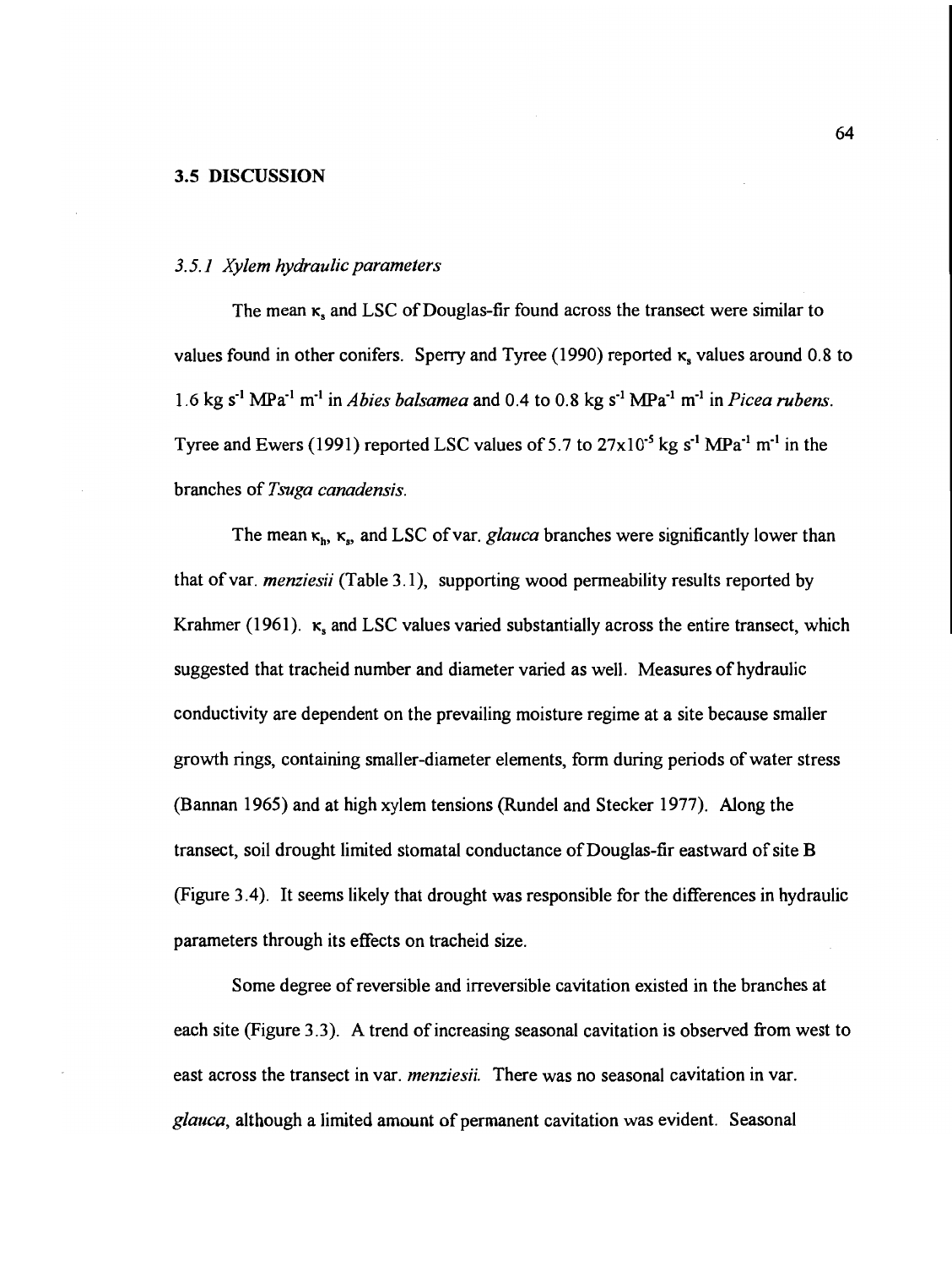refilling was observed at sites B/C and C. The results here provide strong support for the theory of Panek and Waring (in press) that cavitation increases in var. menziesii eastward across its range and may be the factor that limits its distribution. Both  $\delta^{13}C$ and cumulative climatic constraints are measures of long-term, time-integrated processes. That the proportion of functional sapwood is not related to either  $\delta^{13}C$  or climatic constraints to stomata, suggests that cavitation occurs episodically rather than slowly over time, and probably toward the end of the growing season. That cavitation is limited to growth rings 1991 and older suggests that a major cavitation event occurred in 1992 in response to the regional drought.

### 3.5.2 Relation between climatic constraints, hydraulic parameters, and  $\delta^{13}C$

Foliar  $\delta^{13}$ C abundance reflects seasonal changes in cavitation only if cavitation preceded periods of carbon uptake and foliar growth. At sites B/C and C, cavitation was observed in branches by the end of the growing season, but most carbon uptake occurs at the beginning of the growing season before the summer drought. Therefore foliar  $\delta$ <sup>13</sup>C values probably represent conditions prior to most cavitation and a somewhat higher pre-cavitation  $\kappa$ . If a majority of the growth occurred before cavitation, this also explains why the correlation between  $\delta^{13}$ C and cavitation was poor.

The factor which best explained  $\delta^{13}$ C variability across sites in the most recent age-class was branch LSC. Both LSC and  $\kappa$ , were inversely correlated with  $\delta^{13}C$  and their inverse transformations explained 84 and 73% of the variation in  $\delta^{13}$ C across the transect, respectively. That across-site  $\delta^{13}$ C variation is better explained by stem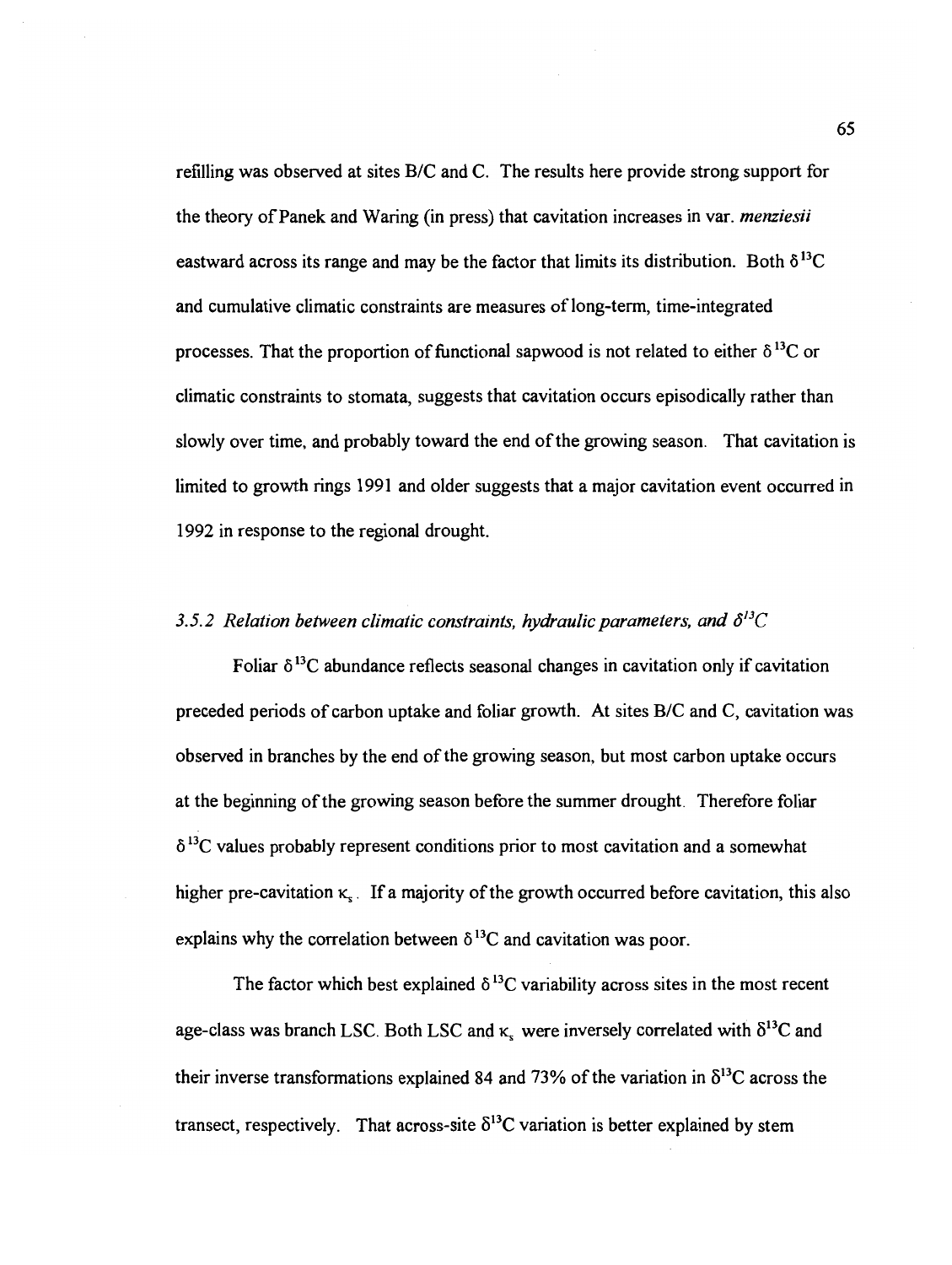hydraulics than by climatic constraints demonstrates the integrative quality of hydraulic measures. Stem hydraulics are not independent of site climate factors, as discussed. Relations between  $\delta^{13}$ C and climatic constraints have been demonstrated for years (Tans and Mook, 1980; Freyer and Belacy, 1983). Livingston and Spittlehouse (1993) used a simple water balance model to show that seasonally accumulated transpiration alone accounted for 68% of variation in Douglas-fir tree-ring  $\delta^{13}$ C. Across the transect, T/PT regressed alone against  $\delta^{13}C$  accounted for 50% of foliar  $\delta^{13}C$  variability. The hydraulic measures, however, link these climate factors to the morphological and physiological responses within the tree—e.g., tracheid size and number, wood density, stomatal conductance—to explain the integrated response of a tree to climate. Climatic factors should be more important contributors to  $\delta^{13}$ C variability when hydraulic factors vary less than climate factors, for example within an individual back through time in tree rings or foliage. Across the transect, however, hydraulic factors varied significantly.

The relation between  $\delta^{13}$ C and LSC held when tested on age classes up to five years prior to present, confirming the results from 1994 foliage. The fit in 1992 was poor, however. In 1993 adding T/PT to the relation better predicted  $\delta^{13}C$  than LSC alone. This suggests that in 1992 some factor disrupted the relation between foliar  $\delta^{13}C$ and LSC, something which made the stomata much more sensitive to climate in the following year. Precipitation was very low across Oregon in 1992. Internode and needle length were much smaller than average at site C in 1992, especially on south-facing branches. I speculate that permanent cavitation due to the 1992 drought severely reduced the functional sapwood in branches at all sites. Stain patterns supported this.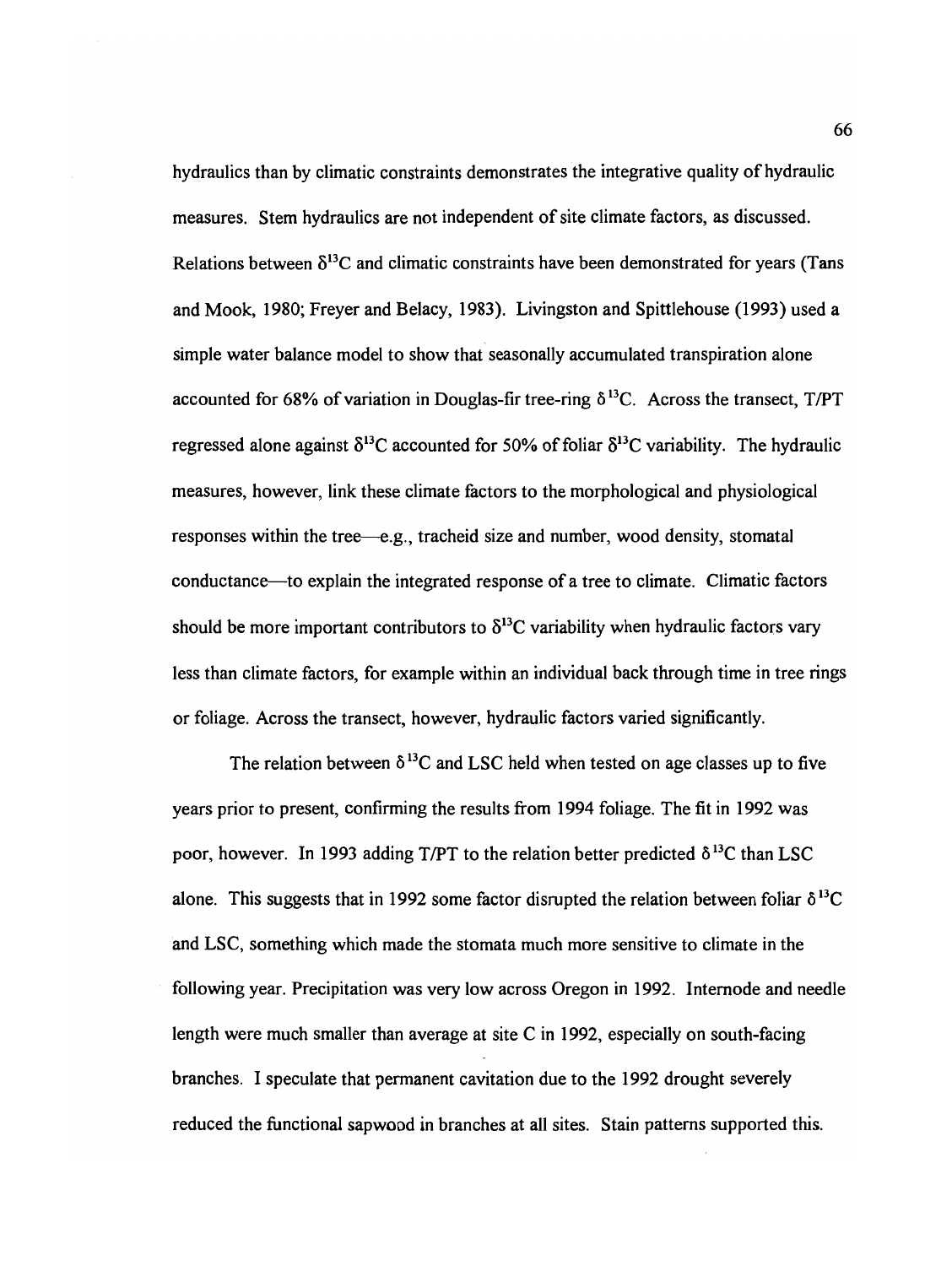Most cavitation measured across sites occurred in growth rings 1991 and older. I expect that the restricted flow of water to leaves caused stomata to be much more sensitive to drought and humidity during the following year, 1993.  $\delta^{13}$ C values were less negative across the transect in 1992.

## 3.5.3 Integration of physiological processes

The strong correlation between foliar  $\delta^{13}$ C and branch LSC suggests that constraints to water movement in the branches limit carbon uptake through a reduction in stomatal conductance. Because foliar  $\delta^{13}$ C is a function of both carbon assimilation and stomatal conductance (Farquhar et al. 1989), the effects of hydraulic limitations on both processes must be considered. Many studies indicate that stomatal conductance is more sensitive to water limitations than is photosynthesis (Teskey et al. 1986, Seiler and Cazell 1990, Stewart et al. 1995). If LSC affected primarily assimilation,  $\delta^{13}$ C should decrease with decreasing LSC because reduced assimilation decreases  $\delta^{13}C$  (Eq. 5). The relation observed, however, was inverse which indicated that despite the effect of LSC on assimilation, reduction in conductance was so strong it dominated the relation.

Any factor, then, that reduces water movement through the root-shoot conducting pathway limits carbon uptake in the foliage. Reductions in LSC explain reductions in carbon uptake due to cavitation (Sperry and Pockman 1993), pathlength (Waring and Silvester 1994, Panek and Waring, in press, Yoder and Panek, in review), dense wood (Rundel and Stecker 1977) and reductions in photosynthetic and conductance rates as trees age (Yoder et al. 1994). Through its effect on carbon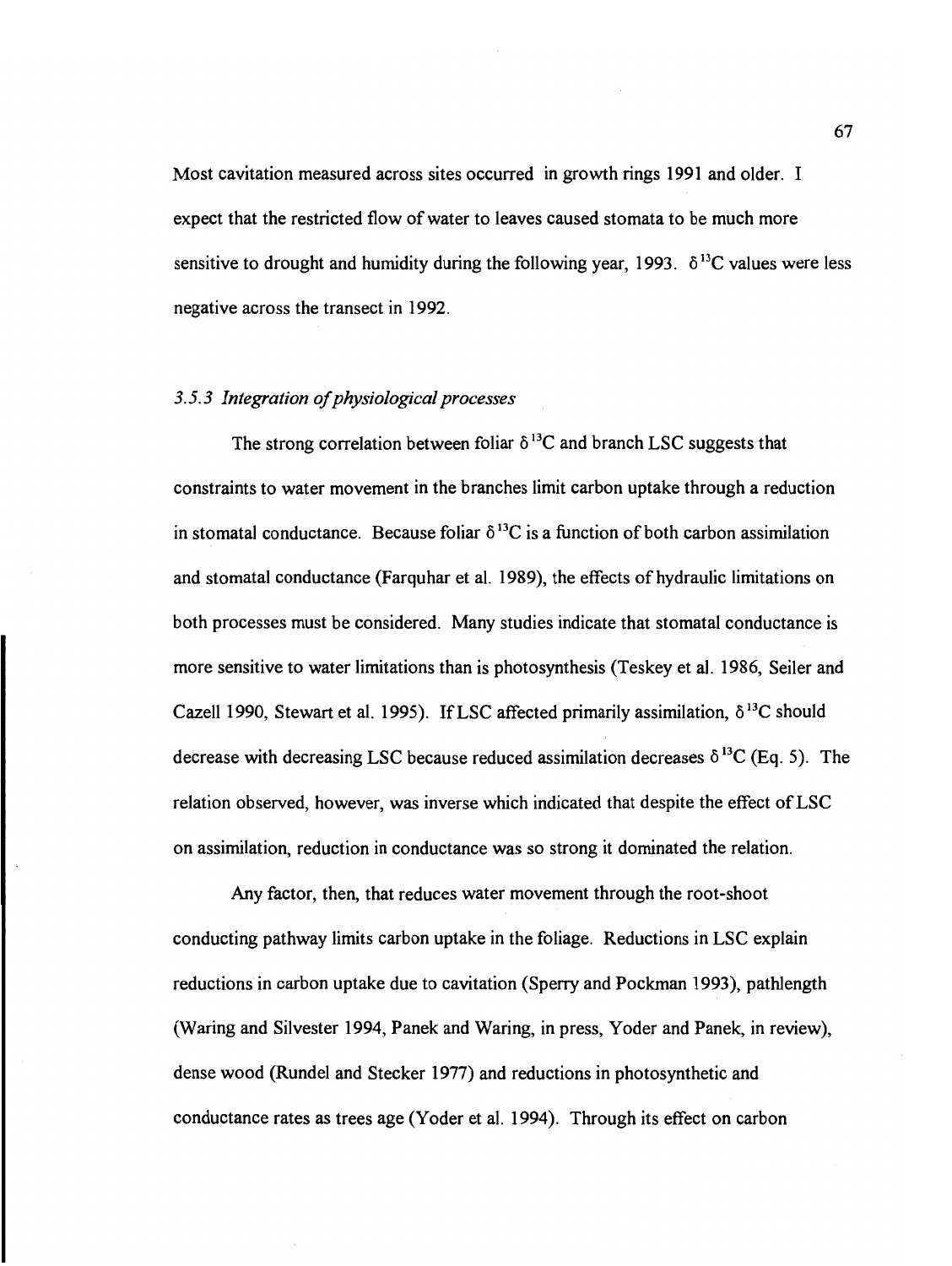exchange, changes in LSC effect a concomitant change in the  $\delta^{13}$ C of foliage distal to the stem.

### 3.5.4 Implications for  $\delta^{13}$ C-climate relations

Panek and Waring (in press) demonstrated that it is important to select trees of similar size and shape when seeking clean relations between  $\delta^{13}$ C and climate. The research reported here showed that hydraulic parameters explain the relation between branch length and  $\delta^{13}$ C. Furthermore, hydraulic conductivity can vary among trees of the same size and shape depending on environment. These results strongly suggest the inclusion of hydraulic parameters in the use of  $\delta^{13}$ C-climate models.

Additional experiments are needed where hydraulic factors are manipulated under controlled conditions to clarify the effects of  $\kappa$ . LSC, and climate factors on stomatal conductance, photosynthesis, and on  $\delta^{13}C$ .

### 3.6 ACKNOWLEDGEMENTS

This research was made possible by a grant from the NASA Graduate Student Researchers Program. This project benefitted enormously from the equipment, expertise, and critique of Richard Waring, Barbara Yoder, Barbara Gartner, Katy Kavanagh, Murray Layer, Joe Karchesy, and Warwick Silvester. Thanks to Tom Sabin and Lisa Ganio, who provided critical statistical advice. Many thanks are due to Nellie Hanrahan for cellulose extraction.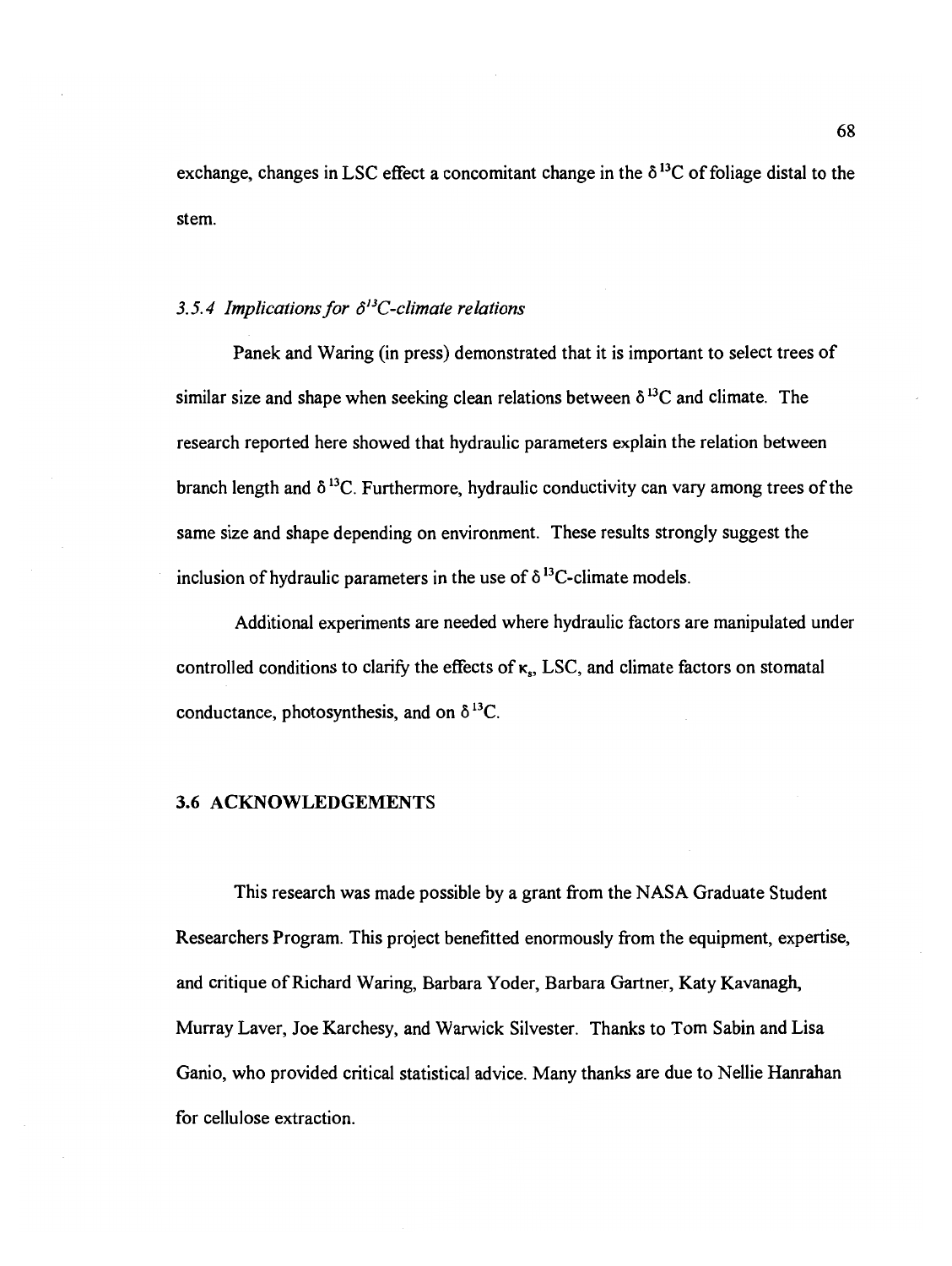- Aagaard, J. E., S. S. Volimer, F. C. Sorensen and S. H. Strauss. In press. Mitochondrial DNA products among RAPD profiles are frequent and strongly differentiated among races of Douglas-fir. Molecular Ecology.
- Angell, R. F. and R. F. Miller. 1994. Simulation of leaf conductance and transpiration in Juniperus occidentalis. Forest Science 40:5-17.
- Bannan, M. W. 1965. The length, tangential diameter, and length/width ratio of conifer tracheids. Canadian Journal of Botany 43: 967-984.
- Farquhar, G., K. Hubick, A. Condon and R. Richards. 1989. Carbon isotope fractionation and water-use efficiency. Stable Isotopes in Ecological Research, Editors P.W. Rundel, J.R. Ehleringer and K.A. Nagy, Ecological Studies 68. 525 pp.
- Farquhar, G. D., M. H. O'Leary and J. A. Berry. 1982. On the relationship between carbon isotope discrimination and the intercellular carbon dioxide concentrations in leaves. Australian Journal of Plant Physiology 9:121-137.
- Francey, R. J. and G. D. Farquhar. 1982. An explanation of  ${}^{13}C/{}^{12}C$  variations in tree rings. Nature 297:28-31.
- Gholz, H. L. 1982. Environmental limits on above ground net primary production, leaf area, and biomass in vegetation zones of the Pacific Northwest. Ecology 63:469-481.
- Goward, S. N., R. H. Waring, D. G. Dye, and J. Yang. 1994. Ecological remote sensing at OTTER: satellite macroscale observations. Ecological Applications 4(2):322- 343.
- Grieu, P., J. M. Guehl and G. Aussenac. 1988. The effects of soil and atmospheric drought on photosynthesis and stomatal control of gas exchange in three coniferous species. Physiologia Plantarum 73:97-104.
- Jarvis, P. G. and K. G. McNaughton. 1986. Stomatal control of transpiration: scaling up from leaf to region. Advances in Ecological Research 15:1-49.
- Krahmer, R. L. 1961. Anatomical features of permeable and refractory Douglas-fir. Forest Products Journa!, September: 439-441.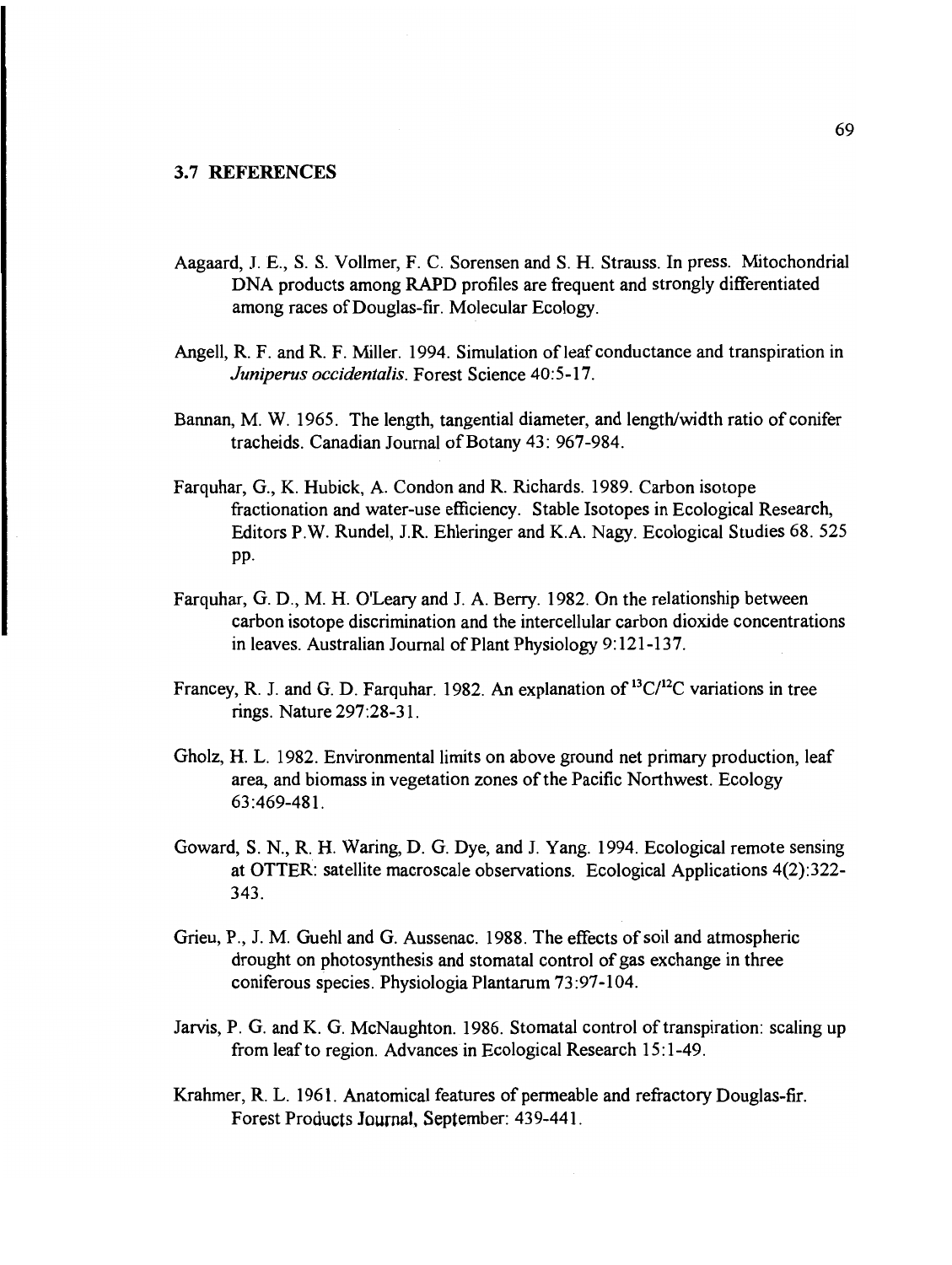- Leavitt, S. W. and A. Long. 1988. Stable carbon isotope chronologies from trees in the southwestern United States. Global Biogeochemical Cycles 2(3): 189-198.
- Livingston, N. J. and D. L. Spittlehouse. 1993. Carbon isotope fractionation in tree rings in relation to the growing season water balance. In, Ecological Aspects of Carbon Isotope Variation, Editors James R. Ehieringer, Anthony E. Hall and Graham D. Farquhar. Academic Press, San Diego.
- O'Leary, M. H. 1993. Biochemical basis of carbon isotopes fractionation. In, Ecological Aspects of Carbon Isotope Variation, Editors James R. Ehieringer, Anthony E. Hall and Graham D. Farquhar. Academic Press, San Diego.
- Panek, J. A. and R. H. Waring. In press. Carbon-isotope variation in Douglas-fir foliage: Improving the  $\delta^{13}$ C-climate relationship. Tree Physiology.
- Peterson, D. L. and R. H. Waring. 1994. Overview of the Oregon Transect Ecosystem Research project. Ecol. Appl. 4:211-225.
- Rundel, P. W. and R. E. Stecker. 1977. Morphological adaptations of tracheid structure to water stress gradients in the crown of Sequoiadendron giganteum. Oecologia 27:135-139.
- Running, S. W. 1976. Environmental control of leaf water conductance in conifers. Canadian Journal of Forest Research 6:104-112.
- Running, S. W. 1984. Documentation and preliminary validation of H2OTRANS and DAYTRANS, two models for predicting transpiration and water stress in western coniferous forests. RM-252. Rocky Mt. Forest and Range Experiment Station, Fort Collins, Colorado: USDA-Forest Service.
- Running, S. W. and J. C. Coughlan. 1988. A general model of forest ecosystem processes for regional applications I. hydrologic balance, canopy gas exchange and primary production processes. Ecol. Modelling 42:125-154.
- Runyon, J., R. H. Waring, S. N. Goward and J. M. Welles. 1994. Environmental limits on net primary production and light-use efficiency across the Oregon Transect. Ecological Applications 4:226-237.
- Saliendra, N. Z., J. S. Sperry and J. P. Comstock. In press. Influences of leaf water status on stomatal response to humidity, hydraulic conductance, and soil drought in Betula occidentalis. Planta.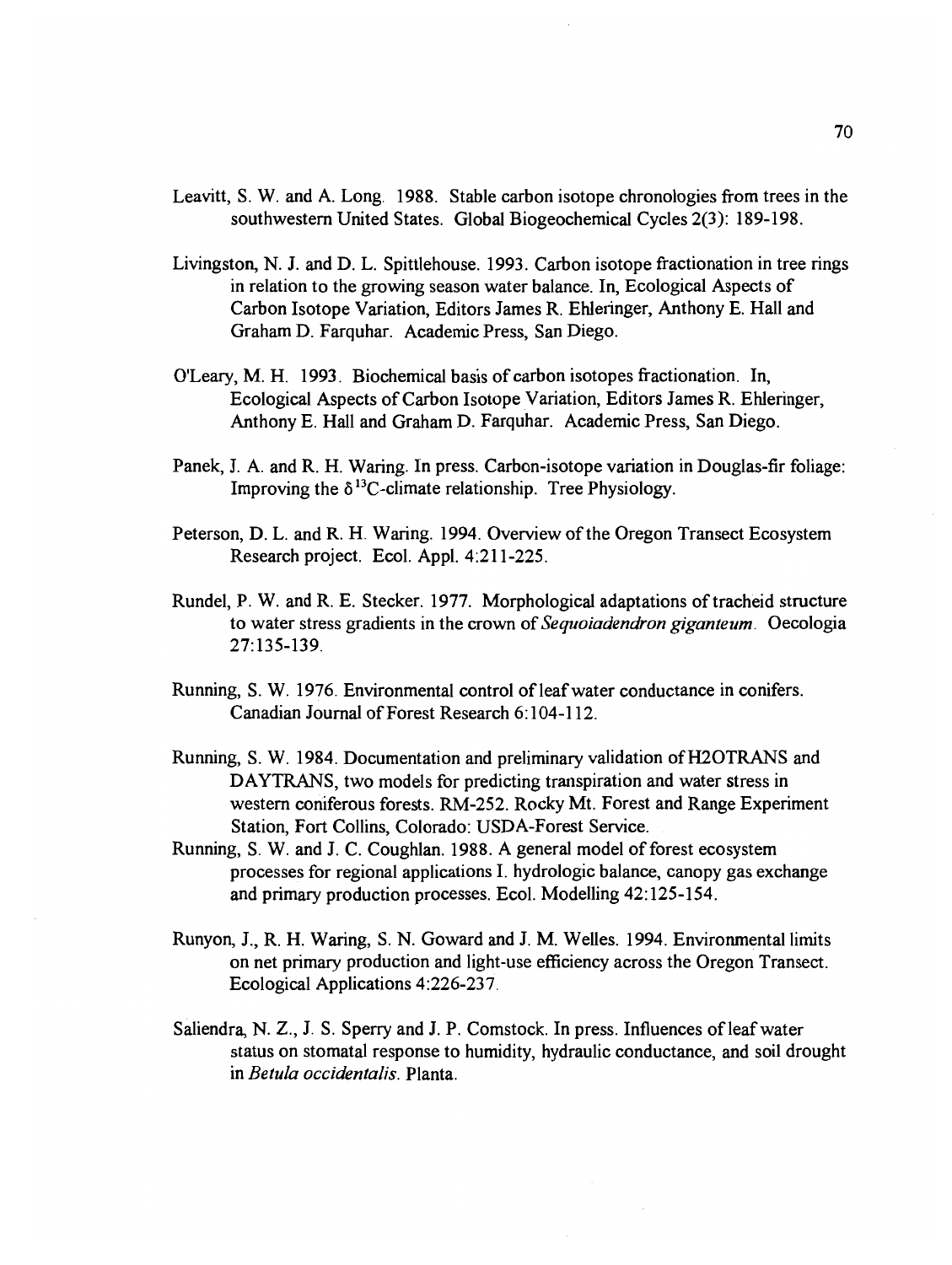- SAS Institute Inc. 1990. SAS/STAT User's Guide, Version 6, Fourth Edition. Cary, NC.
- Sperry, J. 5. 1995. Limitations on stem water transport and their consequences. Plant Stems: Physiology and Functional Morphology, Editor Barbara L. Gartner. San Diego. Academic Press.
- Sperry, J. S., N. N. Alder, S. Eastlack. 1993. The effect of reduced hydraulic conductance on stomatal conductance and xylem cavitation. Journal of Experimental Botany 44:1075-1082.
- Sperry, J. S. and W. T. Pockman. 1993. Limitation of transpiration by hydraulic conductance and xylem cavitation in Betula occidentalis. Plant, Cell and Environment 16:279-287.
- Sperry, J. S. and M. T. Tyree. 1990. Water-stress-induced xylem embolism in three species of conifers. Plant, Cell and Environment 13:427-436.
- Seiler, J. R. and B. H. Cazell. 1990. Influence of water stress in the physiology and growth of red spruce seedlings. Tree Phys. 6:69-77.
- Stewart, J. D., A. Zine el Abidine, and P. Y. Bernier. 1995. Stomatal and mesophyll limitations of photosynthesis in black spruce seedlings during multiple cycles of drought. Tree Phys. 15:57-64.
- Teskey, R. 0., J. A. Fites, L. J. Samuelson and B. C. Bongarten. 1986. Stomatal and nonstomaltal limitations to net photosynthesis in *Pinus taeda* L. under different environmental conditions. Tree Phys. 2:13 1-142.
- Tyree, M. T., S. D. Davis and H. Cochard. 1994. Biophysical perspectives of xylem evolution: Is there a tradeoff of hydraulic efficiency for vulnerability to dysfunction? IAWA Journal 15:335-360.
- Tyree, M. T. and F. W. Ewers. 1991. The hydraulic architecture of trees and other woody plants (Tansley Review 34). New Phytologist 119:345-360.
- Tyree, M. T. and J. S. Sperry. 1989. Vulnerability of xylem to cavitation and embolism. Annual Review of Plant Physiology and Molecular Biology 40:19-38.
- Waring, R. H. and W. B. Silvester. 1994. Interpreting variation in carbon isotopes within tree crowns. Tree Physiology 14:1203-1213.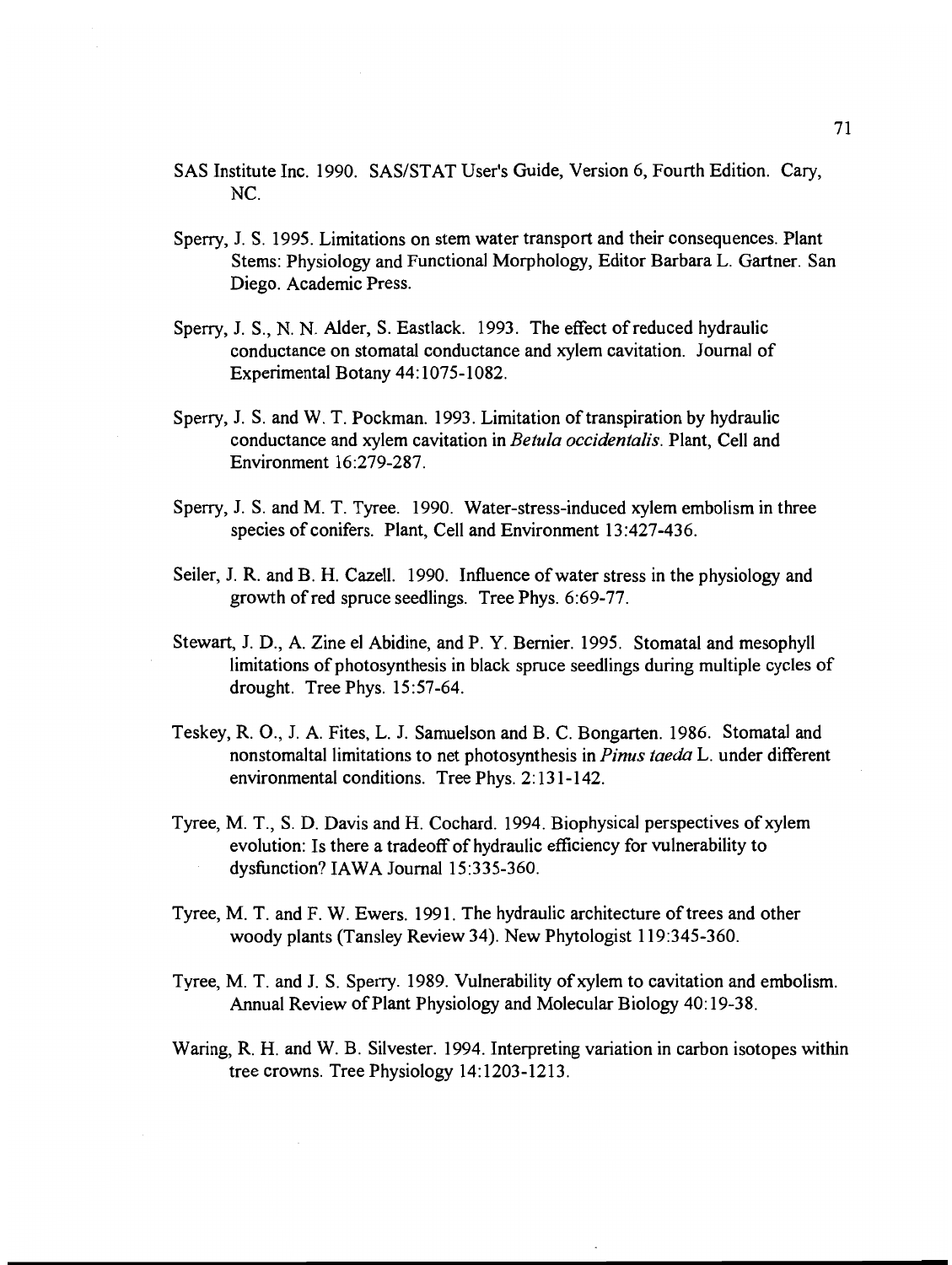- Webb, W. L. and K. J. Kilpatrick. 1993. Starch content in Douglas-fir: diurnal and seasonal dynamics. For. Sci. 39:359-367.
- Wise, L. F., M. Murphy and A. A. D'Addieco. 1946. Chlorite holocellulose, its fractionation and bearing on summative wood analysis and on studies on the hemicelluloses. Paper Trade Journal 122:11-19.
- Yoder, B. J., M. G. Ryan, R. H. Waring, A. W. Schoettle and M. R. Kaufmann. 1994. Evidence of reduced photosynthetic rates in old trees. Forest Science 40:513-527.
- Zimmermann, M. H. 1978. Hydraulic architecture of some diffuse-porous trees. Canadian Journal of Botany 56:286-2295.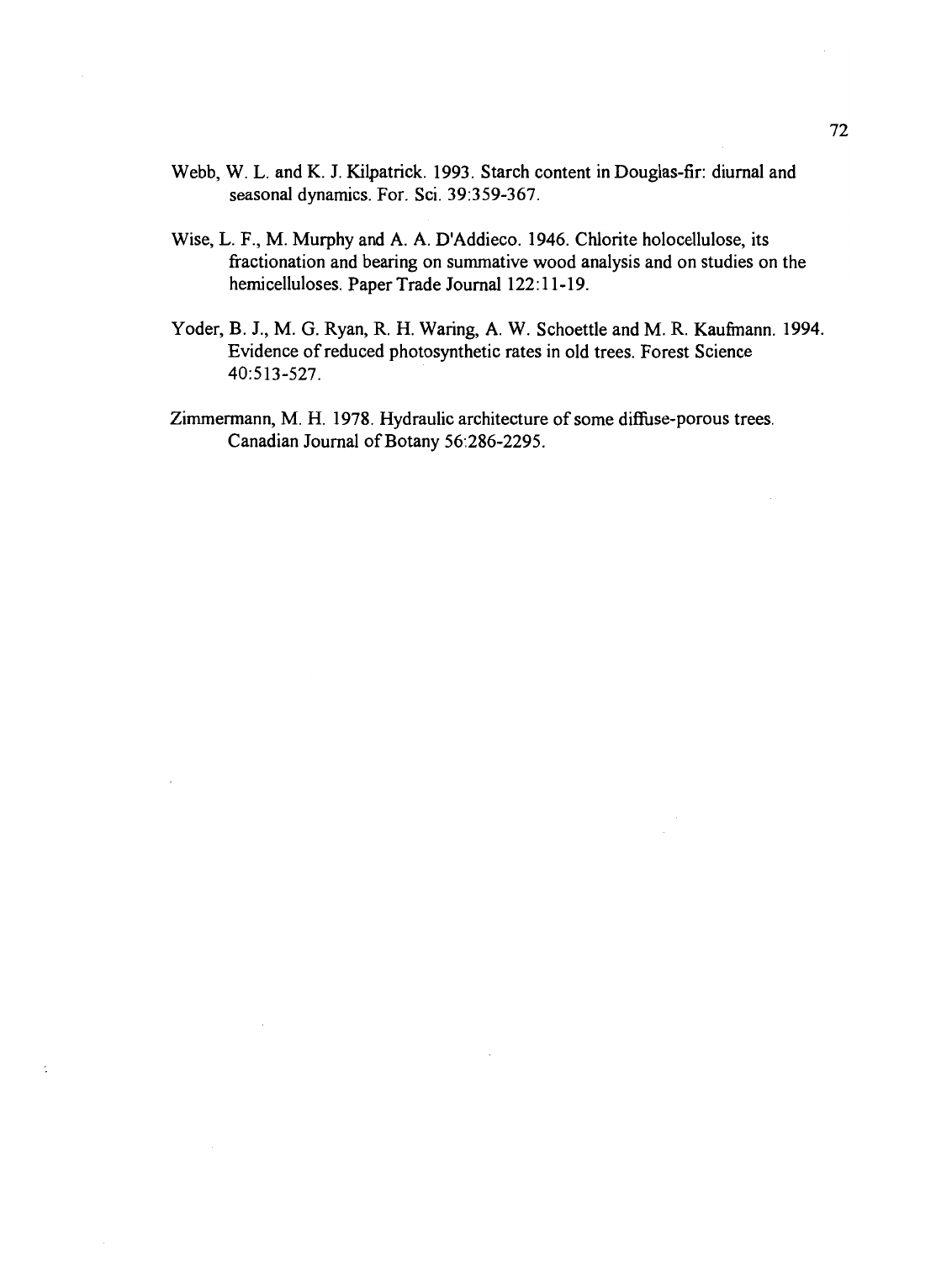# 3.8 APPENDIX

Rationale for inverse relationship between  $\delta^{13}$ C and leaf-specific conductivity.

$$
\delta^{13}C_{\text{leaf}} = \delta^{13}C_{\text{air}} - a - (b-a)\frac{c_i}{c_a} \tag{1}
$$

but because

$$
\frac{c_i}{c_a} = -\frac{1.6 \, A}{g \, c_a} + 1 \tag{4}
$$

therefore

$$
\delta^{13}C_{\text{leaf}} = \delta^{13}C_{\text{air}} - a - (b-a) \left[1 - \frac{1.6 \ A}{g \ c_a}\right] \tag{5}
$$

Also,

$$
E = (\Psi_{\text{sol}}^{\dagger} \Psi_{\text{leaf}}^{\dagger}) \text{ LSC} \tag{6}
$$

and

$$
E = g \left( c_{\text{wvi}} - c_{\text{wva}} \right) \tag{7}
$$

but because

$$
g (c_{wva}c_{wvi}) = 1.6 g (c_i c_a)
$$
 (8)

 $\frac{1}{\sqrt{2}}$ 

 $\overline{a}$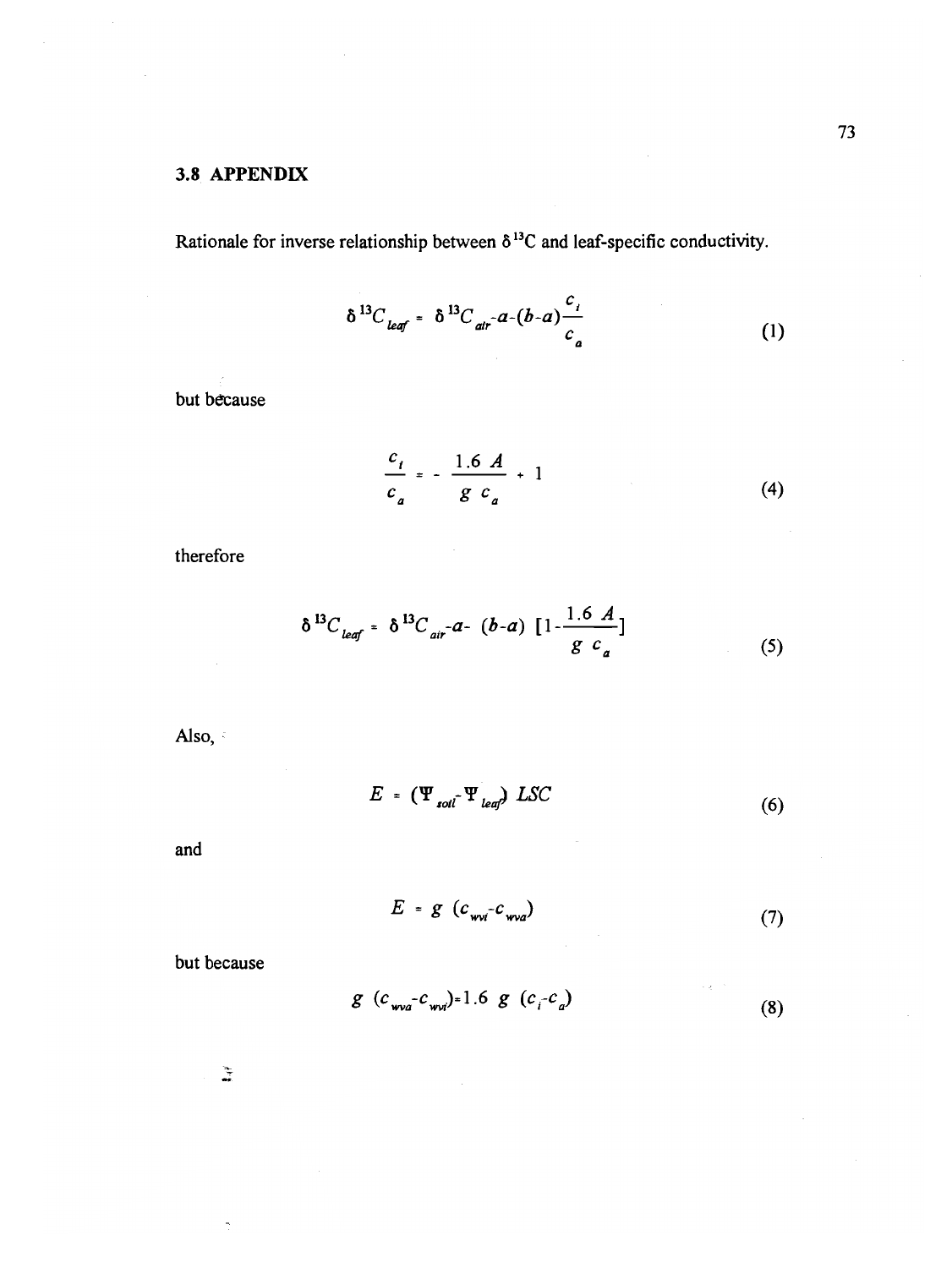these can be combined

$$
LSC = \frac{1.6 \ g \ (c_i - c_a)}{\Psi_{\text{roll}} - \Psi_{\text{leaf}}}
$$
 (9)

solving for g,

$$
g = \frac{LSC \left(\Psi_{sol} - \Psi_{leq}\right)}{1.6 \left(c_i - c_q\right)} \tag{10}
$$

Finally, substituting equation 10 into equation 1

$$
\delta^{13}C_{\text{leaf}} = \delta^{13}C_{\text{air}} - a - (b-a) \left[1 - \frac{1.6 \ A \ 1.6 \ (c_i - c_a)}{c_a \ LSC \ (\Psi_{\text{coil}} - \Psi_{\text{leaf}})}\right]
$$
(11)

where

 $\delta^{13}C_{\text{leaf}}$  and  $\delta^{13}C_{\text{air}}$  are the carbon isotope abundances of the foliage and atmosphere respectively

 $a$  is the discrimination due to diffusion into the leaf

b is the discrimination due to the carbon-fixing enzyme

 $c_i$  and  $c_a$  are the CO<sub>2</sub> concentrations inside and outside the leaf respectively

 $\overline{A}$  is assimilation rate

g is stomatal conductance

 $E$  is transpiration rate

 $\Psi_{\text{sol}}$  and  $\Psi_{\text{leaf}}$  are the water potentials in the soil and leaf, respectively LSC is the leaf-specific conductivity

 $c_{\text{wvi}}$  and  $c_{\text{wva}}$  are the concentrations of water vapor inside and outside the leaf, respectively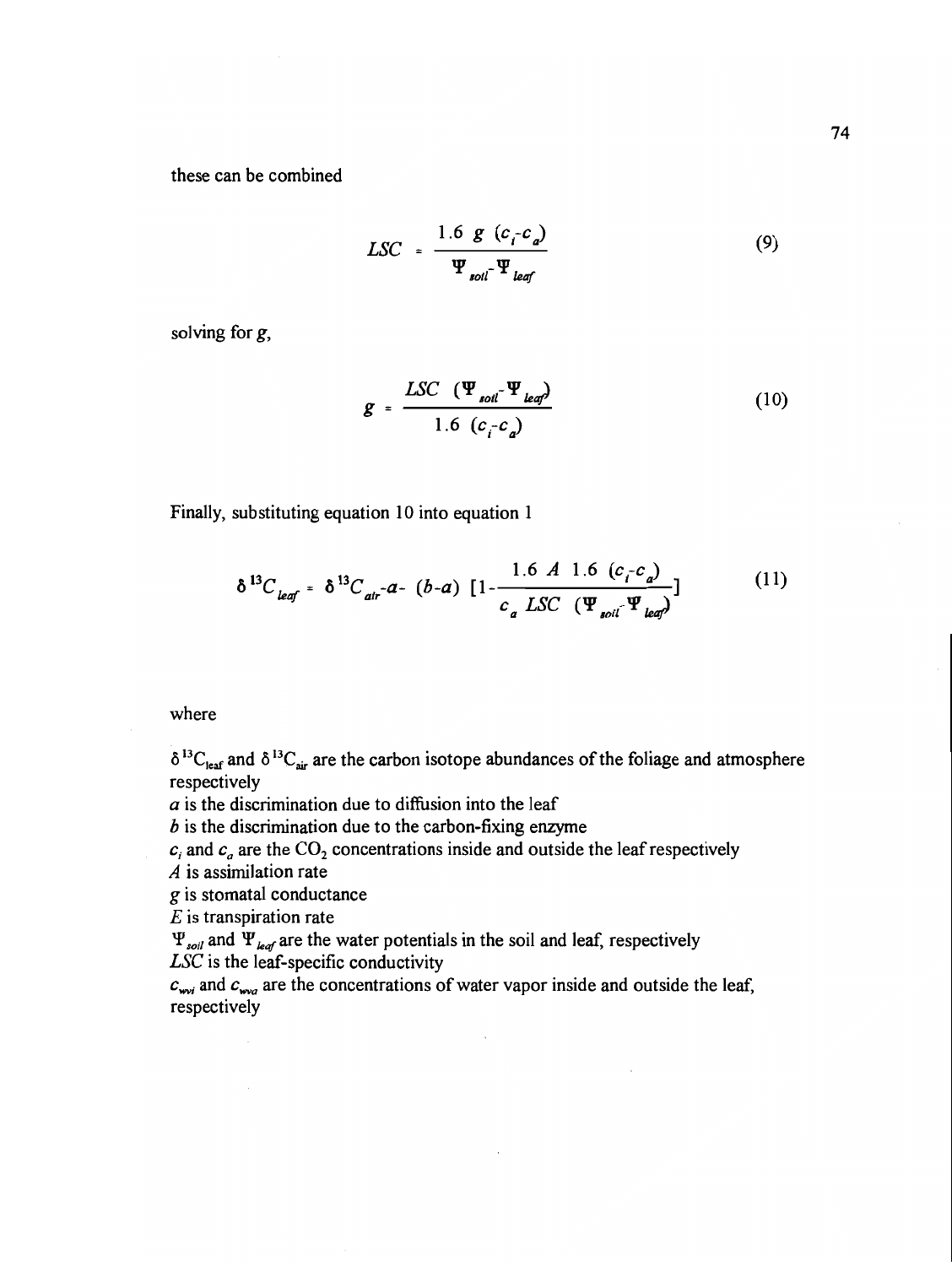#### Chapter 4

## A Stable Carbon Isotope Approach to Distinguish Climate Stress From Other Imposed Stresses in Coniferous Forests

## 4.1 ABSTRACT

Stable carbon isotopes have the potential to be sensitive indicators of carbon uptake limitations in forest trees. In the mild climates of the Pacific Northwest, dendrochronologists have been unsuccessful at relating annual tree growth to variations in temperature and precipitation. This region is ideal for testing the sensitivity of stable carbon isotopes as indicators of environmental constraints on growth. I developed an approach using a water-balance model to predict daily constraints on stomatal conductance from climate, and compared these constraints to  $\delta^{13}$ C values in Douglas-fir trees grown across a climate gradient in Oregon. I found that limitations on stomata during periods of leaf expansion correlated well with foliar  $\delta^{13}C$ . By including stem hydraulic properties with environmental factors, however, the relations were significantly improved. Annual growth-ring  $\delta^{13}$ C was also correlated with predicted stomatal constraints, but not as well. Refinements are suggested that could improve the predictive power of the relation. This approach serves as a means of separating climate stresses from other imposed stresses by establishing a baseline of forest response to natural climatic stresses. This baseline serves as a control in areas where control sites cannot otherwise be established.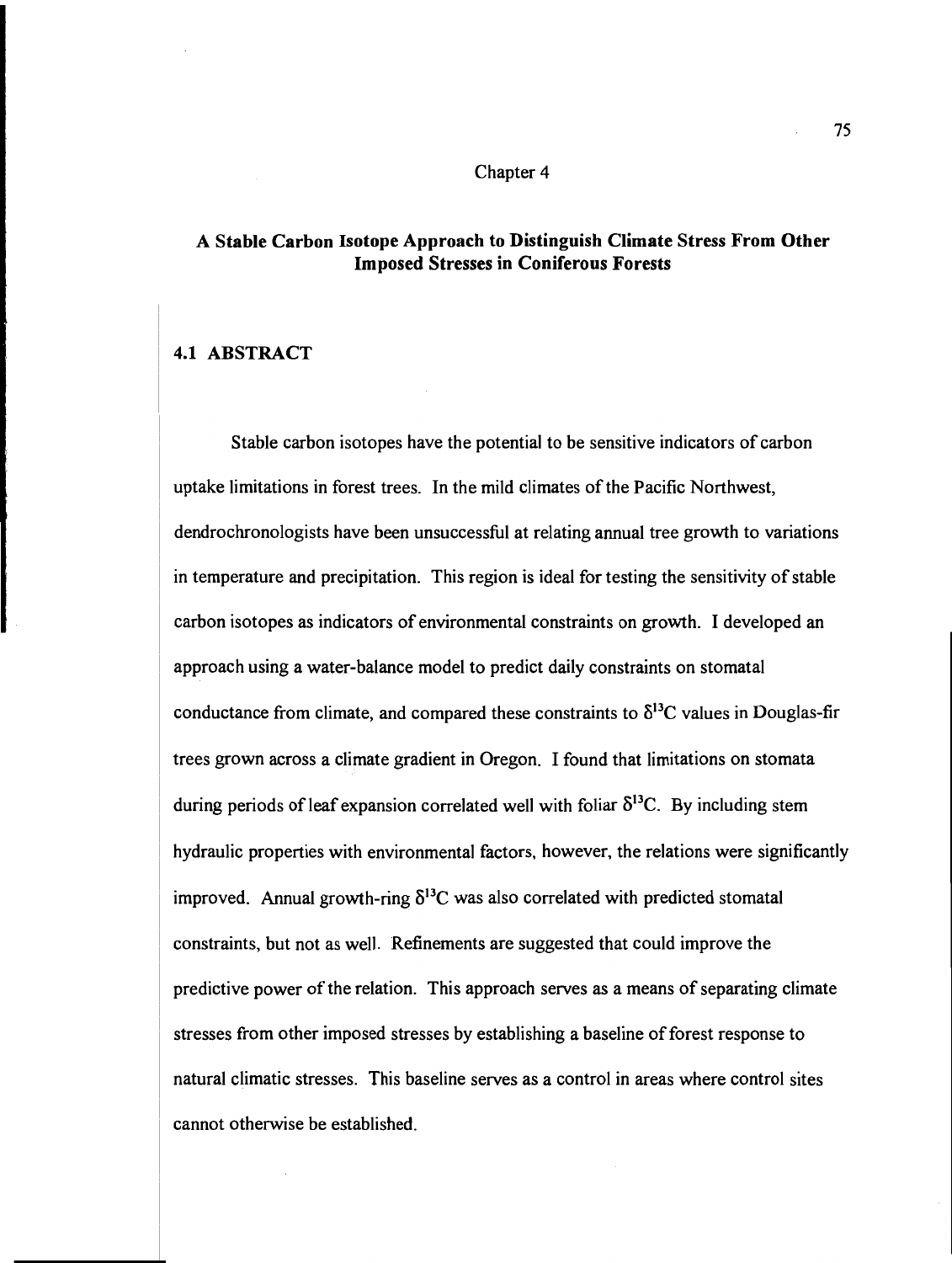#### 4.2 INTRODUCTION

#### 4.2.1 Rationale

Humans are changing the global environment by increasing atmospheric concentrations of  $CO<sub>2</sub>$  and pollutants, by disrupting the nitrogen cycle and thus eutrophying the biosphere, and through land conversion (Vitousek 1994). Monitoring the state of earth's forests should be a priority in any effort to monitor the influence of these changes on global ecosystems. Forests are an important part of the stability of the global system and the role they play is complex. They are a major contributor to water and nutrient cycling (Shuttleworth 1988, Lindberg et al. 1986), they interact with the atmosphere and lithosphere (Schlesinger 1991), they modify the form and appearance of landscapes, and they also provide a number of products on which humans depend.

Separating human-imposed stresses from the natural stresses in which forests grow is an important first step to identifying the magnitude and timing of imposed stresses. Natural stresses that limit tree growth include temperature extremes, drought, lack of light, and high humidity deficits, as well as disturbances like fire, pathogens, and mechanical damage. Forest declines have been associated with anthropogenic pollution, including gases such as ozone (Johnson and Taylor 1989, Miller 1983) and  $SO<sub>2</sub>$  (Winner et al. 1985), acidic deposition such as cloud (Lovett et al. 1982), soil effects such as heavy metal toxicity (Shortle and Smith 1988) and concomitant nutrient deficiencies (Lange et al. 1987).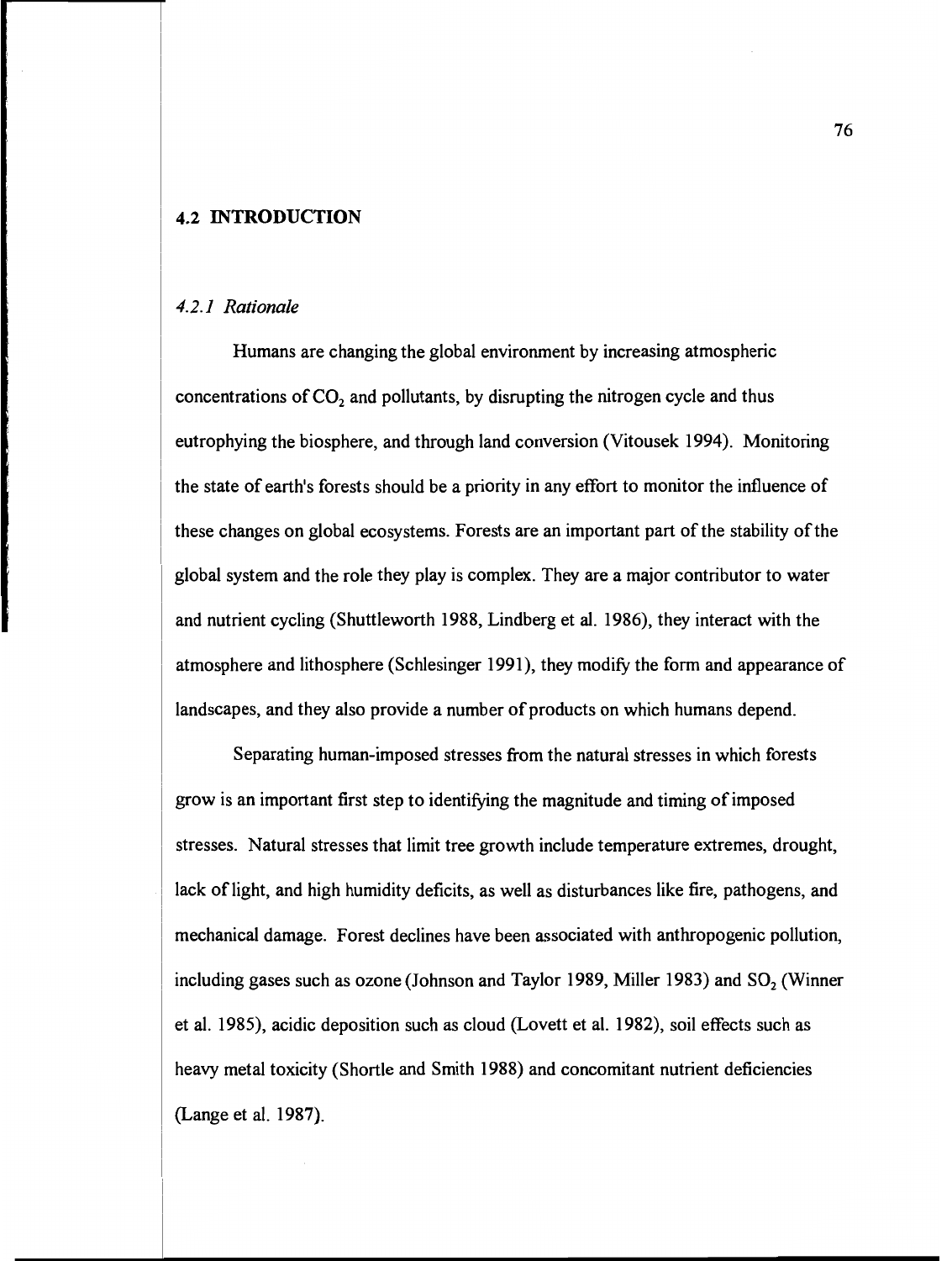An innovative approach for separating the effects of human perturbation from natural variation is the Before-After-Control-Impact design with paired sampling, or BACIP sampling design (Stewart-Oaten et al. 1986, Osenberg et al. 1994). BACIP calls for concurrent sampling several times before and after perturbation at a control and an impact site. The difference in some environmental measure between the control and impact site on each site over time provides a gauge of the magnitude of the effect of the perturbation (Osenberg et al. 1994). The two major drawbacks of this sampling approach are 1) it requires the foresight to anticipate a perturbation at a given site and to sample appropriate environmental measures prior to disturbance, and 2) it requires the presence of a control near the perturbation. A method is needed, then, which allows researchers to retroactively obtain appropriate environmental measures of before-impact conditions. Furthermore, researchers need a means of establishing a control within a disturbed site.

Here I describe an approach to establishing a baseline of forest response to climate stresses in the midst of imposed stresses, using stable carbon isotope abundance in tree foliage and growth rings and a process-level forest growth model. Foliar  $\delta^{13}C$  is analyzed, because foliage serves as the most direct link between the tree and its climatic environment, and is where carbon isotopes are taken up. Analyzing isotopes in treerings allows for retroactive sampling as far back as trees can be aged. The method was established and tested across a broad range of climates in Oregon, USA, for two varieties of a single species, Douglas-fir (Pseudotsuga menziesii (Mirb.) Franco). Carbon isotope abundance was measured in foliage and growth rings at six sites. A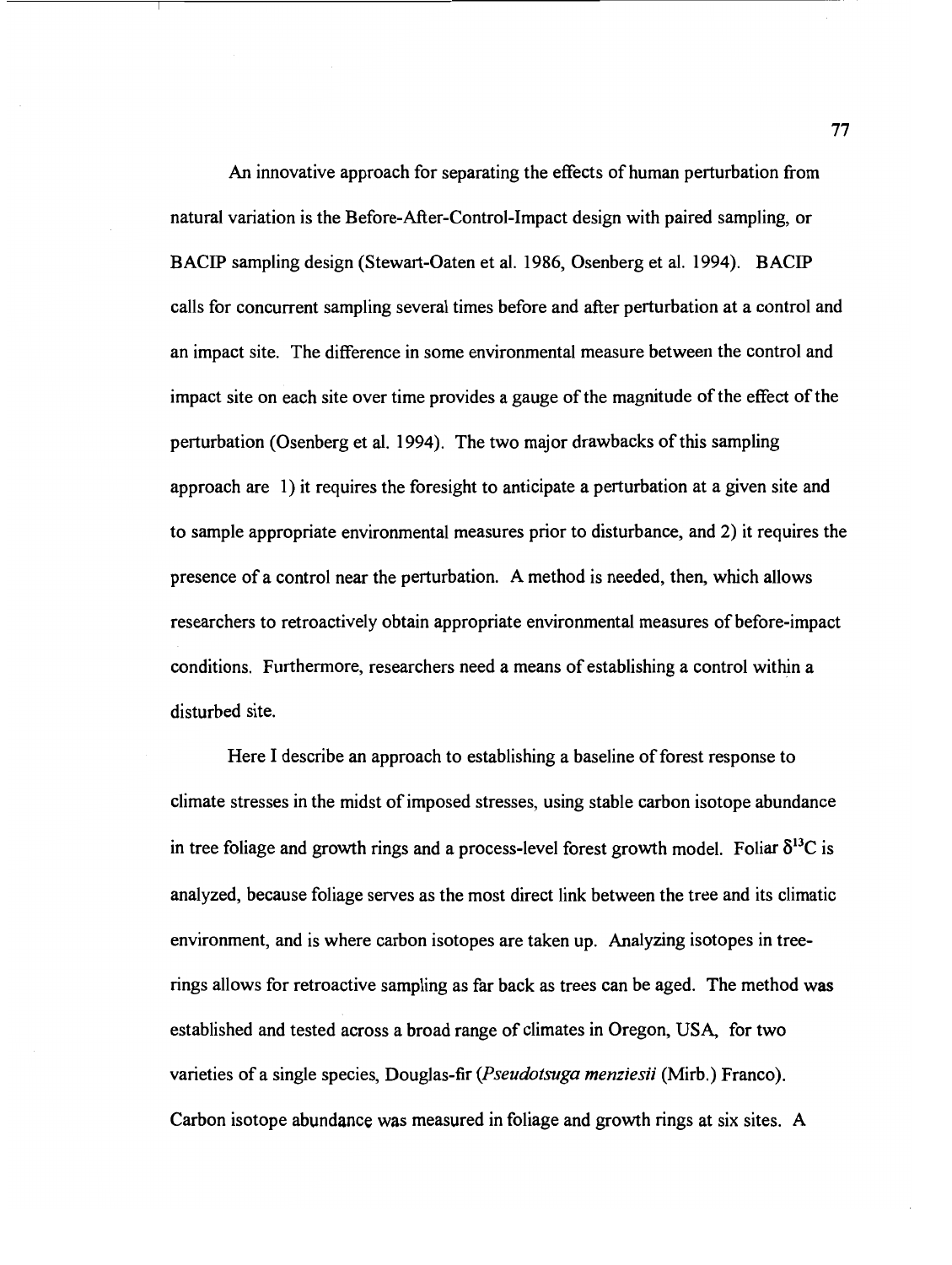forest growth model quantified stomatal constraints associated with drought, vapor pressure deficit, and freezing temperatures at each site for the years 1975 to 1994. The relation between  $\delta^{13}$ C and climate-induced stomatal constraints was modelled, then the predictive power of the relationship was tested on an independent set of measurements.

#### 4.2.2 Background

The abundance of  $\delta^{13}C$  (an index of the ratio of  ${}^{13}C/{}^{12}C$  against a standard)<sup>1</sup> changes in response to stresses that cause leaf stomata to close. During carbon fixation, carbon is twice fractionated—once as it diffuses into the leaf via the stomata and once by the carbon-fixing enzyme, rubisco (ribulose bisphosphate carboxylase/oxygenase). In both cases the heavier isotope is discriminated against in favor of the lighter. Stomatal conductance and the rate of carbon assimilation control the internal  $CO<sub>2</sub>$  concentration, and thus the uptake of  $^{13}C$ . When internal  $CO<sub>2</sub>$  concentrations drop, as when stomata are constricted due to stress, rubisco discrimination declines, and the ratio of  ${}^{13}C/{}^{12}C$  in tree tissue rises. Thus,  $\delta^{13}C$  provides an indication of how stress limits stomatal conductance and affects carbon fixation during cellulose formation (Farquhar et al. 1982, O'Leary 1993):

$$
\delta^{13}C\,\left(^oI_{oo}\right)\cdot\frac{R_{sample} - R_{standard}}{R_{standard}} \times 1000\tag{1}
$$

<sup>5.</sup>  $\delta^{13}$ C is an index of the ratio (R) of <sup>13</sup>C to <sup>12</sup>C in relation to the standard, Pee Dee Belemnite, such that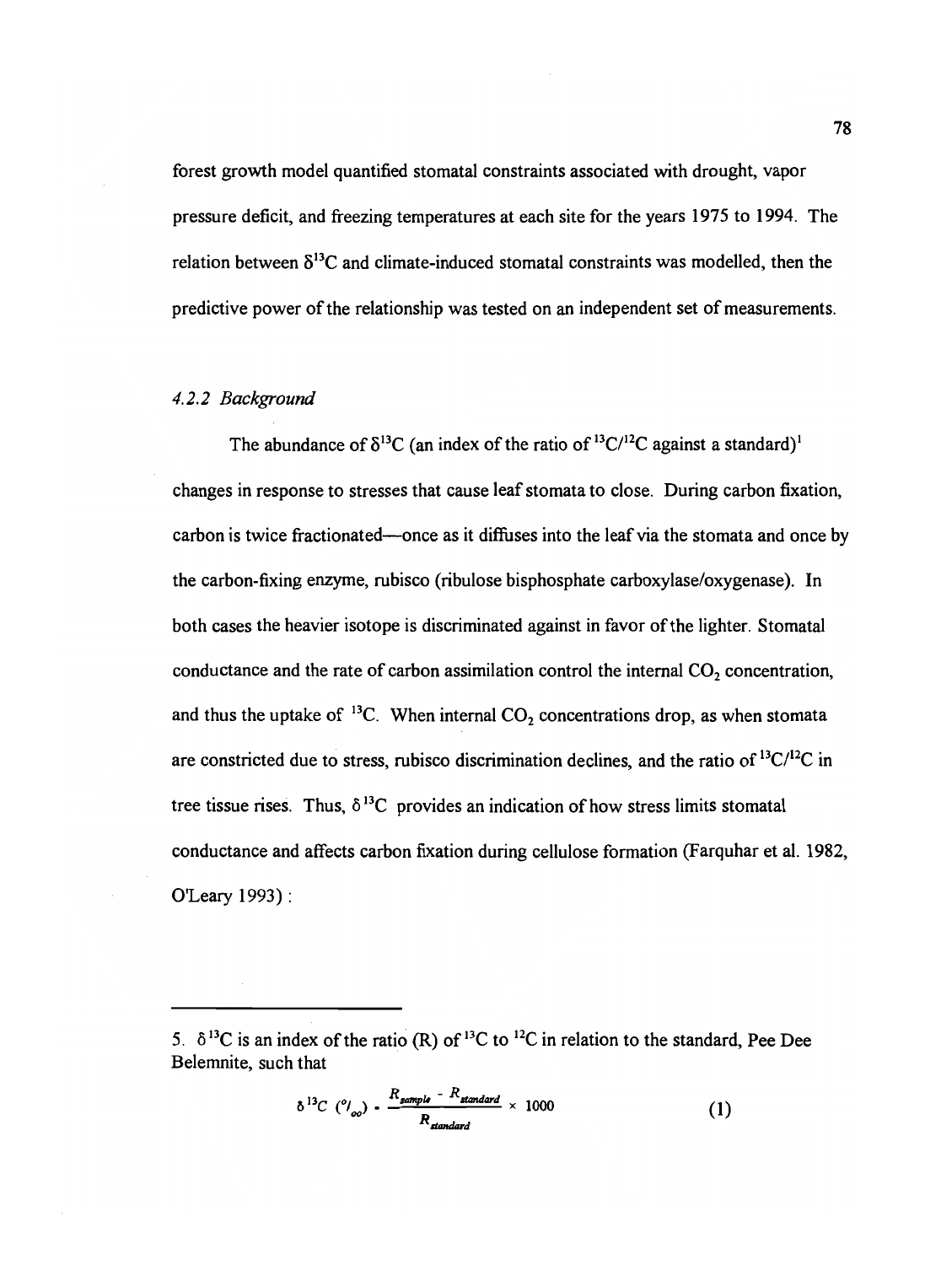$$
\delta^{13}C_{\text{leaf}} = \delta^{13}C_{\text{air}} - a - (b-a)\frac{c_i}{c_a}
$$
 (2)

where  $c_i$  and  $c_a$  are the leaf internal and atmospheric  $CO_2$  concentrations respectively, a is the isotopic discrimination from diffusion (4.4‰) and  $\boldsymbol{b}$  is the discrimination from carboxylation (30‰).

Dendrochronologists derive empirical relations between tree growth and climate. The relations are best in regions where growth is limited by drought or extremes in temperature. In the mild climates typical of the Pacific Northwest, however, correlations between indices of tree-ring width and drought are poor (r < 0.16, Meko et al. 1993). Functional growth models and more sensitive indicators of climate stress than ring-width are required in this region.

Process models provide a means of predicting forest response to environmental factors based on physiological principles. FOREST-BIOGEOCHEMISTRY estimates stand-level forest growth for any species given the availability of appropriate information for model parameterization (Running and Coughlan 1988). In this study, FOREST-BGC was used to predict reductions in stomatal conductance affected by climate and soilwater availability.

Climate factors controlling water availability and atmospheric humidity have long been known to affect tree  $\delta^{13}$ C abundance (Tans and Mook 1980, Freyer and Belacy 1983). More recently, the underlying physiological responses have been investigated. Transpiration, estimated from a site water balance model, explained up to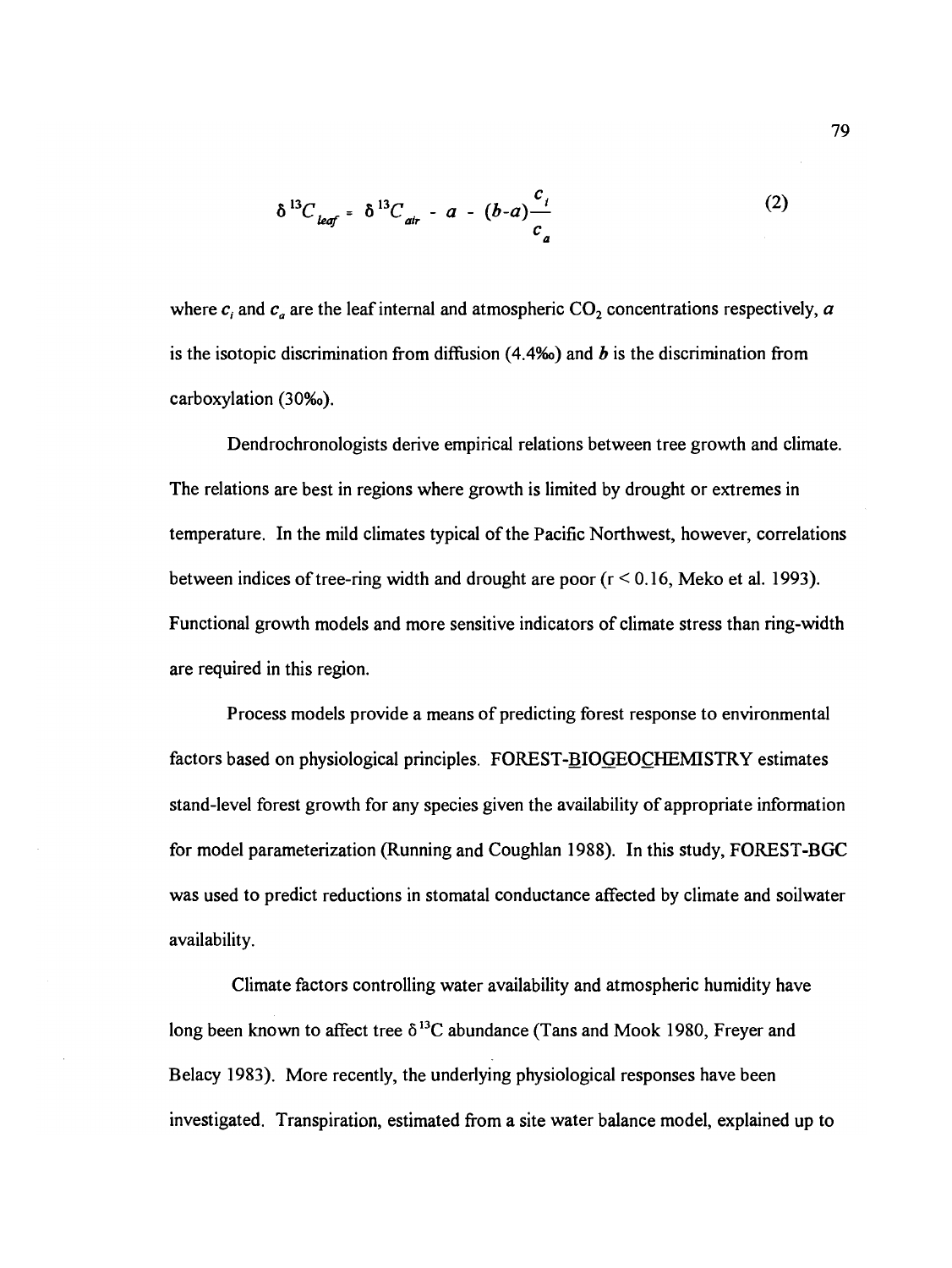68% of tree-ring  $\delta^{13}$ C variability in Douglas-fir (Livingston and Spittlehouse 1993). Strong correlations between stable carbon-isotope abundance in foliage and the length of branches carrying water to that foliage suggested that branch hydraulic properties influence isotopic uptake (Waring and Silvester 1994, Panek and Waring, in press). A strong correlation between foliar  $\delta^{13}$ C and specific- and leaf-specific conductivity across a range of conductivities supports the importance of stem hydraulics (Chapter 2). Therefore, evidence has gathered which indicates that, by including hydraulic properties of trees in models, the relation between  $\delta^{13}$ C and the climatic constraints affecting stomata can be greatly improved.

#### 4.3 MATERIALS AND METHODS

### 4.3.1 Site selection

Six sites were chosen along a transect which cuts across a steep climatic gradient in Oregon from moist, maritime to arid, continental environments (Table 3.1, Figure 4.1). The transect was established by (Gholz 1982) and recently served as the focus of a NASA project involved with modelling forest growth from satellite (Peterson and Waring 1994, Runyon et al. 1994). Sites A/B and B/C represent zones of climatic transition between sites A, B, and C (Chapter 3).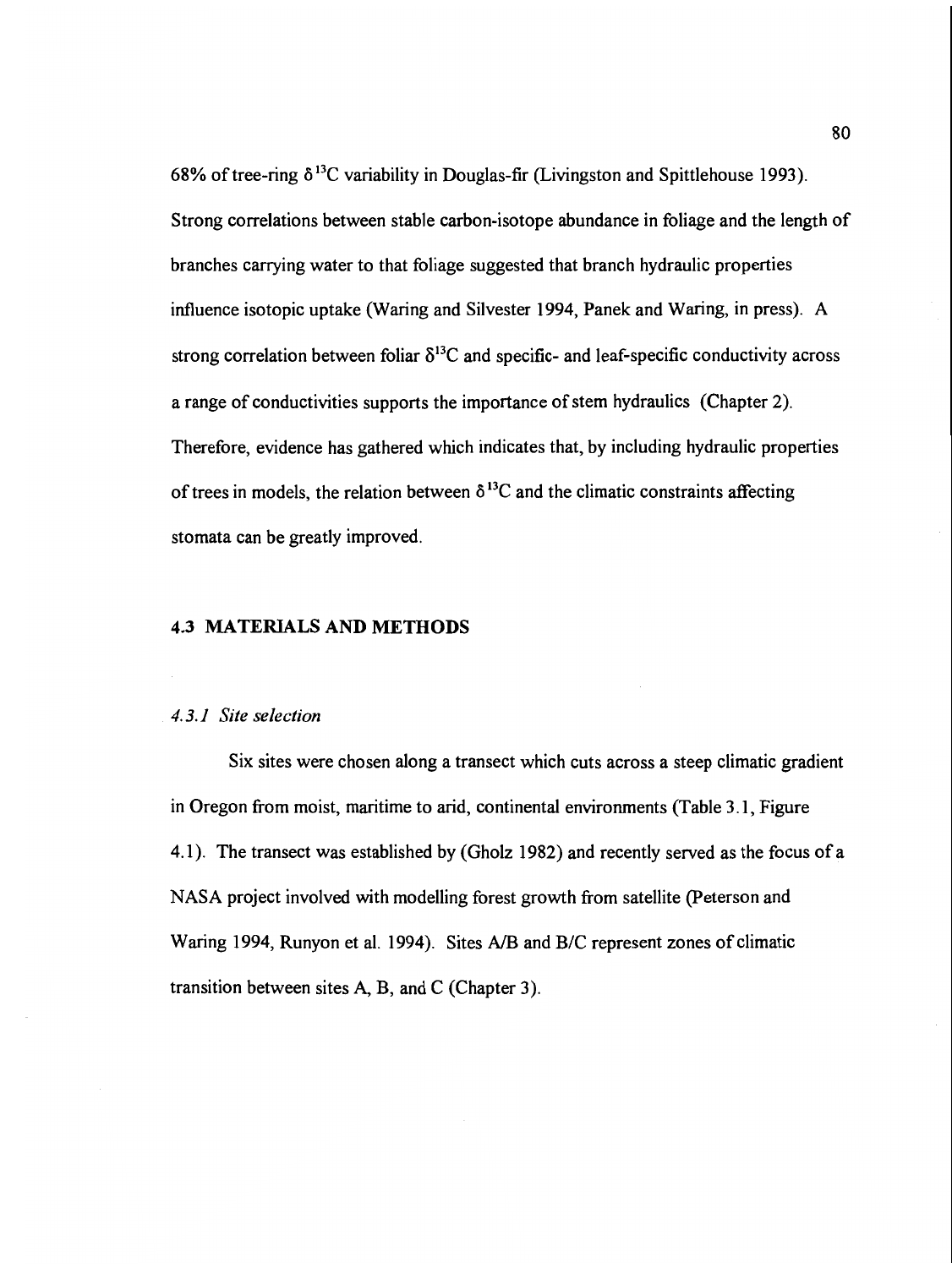### 4.3.2 Sample selection and analysis

Four Douglas-fir (Pseudotsuga menziesii (Mirb.) Franco) with fully sun-exposed, south-facing branches were selected at each site. One south-facing branch between 3.5-4.5 m in length was sampled from each tree. Tree heights and branch lengths were similar at all sites across the transect, however this required sampling older trees and older branches at sites C and D. The crown bottom of trees at sites  $A-B/C$  and D was within a meter of the ground, but at site C crown bottom was as high as 2 m. Needles



Figure 4.1. Site locations in Oregon, USA.

were stripped from the upper side of the primary axis of each sampled branch and sorted by age-class. Needles were dried to constant weight at 70°. Two tree cores were taken from the south side of each tree. One core was dried, mounted, and sanded for ringwidth analysis. The other core was sectioned by year with the aid of a dissecting scope.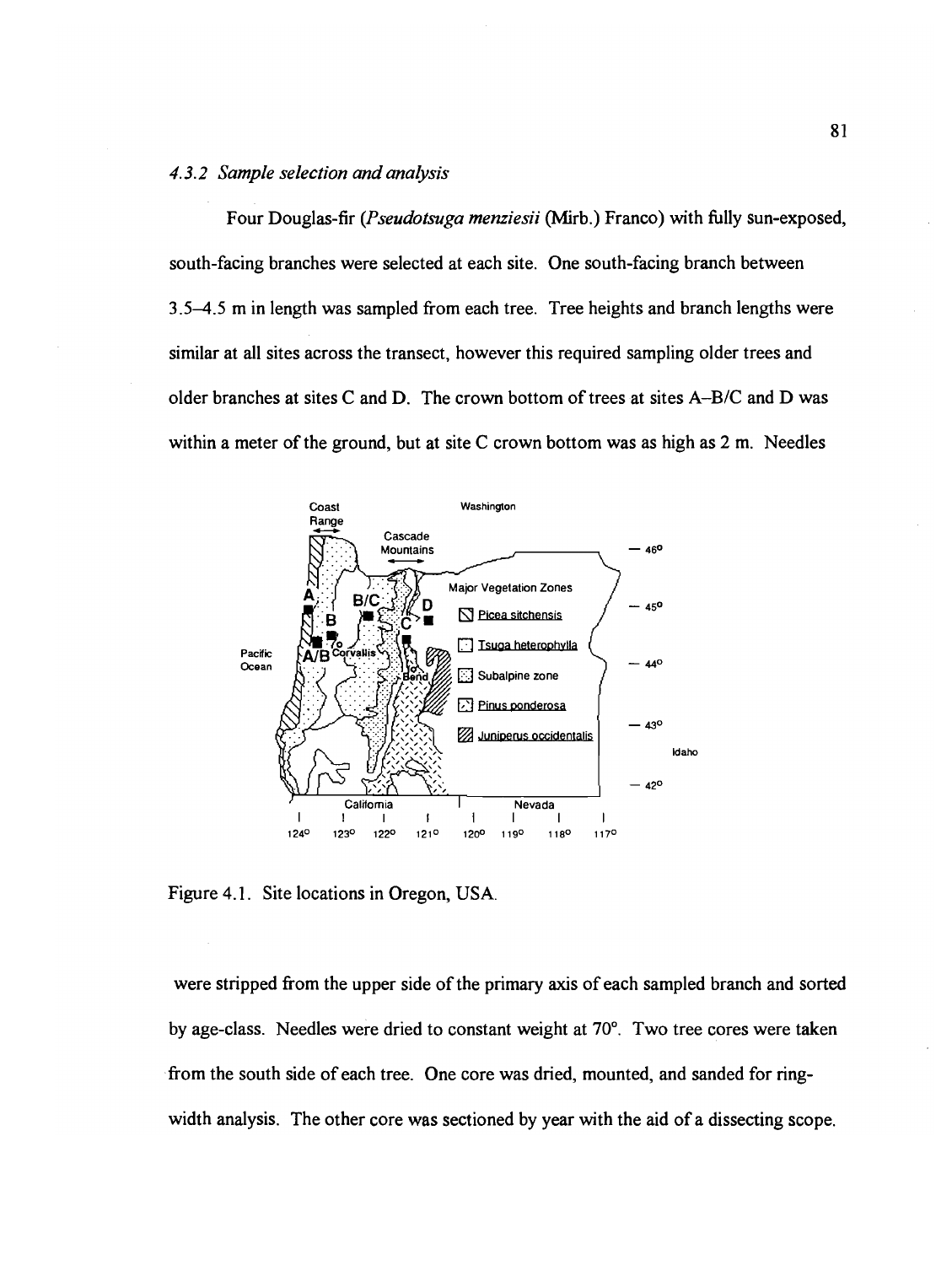All needle age-classes were analyzed individually. Tree core segments were analyzed by annual age-classes from 1987 to 1994 for three out of four trees per site, and from 1976 (or from tree center) on the remaining sampled tree.

Needles were ground with a Wiley mill to pass a 40-mesh screen and core segments were ground to pass a 10-mesh screen. The cellulose fraction of foliage and core segments was isolated by methods established at the University of Utah Stable Isotope Research Facility (S. Phillips, pers. comm., Univ. Utah, Salt Lake City), which were modified from those described by Wise et al. (1946). Stable carbon-isotope abundance was measured at the University of Waikato Stable Isotope Facility, New Zealand, with a continuous flow analyzer connected to a GC/MS (Europa Tracemass). All analyses were run against the CSIRO sucrose standard and calculated in relation to the Pee Dee Belemnite standard, with variation of analysis less than O.2%o. Details are in Chapter 2.

Mounted tree cores were analyzed with a tree-ring measuring system, which included a sliding incremental stage with measurement precision to 0.001mm (ACU-RITE, Jamestown, NY), an optical encoder (Metronics Quickcheck, Bedford, NH), and a Motion Analysis Video Imaging System attached to a standard PC. Analysis software was written by Paul Krusic, Tree-ring Laboratory, Lamont-Doherty Geological Observatory, Palisades, NY.

Tree-ring series were corrected for growth trends by fitting a quadratic or cubic polynomial to the ring-width data. The standard exponential decay curve (Fritts 1976) didn't fit the data well because the westernmost chronologies were short. Short series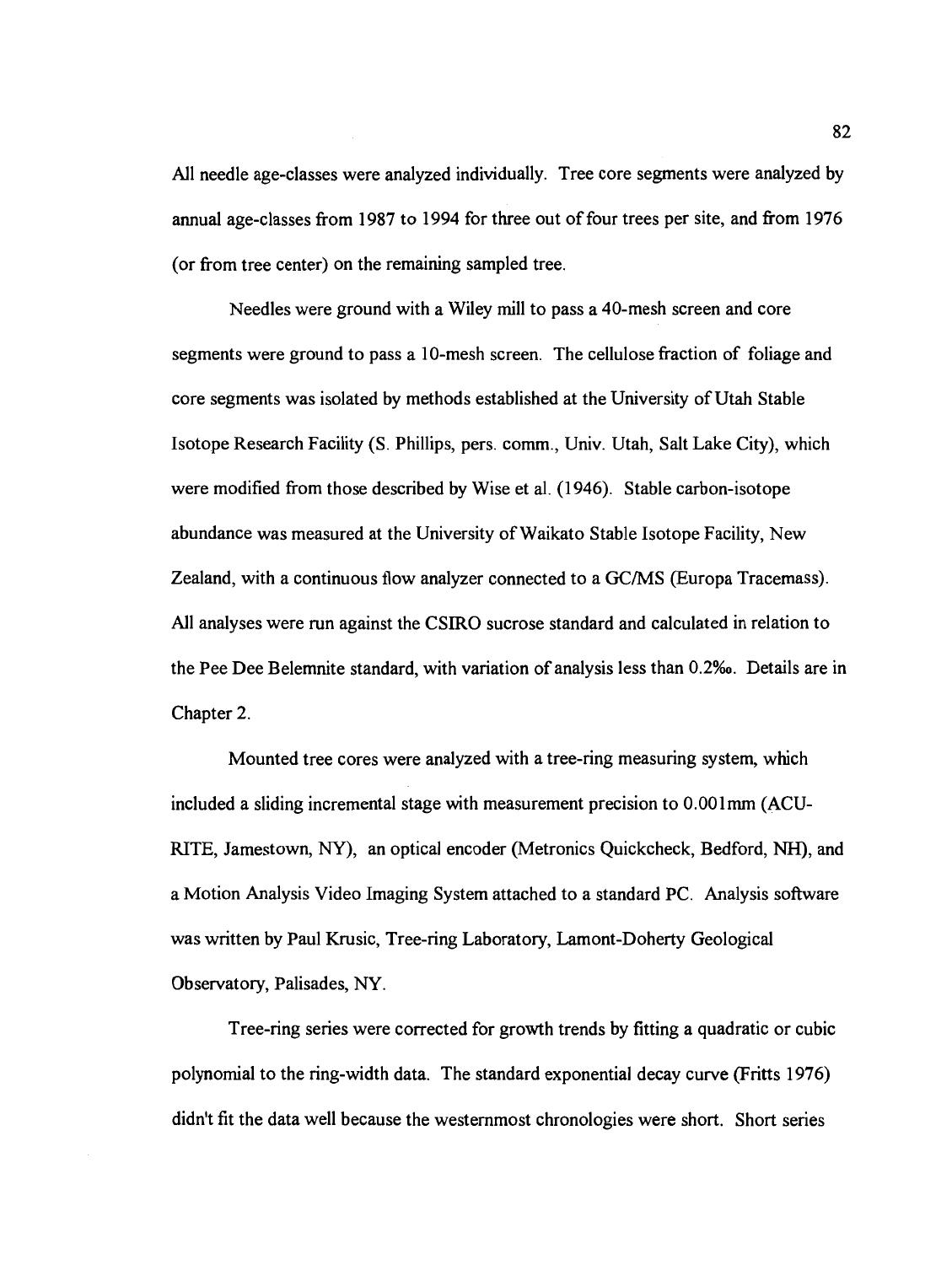are best fit with flexible splines (Holmes 1992). The splines represent the best-fit mean for any year. Residual differences between the mean and the observed represent the ring width corrected for the growth trend. Residuals were normalized by the mean value to enable cross-site comparisons.

## 4.3.3 Branch hydraulic parameters

Hydraulic properties were measured across the transect on the 1990 internode of the same branches sampled in a previous study (Chapter 3). From these data, specific and leaf-specific conductivity were calculated. Specific conductivity  $(\kappa_n)$  represents the flux of water per unit area of conducting sapwood at a given pressure difference across the sample. Leaf-specific conductivity (LSC) is the flux per unit leaf area distal to the segment at a given pressure difference across the sample. Flux ( $kg s<sup>-1</sup>$ ) was calculated as the time for a 0.07% HC1 solution at 0.01 MPa pressure to move through a 5 cm segment. The HC1 solution was then replaced with a safranin solution to stain the conducting portion of the cross-sectional area. Specific conductivity was determined by dividing flux by functional cross-sectional area. Leaf-specific conductivity was determined by dividing flux by the leaf area of all age-classes beyond the measured 1990 internode. Additional details are provided in Chapter 3.

## 4.3.4 Characterization of environmental constraints

At each site, constraints on stomatal conductance due to climate were assessed daily with the water-balance component of FOREST-BGC and summed over thegrowing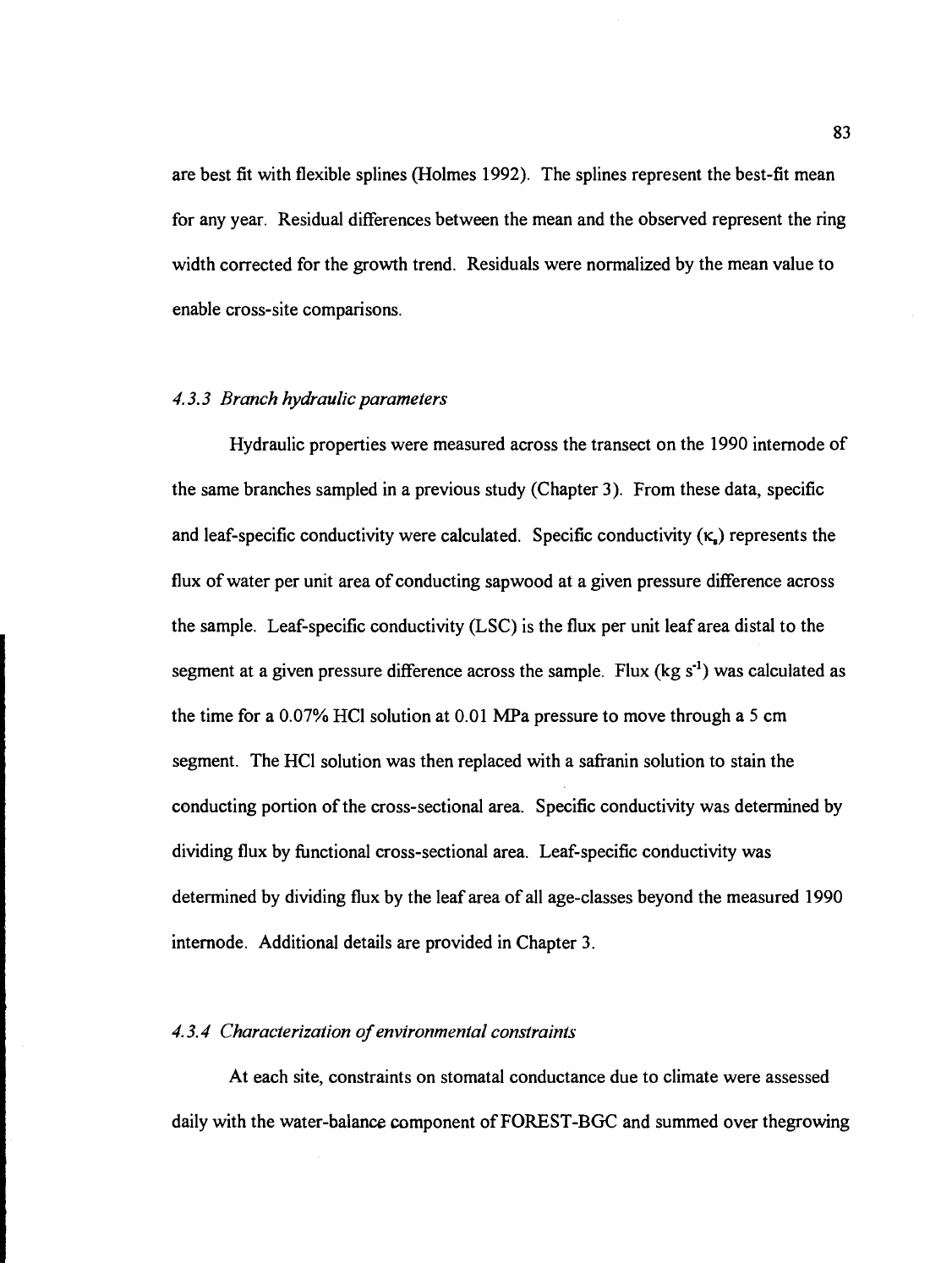season. Stomatal constraint was expressed as the percent reduction from maximum stomata! conductance at the recorded irradiance (Panek and Waring, in press). FOREST-BGC requires species and site characteristics, and daily climate data as input (temperature, precipitation, relative humidity, solar radiation). The model then predicted stomatal constraint separately due to vapor pressure deficit (VPD), soil drought, and freezing temperature daily, for 20 years of climate data (1975-1994, G. Taylor, Oregon Climate Center, Oregon State Univ., Corvallis, OR). I recognized that stomatal response differs slightly for the two varieties of Douglas-fir, however made no accomodation for differences in modelling. Additional details are provided in Chapter 2.

In some species of tree, starch reserves from the previous year contribute to the construction of current year's leaves, which complicates the relationship between foliar  $\delta^{13}$ C and climate. In Douglas-fir, the current year's growth is derived exclusively from the current year's photosynthate. Starch reserves from the previous year are not utilized for foliar growth (Webb and Kilpatrick 1993). The modelled growing season was defined to begin when current year's starch reserves began to accumulate, i.e. when modelled photosynthesis exceeded mode!Ied respiration. The end of the growing season was defined as August 20, the date at which budset had been observed at all sites.

The end of foliar growth does not coincide exactly with the end of tree-ring growth, so the growing season extended longer into the summer drought for tree rings than for foliage. Emmingham (1977) demonstrated that spring-wood formation in Douglas-fir in southwestern Oregon ends when foliar expansion ends, however latewood may continue to grow as late as the middle of September. This difference in growing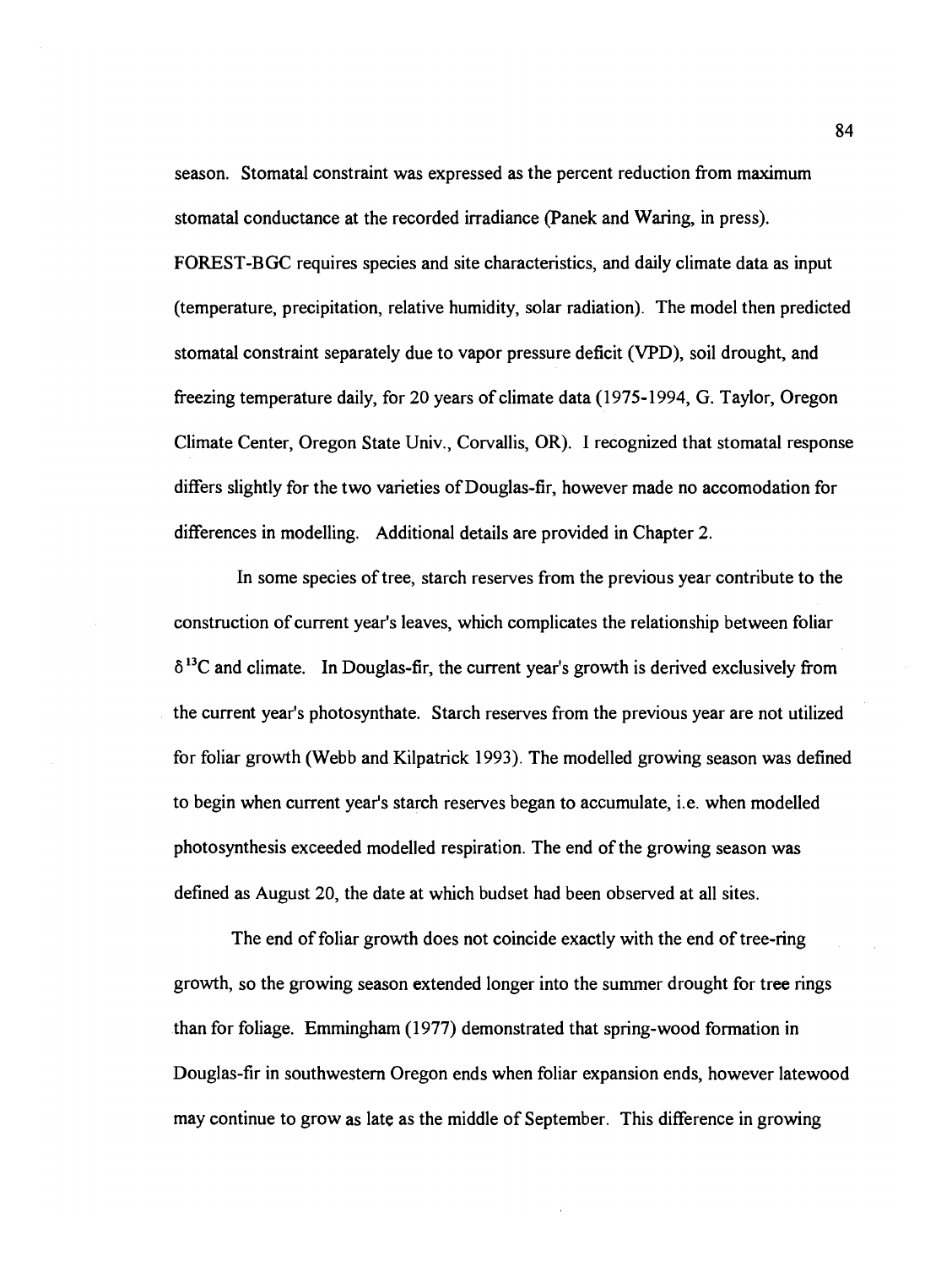season was not accounted for during modelling, in part because springwood represents the majority of tree-ring growth. Surnmerwood, however, is recognized to be denser and may be a large percentage of the growth-ring biomass. Any resultant bias would appear as an underestimation of tree-ring  $\delta^{13}C$  abundance.

### 4.3.5 Statistical Analysis

 $\delta^{13}$ C was highly autocorrelated between years within site, in both foliage and tree-rings. To model the relationship between  $\delta^{13}$ C and climatic constraints to stomata, it was necessary to determine the correlation structure between years and incorporate the autoregressive correlation into the model. Therefore a mixed linear model was used, which is a generalization of the standard linear model that allows for the analysis of data with several sources of variation (SAS Institute 1992).

The predictive power of the regression model was tested using the PRESS (Prediction Sum of Squares) statistic, which is recommended when sample sizes are small (Myers 1986). An independent dataset was created by jack-knifing, that is removing observations from the full dataset one at a time and using the remaining observations to model the deleted observation. The difference between the predicted and the observed value is the PRESS residual and is independent of the measured values. The PRESS statistic is the sum of squared residuals. An  $\mathbb{R}^2$  for prediction was determined from one minus the ratio of the PRESS statistic to the model sums of squares.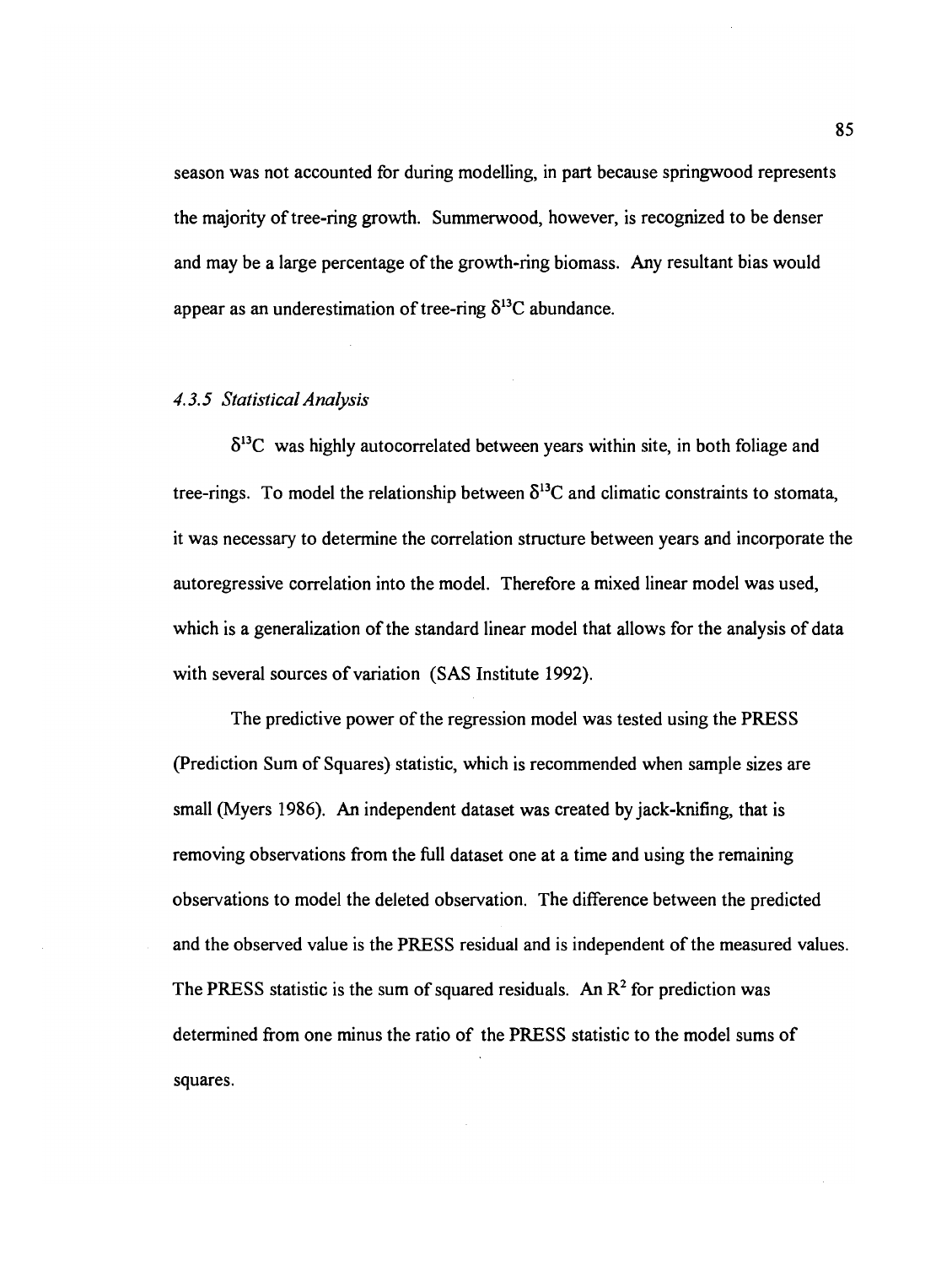#### 4.4 RESULTS

## 4.4.1 Variation in foliar  $\delta^{13}C$

Trees at the eastern limit of the transect retained more age-classes of foliage than trees at the western limit of the transect. At site A, trees held foliage only four years, while at sites C and D trees held eight and seven years, respectively. Foliar  $\delta^{13}C$ 



Figure 4.2. Annual variation in foliar  $\delta^{13}$ C abundance. Western sites (A-B/C) retained fewer age-classes of foliage than eastern sites  $(C-D)$ . Symbols represent the mean of four branches. Error bars represent  $\pm 1$  standard error.

abundance was significantly higher for all years at site D than at the other sites. In the eight years of foliage represented by trees along the transect, the largest deviation in  $\delta^{13}C$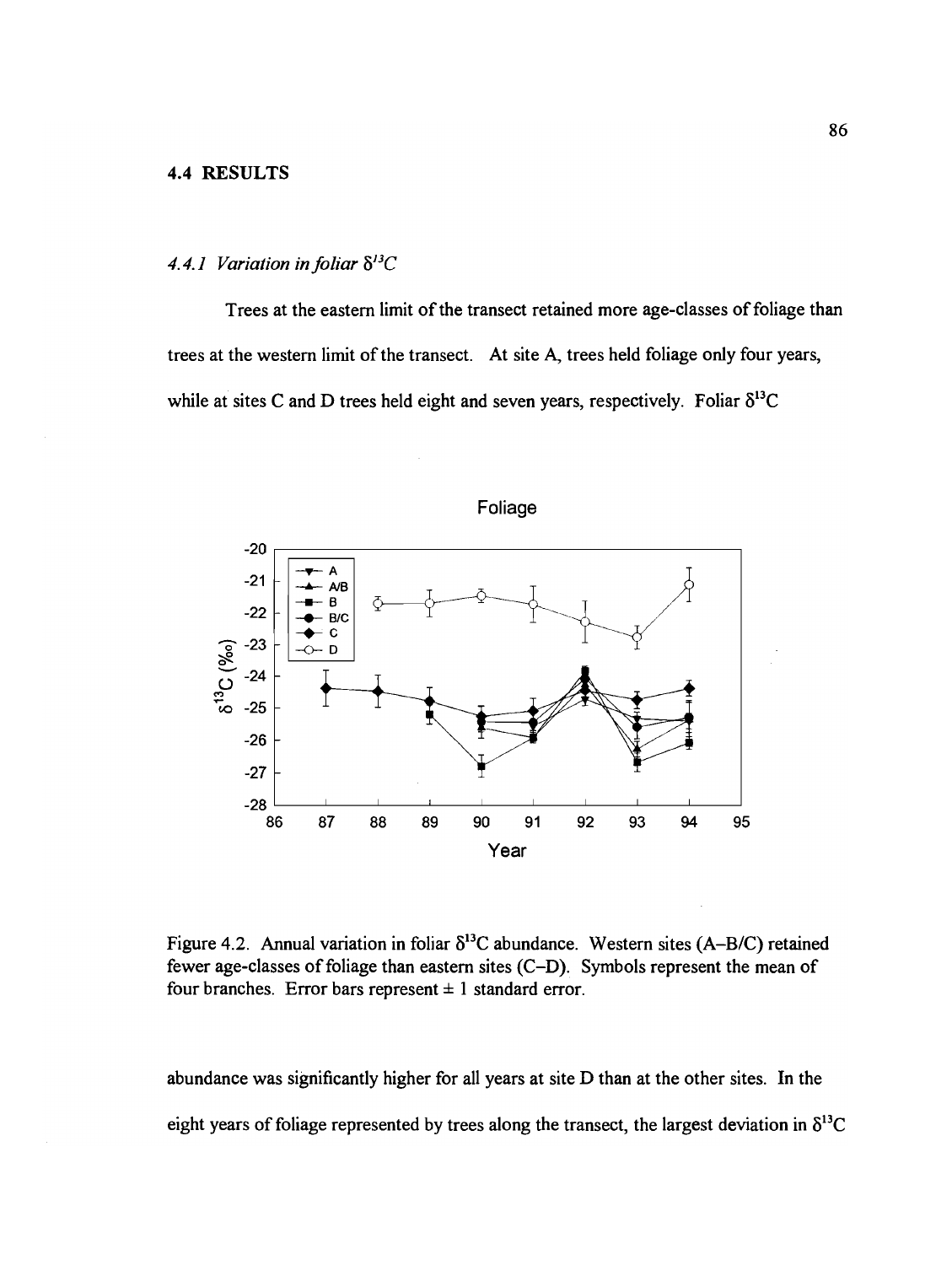abundance occurred in a 1992 spike at all sites except site D (Figure 4.2). The 1992 age-class was missing in most branches at site C. Where 1992 foliage existed there, leaf length was markedly below that of other years. Internode length in 1992 was also noticeably shorter than in other years. This phenomenon was only observed at site C.

# 4.4.2 Variation in tree-ring  $\delta^{13}C$

Tree-ring  $\delta^{13}$ C exhibited a similar pattern to that of foliage (Figure 4.3). At siteD tree-ring  $\delta^{13}$ C was significantly higher than at the other sites in all years except 1993



Figure 4.3. Annual variation in tree-ring  $\delta^{13}$ C averaged from one increment core from each of four trees per site. Symbols represent the mean of four trees. Error bars represent  $\pm 1$  standard error. Points without error bars are values of a single tree at each site, analyzed for 22 years or to the center of the tree.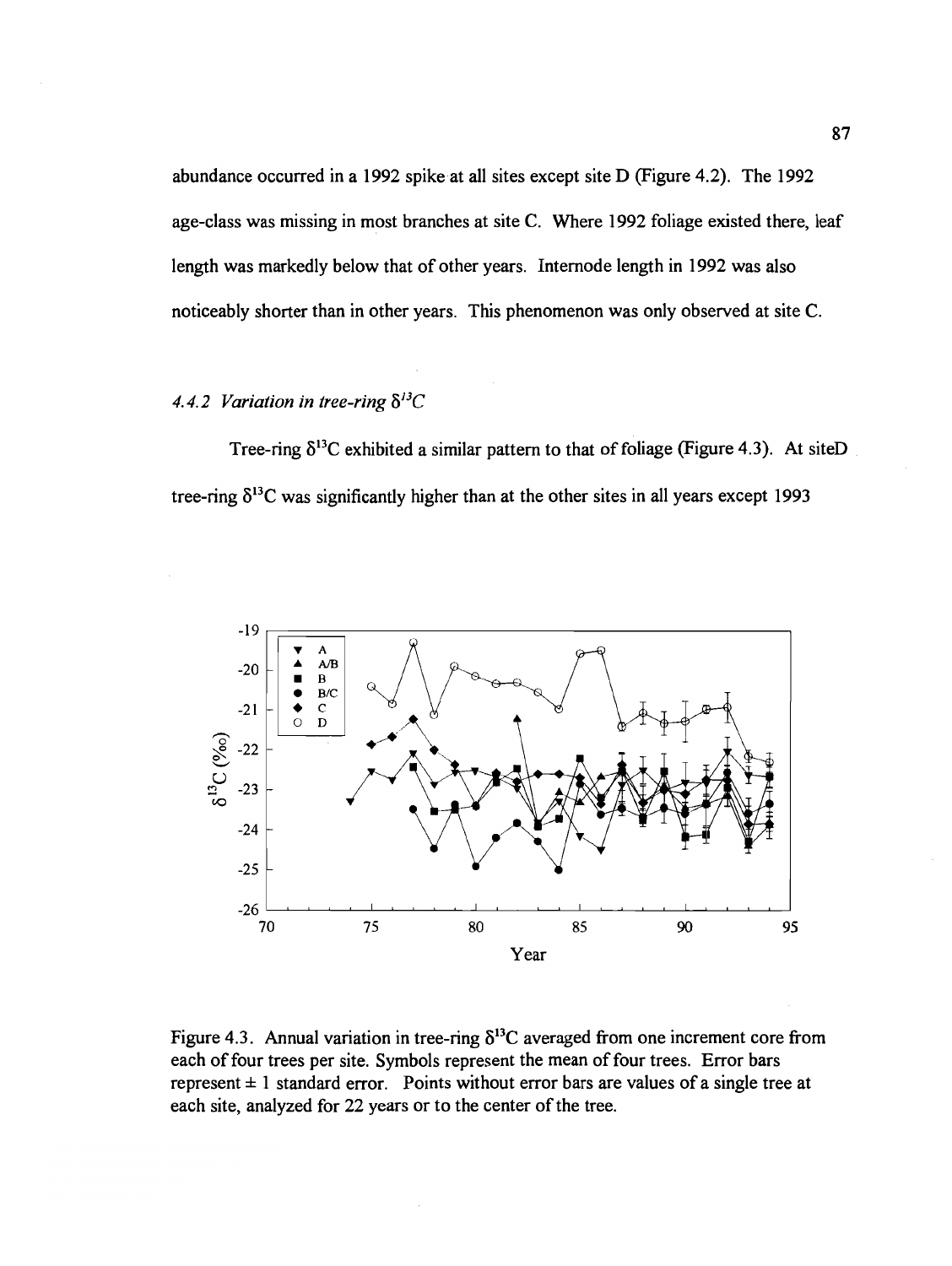and 1994. The same abrupt increase occurred in 1992 across all sites. Foliar  $\delta^{13}C$  and tree-ring  $\delta^{13}$ C, compared by year within individual trees, were linearly related (Figure 4.4), although the relation was weak ( $R^2$ =0.42, P<0.0001). Tree-ring  $\delta^{13}$ C was, on average, 1. 7%o heavier than foliage.

Tree-ring width was not correlated with  $\delta^{13}$ C within any growth year, including 1992, or over all growth years. Tree-ring width was not significantly correlated with precipitation, temperature, relative humidity, or solar radiation, either within site or over all sites, in 1992 or over all years.

## 4.4.3 Stomatal response to physical environment

Temperature, drought and VPD constraints on stomatal conductance increase dramatically from west to east across the transect (Figure 4.5). The integrated effects of VPD, drought, and temperature constraints to stomata are manifest as a drop in potential transpiration below maximum. The annual variation in the proportion of actual to potential transpiration (T/PT) at all sites from 1975 to 1994 is shown in Figure 4.6. Annual T/PT drops across the transect from west (site A) to east (site D), corresponding roughly to an increase in site aridity. A marked drop in T/PT was apparent at all sites but D in 1992, followed by an increase in 1993.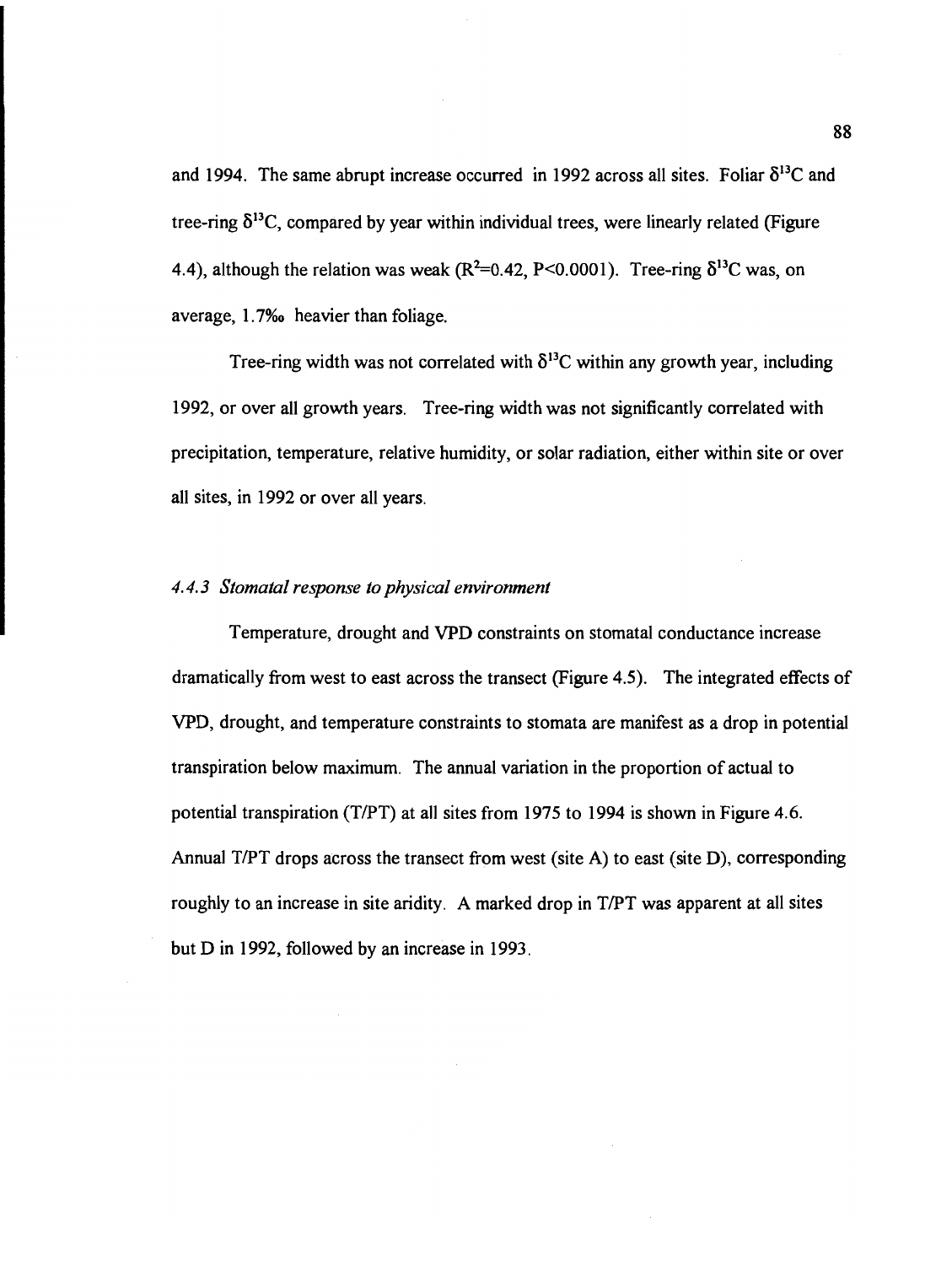

Figure 4.4. Foliar  $\delta^{13}$ C and tree-ring  $\delta^{13}$ C, compared by year within tree, were linearly related, although the relation was not strong (tree-ring=-12.39 + 0.42×foliage,  $R^2$ =0.42, P<0.0001). Tree-ring  $\delta^{13}$ C was, on average, 1.7% heavier than foliage.

## 4.4.4 Effects of hydraulic properties on stomata

Hydraulic parameters were measured under saturated spring conditions and again at the end of the growing season when foliar elongation had ceased, as described in Chapter 2. The post-growing season values are of interest here, as they represent the cumulative effect of seasonal cavitation and thus correspond better to isotope values, which represent the cumulative seasonal integration of stomatal constraints. Both  $\kappa$ .

89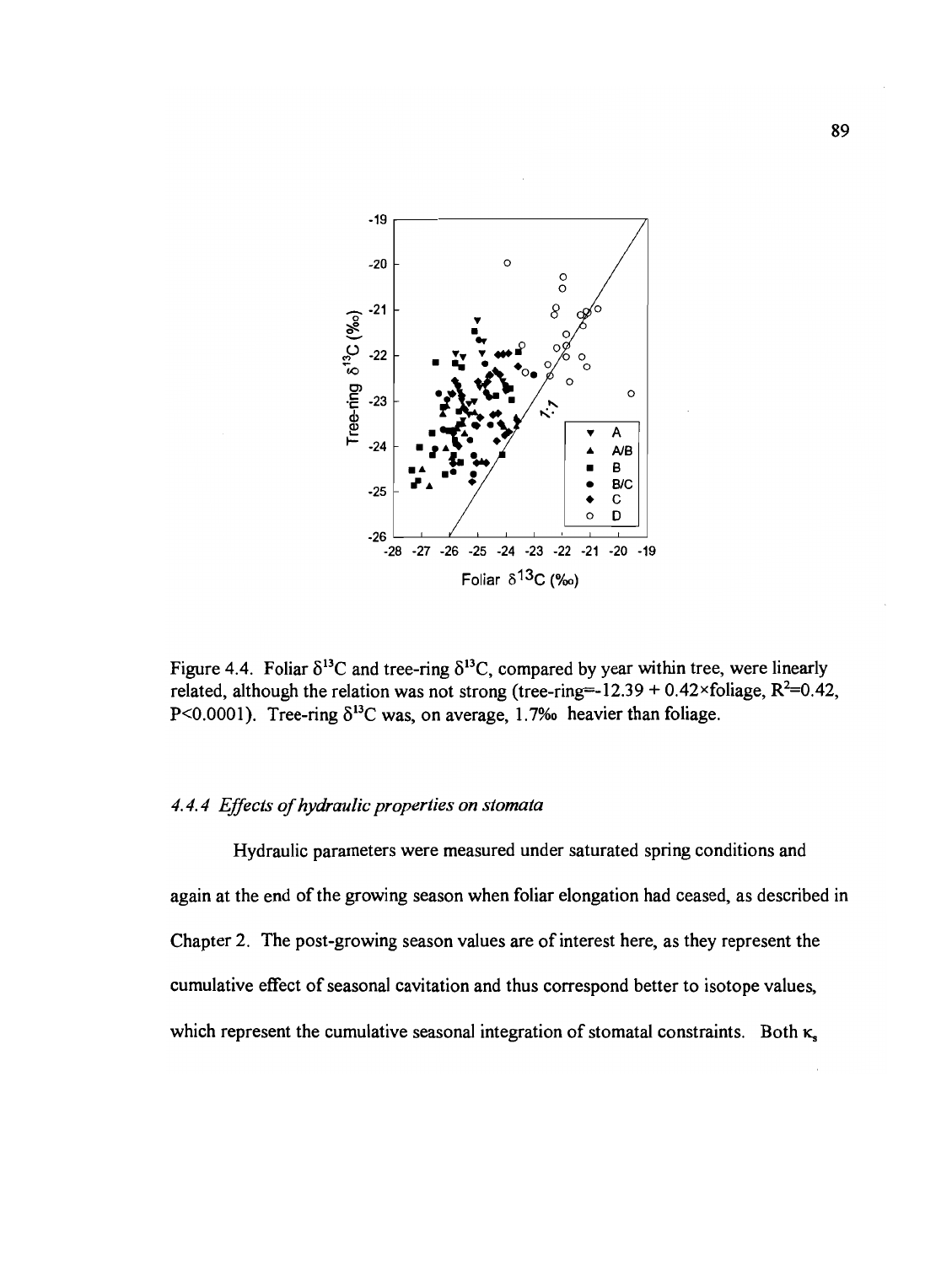and LSC of branches declined dramatically from west to east across the transect (Figure 3.2). The relation between  $\delta^{13}C$  in foliage at the branch tip and both  $\kappa_s$  and LSC values was inverse, as predicted by theory, and highly significant across the transect (Figure 3.5).



Figure 4.5. The mean modelled stomatal constraint due to VPD, soil drought, and temperature during the growing season for sites from west to east across the transect. Stomatal constraint is defined as the percent reduction from maximum stomatal conductance at the measured irradiance attributed to each environmental factor.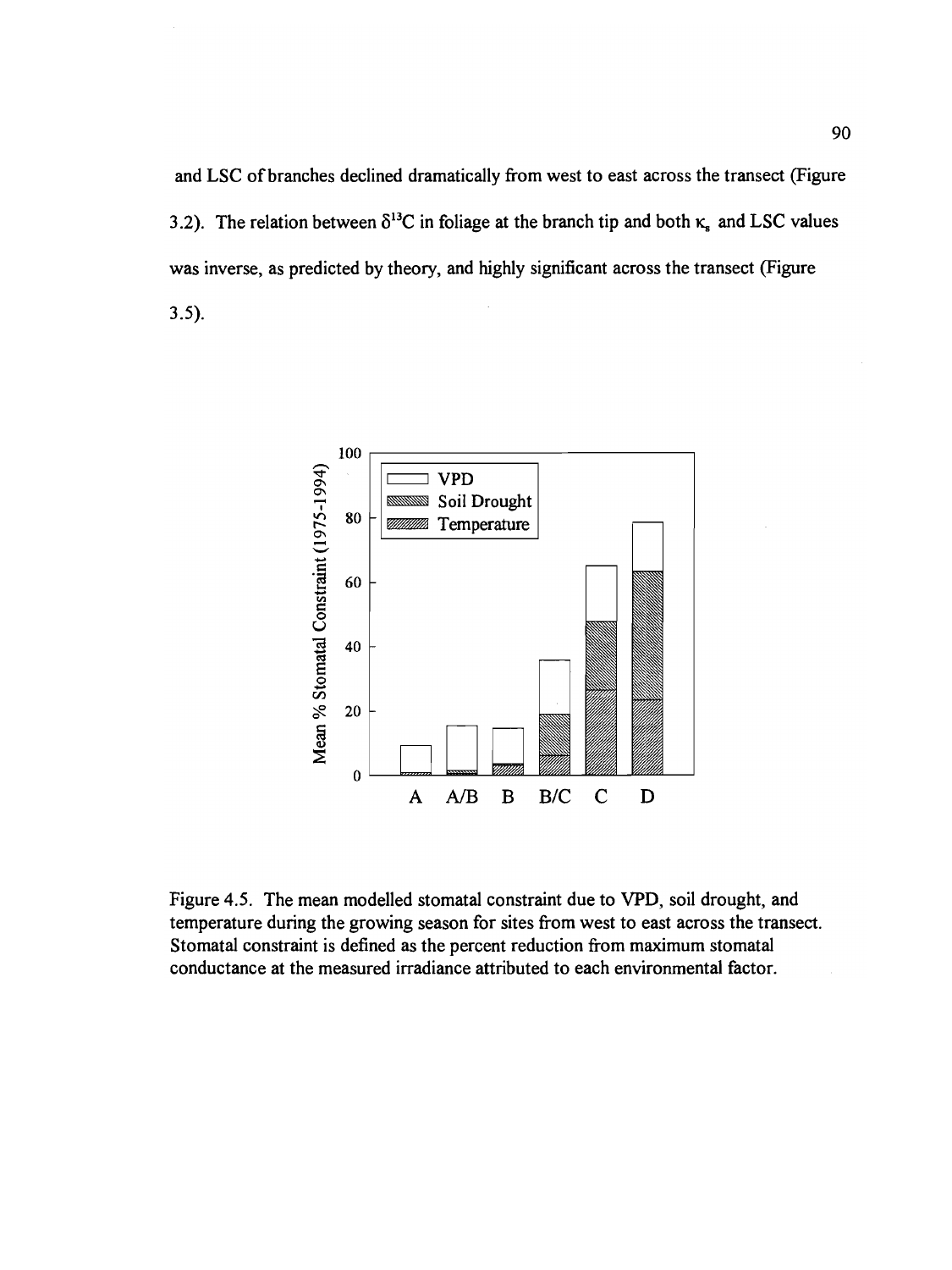

Figure 4.6. Annual variation in the proportion of potential transpiration modelled for the entire growing season for each site.

## 4.4.5 Regression model to predict  $\delta^{13}C$

All data were averaged by site to develop a regression model relating foliar and tree-ring  $\delta^{13}C$  to climatic constraints on stomatal conductance through time. Several mixed model covariance structures were tried, but the compound symmetry structure best fit the residuals and afforded the most predictive power because the variance in the correlation between years was the same regardless of year. Model fit was determined with Akaike's Information Criterion (AIC), which is dependent on the number of fit parameters. Fewer parameters will spuriously "improve" the AIC. Models with larger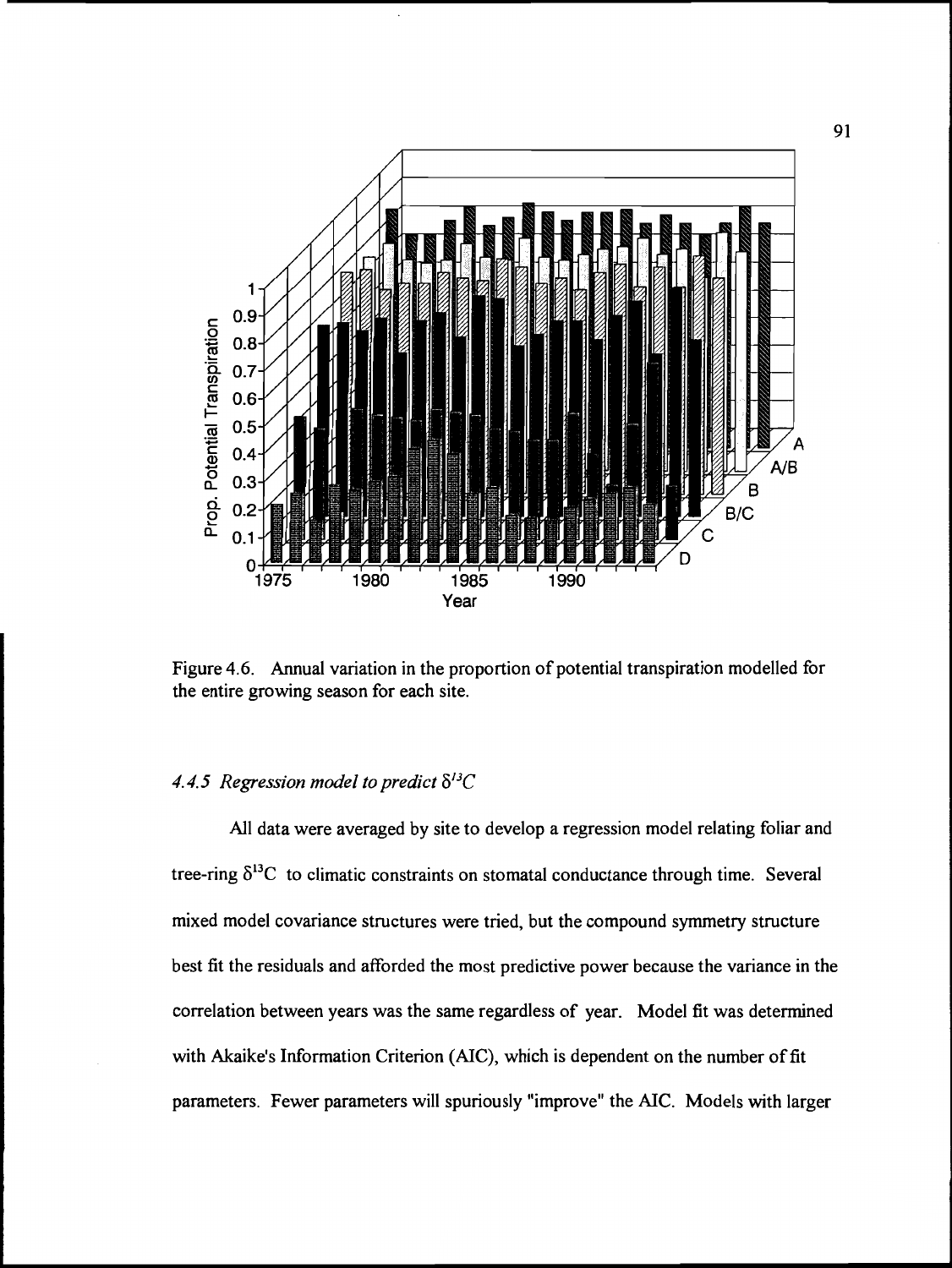A1C (in this case, less negative) values for the same number of parameters are preferred (SAS Institute Inc. 1992).

The variables that were tested in the model included proportion of actual to potential transpiration (T/PT), or combinations of the constraints to stomata from VPD, temperature, and drought, which specify the nature of the constraint more precisely than T/PT. The model that best explained the variation in foliar  $\delta^{13}C$  over time included only VPD and drought ( $P=0.006$ ,  $P=0.001$  respectively, AIC=-44.45). Temperature was not a significant variable (P=O.39). Predicted vs. observed values are plotted in Figure 4.7a. All values cluster around the 1:1 line except those at site D.

When the inverse of specific conductivity was included in the model, fill model A1C was improved (A1C=-43. 1) and specific conductivity was highly significant (P=0.01). Furthermore, with  $1/\kappa$  in the model, predicted values better fit observed values, including those at site D (Figure 4.7b). Predicted values are compared tomeasured values by site from west to east in Figure 4.9a. Values modelled without  $1/\kappa$ , are shown to demonstrate the importance of that variable in the model. Model parameters are in Table 4.1.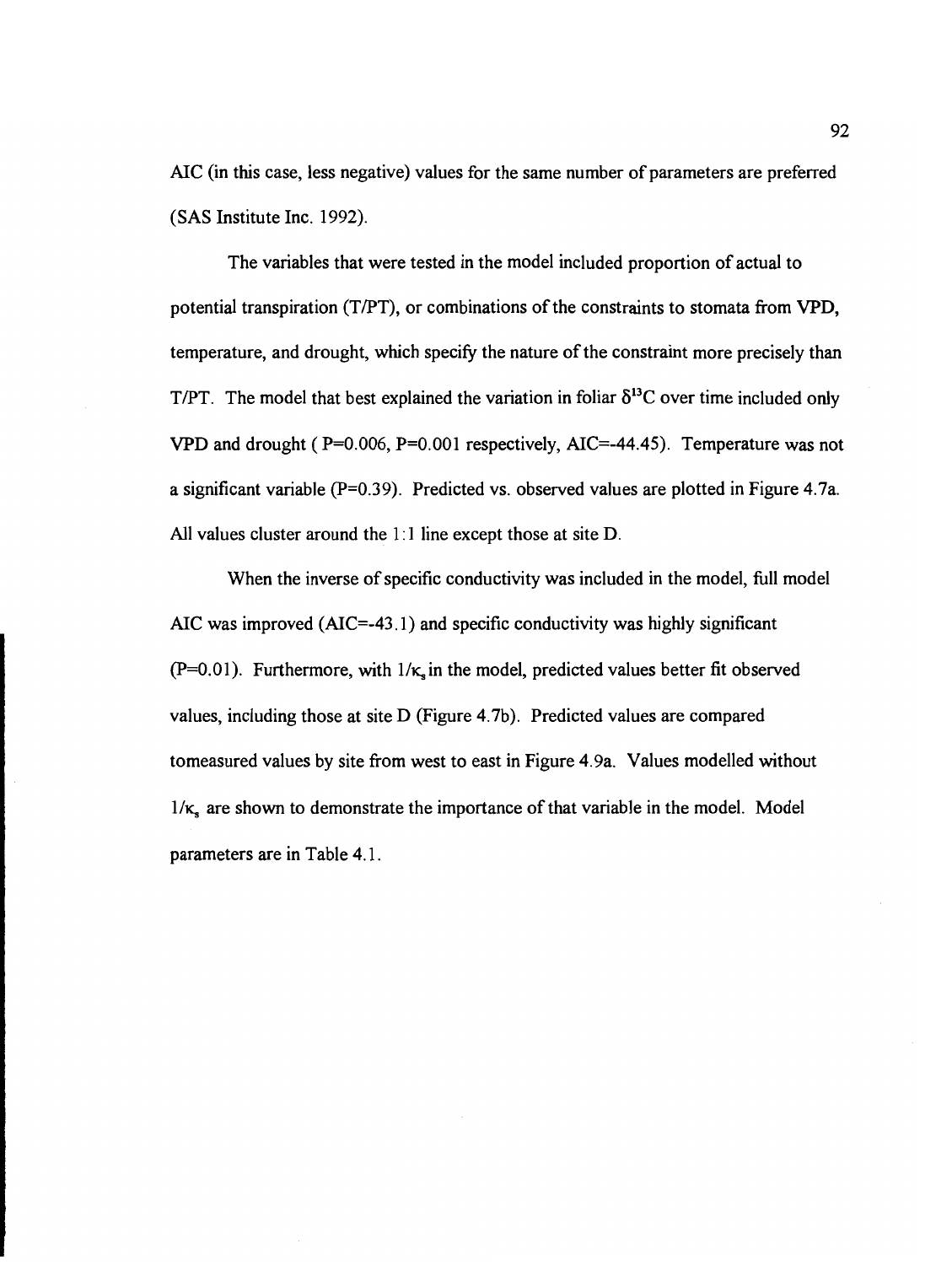

Figure 4.7. Predicted foliar  $\delta^{13}$ C compared to measured. Solid symbols represent the mean of four trees per site of var. *menziesii*, open symbols represent var. *glauca*. Error bars are  $\pm 1$  standard error. (a) Prediction without  $\kappa$  (b) Prediction improvements with  $\kappa$ , in the model.

The same approach was used to model tree-ring  $\delta^{13}$ C. Environmental constraints to stomata that best explained  $\delta^{13}$ C variability were again VPD (P=0.02) and drought (P=0.07), AIC=-52.03 (Figure 4.8a). When  $1/\kappa$ , was included (P=0.09) full model AIC improved  $(AIC = -51.6)$  and site D predicted values were closer to observed values (Figure 4.8b), although both VPD and drought lost their significance. Predicted values for tree-rings were less accurate than foliar  $\delta^{13}$ C predicted values (Figure 4.9b). Model parameters are presented in Table 4.1.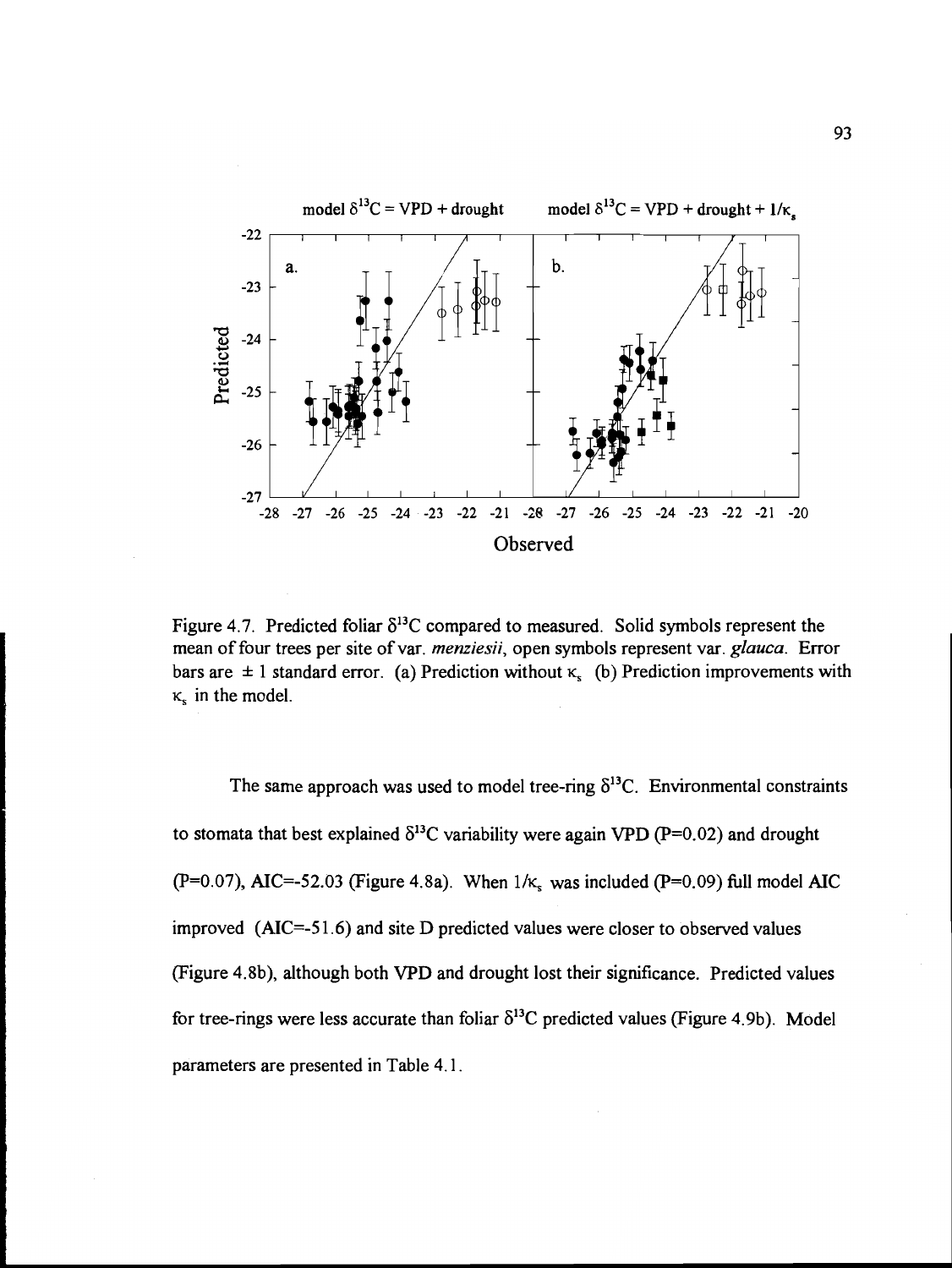

Figure 4.8. Predicted tree-ring  $\delta^{13}$ C compared to measured. Solid symbols represent the mean of four trees per site of var. menziesii, open symbols represent var. glauca. Error bars are  $\pm 1$  standard error. (a) Prediction without  $\kappa_{\rm s}$  (b) Prediction improvements with  $\kappa$ , in the model.

## 4.4.6 Predictive capabilities of model

The PRESS residuals were calculated for the set of both foliar and tree-ring  $\delta^{13}C$ values to determine the predictive ability of the model. The magnitude of PRESS residuals varied from site to site and from year to year within site. Residuals for foliar  $\delta^{13}$ C ranged from 0.04 to 1.3‰ and were on average 0.67‰. They were highest at site D, which corresponds to the lowest measures of specific conductivity. A sensitivity analysis revealed that low  $\kappa_s$ , around 0.001 kg MPa<sup>-1</sup> s <sup>-1</sup> m<sup>-1</sup>, generated the highest errors. At  $\kappa$ , levels typical of var. *menziesii*, prediction errors ranged from 0.4–1‰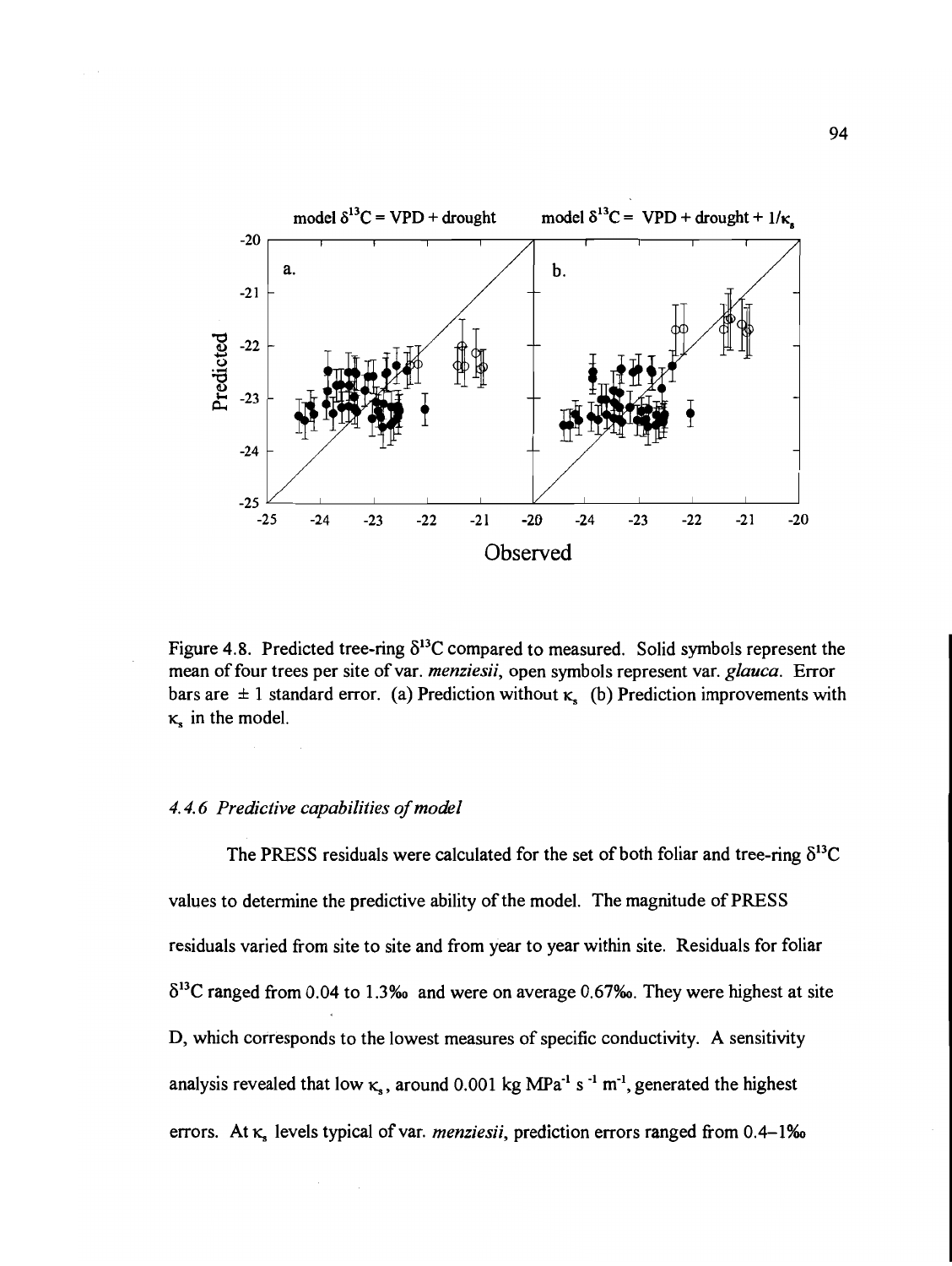

Figure 4.9. Annual predicted  $\delta^{13}$ C values compared to measured  $\delta^{13}$ C values. The three lines compare the annual variation of measured  $\delta^{13}C$ ,  $\delta^{13}C$  modelled with  $\kappa_s$ , and  $\delta^{13}$ C modelled without  $\kappa_s$ , within and among sites (a) in foliage and (b) in tree-rings.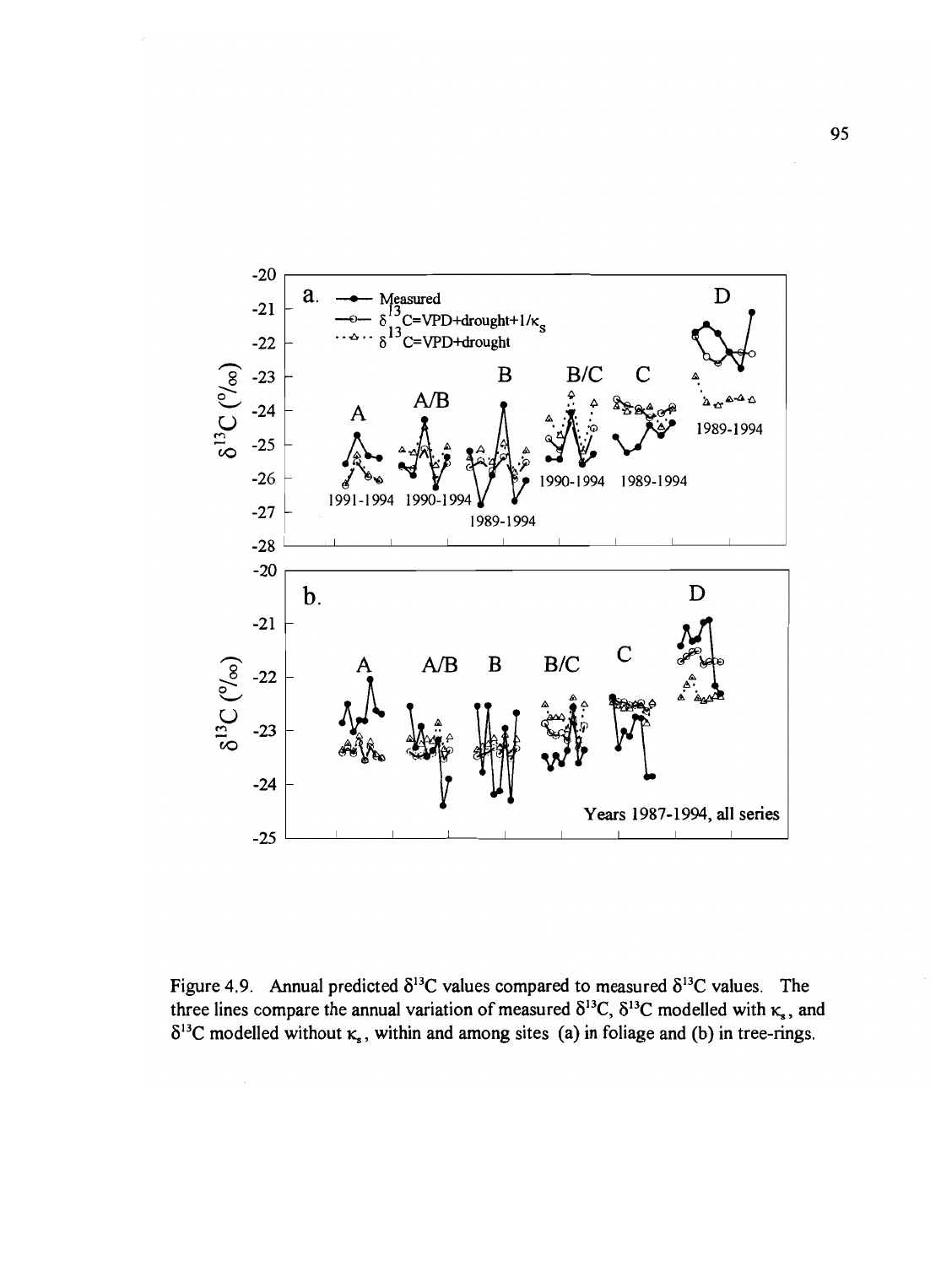| (Figure 4.10). Residuals for tree-ring $\delta^{13}$ C prediction ranged from 0.03 to 1.6‰ and  |
|-------------------------------------------------------------------------------------------------|
| averaged 0.58‰. The 95% confidence interval for foliar $\delta^{13}$ C prediction based on      |
| PRESS residuals varied from 0.5 to 1.4‰, and averaged 0.73‰. For tree-rings, the                |
| 95% confidence interval ranged from 0.5 to 1.3% and averaged 0.67% . The $R^2_{\text{med}}$ was |
| 0.72 for foliar $\delta^{13}$ C and 0.37 for tree-ring $\delta^{13}$ C.                         |

| Parameter                | Estimate | Std. Error | Prob. $>  T $ | AIC <sup>1</sup> |
|--------------------------|----------|------------|---------------|------------------|
| Foliar $\delta^{13}C$    |          |            |               |                  |
| Intercept                | $-27.05$ | 0.572      |               | $-43.1$          |
| <b>VPD</b>               | 0.076    | 0.032      | 0.02          |                  |
| Drought                  | 0.026    | 0.012      | 0.03          |                  |
| $1/\kappa$               | 0.550    | 0.209      | 0.01          |                  |
| Tree-ring $\delta^{13}C$ |          |            |               |                  |
| Intercept                | $-23.98$ | 0.442      |               | $-51.6$          |
| <b>VPD</b>               | 0.029    | 0.022      | 0.1           |                  |
| Drought                  | 0.011    | 0.009      | 0.2           |                  |
| $1/\kappa$               | 0.290    | 0.167      | 0.09          |                  |

Table 4.1. Parameters for regression model relating  $\delta^{13}C$  to climate constraints and specific conductivity in Douglas-fir across the transect.

1. Akaike's Information Criterion. See text for interpretation.

The number of trees to sample depends on the variability observed and on desired power to detect differences. In this study, to have a 95% probability (two-sided) that the mean was within O.5%o of the true mean required between 10 (site A) and 52 (site B)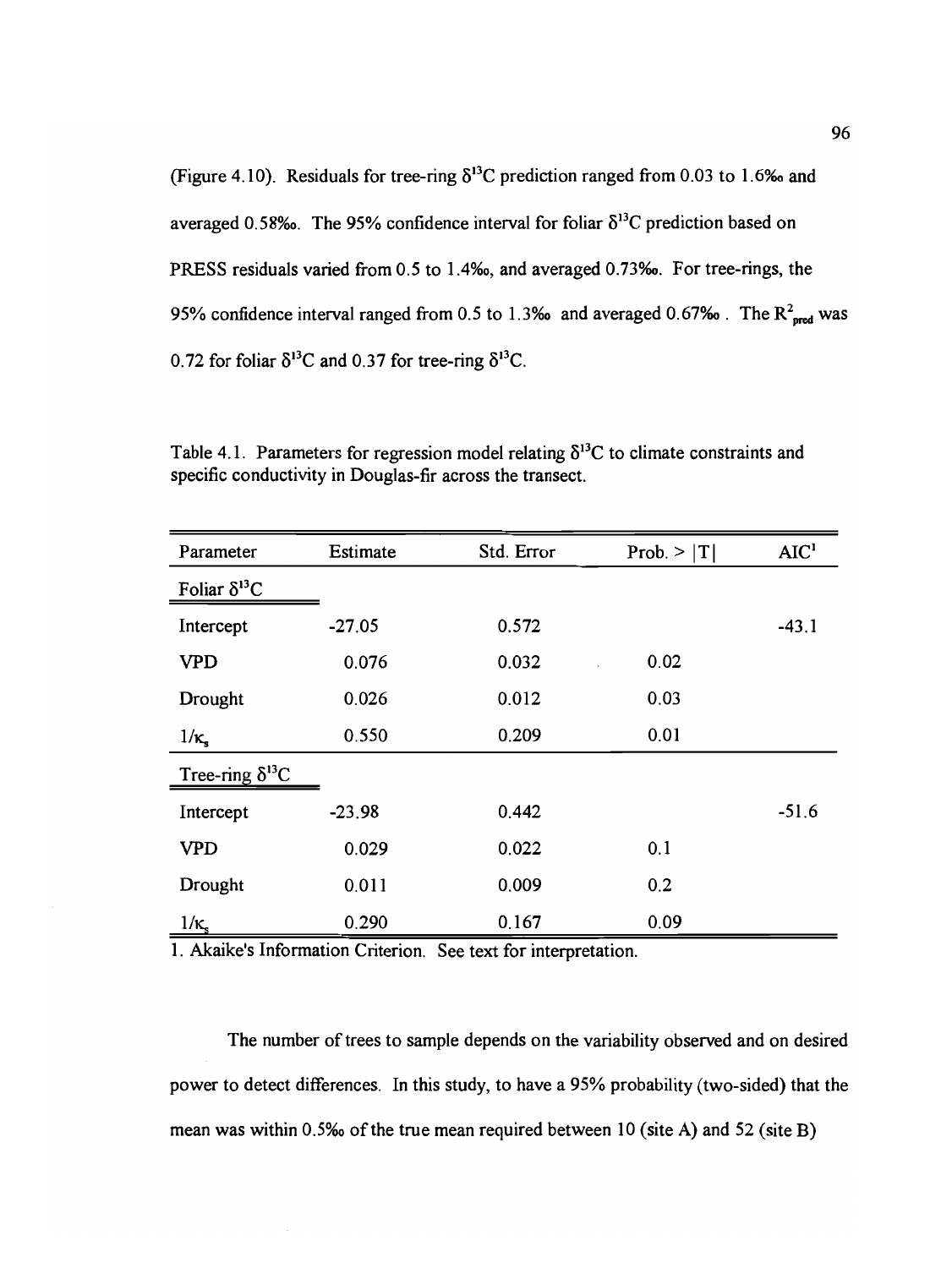

Figure 4.10. The 95% confidence intervals for model predictions from a sensitivity analysis of variable influence on error rates. Of the variables drought, VPD and  $\kappa_s$ ,  $\delta^{13}C$ abundance was most sensitive to  $\kappa$ , both (a) in foliage and (b) in wood.

trees per site using a power level of 0.90. In studies like this where not making a Type II error is important, decreasing power compromises the approach. One option is to increase sample size, but the expense of isotope analysis is severely limiting. Alternatively, more refined sampling of wood production during the growing season may yield additional precision and insight.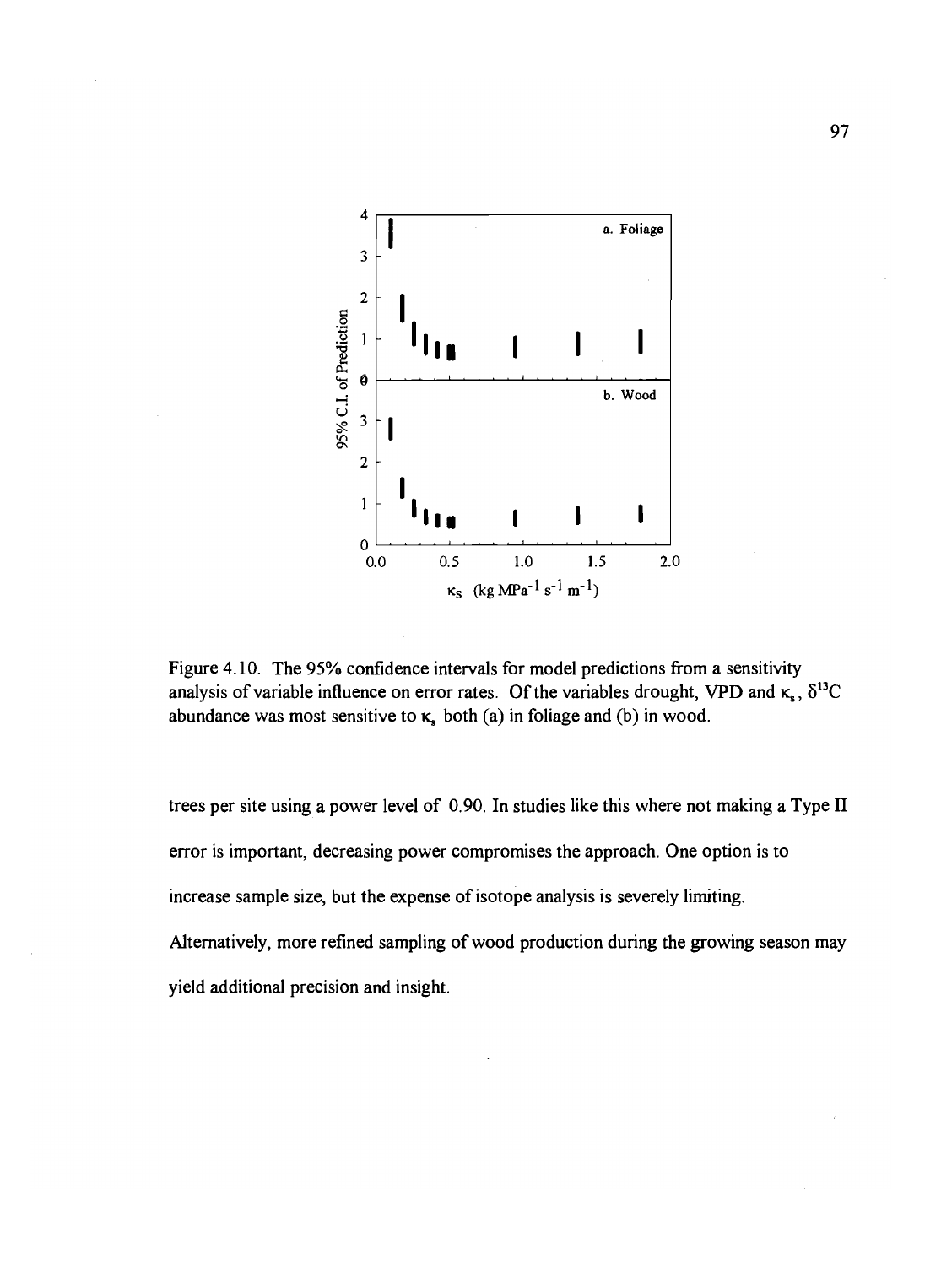## 4.5 DISCUSSION

## 4.5.1 Variation in foliar  $\delta^{13}C$

At site D the foliar  $\delta^{13}$ C abundance of var. glauca was significantly less negative than in foliage along the rest of the transect, which is indicative of higher water use efficiencies (Farquhar et al. 1989). The branches of trees at site D had low stem hydraulic conductivities, typical of species adapted to arid regions. The unusually high  $\delta^{13}$ C value in the 1992 foliage observed at all but site D was mirrored by an extreme drought recorded at all sites but D.  $\delta^{13}$ C values in 1992 were less negative than model predictions, even when specific conductivity was included in the model (Figure 4.9a). It is likely that the severe drought caused cavitation in all branches of var. *menziesii* across the transect during 1992 (Chapter 2).

Foliar  $\delta^{13}$ C correlated well with stomatal responses to VPD and drought, but not to freezing temperatures when stomata close completely. When stomata are closed no isotopic discrimination can occur. The ratio of actual to potential transpiration integrated all changes in stomatal conductance, including freezing temperature constraints. Because of this, VPD and drought constraints were better related to  $\delta^{13}C$  values than was the transpiration index. In addition, transpiration was not directly correlated with photosynthesis, as observed at site D where water-use efficiencies differed from other sites.

By including  $\kappa$ , with VPD and drought constraints, the model prediction improved significantly (Figures 4.7b, 4.9a), especially at site D. Further improvement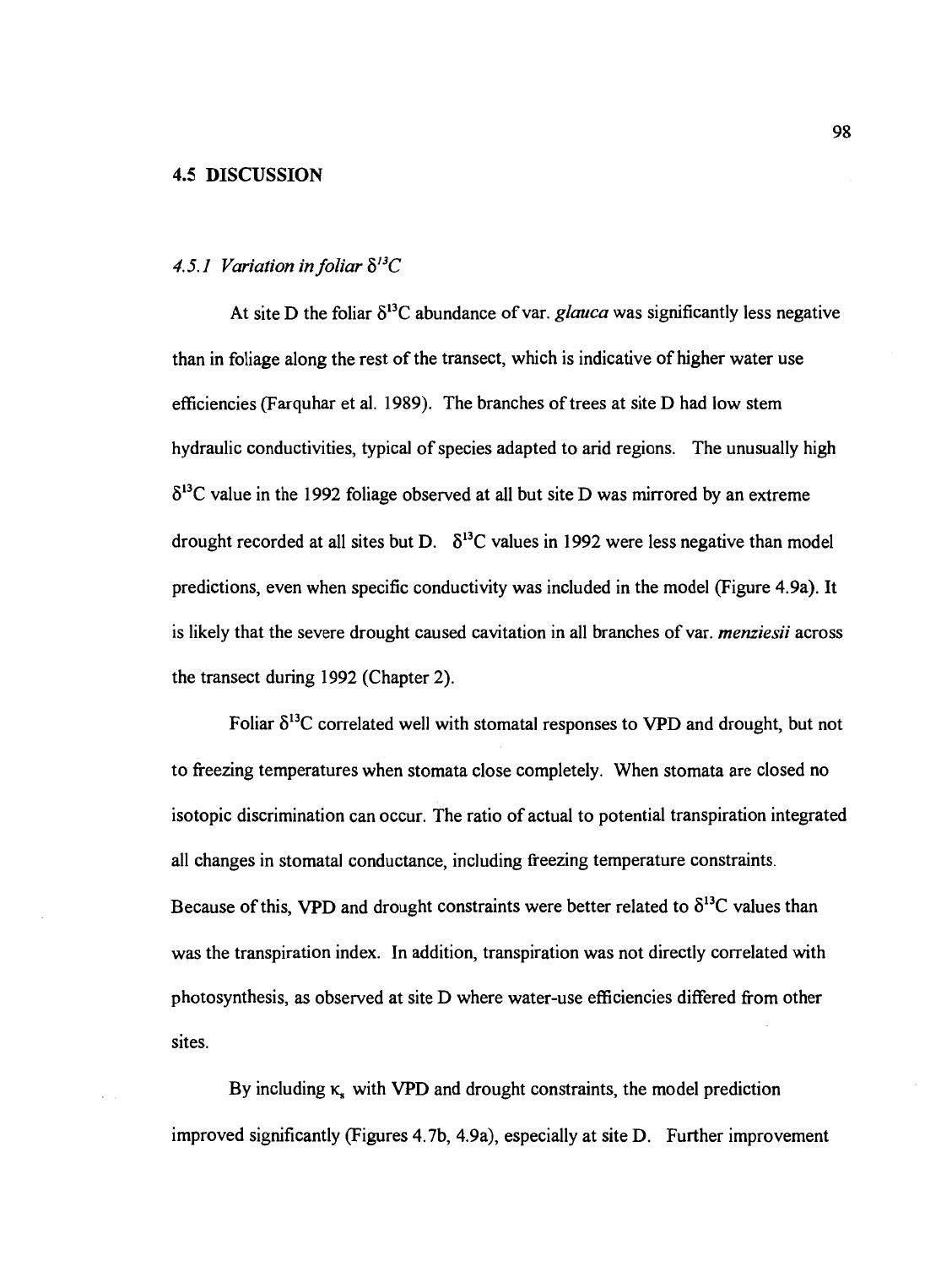might be gained if  $\kappa$ , were monitored annually instead of using one internodal segment as an index of hydraulic properties. When two varieties of Douglas-fir were compared, specific conductance played a particularly critical role in improving model predicition of  $\delta^{13}C$ .

# 4.5.2 Variation in tree-ring  $\delta^{13}C$

Tree-ring  $\delta^{13}$ C abundance was significantly correlated with foliar  $\delta^{13}$ C abundance, but the relation was weak ( $R^2$ =0.42, P=0.0001). Foliar  $\delta^{13}$ C may provide a tighter coupling to environmental factors which close stomata than tree-ring  $\delta^{13}C$ , especially if the effect is sufficient to restrict needle growth (Cleary 1971). Tree-ring  $\delta^{13}$ C was 1.7% heavier than foliar  $\delta^{13}$ C, on average, consistent with a 1-2% difference reported for pines (Leavitt and Long 1986, Yoder et al. 1994).  $\delta^{13}$ C is fractionated during translocation and wood-cellulose formation, and is thus subject to processes unrelated to climate (Deines 1980, O'Leary 1981). Furthermore, wood production continues after foliar elongation has ceased, thus integrates a different climate signal. Sampling only one core from one aspect probably did not contribute to the weak relationship between foliar and tree-ring  $\delta^{13}$ C because, while there is significant circumference variability in tree-ring  $\delta^{13}$ C, trends through time are consistent from year to year (Tans and Mook 1980, Leavitt and Long 1986). On the other hand, when stem hydraulics are considered, one core may not fully represent processes occurring throughout the crown. Waring and Silvester (1994) showed that aspect influenced  $\delta^{13}$ C abundance in the crown. Several studies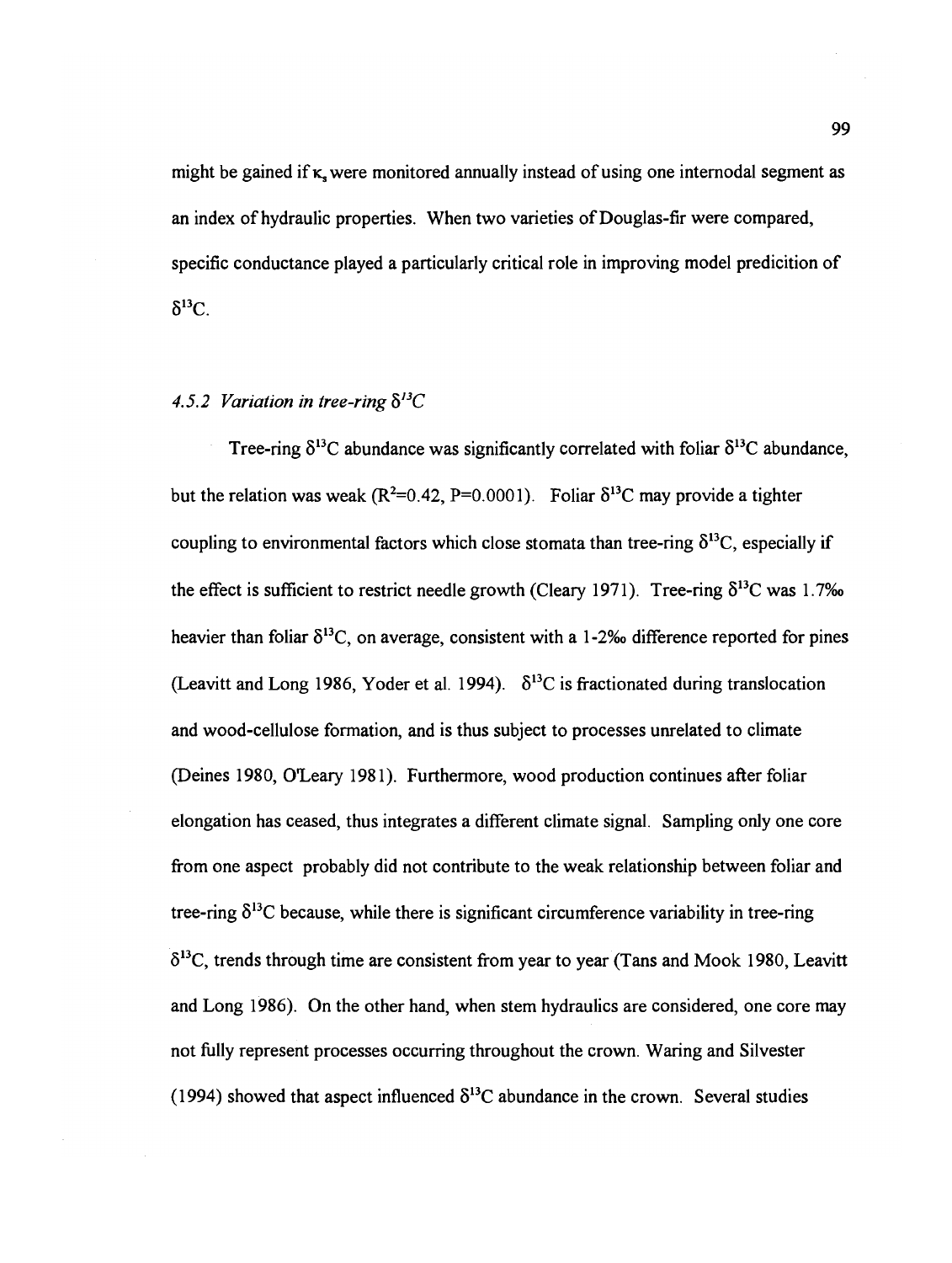showed that branch length, and thus tree morphology, affected  $\delta^{13}C$  (Waring and Silvester 1994, Panek and Waring, in press, Yoder and Panek, in review). In this study, the south side of trees were sampled with the objective of maximizing the chance of discerning yearly variation in  $\delta^{13}$ C attributable to environmental factors. For foliage on branches, this approach was appropriate because each branch is essentially carbonautonomous (Sprugel et al. 1991). Wood production in the tree stem, however, integrates the phostosynthate from a large but unknown portion of the crown, favoring regions with higher stomatal conductance. The wood in the south side of the stem may not represent processes on the south side of the crown (Vité and Rudinsky 1959).

Although the fit between tree-ring  $\delta^{13}$ C and climatic constraints to stomata was not as good as that for foliage, the general response was similar. Stomatal constraints from VPD and drought explained a significant amount of year to year variation in  $\delta^{13}C$ . Temperature again was not significant. Including  $\kappa$ , improved the model fit across sites, and was critical to integrating the model across varieties.

Several factors may have contributed to the poor ability of the model to predict growth-ring  $\delta^{13}C$ .  $\kappa_{\rm s}$  was determined for individual branches, however tree-ring  $\delta^{13}C$ reflects carbon from many different parts of the tree crown. Whole tree hydraulics may better represent the hydraulic constraints to the entire canopy. The branches sampled, however, may serve as a lower limit of whole-tree conductance because branches confer a greater resistance to flow than trunks in the movement of water from root to leaf because they consist of denser wood (Zimmermann 1978). Lower branches in conifers usually have lower conductances than upper branches (Ewers and Zimmermann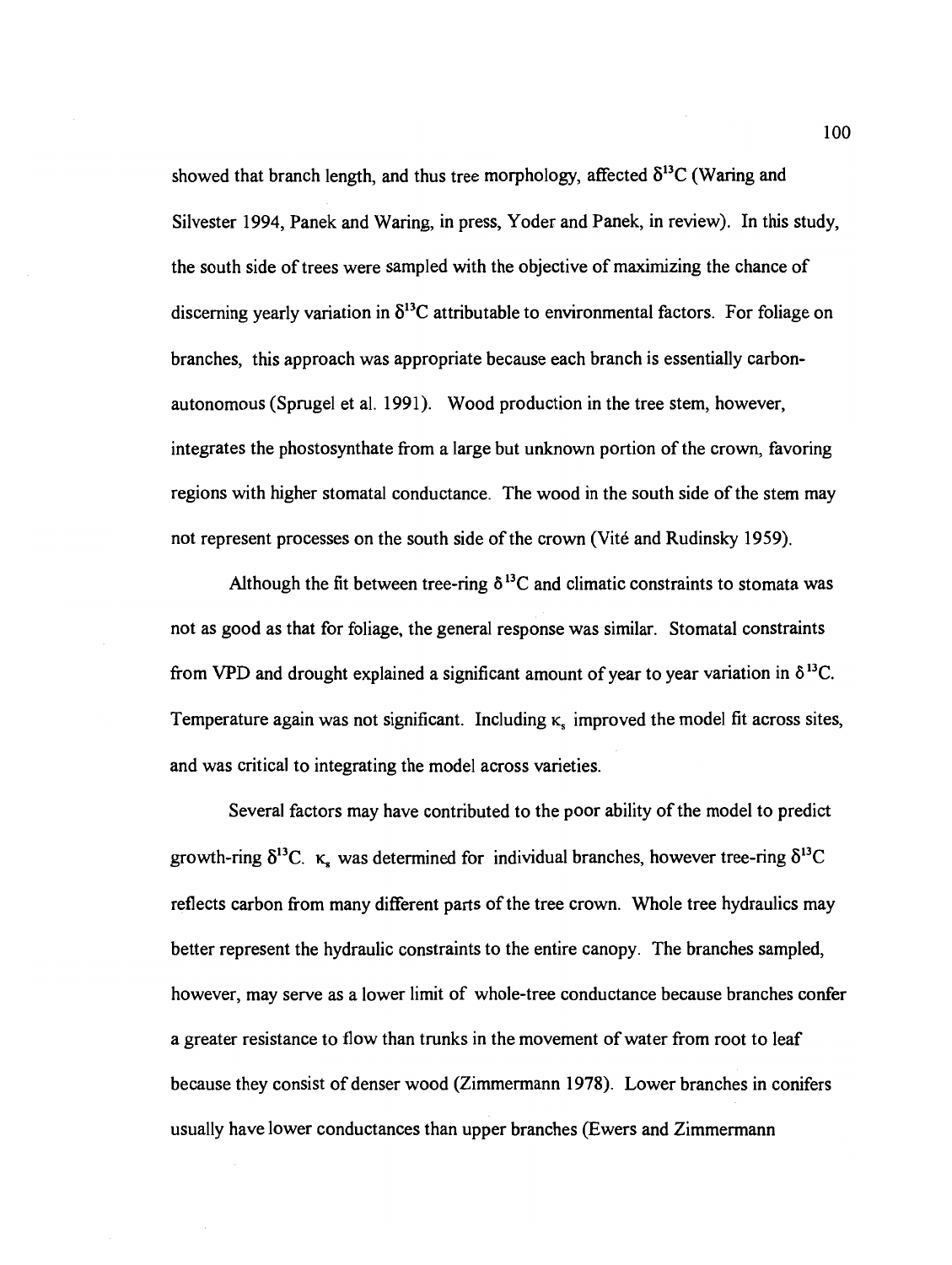1984a,b). Thus, by measuring south-facing bottom branches, the lowest conductances were sampled for each tree. Another reason growth-ring  $\delta^{13}$ C may have been poorly modelled is that growth-ring  $\delta^{13}$ C is not as tightly coupled to the climate environment as foliar  $\delta^{13}$ C. Carbon isotopes are further fractionated during translocation, which contributes to the variability of growth-ring  $\delta^{13}$ C. Finally, the growing season defined for foliage and used to estimate constraints to stomatal conductance underestimates the length of time during which stem growth occurs, as described above. Stem growth may continue for up to a month longer than foliar growth.

# 4.5.3 Relation between tree-ring  $\delta^{3}C$  and tree-ring width

Ring-width indices were uncorrelated with tree-ring  $\delta^{13}$ C. Both tree-ring width and  $\delta^{13}$ C represent indices of carbon-fixing processes, but in different ways. Ring-width represents the carbon remaining for increment growth after fixed carbon is used for fine roots, shoots, injury repair, and reproduction (Kramer and Kozlowski 1979, Waring and Schlesinger 1985).  $\delta^{13}$ C, on the other hand, is a permanent chemical signature of limitations on carbon fixation. Translocated carbon is further fractionated before it is incorporated into tree-ring tissue. As earlier dendrochronology studies have demonstrated, growth increment is a poor measure of environmental variation in Pacific Northwest forests (Meko et al. 1993).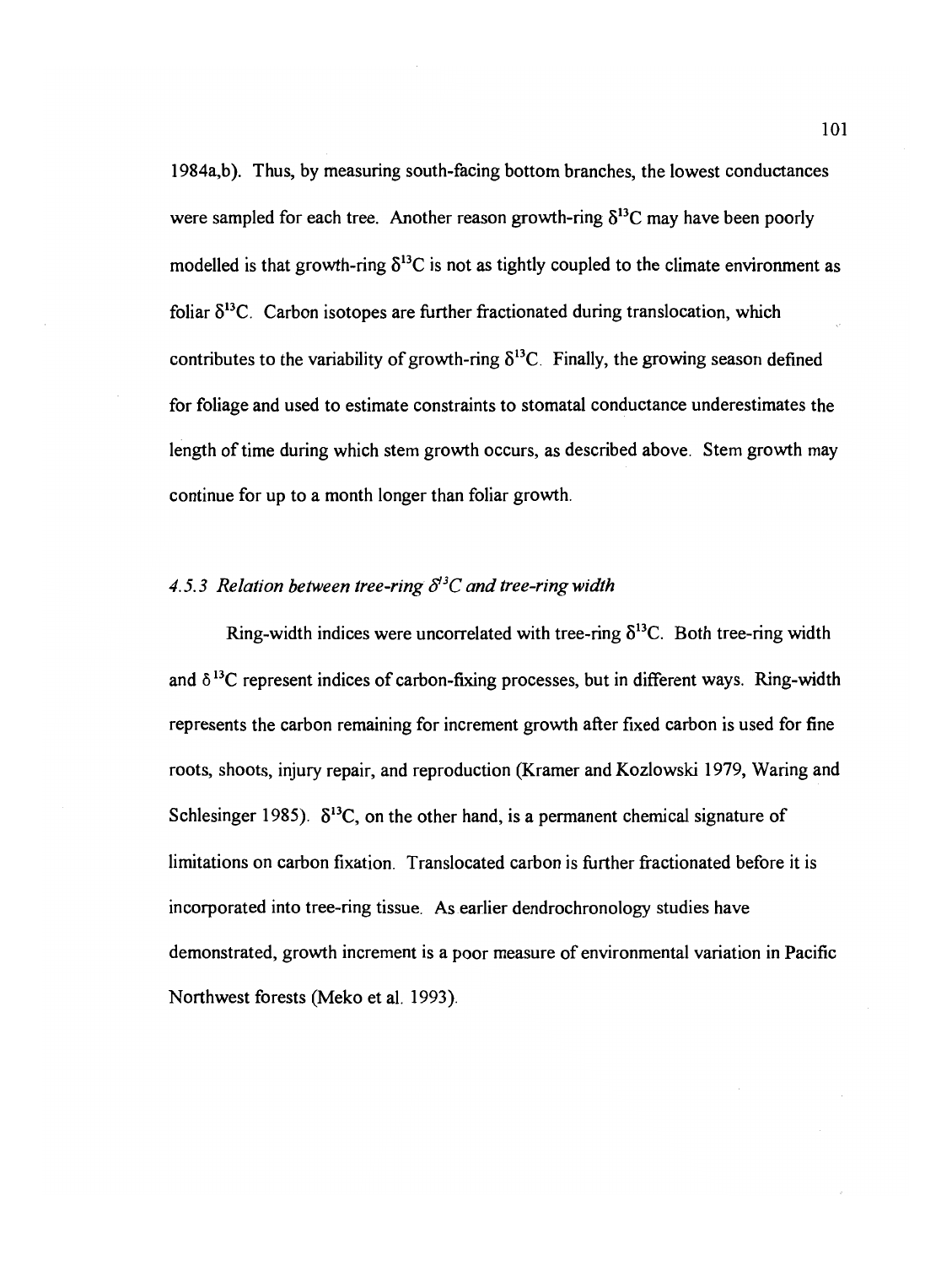# 4.5.4 Predictive capabilities

The prediction error of  $\delta^{13}$ C in tree foliage and rings varied with environment.  $\kappa$ , was the primary factor controlling error rates. When  $\kappa$ , values were high the model precision was high. For  $\kappa_s$  above 0.3 kg MPa<sup>-1</sup> s<sup>-1</sup> m<sup>-1</sup>, the 95% confidence intervals for both foliage and wood were consistently between 0.5 and 1‰ (Figure 4.10). When  $\kappa$ , fell below 0.3 kg  $MPa^{-1} s^{-1}$  m<sup>-1</sup> the prediction error increased sharply.

At site A, within-site variability in foliar  $\delta^{13}$ C was closely matched, however the trend was offset by 0.6% (figure 4.9a). This suggested that the year-to-year response of trees to climate was predicted well, but that  $\kappa$ , at the site may be generally lower than measured. At sites A/B and B, 1992 values of  $\delta^{13}$ C were underestimated because cavitation that year affected hydraulic conductivity. Reasons for high errors in estimates of site B  $\delta^{13}$ C in 1989 are unknown. Despite some inconsistencies, the model predicted foliar  $\delta^{13}$ C well at westside sites. At sites C and D, the model represented the site mean well, but the trend was unexpected.

Mean site tree-ring  $\delta^{13}$ C values were generally well-predicted, but the year-toyear variations were poorly estimated. Site A tree-ring  $\delta^{13}C$ , as in foliage, showed a reasonable trend but the modelled values were offset from the measured values. The general lack of good fit for year-to-year variation is probably due to the combined effects of small sample size, single core samples, and the lack of annual or whole-tree conductivity measurements.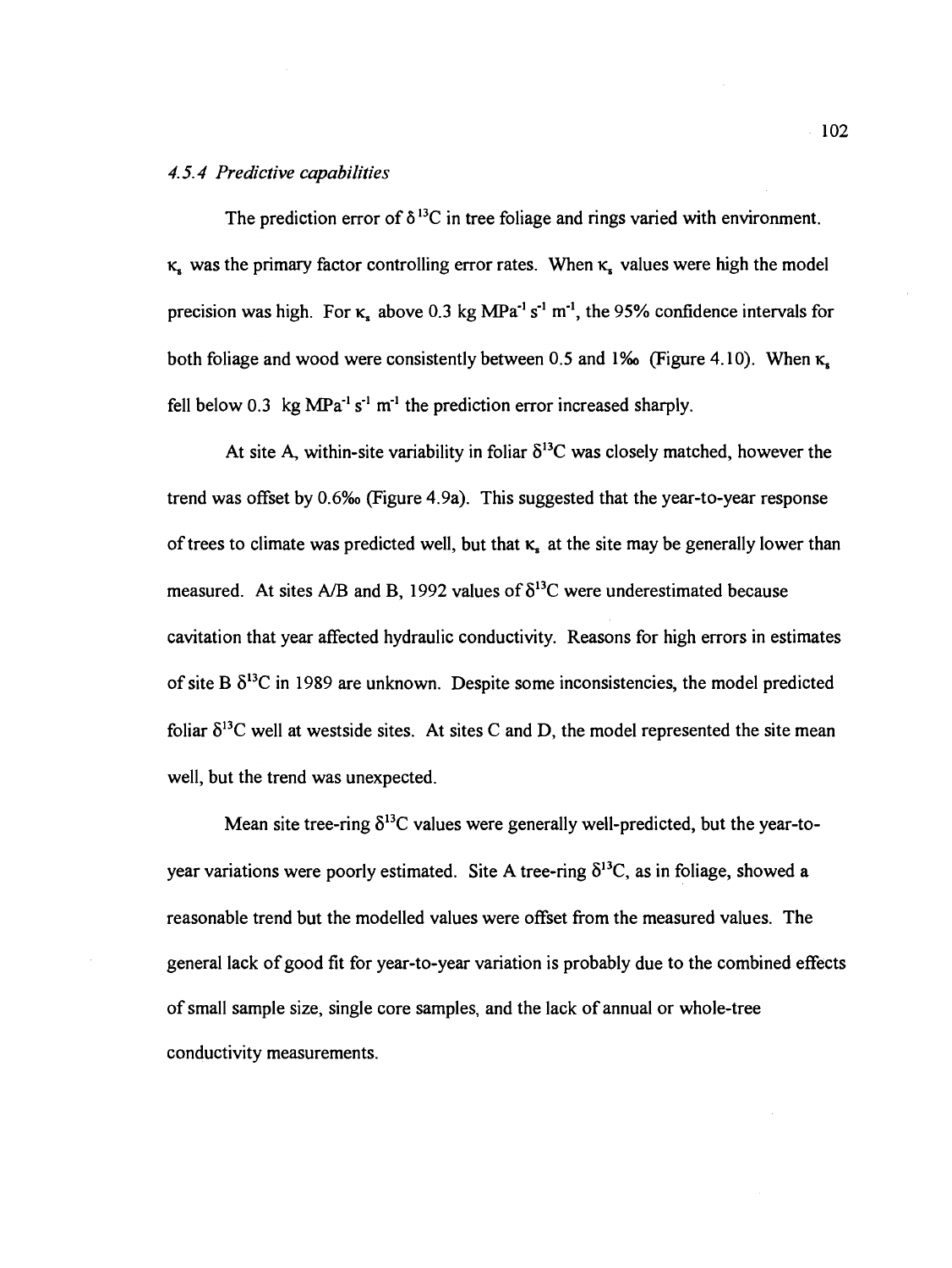The approach of predicting tree  $\delta^{13}$ C based on climate stresses creates a control for areas where trees experience further stresses. The difference between  $\delta^{13}C$  values predicted with the climate parameters and measured  $\delta^{13}$ C values quantifies the magnitude of stomatal constraint due to the additional stress. With what certainty will this approach detect the added environmental stresses to stomata? Ozone and  $SO_2$  are among the environmental factors which affect internal  $CO<sub>2</sub>$  concentrations, and thus  $\delta^{13}$ C, by disrupting net photosynthesis and stomatal conductance (Greitner and Winner 1988, Elsik et al. 1994). Elsik et al. (1994) found an increase of 1.5% in leaf and stem tissue of loblolly pine exposed to  $2.5^{\times}$  ambient concentrations of ozone. Martin and Sutherland (1990) attributed an increase of 2% in growth rings of Douglas-fir to high concentrations of SO<sub>2</sub>. In both cases, these  $\delta^{13}$ C values fall outside the 95% confidence interval at sites A–C for all years, for predictions based on both foliage and wood. Therefore, 95% of the time, one could accurately identify growth years impacted by the pollutants ozone and  $SO_2$  if the  $\delta^{13}C$  responses reported for these pollutants were typical. Air pollution stress is usually chronic and there can be compensatory responses over time. This baseline approach can help identify the onset of the stress response by indicating when the measured  $\delta^{13}$ C values begin to deviate from the predicted values. In the same manner, this approach can identify recovery with time.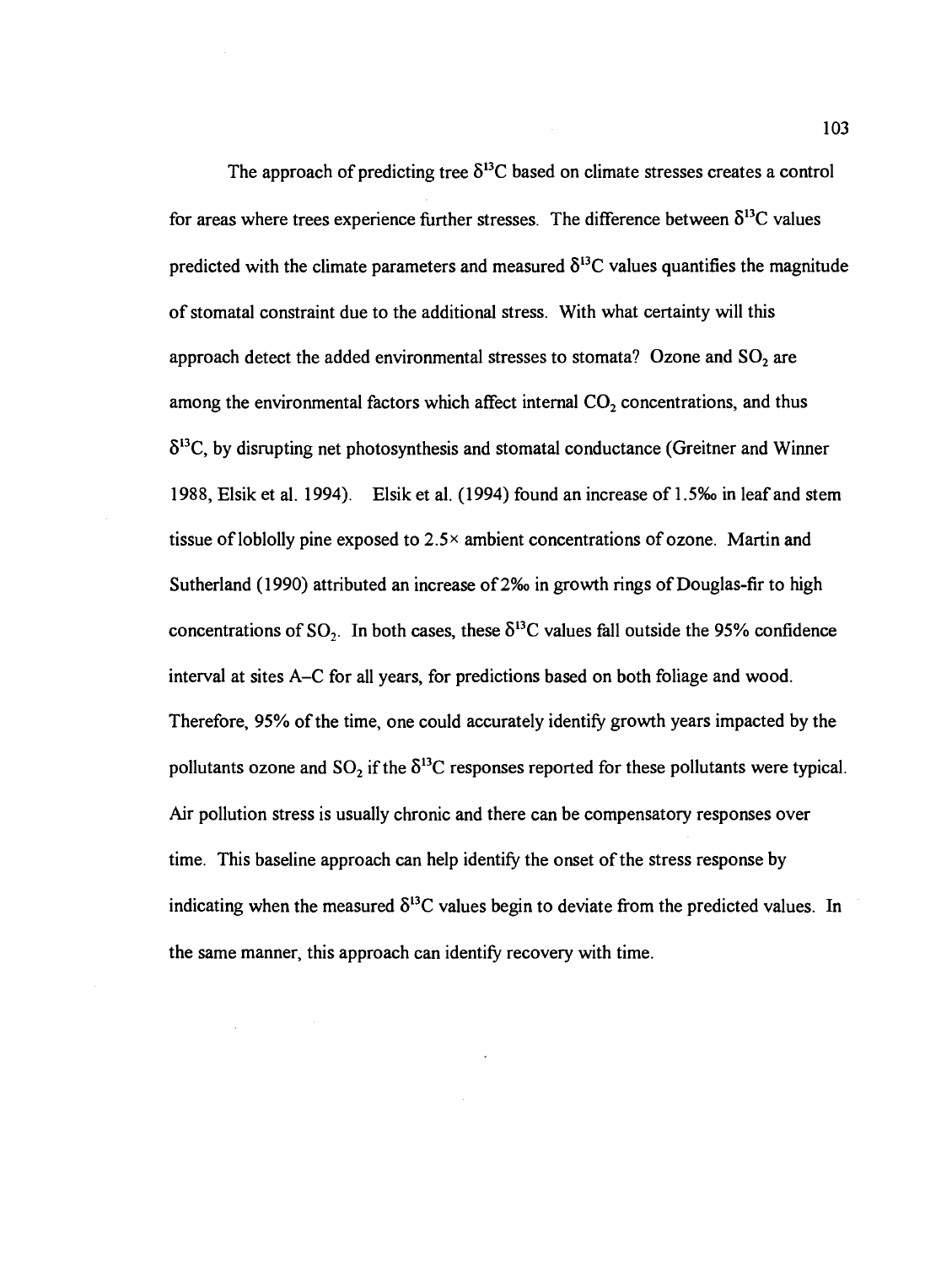#### 4.6 REFERENCES

- Cleary, B. D. 1971. The effect of plant moisture stress on the physiology and establishment of planted Douglas-fir and ponderosa pine seedlings. Doctoral Dissertation. Oregon State University, Corvallis, OR.
- Deines, P. 1980. The isotopic composition of reduced organic carbon. Handbook of Environmental Isotope Geochemistry, Editors P. Fritz and J. Ch. Fontes. Elsevier Scientific Publishing Co., New York.
- Elsik, C. G., R. B. Flagler and T. W. Boutton. 1993. Carbon isotope composition and gas exchange of loblolly and shortleaf pine as affected by ozone and water stress. Stable Isotopes and Plant Carbon-Water Relations, James R. Ehleringer, Anthony E. Hall and Graham D. Farquhar. Academic Press, San Diego, CA.
- Emmingham, W. H. 1977. Comparison of selected Douglas-fir seed sources for cambial and leader growth patterns in four western Oregon environments. Canadian Journal of Forest Research 7:154-164.
- Ewers, F. W. and M. H. Zimmermann. I 984A. The hydraulic architecture of eastern hemlock (Tsuga canadensis). Canadian Journal of Botany 62:940-946.

1984B. The hydraulic architecture of balsam fir (Abies balsamea). Physiologia Plantarum 60:453-458.

- Farquhar, G., K. Hubick, A. Condon and R. Richards. 1989. Carbon Isotope Fractionation and Water-Use Efficiency. Stable Isotopes in Ecological Research, Editors, PW Rundel, JR Ehleringer and KA Nagy. Springer-Verlag, New York.
- Farquhar, G. D., M. H. O'Leary and J. A. Berry. 1982. On the relationship between carbon isotope discrimination and the intercellular carbon dioxide concentrations in leaves. Australian Journal of Plant Physiology 9:121-137.
- Freyer, H. D. and N. Belacy. 1983.  ${}^{13}C/{}^{12}C$  records in northern hemispheric trees during the past 500 years - anthropogenic impact and climatic superpositions. Journal of Geophysical Research 88:6844-6852.
- Fritts, H. C. 1976. Tree rings and climate. Academic Press, New York
- Gholz, H. L. 1982. Environmental limits on aboveground net primary production, leaf area, and biomass in vegetation zones of the Pacific Northwest. Ecology 63:469-481.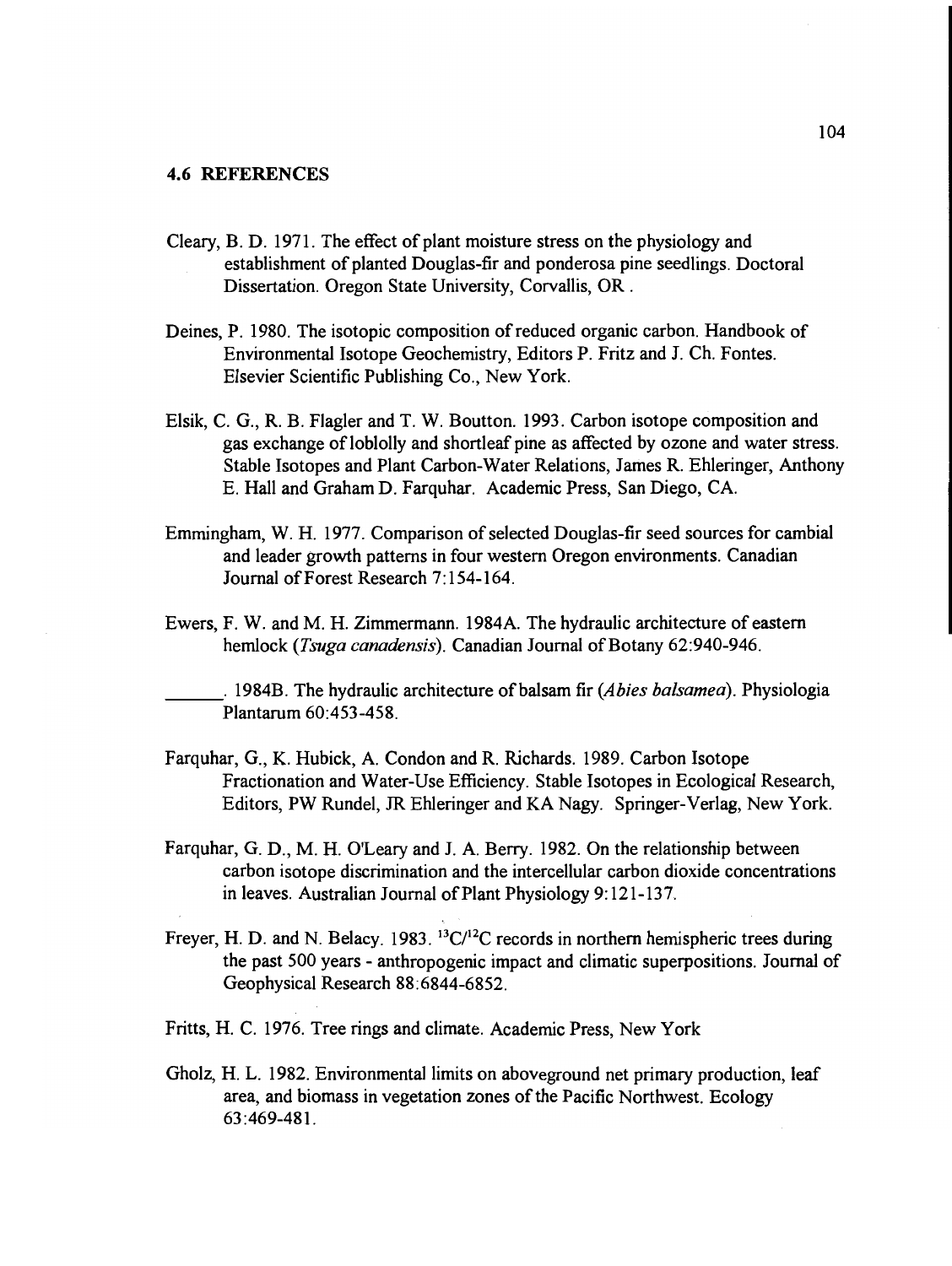- Greitner, C. S. and W. E. Winner. 1988. Increases in  $\delta^{13}$ C values of radish and soybean plants caused by ozone. New Phytologist 108: 489-494.
- Holmes, R. L. 1992. User's manual for program ARSTAN, updated from 1986 version. Tree Ring Chronologies of Western North America: California, eastern Oregon, and northern Great Basin., Tucson, AZ. Laboratory of Tree Ring Reseach, University of Arizona.
- Johnson, D. W. and G. E. Taylor. 1989. Role of air pollution in forest decline in eastern North America. Water, Air and Soil Pollution 48:21-44.
- Kramer, P. J. and T. T. Kozlowski. 1979. Physiology of Woody Plants. Academic Press, NY. 8llp.
- Lange, O. L., H. Zellner, J. Gebel, P. Schramel, B. Köstner and F. C. Czygan. 1987. Photosynthetic capacity, chioroplast pigments, and mineral content of the previous year's spruce needles with and without the new flush: Analysis of the forest-decline phenomenon of needle bleaching. Oecologia 73:351-357.
- Leavitt, S. and A. Long. 1986. Stable-carbon isotope variability in tree foliage and wood. Ecology 67:1002-1010.
- Lindberg, S. E., G. M. Lovett, D. D. Richter and D. W. Johnson. 1986. Atmospheric deposition and canopy interactions of major ions in a forest. Science 231:141-145.
- Livingston, N. J. and D. L. Spittlehouse. 1993. Carbon isotope fractionation in tree rings in relation to the growing season water balance. Ecological Aspects of Carbon Isotope Variation, Editors James R. Eh!eringer, Anthony E. Hall and Graham D. Farquhar. Academic Press, San Diego.
- Lovett, G. M., W. A. Reiners and R. K. Olson. 1982. Cloud droplet deposition in subalpine balsam fir forests: hydrological and chamical inputs. Science 218:1303-1304.
- Martin, B. and E. K. Sutherland. 1990. Air pollution in the past recorded in width and stable isotope composition of annual growth rings of Douglas-fir. Plant, Cell and Environment 13:839-844.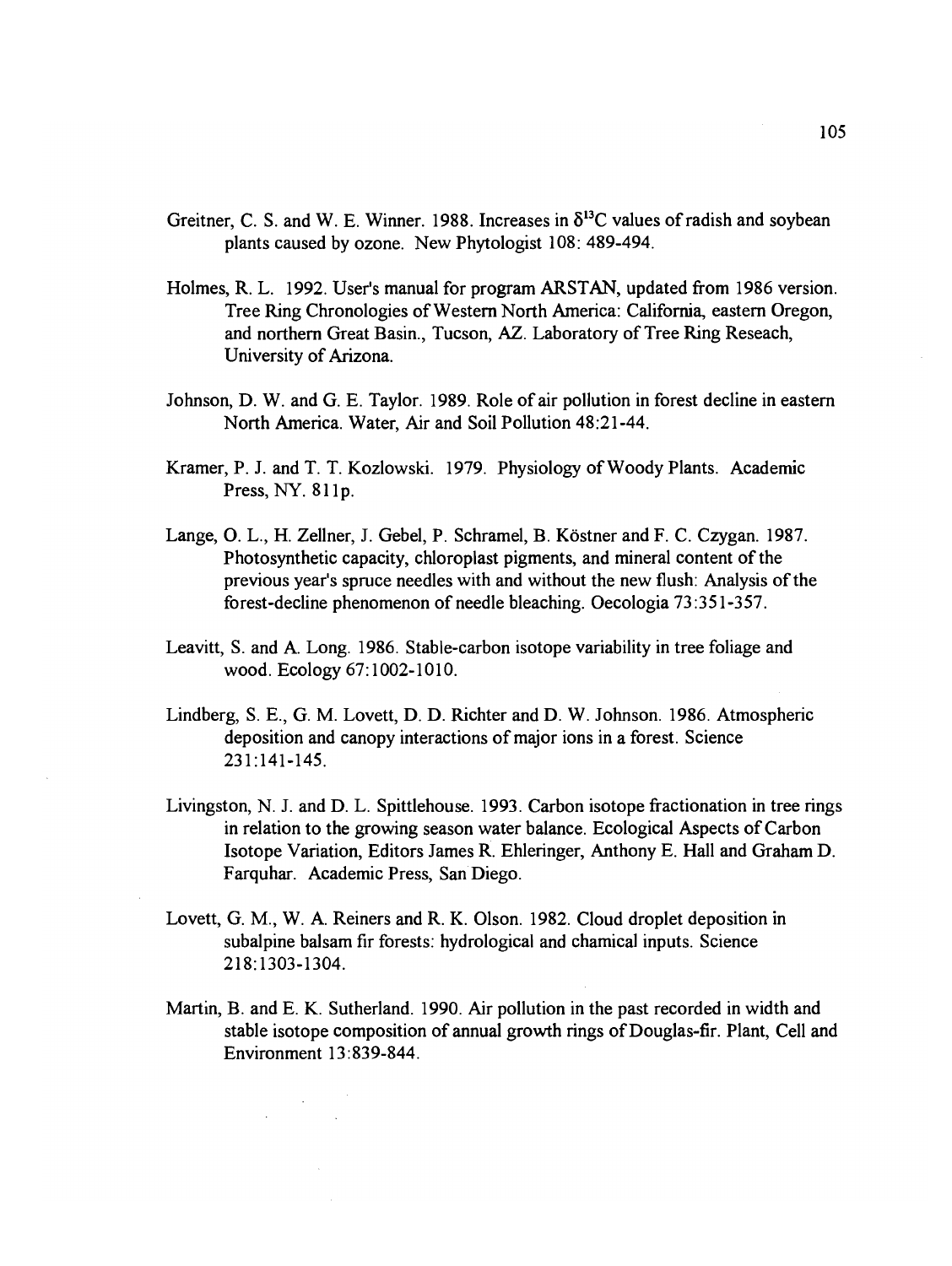- Meko, D., E. R. Cook, D. W. Stahie, C. W. Stockton, and M. K. Hughes. 1993. Spatial patterns of tree-growth anomolies in the United States and southeastern Canada. J. Climate 6: 1773-1786.
- Miller, P. R. 1983. Ozone effects in the San Bernadino National Forest. Air Pollution and Productivity of the Forest. Izaak Walton League, Washington, DC.
- Myers, R. H. 1986. Classical and Modern Regression with Applications. Duxbury Press, Boston, MA.
- O'Leary, M. H. 1993. Biochemical basis of carbon isotopes fractionation. In, Ecological Aspects of Carbon Isotope Variation, Editors James R. Ehieringer, Anthony E. Hall and Graham D. Farquhar. Academic Press, San Diego.
- O'Leary, M. H. 1981. Carbon isotope fractionation in plants. Phytochemistry 20:553-567.
- Osenberg, C. W., R. J. Schmitt, S. J. Holbrook, K. E. Abu-saba and A. R. Flegal. 1994. Detection of environmental impacts: natural variability, effect size, and power analysis. Ecological Applications 4:16-30.
- Panek, J. A. and R. H. Waring. In press. Carbon-isotope variation in Douglas-fir foliage: Improving the  $\delta^{13}$ C-climate relationship. Tree Physiology.
- Peterson, D. L. and R. H. Waring. 1994. Overview of the Oregon Transect Ecosystem Research Project. Ecological Applications 4:211-225.
- Running, S. W. and J. C. Coughlan. 1988. A general model of forest ecosystem processes for regional applications I. hydrologic balance, canopy gas exchange and promary production processes. Ecological Modelling 42:125-154.
- Runyon, J., R. H. Waring, S. N. Goward and J. M. Welles. 1994. Environmental limits on net primary production and light-use efficiency across the Oregon Transect. Ecological Applications 4:226-237.
- SAS Institute, Inc. 1992. SAS Technical Report P-229. SAS/STAT Software: Changes and Enhancements, Release 6.07. Cary, NC.
- Schlesinger, W. H. 1991. Biogeochemistry: an analysis of global change. Academic Press, San Diego, CA.
- Shortle, W. C. and K. T. Smith. 1988. Aluminum-induced calcium deficiency syndrome in declining red spruce. Science 240:1017-1018.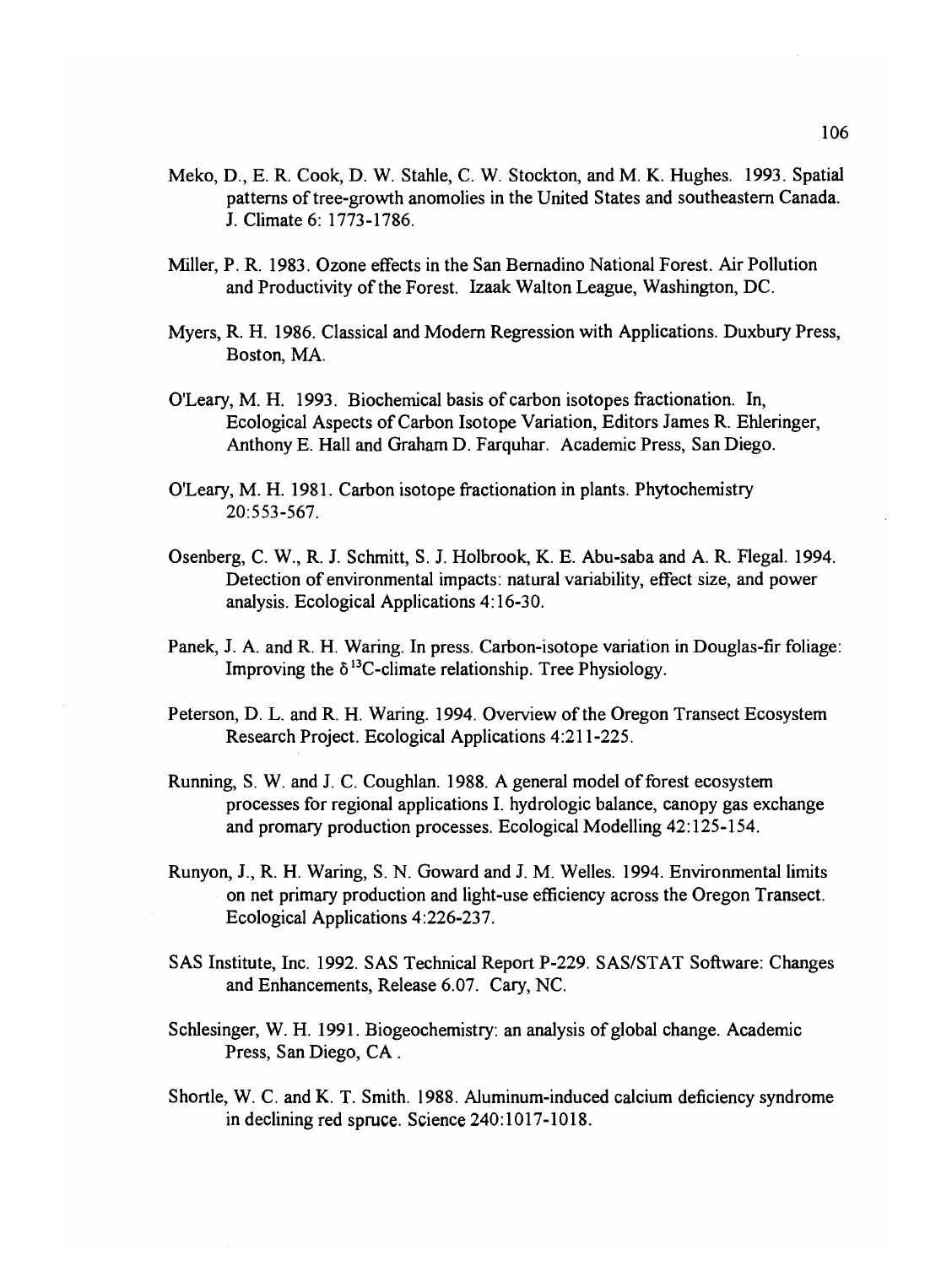- Shuttleworth, W. J. 1988. Evaporation from amazonian rainforest. Proceedings of the Royal Society of London B 233:321-346.
- Sprugel, D. G., T. M. Hinckley and W. Schaap. 1991. The theory and practice of branch autonomy. Annual Review of Ecology and Systematics 22:309-334.
- Stewart-Oaten, A., W. W. Murdoch and K. R. Parker. 1986. Environmental impact assessment: "pseudoreplication" in time. Ecology 67:929-940.
- Tans, P. P. and W. G. Mook. 1980. Past atmospheric  $CO_2$  levels and the  $^{13}C/^{12}C$  ratios in tree rings. Tellus 32:268-283.
- Vité, J. P. and J. A. Rudinsky. 1959. The water-conducting systems in conifers and their importance in the distribution of trunk injected chemicals. Contributions of the Boyce Thompson Institute 20:27-3 8.
- Vitousek, P. M. 1994. Beyond global warming: ecology and global change. Ecology 75: 1861-1876.
- Waring, R. H., W. H. Schlesinger. 1985. Forest Ecosystems: Concepts and Management. Academic Press, Orlando, FL.
- Waring, R. H. and W. B. Silvester. 1994. Interpreting variation in carbon isotopes within tree crowns. Tree Physiology 14:1203-1213.
- Webb, W. L. and K. J. Kilpatrick. 1993. Starch content in Douglas-fir: diurnal and seasonal dynamics. Forest Science 39:359-367.
- Winner, W. E., H. A. Mooney, K. Williams and S. Von Caemmerer. 1985. The effects of  $SO<sub>2</sub>$  on photosynthesis and plant growth. Sulfur Dioxide and Vegetation: Physiology, Ecology, and Policy Issues., W. E. Winner, H. A. Mooney and R. A. Goldstein. Stanford University Press, Stanford, CA.
- Wise, L. F., M. Murphy and A. A. D'Addieco. 1946. Chlorite holocellulose, its fractionation and bearing on summative wood analysis and on studies on the hemicelluloses. Paper Trade Journal 122:11-19.
- Yoder, B. J., M. G. Ryan, R. H. Waring, A. W. Schoettle and M. R. Kaufmann. 1994. Evidence of reduced photosynthetic rates in old trees. Forest Science 40:513-527.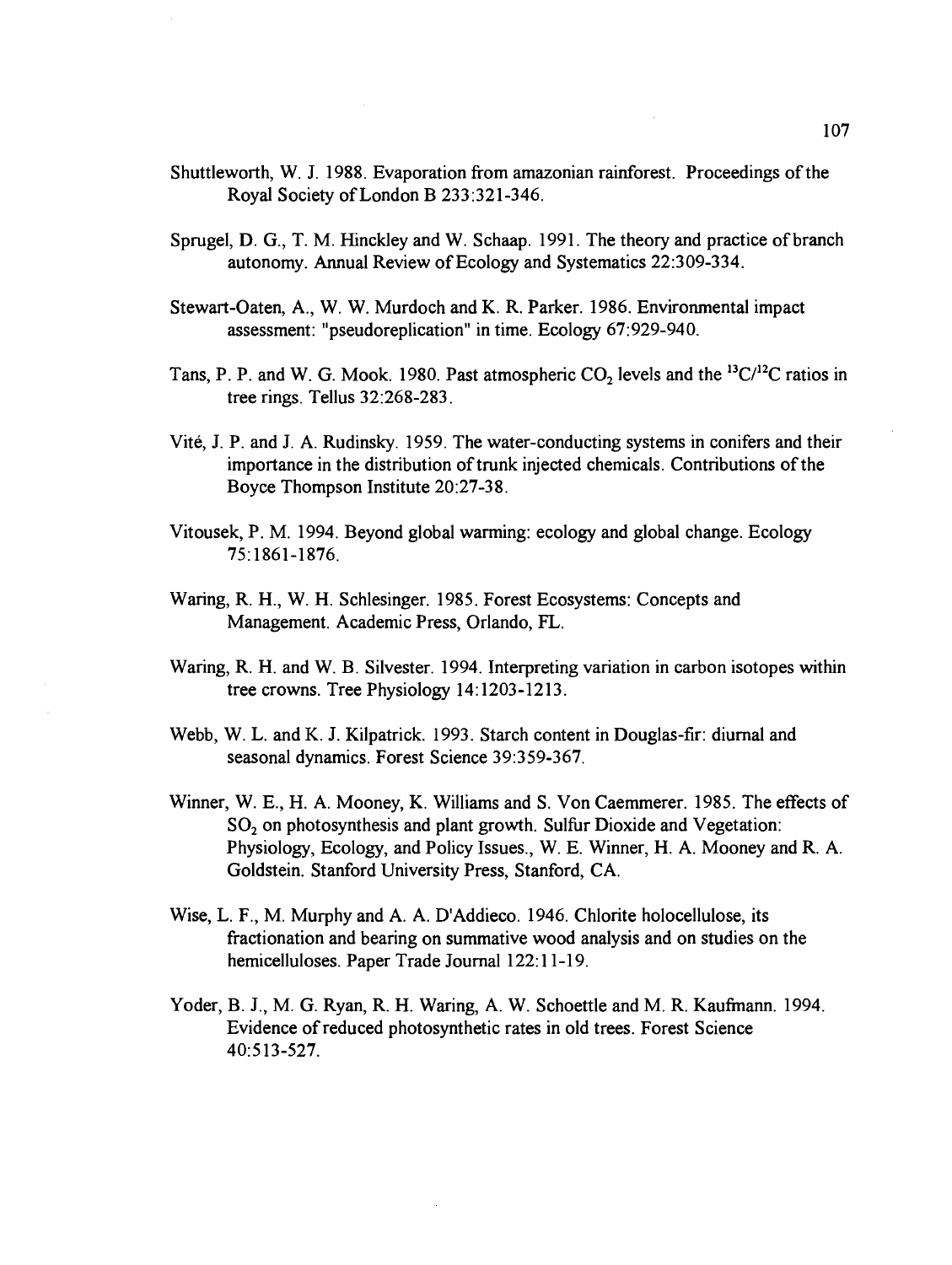Yoder, Barbara J. and Jeanne A. Panek. In review. Effects of tree size and shape on ô '3C. In, Interactive environmental effects on forest stands, Eds. David Whitehead. From meeting by the same name, New Zealand, 1995, February 5.

Zimmermann, M. H. 1978. Hydraulic architecture of some diffuse-porous trees. Canadian Journal of Botany 56:286-2295.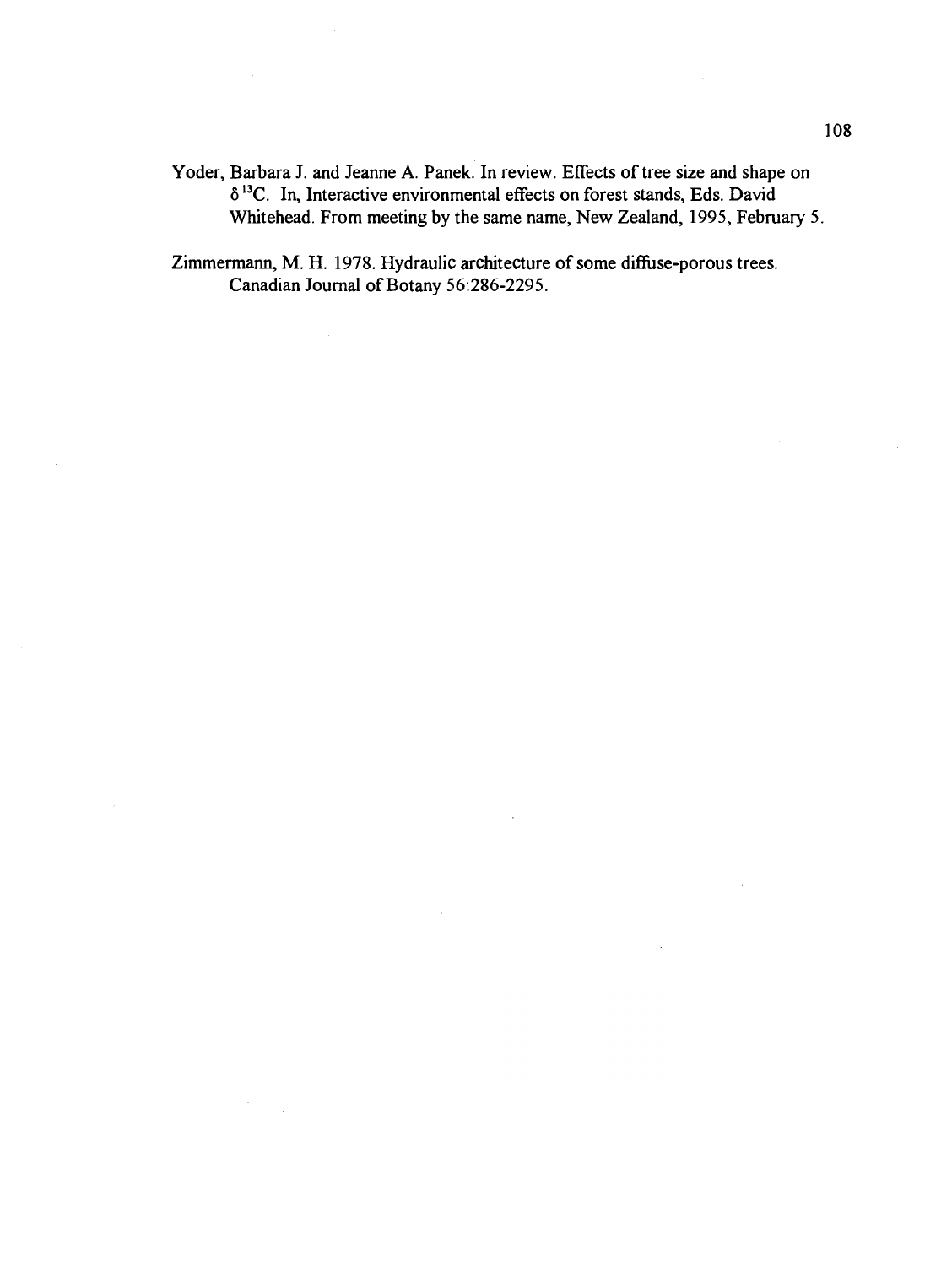### 5. CONCLUSION

To adequately model the relation between climate and  $\delta^{13}$ C it was necessary to identify and understand sources of variability in foliar and tree-ring  $\delta^{13}$ C. Patterns of  $\delta^{13}$ C variability observed within the canopy of trees are consistent with the idea that xylem hydraulics contribute to  $\delta^{13}$ C variability and therefore pose important limitations to carbon uptake. Branch length in Douglas-fir was found to be significantly correlated with  $\delta^{13}$ C in the foliage at branch tips. This inferred, but did not directly confirm, that stem hydraulics were involved in the relation, as branch length is a measure of path length of water movement. Path length is an important component of hydraulic conductivity. The relation between  $\delta^{13}$ C and branch length was strongest in climates where soilwater is abundant and VPD is low, and degenerates as climates become increasing arid.

The importance of hydraulic properties in  $\delta^{13}$ C variability was confirmed by measuring branch hydraulic, specific, and leaf-specific conductivity in the same branches where  $\delta^{13}$ C was measured, across a gradient of hydraulic conductivity. A strong inverse relation between specific and leaf-specific conductivity and foliar  $\delta^{13}$ C was found, as predicted by theory, and confirmed on several age-classes of foliage. The relation across the transect was so strong, in fact, that the contributions of environmental constraints to  $\delta^{13}$ C variability were overshadowed. Climate and stem hydraulics are not independent, however. Water limitations during stem growth limit the growth of cells, including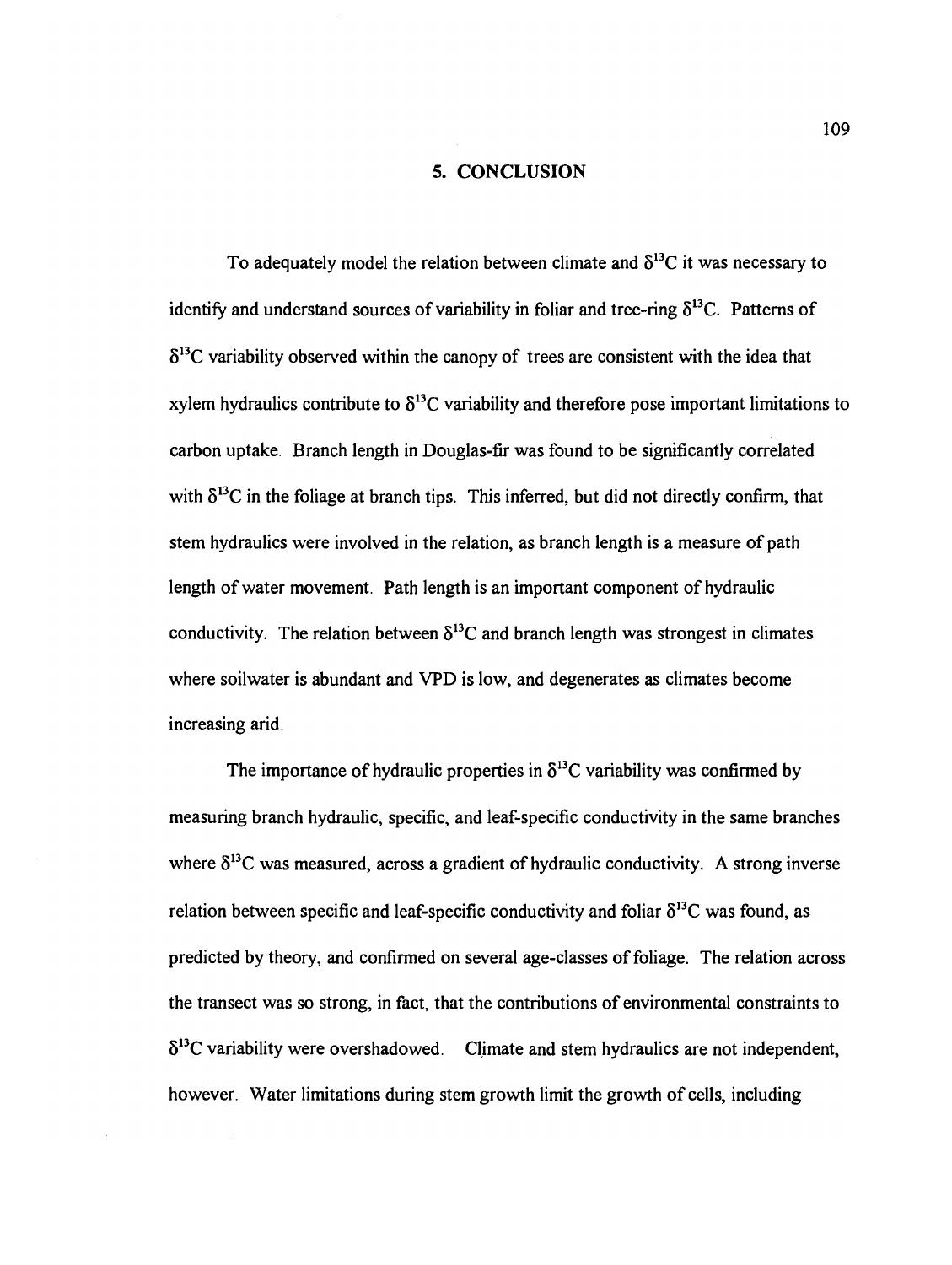trachieds. Smaller tracheids reduce the conductivity of the hydraulic path. Thus the influence of hydraulic conductivity explains the effects of climate on  $\delta^{13}C$ . When hydraulic properties do not vary significantly, within an individual over time for example, then the effects of environment on  $\delta^{13}$ C are evident.

A model to predict annual variability in  $\delta^{13}$ C in foliage and tree rings over a range of climate types required both environmental constraints to stomata and xylem hydraulic properties to adequately describe  $\delta^{13}$ C variability. The model predicted  $\delta^{13}$ C in foliage west of the Oregon Cacade Mts. extremely well. East of the Cascades, site means were well-characterized, but annual variability was not. Annual variability in treering  $\delta^{13}$ C was poorly characterized by the model, probably because annual variation in whole-canopy hydraulics was inadequately described by the hydraulic measure.

Based on the results of Chapters 2 and 4, there exists another source of  $\delta^{13}C$ variability in arid sites that was not measured in this set of studies. It was characterized by a poor correlation between branch length and  $\delta^{13}$ C at the eastern extent of the transect, and by an inability to predict annual variability in foliar  $\delta^{13}$ C well at those arid sites. Further study is needed to identify this source of variation, however it is worthwhile to speculate on potential sources here. The pattern of predicted versus observed (Figure 9) implies that while the mean variability between sites was wellmodelled by including hydraulic parameters, the within-site variation was not. This  $\delta^{13}C$ variability is a within-site response to year-to-year changes in climate, that is to VPD and soil drought. One of the big differences between eastside and westside sites is the nature of the soil. Eastside sites are sandy and porous. They don't hold water well. Westside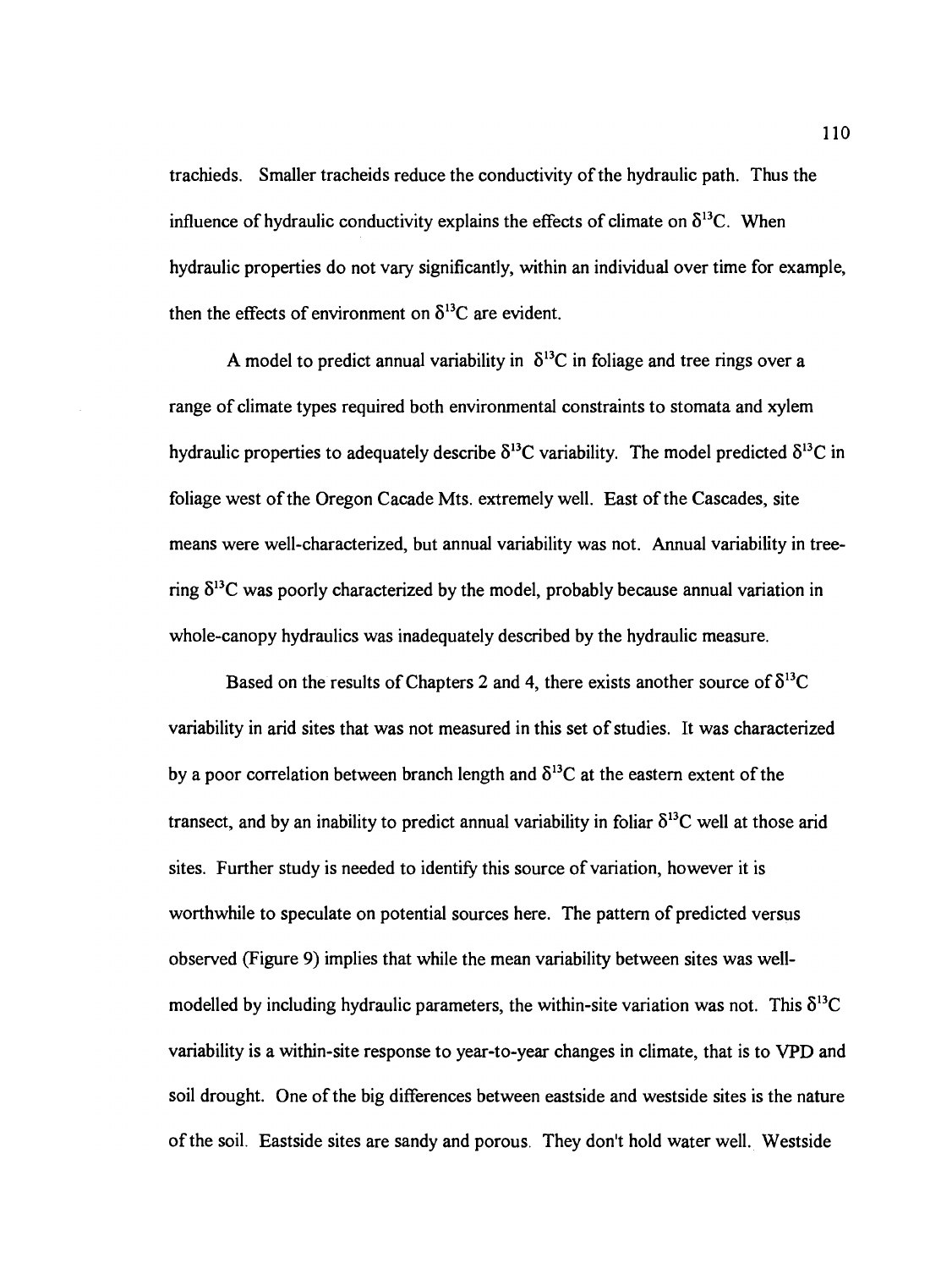sites, having higher clay fractions, do hold water well. It is well-known that eastside Ponderosa pine and juniper have tap roots that allow them to access groundwater. The Douglas-fir that I sampled probably had access to groundwater because of their proximity to the Metolius River. FOREST-BGC (this version) makes no distinction between soil types and assumes that water used by the forest stand comes from precipitation. On the westside this was probably a fair assumption. On the eastside, precipitation probably had less to do with stomatal conductance than did the timing of snowmelt which recharged groundwater sources. Surges in groundwater availability would lag behind major precipitation events. If this hypothesis is true, then eastside trees should reflect their groundwater sources in their  $\delta D$  values, a hypothesis which is easily tested. Eastside trees should have more negative  $\delta D$  values than westside trees. The more arid the site, the more likely it is that a long-lived organism like a tree would tap into groundwater sources. To predict  $\delta^{13}$ C adequately at arid sites, a water balance model must explicitly include changes in soilwater status which is not a result of either precipitation or evapotranspiration.

The approach to creating a baseline of forest response to climatic stress described in this thesis offers a potentially valuable addition to forest monitoring programs and to perturbation studies. It strengthens the weaknesses of the BACIP approach to quantifying the magnitude of an imposed perturbation by providing a means of retroactively sampling to a period prior to a known stress and by providing a method of creating a control in the midst of disturbance. Model parameters obtained from this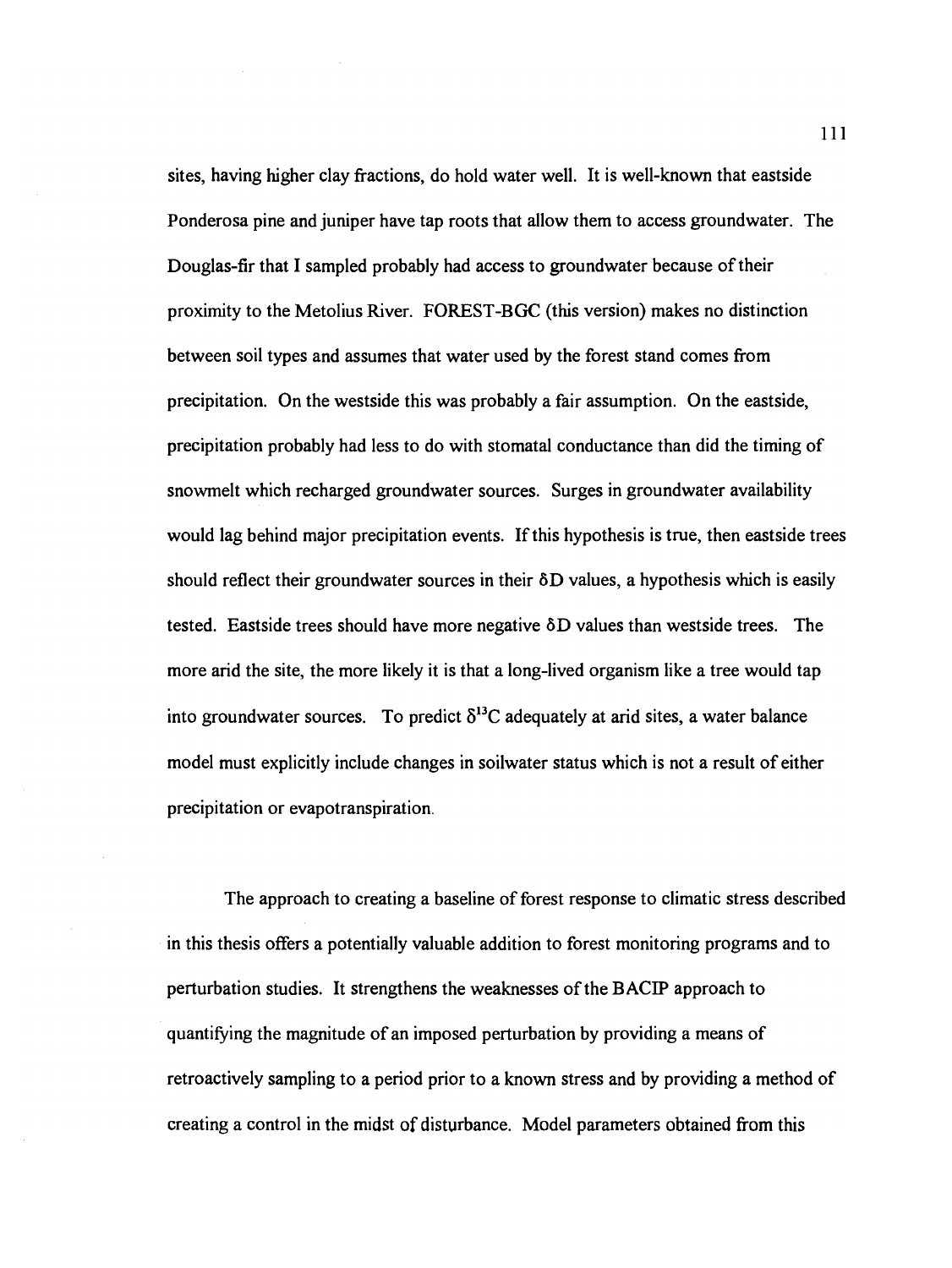study (Table 4.2) should be applicable to many areas throughout the northwest because Douglas-fir covers a broad range of western forests, but the approach should apply to other conifer forest species. To create a baseline of forest response to climate stress requires a physiologically-based forest growth model, climate data, and branch hydraulic information. The model FOREST-BGC is recommended because it can be parameterized for any conifer species. Daily climate data is available from numerous sites throughout the country. Branch hydraulic data is not difficult to obtain (Chapter 2). Foliar  $\delta^{13}$ C is recommended over tree-ring  $\delta^{13}$ C for baseline comparison because of the tighter coupling to climate, and thus the better model fit. Furthermore it is. much easier to measure branch hydraulic parameters than whole tree hydraulics. Not all trees retain multiple age-classes of foliage, however. The westernmost trees in this study retained only four age-classes. Ponderosa pine, another good candidate for baseline establishment because of its broad western distribution, retains only two age-classes. Therefore, there is a need for research to link tree-ring  $\delta^{13}$ C to whole canopy hydraulic conductance to tighten up the relation between climatic constraints to stomata and treering  $\delta^{13}$ C. This will enable retroactive sampling of disturbances as far back as the treering record.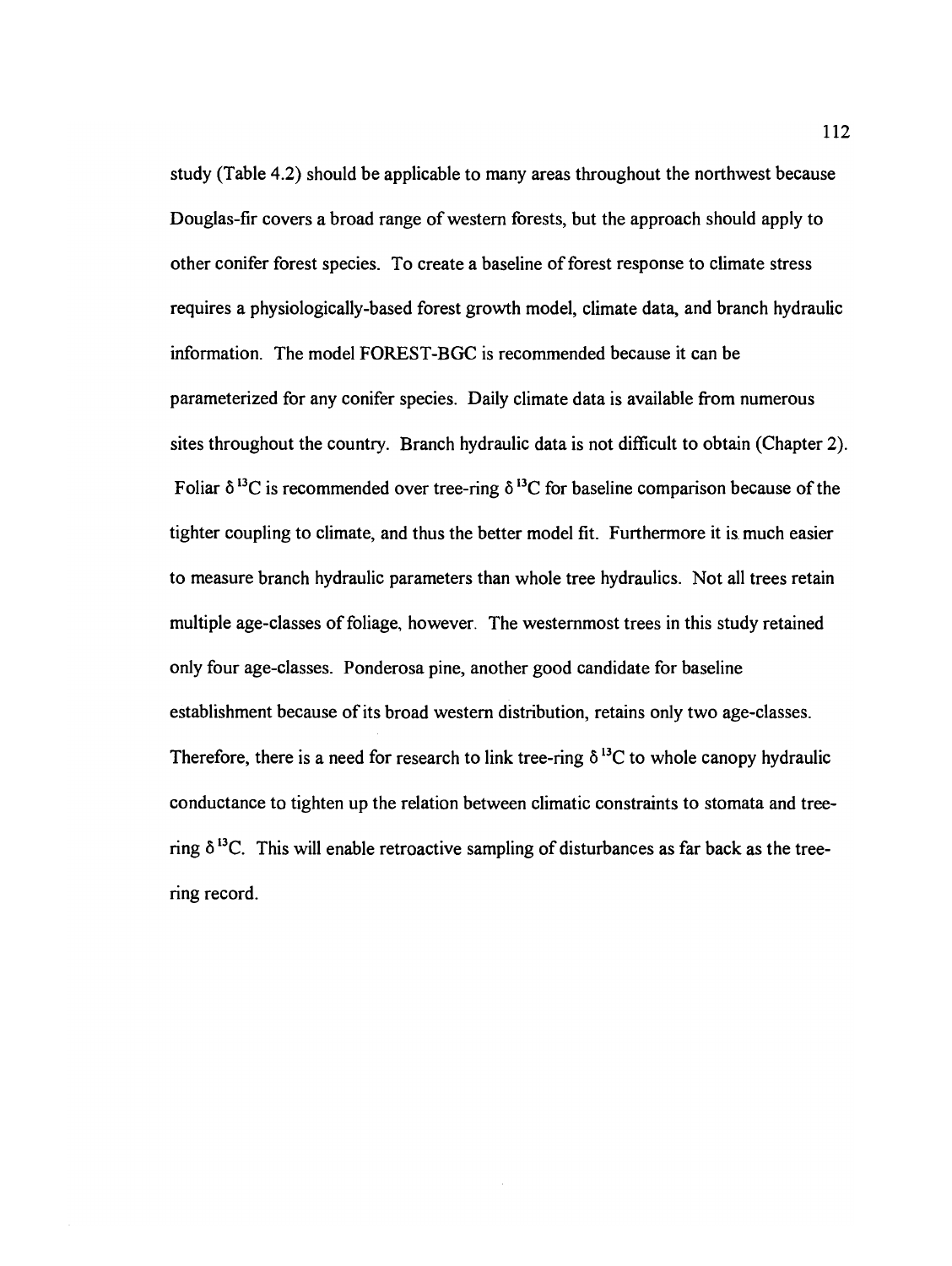# 6. BIBLIOGRAPHY

- Aagaard, J. E., S. S. Volimer, F. C. Sorensen and S. H. Strauss. In press. Mitochondrial DNA products among RAPD profiles are frequent and strongly differentiated among races of Douglas-fir. Molecular Ecology.
- Angell, R. F. and R. F. Miller. 1994. Simulation of leaf conductance and transpiration in Juniperus occidentalis. Forest Science 40:5-17.
- Chalk, L. and J. M. Bigg. 1957. The distribution of moisture in the living stem of Sitka spruce and Douglas-fir. Forestry 29:5-21.
- Cienciala, E., A. Lindroth, J. Cermak, J. Hallgren and J. Kucera. 1994. The effects of water availability on transpiration, water potential and growth of Picea abies during a growing season. J. Hydrology 155:57-71.
- Cleary, B. D. 1971. The effect of plant moisture stress on the physiology and establishment of planted Douglas-fir and ponderosa pine seedlings. Doctoral Dissertation. Corvallis, OR: Oregon State University.
- Deines, P. 1980. The isotopic composition of reduced organic carbon. Handbook of Environmental Isotope Geochemistry, Editors P. Fritz and J. Ch. Fontes. Elsevier Scientific Publishing Co., New York.
- Dixon, M. A., J. Grace and M. T. Tyree. 1984. Concurrent measurements of stem density, leaf and stem water potential, stomatal conductance and cavitation on the sapling *Thuja occidentalis* L. Plant, Cell Environ. 7:615-618.
- Edwards, W. R. N., P. G. Jarvis, J. Grace and J. B. Moncrieff. 1994. Reversing cavitation in tracheids of Pinus sylvestris L. under negative water potentials. Plant, Cell Environ. 17:389-397.
- Elsik, C. G., R. B. Flagler and T. W. Boutton. 1993. Carbon isotope composition and gas exchange of loblolly and shortleaf pine as affected by ozone and water stress. Stable Isotopes and Plant Carbon-Water Relations, James R. Ehleringer, Anthony E. Hall and Graham D. Farquhar. Academic Press, San Diego, CA.
- Emmingham, W. H. 1977. Comparison of selected Douglas-fir seed sources for cambial and leader growth patterns in four western Oregon environments. Canadian Journal of Forest Research 7:154-164.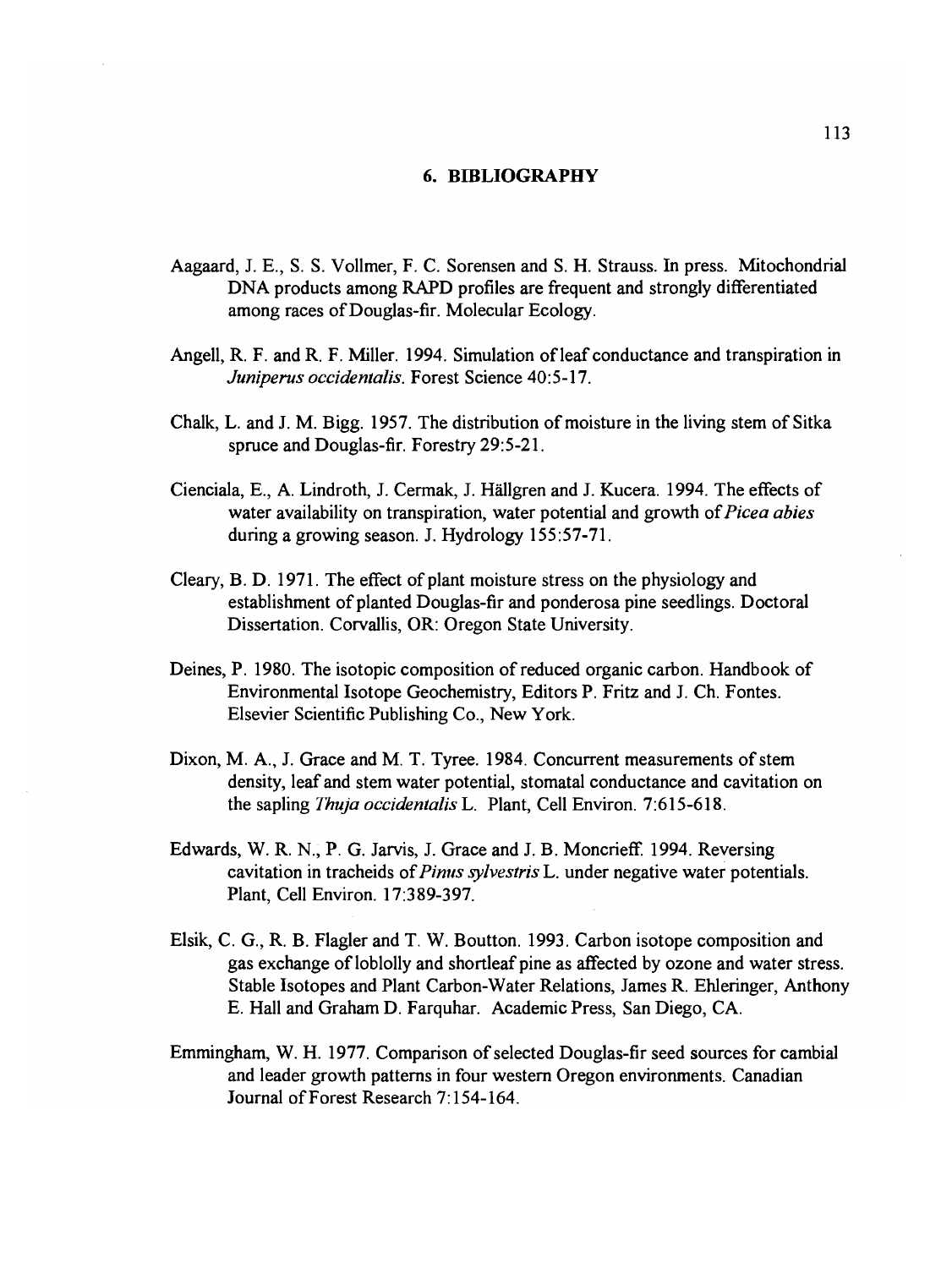- Ewers, F. W. and M. H. Zimmermann. 1984a. The hydraulic architecture of eastern hemlock (Tsuga canadensis). Can. J. of Bot. 62:940-946.
- 1984b. The hydraulic architecture of balsam fir (*Abies balsamea*). Physiol. Plant. 60:453-458.
- Farquhar, G., K. Hubick, A. Condon and R. Richards. 1989. Carbon Isotope Fractionation and Water-Use Efficiency. Stable Isotopes in Ecological Research, Editors, PW Rundel, JR Ehleringer and KA Nagy. Springer-Verlag, New York.
- Farquhar, G. D., J. R. Ehleringer and K. T. Hubick. 1989. Carbon isotope discrimination and photosynthesis. Annual Review of Plant Physiology and Plant Molecular Biology 40:503-537.
- Farquhar, G. D., M. H. O'Leary and J. A. Berry. 1982. On the relationship between carbon isotope discrimination and the intercellular carbon dioxide concentrations in leaves. Australian Journal of Plant Physiology  $9:121-137$ .
- Francey, R. J. and G. D. Farquhar. 1982. An explanation of  ${}^{13}C/{}^{12}C$  variations in tree rings. Nature 297:28-31.
- Freyer, H. D. and N. Belacy. 1983. <sup>13</sup>C/<sup>12</sup>C records in northern hemispheric trees during the past 500 years - anthropogenic impact and climatic superpositions. Journal of Geophysical Research 88:6844-6852.
- Friedli, H., H. Loetscher, H. Oeschger, H. Siegenthaler and B. Stauffer. 1986. Ice core record of the <sup>13</sup>C/<sup>12</sup>C ratio of atmospheric  $CO_2$  in the past two centuries. Nature 3 24 :23 7-239.
- Fritts, H. 1982. The climate-growth response. Climate from tree rings, Editors MIK Hughes, PM Kelly, JR Pilcher and VC LaMarche.
- Fritts, H. C. 1976. Tree rings and climate. Academic Press, New York.
- Fry, B. 1989. Human perturbation of C, N, and S biogeochemical cycles: historical studies with stable isotopes. Biological Markers of Air-Pollution Stress and Damage in Forests., Washington. National Academy Press.
- Gholz, H. L. 1982. Environmental limits on above ground net primary production, leaf area, and biomass in vegetation zones of the Pacific Northwest. Ecology 63:469-481.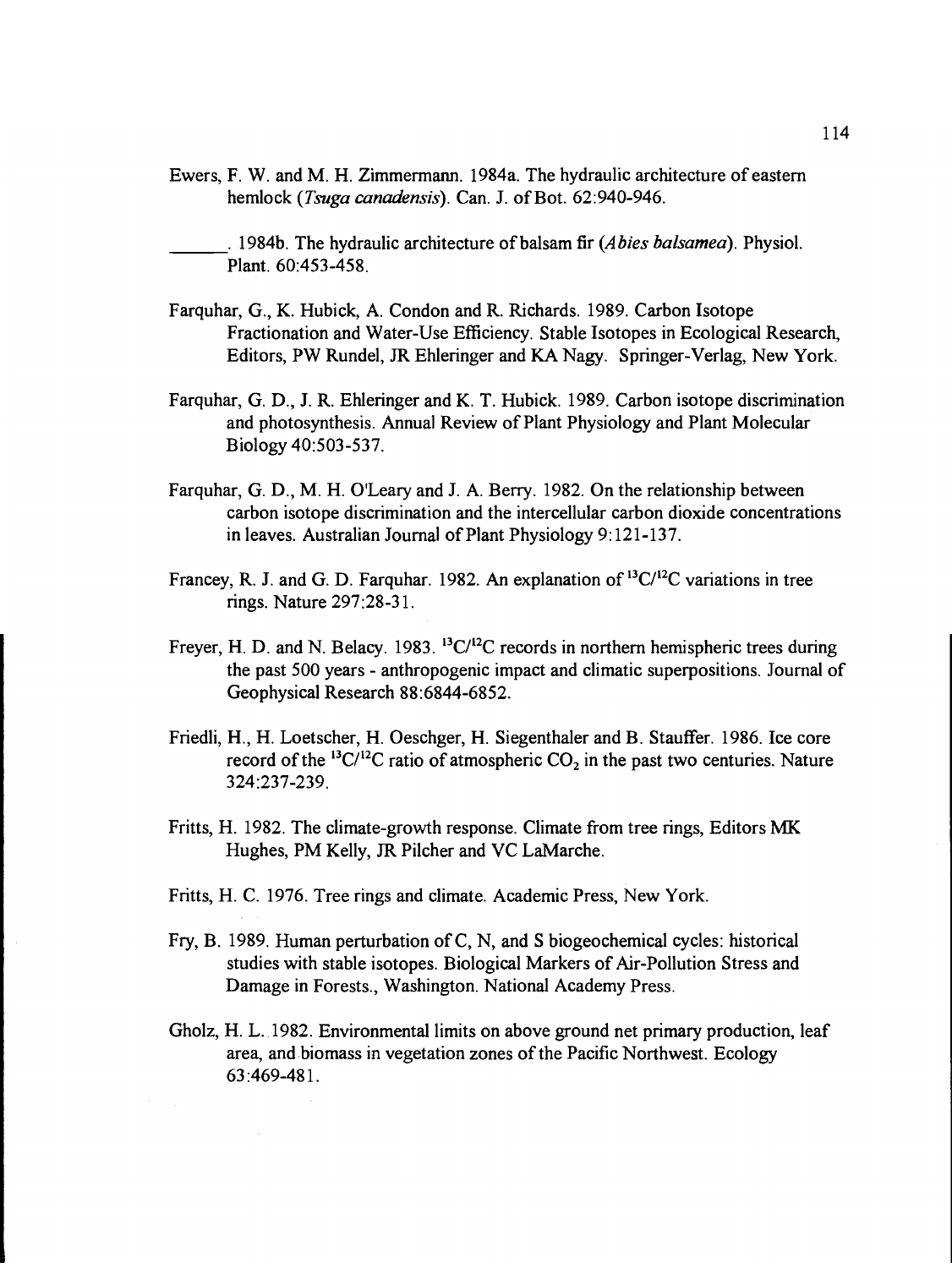- Glassy, J. M. and S. W. Running. 1994. Validating diurnal climatology logic of the MT-CLIM model across a climatic gradient in Oregon. Ecol. Appl. 4:248-257.
- Goward, S. N., R. H. Waring, D. G. Dye, and J. Yang. 1994. Ecological remote sensing at OTTER: satellite macroscale observations. Ecological Applications 4(2):322- 343.
- Greitner, C. S. and W. E. Winner. 1988. Increases in  $\delta^{13}$ C values of radish and soybean plants caused by ozone. New Phytologist 108: 489-494.
- Grieu, P., J. M. Guehl and G. Aussenac. 1988. The effects of soil and atmospheric drought on photosynthesis and stomatal control of gas exchange in three coniferous species. Physiologia Plantarum 73:97-104.
- Hinckley, T. M., J. P. Lassoie and S. W. Running. 1978. Temporal and spatial variations in the water status of forest trees. Forest Science Monograph 20:.
- Holbrook, N. M. 1995. Stem water storage. Pp. 151-174. In, Plant Stems: Physiology and Functional Morphology. B. L. Gartner, ed. Academic Press, San Diego. In press.
- Holmes, R. L. 1992. User's manual for program ARSTAN, updated from 1986 version. Tree Ring Chronologies of Western North America: California, eastern Oregon, and northern Great Basin., Tucson, AZ. Laboratory of Tree Ring Reseach, University of Arizona.
- Jackson, P. C., F. C. Meinzer, G. Goldstein, N. M. Holbrook, J. Cavelier and F. Rada. 1993. Environmental and physiological influences on carbon isotope composition of gap and understory plants in a lowland tropical forest. In Ecological Aspects of Carbon Isotope Variation. Eds. James R. Ehieringer, Anthony E. Hall and Graham D. Farquhar. Academic Press, San Diego.
- Jarvis, P. G. and K. G. McNaughton. 1986. Stomatal control of transpiration: scaling up from leaf to region. Advances in Ecological Research 15:1-49.
- Johnson, D. W. and G. E. Taylor. 1989. Role of air pollution in forest decline in eastern North America. Water, Air and Soil Pollution 48:21-44.
- Kaufinann, M. R. 1982. Evaluation of season, temperature and water stress effects on stomata using a leaf conductance model. Plant Physiology 69:1023-1026.
- Körner, C., G. D. Farquhar and S. C. Wong. 1991. Carbon isotope discrimination by plants follows latitudinal and altitudinal trends. Oecologia 88:30-40.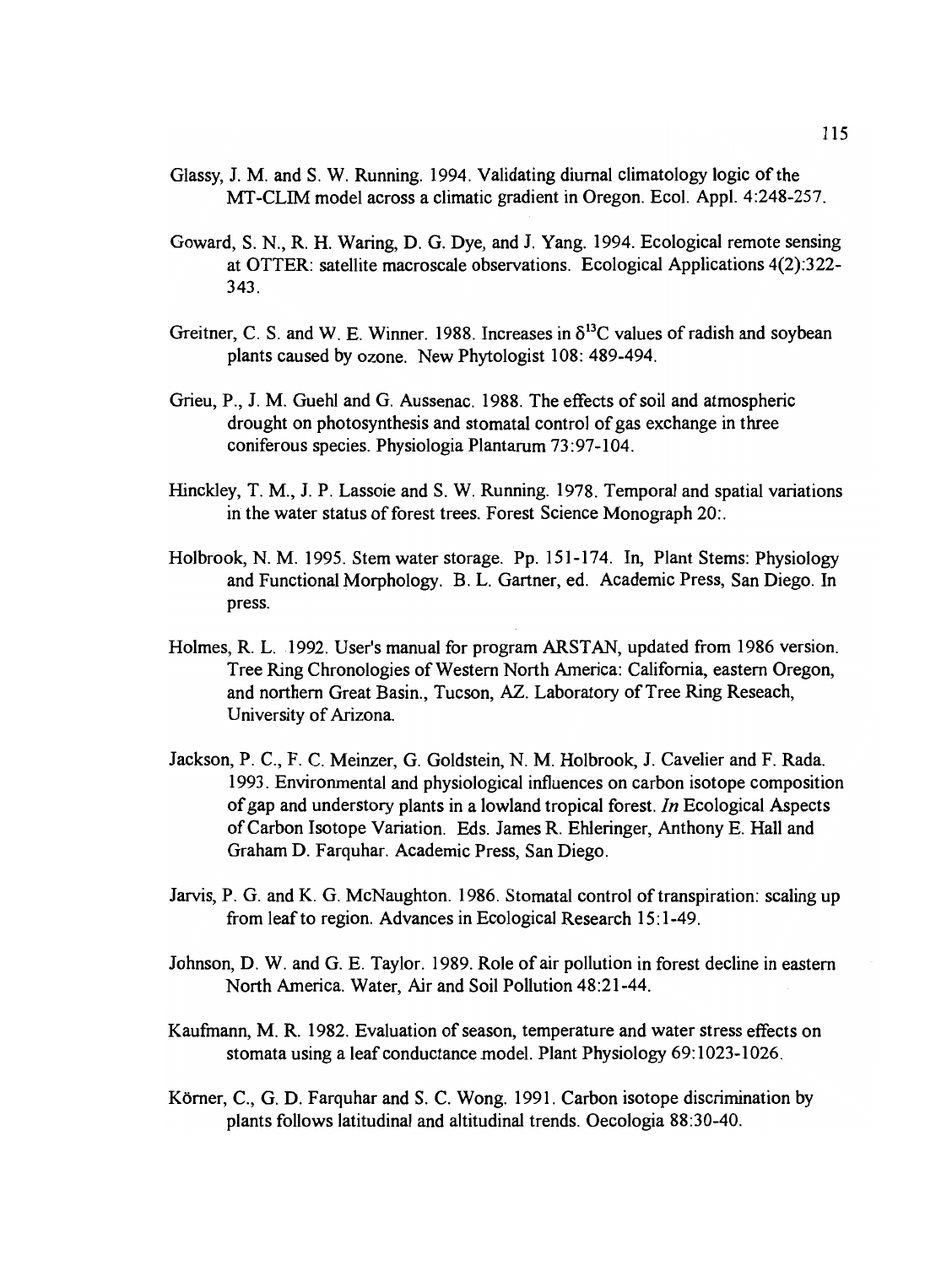- Krahmer, R. L. 1961. Anatomical features of permeable and refractory Douglas-fir. Forest Products Journal, September: 439-441.
- Kramer, P., T. Kozlowski. 1979. Physiology of woody plants. London Academic Press.
- Lange, 0. L., R. Losch, E. D. Schuize, and L. Kappen. 1971. Responses of stomata to changes in humidity. Planta 100:76-86.
- Lange, O. L., H. Zellner, J. Gebel, P. Schramel, B. Köstner and F. C. Czygan. 1987. Photosynthetic capacity, chloroplast pigments, and mineral content of the previous year's spruce needles with and without the new flush: Analysis of the forest-decline phenomenon of needle bleaching. Oecologia 73:351-357.
- Leavitt, S. W. and A. Long. 1991. Seasonal stable-carbon isotope variability in tree rings: possible paleoenvironmental signals. Chemical Geology 87:59-70.
- Leavitt, S. W. and A. Long. 1988. Stable carbon isotope chronologies from trees in the southwestern United States. Global Biogeochemical Cycles 2(3): 189-198.
- Leavitt, S. and A. Long. 1986. Stable-carbon isotope variability in tree foliage and wood. Ecology 67:1002-1010.
- Lindberg, S. E., G. M. Lovett, D. D. Richter and D. W. Johnson. 1986. Atmospheric deposition and canopy interactions of major ions in a forest, Science 231:141-145.
- Lipp, J., P. Trimborn, P. Fritz, H. Moder, B. Becker and B. Frenzel. 1991. Stable isotopes in tree ring cellulose and climatic change. Tellus 43B:322-330.
- Livingston, N. J. and D. L. Spittlehouse. 1993. Carbon isotope fractionation in tree rings in relation to the growing season water balance. Ecological Aspects of Carbon Isotope Variation, Editors James R. Ehleringer, Anthony E. Hall and Graham D, Farquhar. Academic Press, San Diego.
- Long, A. 1982. Stable isotopes in tree rings. Climate from tree rings, Editors M. K. Hughes, P. M. Kelly, J. R. Pilcher and V. C. LaMarche, Jr. Cambridge. Cambridge University Press.
- Lovett, G. M., W. A. Reiners and R. K. Olson. 1982. Cloud droplet deposition in subalpine balsam fir forests: hydrological and chamical inputs. Science 218: 1303-1304.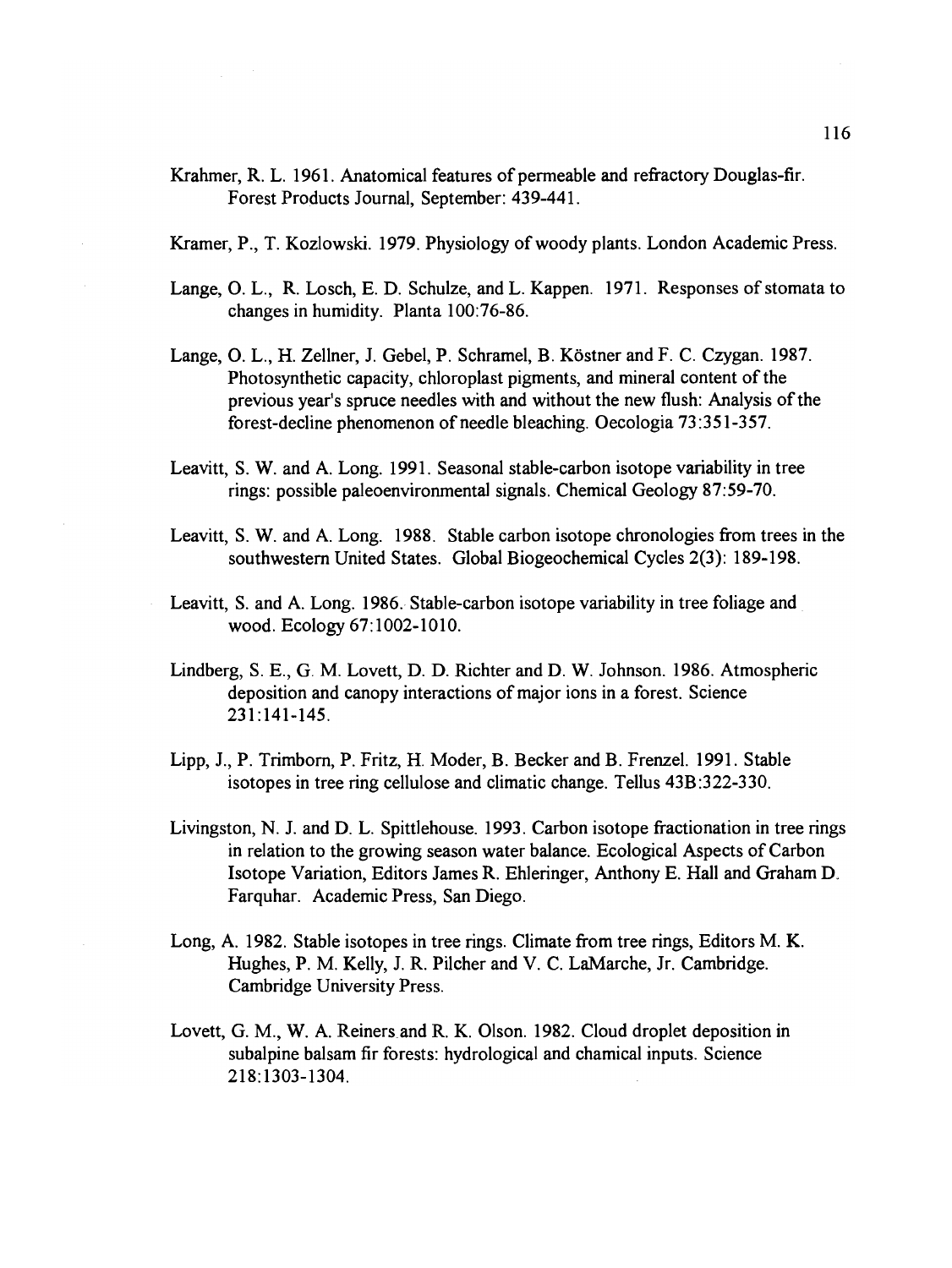- Marshall, J. D. and J. Zhang. 1993. Altitudinal variation in carbon isotope discrimination by conifers. In Ecological Aspects of Carbon Isotope Variation. Eds. James R. Ehleringer, Anthony E. Hall and Graham D. Farquhar. Academic Press, San Diego.
- Martin, B. and E. K. Sutherland. 1990. Air pollution in the past recorded in width and stable isotope composition of annual growth rings of Douglas-fir. Plant, Cell Environ. 13:839-844.
- Meko, D., E. R. Cook, D. W. Stahle, C. W. Stockton, and M. K. Hughes. 1993. Spatial patterns of tree-growth anomolies in the United States and southeastern Canada. J. Climate 6: 1773-1786.
- Miller, P. R. 1983. Ozone effects in the San Bernadino National Forest. Air Pollution and Productivity of the Forest. Izaak Walton League, Washington, DC.
- Myers, R. H. 1986. Classical and Modern Regression with Applications. Duxbury Press, Boston, MA.
- O'Leary, M. H. 1993. Biochemical basis of carbon isotopes fractionation. In, Ecological Aspects of Carbon Isotope Variation, Editors James R. Ehieringer, Anthony E. Hall and Graham D. Farquhar. Academic Press, San Diego.
- O'Leary, M. H. 1981. Carbon isotope fractionation in plants. Phytochemistry 20:553-567.
- O'Neil, J. 1986. Theoretical and experimental aspects of isotopic fractionation. In, Reviews in minerology 16: Stable isotopes in high temperature geological processes., JW Valley, HP Taylor, Jr, and JR O'Neil.
- Osenberg, C. W., R. J. Schmitt, S. J. Holbrook, K. E. Abu-saba and A. R. Flegal. 1994. Detection of environmental impacts: natural variability, effect size, and power analysis. Ecological Applications 4:16-30.
- Panek, J. A. and R. H. Waring. In press. Carbon-isotope variation in Douglas-fir foliage: Improving the  $\delta^{13}$ C-climate relationship. Tree Physiology.
- Park, R. and S. Epstein. 1961. Metabolic fractionation of <sup>13</sup>C and <sup>12</sup>C in plants. Plant Physiology 36:133-138.
- Peterson, D. L. and R. H. Waring. 1994. Overview of the Oregon Transect Ecosystem Research Project. Ecological Applications 4:211-225.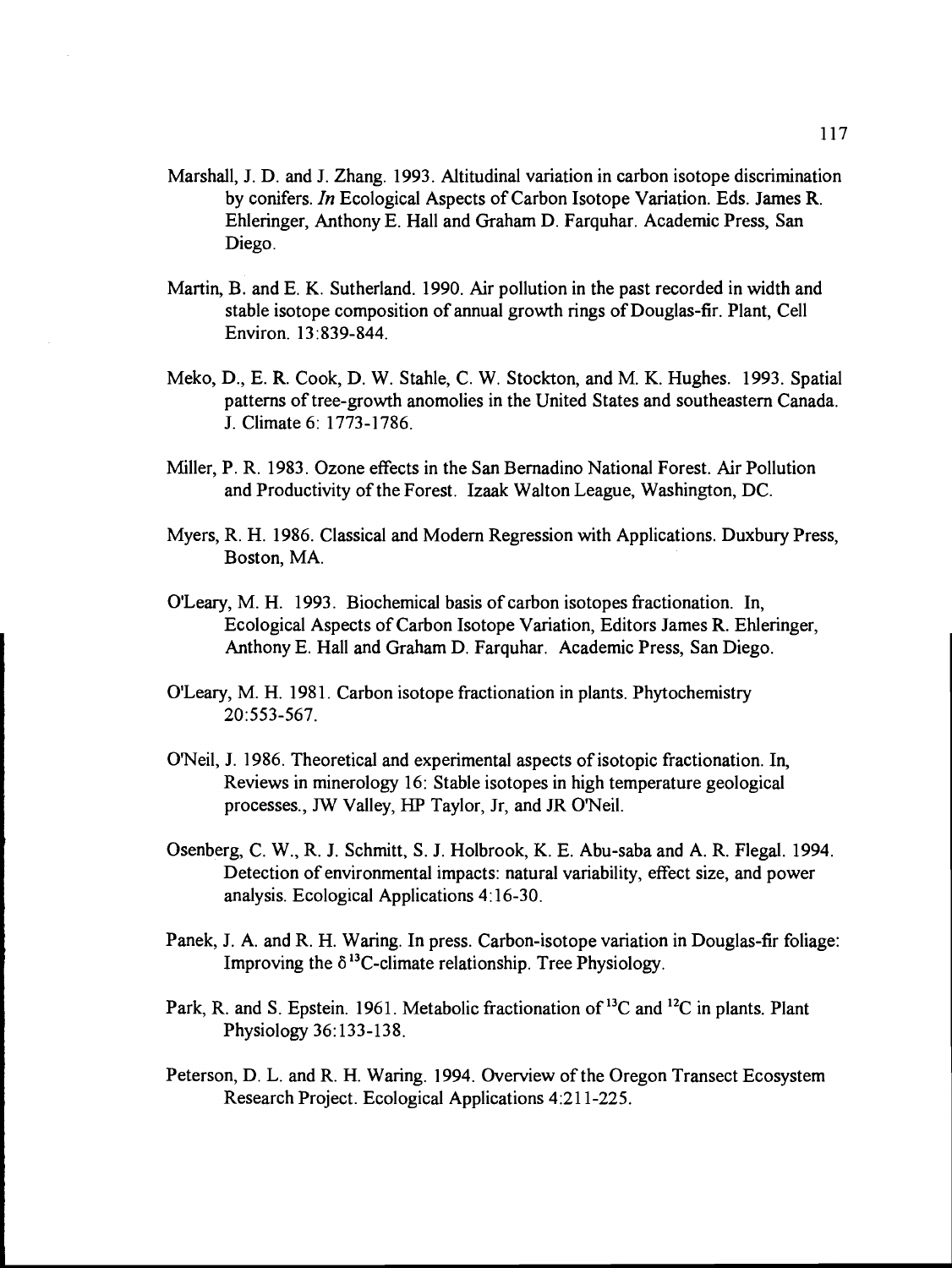- Peterson, B. J. and B. Fry. 1987. Stable isotopes in ecosystem studies. Annual Review of Ecological Systematics 18:293-320.
- Post, W., T. Peng, W. Emanuel, A. King, V. Dale and D. DeAngelis. 1990. The global carbon cycle. American Scientist 78:310-326.
- Read, J. J. and G. D. Farquhar. 1991. Comparative studies in *Nothofagus* (Fagaceae). I. Leaf carbon isotope discrimination. Funct. Ecol. 5:684-695.
- Reed, K. L. and R. H. Waring. 1974. Coupling of environment to plant response: A simulation model of transpiration. Ecology 55:62-72.
- Rundel, P. W. and R. E. Stecker. 1977. Morphological adaptations of tracheid structure to water stress gradients in the crown of Sequoiadendron giganteum. Oecologia 27:135-139.
- Running, S. W. 1994. Testing FOREST-BGC ecosystem process simulations across a climatic gradient in Oregon. Ecol. AppI. 4:23 8-247.

1984. Documentation and preliminary validation of H2OTRANS and DAYTRANS, two models for predicting transpiration and water stress in western coniferous forests. RM-252. Rocky Mt. Forest and Range Experiment Station, Fort Collins, Colorado: USDA-Forest Service.

1980. Environmental and physiological control of water flux through *Pinus* contorta. Canadian Journal of Forest Research 10:82-91.

1976. Environmental control of leaf water conductance in conifers. Canadian Journal of Forest Research 6:104-112.

- Running, S. W. and J. C. Coughlan. 1988. A general model of forest ecosystem processes for regional applications I. hydrologic balance, canopy gas exchange and promary production processes. Ecological Modelling 42:125-154.
- Runyon, J., R. H. Waring, S. N. Goward and J. M. Welles. 1994. Environmental limits on net primary production and light-use efficiency across the Oregon Transect. Ecological Applications 4:226-237.
- Saliendra, Nicanor Z., J. S. Sperry and J. P. Comstock. In press. Influences of leaf water status on stomatal response to humidity, hydraulic conductance, and soil drought in *Betula occidentalis*. Planta.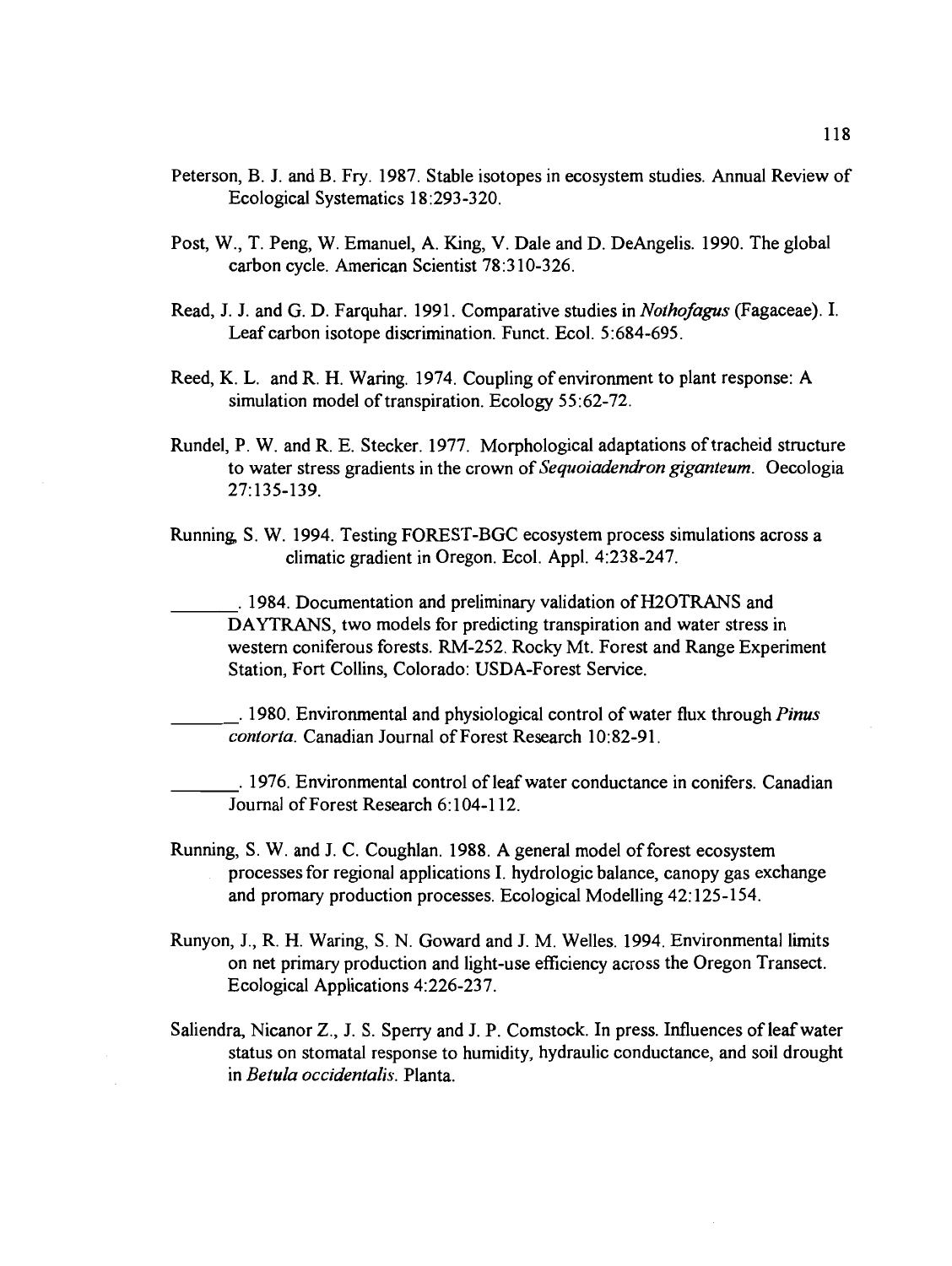- SAS Institute, Inc. 1990. SAS/STAT User's Guide, Version 6, Fourth Edition. Cary, NC.
- SAS Institute, Inc. 1992. SAS Technical Report P-229. SAS/STAT Software: Changes and Enhancements, Release 6.07. Cary, NC.
- Schlesinger, W. H. 1991. Biogeochemistry: an analysis of global change. Academic Press, San Diego, CA.
- Seiler, J. R. and B. H. Cazell. 1990. Influence of water stress in the physiology and growth of red spruce seedlings. Tree Phys. 6:69-77.
- Shortle, W. C. and K. T. Smith. 1988. Aluminum-induced calcium deficiency syndrome in declining red spruce. Science 240:1017-1018.
- Shuttleworth, W. J. 1988. Evaporation from amazonian rainforest. Proceedings of the Royal Society of London B 233:321-346.
- Sobrado, M. A., J. Grace and P. G. Jarvis. 1992. The limits to xylem embolism recovery in Pinus sylvestris L. J. of Exp. Bot. 43:831-836.
- Sorensen, F. C. 1979. Provenance variation in *Psuedotsuga menziesii* seedlings from the var. menziesii - var. glauca transition zone in Oregon. Silvae Genetica 28:37-119.
- Sperry, J.S. 1995. Limitations on stem water transport and their consequences. Pp. 105-124. In, Plant Stems: Physiology and Functional Morphology. B. L. Gartner, ed. Academic Press, San Diego. In press.
- Sperry, J. S., N. N. Alder, S. Eastlack. 1993. The effect of reduced hydraulic conductance on stomatal conductance and xylem cavitation. Journal of Experimental Botany 44:1075-1082.
- Sperry, J. S., J. R. Donnelly and M. T. Tyree. 1988. Seasonal occurence of xylem embolism in sugar maple (Acer saccharum). Am. J. of Bot. 75:1212-1218.
- Sperry, J. S., N. M. Holbrook, M. H. Zimmermann and M. T. Tyree. 1987. Spring refilling of xylem vessels in wild grapevine. Plant Phys. 83:414-417.
- Sperry, J. S. and W. T. Pockman. 1993. Limitation of transpiration by hydraulic conductance and xylem cavitation in Betula occidentalis. Plant, Cell and Environment 16:279-287.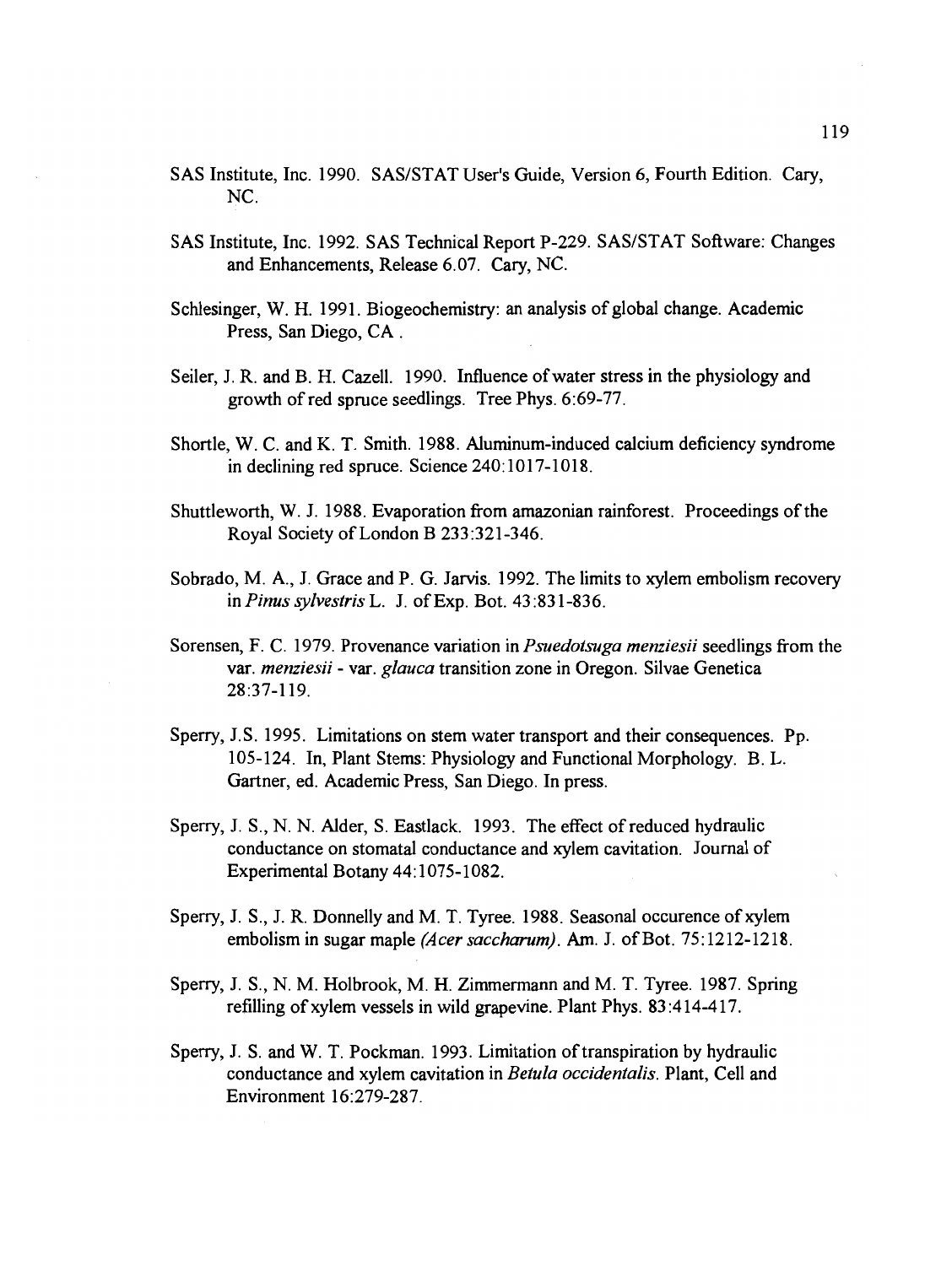- Sperry, J. S. and M. T. Tyree. 1990. Water-stress-induced xylem embolism in three species of conifers. Plant, Cell and Environment 13:427-436.
- Sprugel, D. G., T. M. Hinckley and W. Schaap. 1991. The theory and practice of branch autonomy. Annual Review of Ecology and Systematics 22:309-334.
- Sternberg, L., S. S. Mulkey and S. J. Wright. 1989. Ecological interpretation of leaf carbon isotope ratios: influence of respired carbon dioxide. Ecology 70:1317-1324.
- Stewart, J. D., A. Zine el Abidine, and P. Y. Bernier. 1995. Stomatal and mesophyll limitations of photosynthesis in black spruce seedlings during multiple cycles of drought. Tree Phys. 15:57-64.
- Stewart-Oaten, A., W. W. Murdoch and K. R. Parker. 1986. Environmental impact assessment: "pseudoreplication" in time. Ecology 67:929-940.
- Tans, P. P. and W. G. Mook. 1980. Past atmospheric  $CO_2$  levels and the  $^{13}C/^{12}C$  ratios in tree rings. Tellus 32:268-283.
- Tardieu, F. and W. J. Davies. 1993. Integration of hydraulic and chemical signaling in the control of stomatal conductance and water status of droughted plants. Plant, Cell and Environment 16:341-349.
- Teskey, R. 0., J. A. Fites, L. J. Samuelson and B. C. Bongarten. 1986. Stomatal and nonstomatal limitations to net photosynthesis in Pinus taeda L. under different environmental conditions. Tree Phys. 2:13 1-142.
- Tieszen, L. L. and T. W. Boutton. 989. Stable carbon isotopes in terrestrial research. In, Stable isotopes in ecological research, Editors P. W. Rundel, J. R. Ehleringer and K. A. Nagy. Ecological Studies, 68. New York. Springer-Verlag.
- Tyree, M. T., S. D. Davis and H. Cochard. 1994. Biophysical perspectives of xylem evolution: Is there a tradeoff of hydraulic efficiency for vulnerability to dysfunction? IAWA Journal 15:335-360.
- Tyree, M. T. and F. W. Ewers. 1991. The hydraulic architecture of trees and other woody plants (Tansley Review 34). New Phytologist 119:345-360.
- Tyree, M. T. and J. S. Sperry. 1989. Vulnerability of xylem to cavitation and embolism. Annual Review of Plant Physiology and Molecular Biology 40:19-38.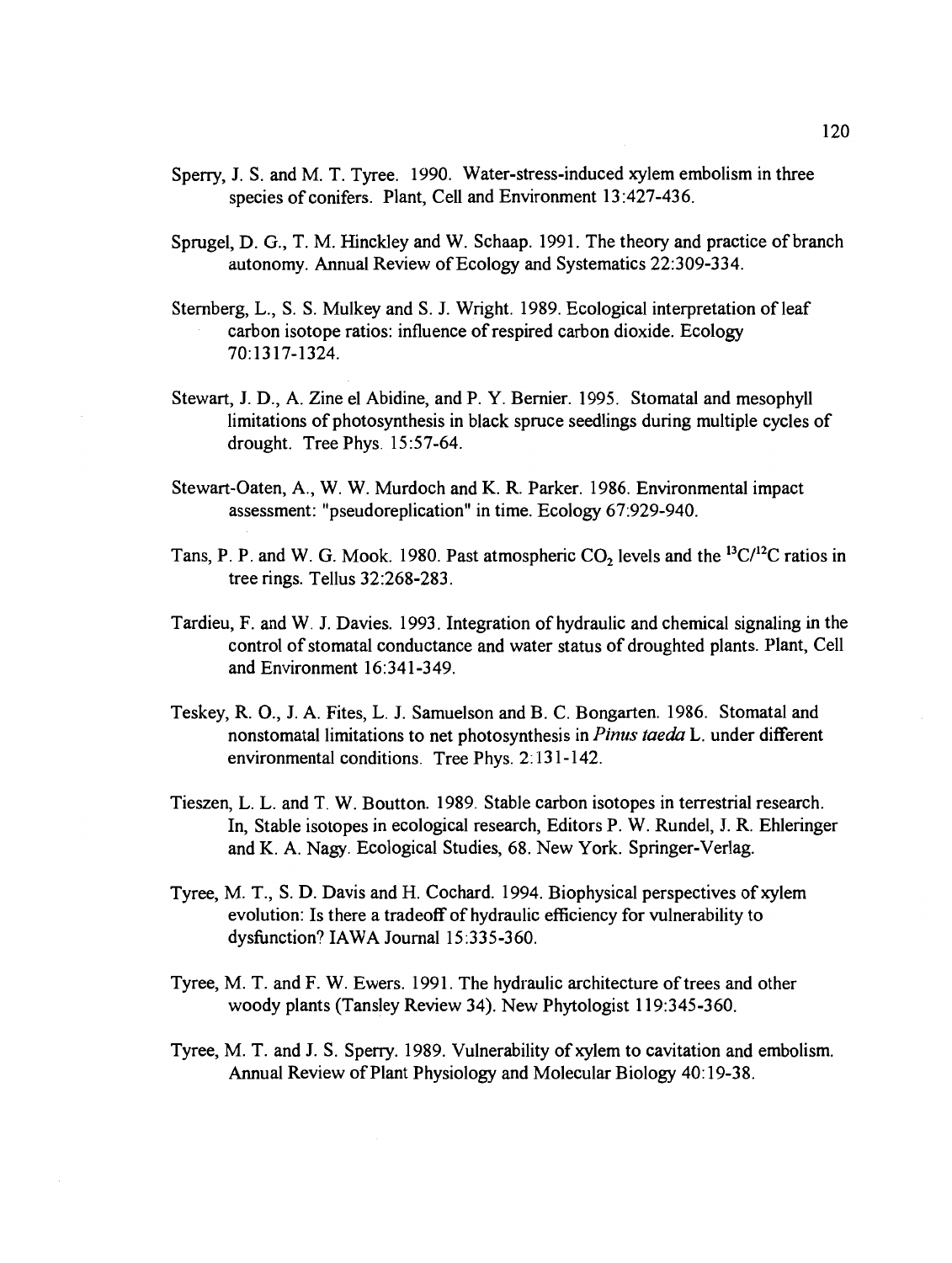- Vité, J. P. and J. A. Rudinsky. 1959. The water-conducting systems in conifers and their importance in the distribution of trunk injected chemicals. Contributions of the Boyce Thompson Institute 20:27-38.
- Vitousek, P. M. 1994. Beyond global warming: ecology and global change. Ecology 75: 1861-1876.
- Waring, R. H. and D. L. Peterson. 1994. Overview of the Oregon Transect Ecosystem Research project. Ecological Applications 4:211-225.
- Waring, R. H. and S. W. Running. 1978. Sapwood water storage: its contribution to transpiration and effect upon water conductance through the stems of old-growth Douglas-fir. Plant, Cell Environ. 1:13 1-140.
- Waring, R. H., W. H. Schlesinger. 1985. Forest Ecosystems: Concepts and Management. Academic Press, Orlando, FL.
- Waring, R. H. and W. B. Silvester. 1994. Interpreting variation in carbon isotopes within tree crowns. Tree Physiology 14:1203-1213.
- Webb, W. L. and K. J. Kilpatrick. 1993. Starch content in Douglas-fir: diurnal and seasonal dynamics. Forest Science 39:359-367.
- Wigley, T. 1982. Oxygen-18, Carbon-13 and Carbon-14 in tree rings. Climate from tree rings, MX Kelly,. PM, Pilcher, JR Hughes and VC LaMarche.
- Winner, W. E., H. A. Mooney, K. Williams and S. Von Caemmerer. 1985. The effects of SO<sub>2</sub> on photosynthesis and plant growth. Sulfur Dioxide and Vegetation: Physiology, Ecology, and Policy Issues., W. E. Winner, H. A. Mooney and R. A. Goldstein. Stanford University Press, Stanford, CA.
- Wise, L. F., M. Murphy and A. A. D'Addieco. 1946. Chlorite holocellulose, its fractionation and bearing on summative wood analysis and on studies on the hemicelluloses. Paper Trade Journal 122:11-19.
- Yoder, B. J. and J. A. Panek. In review. Effects of tree size and shape on  $\delta^{13}C$ . In, Interactive environmental effects on forest stands, Eds. David Whitehead. From meeting by the same name, New Zealand, 1995, February 5.
- Yoder, B. J., M. G. Ryan, R. H. Waring, A. W. Schoettle and M. R. Kaufmann. 1994. Evidence of reduced photosynthetic rates in old trees. Forest Science 40:513-527.